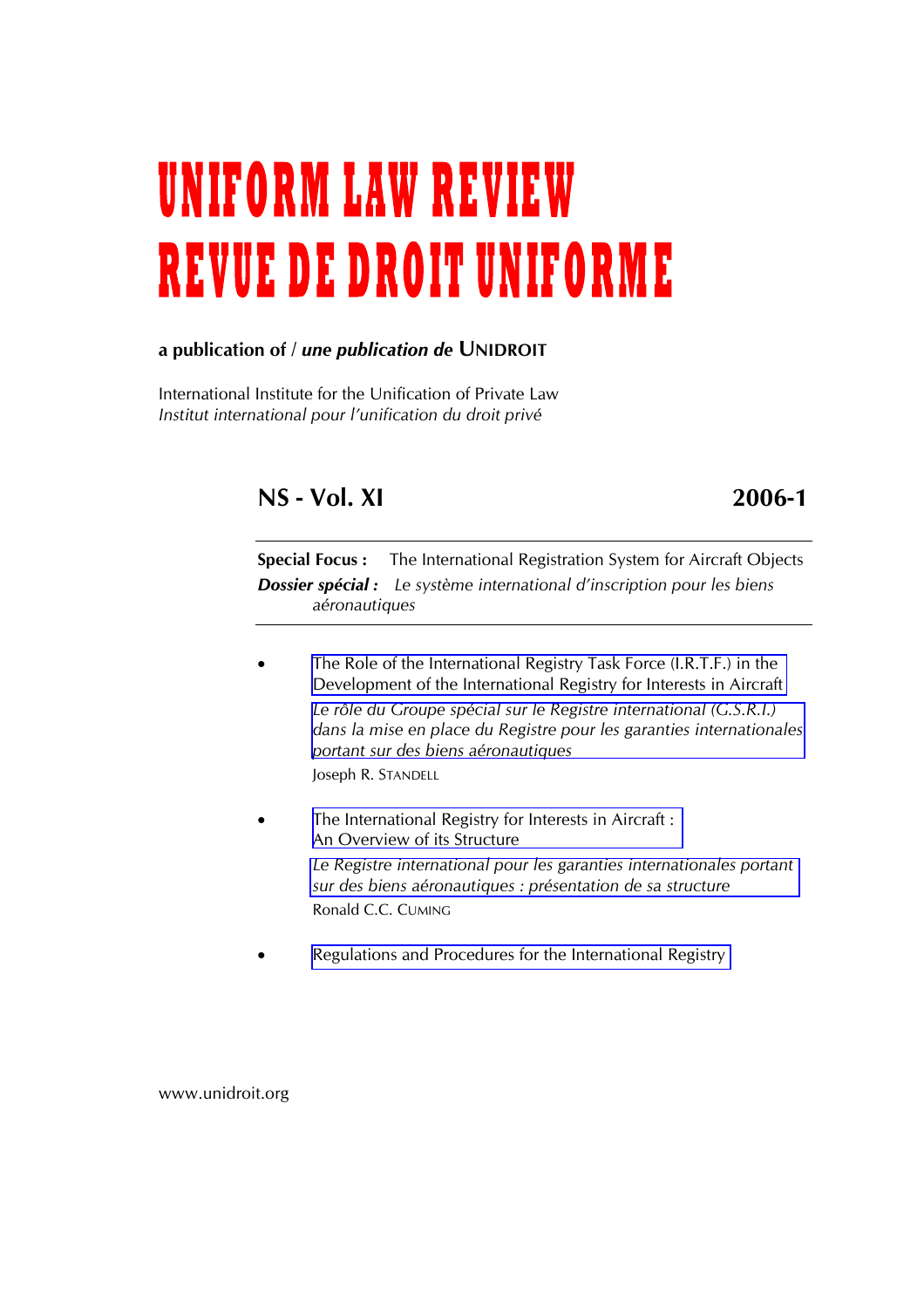## *Editors' Note*

The Editorial Board of the *Uniform Law Review / Revue de droit uniforme* is pleased to inform readers that the Convention on International Interests in Mobile Equipment as applied to aircraft objects entered into force on 1 March 2006, pursuant to the deposit, by Malaysia on 2 November 2005, of the eighth instrument of ratification/accession in respect of the Protocol to the Convention on Matters specific to Aircraft Equipment.\* Also, on 1 March 2006 the International Registry for aircraft objects became operational, in accordance with Resolution No. 2 adopted by the Cape Town diplomatic Conference.

The Editorial Board has considered it opportune to mark these historic events by commissioning special articles both on the overall international registration system for aircraft objects ushered in with the entry into operation of the International Registry and on the background to the process whereby the International Registry was established, namely the essential pioneering work carried out during the preparatory intergovernmental consultation process on the Convention and Protocol by the International Registry Task Force (I.R.T.F.). These articles were commissioned of Professor Ronald C.C. Cuming (University of Saskatchewan), a correspondent of UNIDROIT and, as Chairman of the Registration Working Group that carried out a great deal of the preparatory work on the development of the provisions of the future Convention and Protocol relating to international registration, very much the father of the conceptual structure of the new International Registry, and Mr Joseph R. Standell (Aeronautical Center for the U.S. Federal Aviation Administration), as Co-chairman of the I.R.T.F., respectively.

The Editorial Board considered that readers would also find it useful to have access in the same issue to the final text of the *Regulations and Procedures for the International Registry* as approved by the Preparatory Commission set up pursuant to the aforementioned Resolution to act with full authority as Provisional Supervisory Authority for the establishment of the International Registry pending the entry into force of the Convention and the Protocol. For authorising its publication of the Regulations and Procedures, the Editorial Board acknowledges with especial gratitude the co-operation of the International Civil Aviation Organization (I.C.A.O.), which not only co-sponsored the aforementioned intergovernmental consultation process with UNIDROIT but the Council of which is the Supervisory Authority of the new International Registry.

\* As at 1 March 2006 a total of 9 instruments of ratification/accession had been deposited, following the deposit by Senegal of its instrument of ratification on 9 January 2006.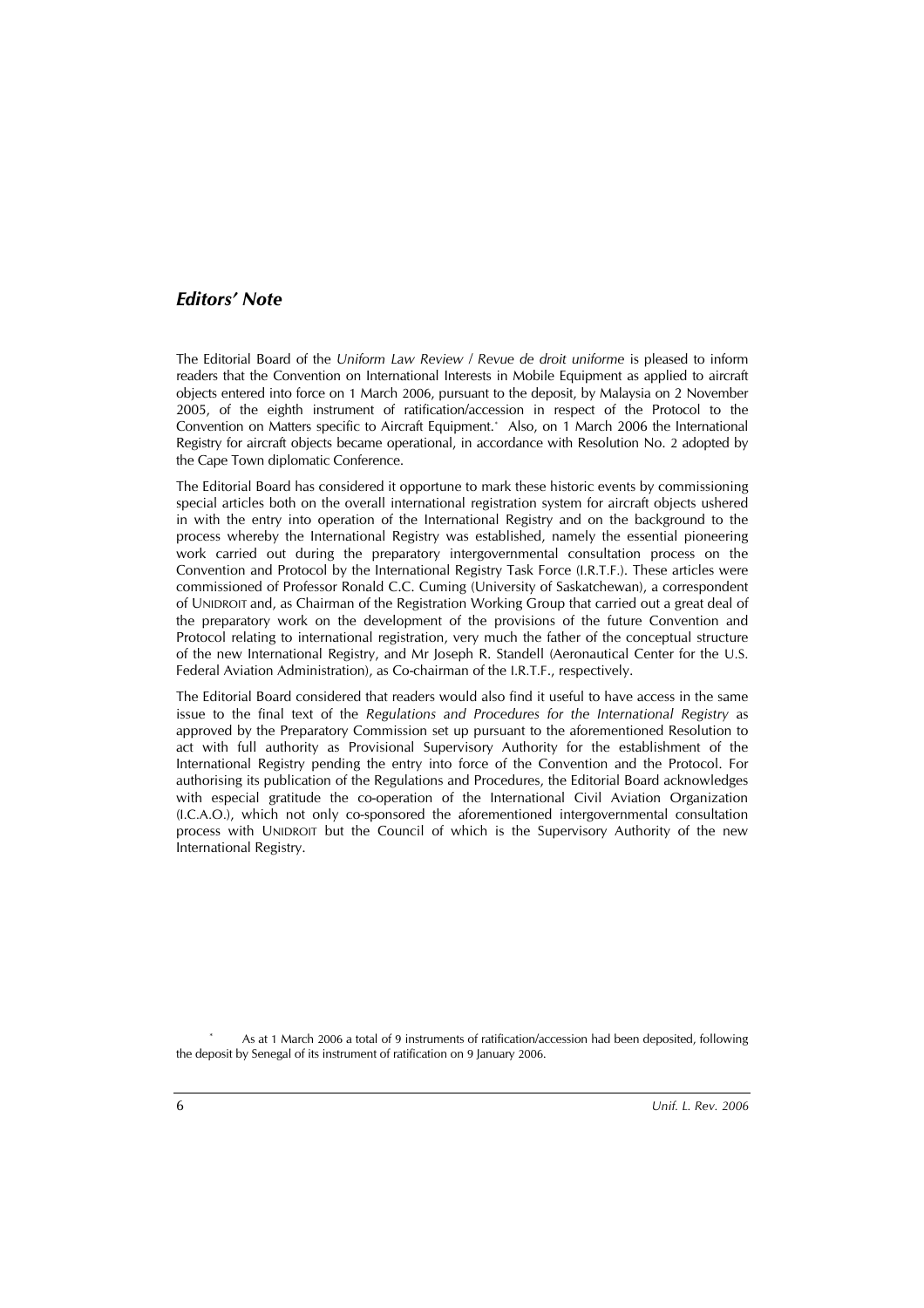# *Note de la rédaction*

La Rédaction de la *Uniform Law Review / Revue de droit uniforme* a le plaisir d'informer ses lecteurs que la Convention relative aux garanties internationales portant sur des matériels d'équipement mobiles telle qu'elle s'applique aux matériels d'équipement aéronautiques est entrée en vigueur le 1<sup>er</sup> mars 2006, à la suite du dépôt par la Malaisie le 2 novembre 2005, du huitième instrument de ratification / adhésion au Protocole portant sur les questions spécifiques aux matériels d'équipement aéronautiques\* . Par ailleurs, le Registre International pour les biens aéronautiques est devenu opérationnel le 1<sup>er</sup> mars 2006, conformément à la Résolution n° 2 adoptée par la Conférence diplomatique du Cap.

La Rédaction a estimé opportun de marquer ces événements historiques en commissionnant des articles spécialement consacrés à l'ensemble du système d'inscription pour les biens aéronautiques qui verra le jour avec l'entrée en fonctionnement du Registre International, et à la présentation du processus par lequel le Registre International a été établi, à savoir le travail essentiel qui a été accompli durant les consultations intergouvernementales sur la Convention et le Protocole par le Groupe spécial sur le Registre international (G.S.R.I.). Ces contributions ont été fournies par le Professeur Ronald C.C. Cuming (Université de Saskatchewan), correspondant d'UNIDROIT, en sa qualité de Président du G.S.R.I.qui a effectué une partie importante du travail qui a mené à l'élaboration des dispositions sur l'inscription des futurs instruments, ainsi que par M. Joseph R. Standell (Centre de l'aéronautique de l'Administration fédérale de l'aviation des Etats-Unis), en sa qualité de co-président du G.S.R.I.

La Rédaction a estimé utile de mettre à la disposition de ses lecteurs dans le même numéro le texte final du Règlement et des Règles de procédures pour le Registre international (*Regulations and Procedures for the International Registry)* tels qu'approuvés par la Commission préparatoire établie en vertu de la Résolution susmentionnée, et qui a été investie des pouvoirs nécessaires pour faire fonction d'Autorité provisoire de surveillance pour l'établissement du Registre international en attendant l'entrée en vigueur de la Convention et du Protocole. La Rédaction exprime enfin une reconnaissance particulière à l'Organisation de l'Aviation civile internationale (OACI) qui a autorisé la publication du Règlement et des Règles de procédures pour le Registre, pour sa coopération avec UNIDROIT dans les consultations intergouvernementales susmentionnées et dont le Conseil est l'Autorité de surveillance du nouveau Registre international.

\* Au 1<sup>er</sup> mars 2006, le nombre d'instruments de ratification et d'adhésion s'élevait à neuf, le Sénégal ayant déposé son instrument de ratification le 9 janvier 2006.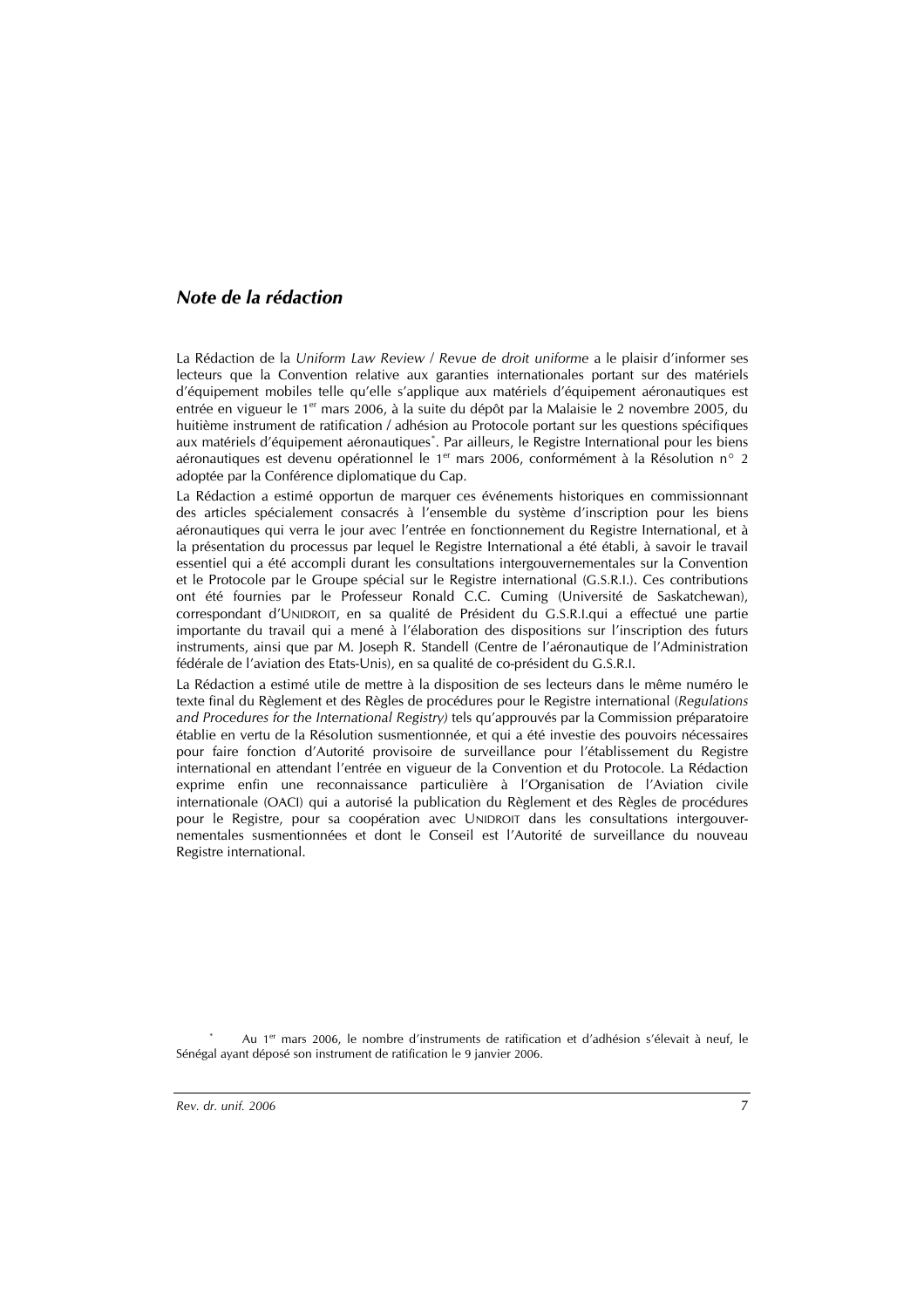# <span id="page-3-0"></span>**The Role of the International Registry Task Force (I.R.T.F.) in the Development of the International Registry for Interests in Aircraft**

*Joseph R. Standell \**

#### **BACKGROUND**

At least since 1994,1 advocates of what were to become known as the Cape Town Convention and Aircraft Protocol 2 have always included an international registry 3 as a key component in protecting creditors' rights. It had always been understood that on the day these instruments came into force, $4$  an international registry for aircraft objects would need to be operational.5

Aeronautical Center Counsel for the Federal Aviation Administration (F.A.A.) in Oklahoma City, Oklahoma, U.S.A. In that capacity he is the principal legal advisor to the F.A.A. Civil Aviation Registry. He has been continually involved in matters relating to the Cape Town Convention since 1996. He has been a member of the Registration Working Group; as a U.S. Delegation member, he has attended the three Joint Sessions of governmental experts sponsored by the International Civil Aviation Organization (ICAO) / UNIDROIT; he was co-chairman of the International Registry Task Force (I.R.T.F.), member of the U.S. Delegation at the Cape Town diplomatic Conference, and U.S. member of the Preparatory Commission.

 The other co-chairman of the I.R.T.F., Mr Georges GRALL, was, during the mandate of the I.R.T.F., deputy director for airlines (in which the French office for the registration of aircraft is located) in the Directorate-General of Civil Aviation. From 1999, he took part, as a member of the French delegation, in the Joint Sessions of ICAO/UNIDROIT, in the sessions of the ICAO Legal Committee and in the Cape Town diplomatic Conference; in this context, he took part in the work of the Registration Working Group and subsequently in the I.R.T.F. After the Cape Town Conference he was appointed Inspector-General for Civil Aviation.

1 The author is indebted to Professor Sir Roy GOODE for helping to refresh his recollection as to many key events leading to the establishment of the International Registry. See *Chronology*, beginning at p. 363 of his *Official Commentary* (Rome, 2002).

2 The *Convention on International Interests in Mobile Equipment* and the *Protocol thereto on Matters specific to Aircraft Equipment*, as opened to signature in Cape Town on 16 November 2001.

3 Convention, Art. 16(1); Protocol, Art. XVII.

<sup>4</sup> The Protocol, and the Convention as applied to aircraft objects, entered into force on 1 March 2006, that date being the first day of the month following the expiration of three months after the date of the deposit with UNIDROIT of the eighth instrument of ratification/accession in respect of the Protocol; Convention Art. 49(1), Protocol, Art. XXVIII(1).

<sup>5</sup> For a detailed presentation of the Registry system, see Ronald C.C. CUMING, "The International Registry for Interests in Aircraft: An Overview of its Structure", reproduced in this issue of *Unif. L. Rev. / Rev. dr. unif.,* 18.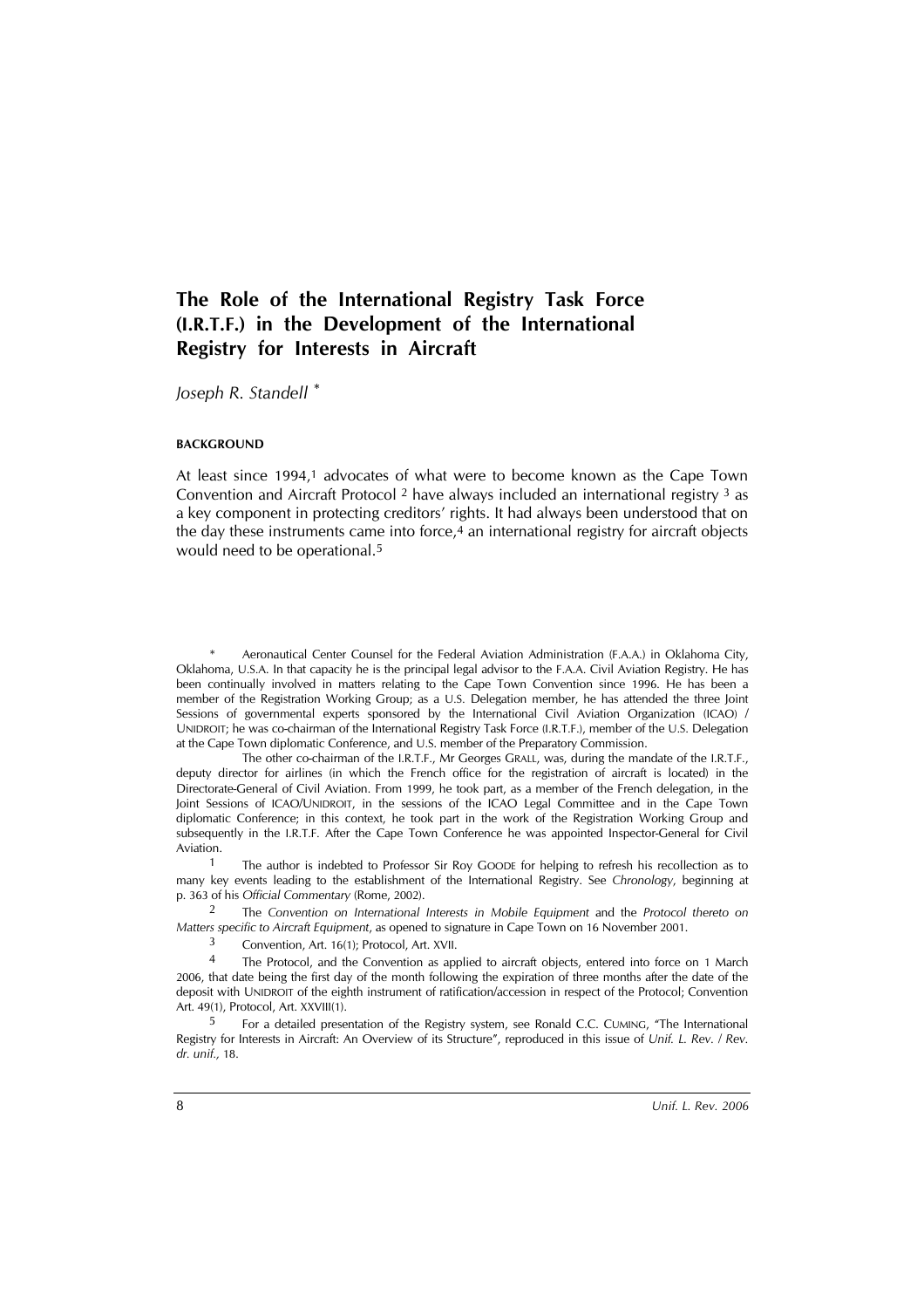# <span id="page-4-0"></span>**Le rôle du Groupe spécial sur le Registre international (G.S.R.I.) dans la mise en place du Registre pour les garanties internationales portant sur des biens aéronautiques**

*Joseph R. Standell \** 

#### **HISTORIQUE**

Très tôt durant les travaux préparatoires en 1994 1, les rédacteurs de la Convention du Cap et du Protocole aéronautique <sup>2</sup> ont estimé qu'un registre international <sup>3</sup> serait un élément essentiel pour assurer la protection des droits des créanciers. Il était entendu qu'au jour de l'entrée en vigueur des instruments 4, un Registre international pour les biens aéronautiques devrait être opérationnel 5.

\* Conseiller juridique, Centre aéronautique de l'Administration fédérale de l'aéronautique (*Federal Aviation Administration – F.A.A.*) à Oklahoma City, Oklahoma, Etats-Unis d'Amérique (U.S.A). A ce titre, principal conseiller juridique pour le Registre de l'aviation civile au sein de la F.A.A. Il a suivi l'ensemble des travaux préparatoires de la Convention du Cap depuis 1996 ; membre du Comité d'étude sur le Registre ; membre de la délégation des U.S.A aux trois Sessions Conjointes d'experts gouvernementaux sous les auspices de l'Organisation de l'Aviation civile internationale (OACI) / UNIDROIT ; Co-président du Groupe spécial sur le Registre international (G.S.R.I.) ; membre de la délégation des U.S.A. à la Conférence diplomatique du Cap et membre de la délégation des U.S.A. à la Commission préparatoire.

La version française ici reproduite est une traduction (par la rédaction de la publication).

 L'autre co-président du G.S.R.I., M. Georges GRALL, était pendant le mandat du Groupe spécial responsable de la sous-direction des entreprises de transport aérien – dans laquelle se trouve le bureau du registre français d'immatriculation des aéronefs – à la direction générale de l'aviation civile. Il a participé, en tant que membre de la délégation française, à partir de 1988 aux Sessions conjointes OACI / UNIDROIT, à celles du Comité juridique de l'OACI, et à la Conférence diplomatique du Cap ; il a participé dans ce cadre notamment au Groupe de travail sur le Registre, puis co-présidé le Groupe spécial sur le Registre international. Postérieurement à la Conférence du Cap, il a été nommé inspecteur général de l'aviation civile.

1 L'auteur remercie le Professeur Sir Roy GOODE dont la partie concernant la *Chronologie* de son *Commentaire Officiel* (Rome, 2002) (p. 385) a été très utile pour la reconstitution des principaux stades qui ont mené à l'établissement du Registre.

2 La *Convention relative aux garanties internationales portant sur des matériels d'équipement mobiles* et le *Protocole y relatif portant sur les questions spécifiques aux matériels d'équipement aéronautiques, ouverts à la signature au Cap le 16 novembre 2001.*<br><sup>3</sup> Convention art 16(1): Protocolo art YVII

Convention, art. 16(1) ; Protocole, art. XVII.

4 Le Protocole, et de ce fait la Convention telle qu'elle s'applique aux biens aéronautiques, est entré en vigueur le 1<sup>er</sup> mars 2006, soit le premier jour du mois après l'expiration d'une période de trois mois à compter de la date du dépôt auprès d'UNIDROIT du huitième instrument de ratification du Protocole ou d'adhésion à celui-ci ; Convention art. 49(1), Protocole, art. XXVIII(1).

5 Pour une présentation détaillée du système d'inscription, voir Ronald C.C. CUMING, "Le Registre international pour les garanties internationales portant sur des biens aéronautiques : présentation de sa structure", publié dans ce volume de la *Unif. L. Rev. / Rev. dr. unif.,* 18.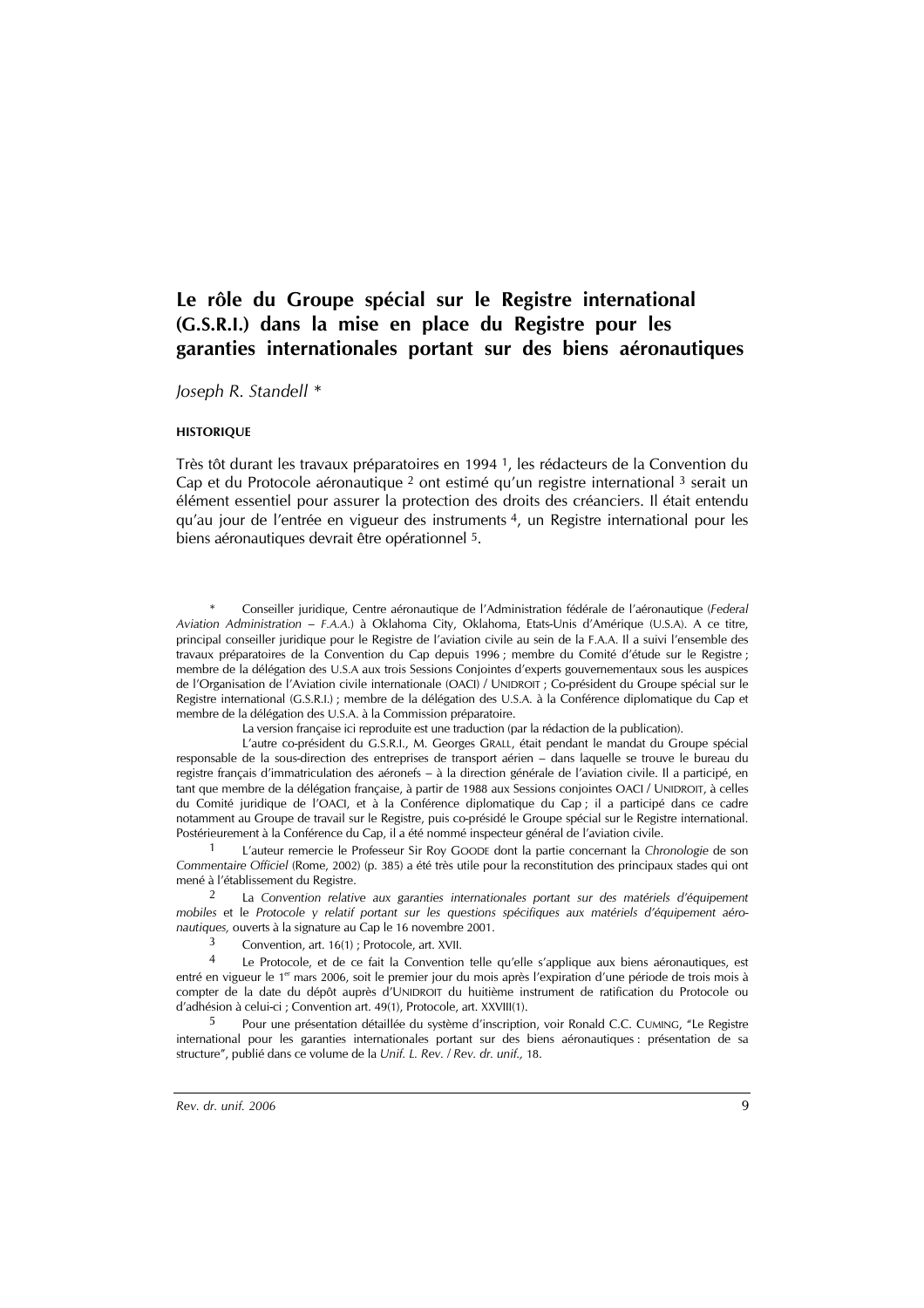Work on legal and technical issues involving an international registry for aircraft objects began in April 1996 in Rome with the first meeting of the Registration Working Group of the Study Group for the preparation of uniform rules on certain international aspects of security interests in mobile equipment, chaired by Professor Ronald C.C. CUMING (Canada). The Registration Working Group 6 continued to examine the registration provisions of what were then the preliminary draft Convention and preliminary draft Aircraft protocol and technical aspects of an international registry for aircraft objects until September 1999.

At the Third Joint Session of the UNIDROIT Committee of governmental experts and the Sub-Committee of the ICAO Legal Committee held in Rome in March 2000, an *ad hoc* International Registry Task Force (I.R.T.F.) of the Joint Session was formed 7 pursuant to approval of a joint proposal submitted by the Governments of France and the U.S.A. Approval was conditioned on the requirement that the I.R.T.F. keep ICAO and UNIDROIT informed of its work and that it consult with the Secretariats concerning the composition of the I.R.T.F. Participation was purely voluntary. Fifteen States indicated an interest in the work of the I.R.T.F. Joseph STANDELL (United States) and Georges GRALL (France) were elected as co-chairmen by the initial participants.8

The newly formed I.R.T.F. met informally during the Third Joint Session, mindful that its job would be to make recommendations through the UNIDROIT and ICAO Secretariats with respect to developing the basic requirements of the International Registry for aircraft objects.

#### **WORK OF THE I.R.T.F. (JUNE 2000 – OCTOBER 2001)**

#### **First Report of the I.R.T.F.**

Thirty-one participants from 11 Governments and four Organizations attended the first I.R.T.F. meeting in Paris in June 2000.9 The First I.R.T.F. Report was then submitted to the UNIDROIT and ICAO Secretariats on 28 July 2000.

Of immediate concern in Paris was the creation of documents that could be used by the Supervisory Authority 10 to establish, and supervise the operations of, the International Registry. The process would include developing a request for proposals,

<sup>6</sup> The continuation of the work of the Registration Working Group was approved at the First ICAO / UNIDROIT Joint Session in Rome in February 1999.

<sup>7</sup> Third Joint Session Report, Agenda Item No. 7, paras 290, 291 and 292. (ICAO Ref. LSC/ME/3- Report and UNIDROIT CGE/Int.Int/Int/3-Report).

<sup>8</sup> The co-chairmen were elected from countries which were on record as not seeking to operate the International Registry, and which therefore would not enter bids to become the host State of the Registry.

<sup>9</sup> The Governments of Brazil, Canada, France, Ireland, Japan, Norway, Portugal, Singapore, Sweden, Switzerland and the U.S.A. and ICAO, UNIDROIT, the Aviation Working Group (A.W.G.) and the International Air Transport Association (I.A.T.A.).

<sup>10</sup> The Supervisory Authority is established by Art. 17(1) of the Convention and invested with functions that include the establishment of the International Registry, and the supervision of the Registrar and of the operation of the International Registry.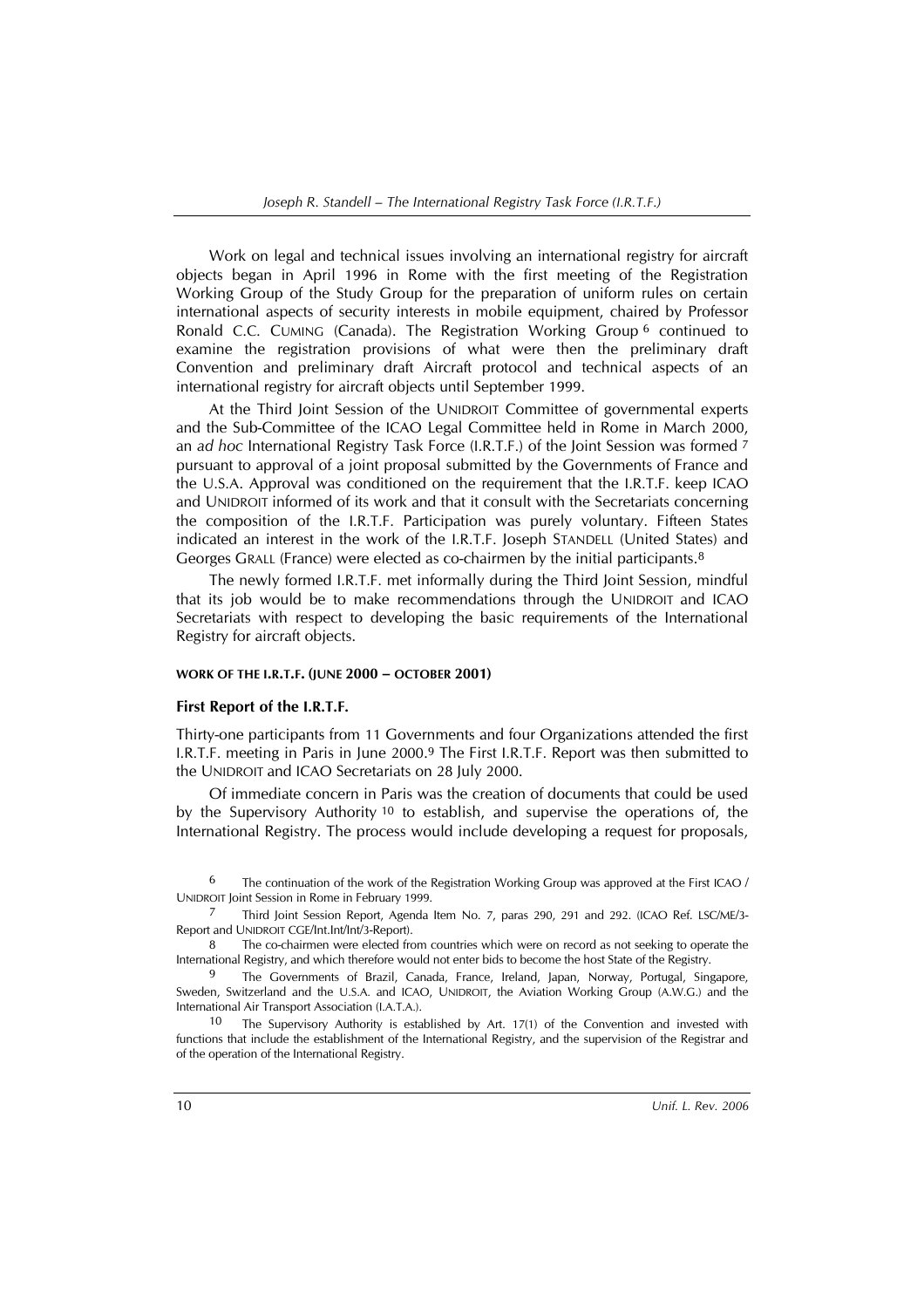Les travaux portant sur les questions juridiques et techniques liées au Registre international pour les biens aéronautiques ont démarré en avril 1996, à Rome, à l'occasion de la première réunion du Groupe de travail sur le Registre constitué au sein du Comité d'étude chargé de l'élaboration de règles uniformes sur certains aspects internationaux des sûretés portant sur des matériels d'équipement mobiles, présidé par le Professeur R.C.C. Cuming (Canada). Le Groupe de travail sur le Registre 6 a poursuivi jusqu'en septembre 1999 l'examen des dispositions des textes – alors à l'état d'avant-projets – de la Convention et du Protocole aéronautique, ainsi que des aspects techniques du Registre international pour les biens aéronautiques.

A la Troisième Session conjointe du Comité d'experts gouvernementaux d'UNIDROIT et du Sous-comité du Comité juridique de l'OACI tenue à Rome en mars 2000, suite à l'approbation d'une proposition des Gouvernements de la France et des U.S.A., il a été constitué un Groupe spécial *ad hoc* sur le Registre international (G.S.R.I.) de la Session conjointe 7, étant entendu que le G.S.R.I. devrait tenir informés l'OACI et UNIDROIT de l'avancement de ses travaux, et que la composition du Groupe serait établie en consultation avec les Secrétariats des deux Organisations. La participation au Groupe était à caractère purement volontaire, et quinze Etats ont marqué leur intérêt pour les travaux du G.S.R.I. MM. Joseph STANDELL (Etats-Unis d'Amérique) et Georges GRALL (France) ont été élus co-présidents par les participants initiaux 8.

Le G.S.R.I. nouvellement constitué s'est réuni de façon informelle durant la Troisième Session conjointe, et a pris note que son mandat était de formuler des recommandations par le truchement des Secrétariats d'UNIDROIT et de l'OACI relativement aux caractéristiques principales du Registre international pour les biens aéronautiques.

#### **TRAVAUX DU G.S.R.I. (JUIN 2000 – OCTOBRE 2001)**

#### **Premier rapport du G.S.R.I.**

Trente et un participants représentant 11 Gouvernements et quatre Organisations ont participé à la première réunion du G.S.R.I. à Paris en juin 2000 9. Le premier rapport du G.S.R.I. a été soumis aux Secrétariats d'UNIDROIT et de l'OACI le 28 juillet 2000.

A la réunion de Paris, l'attention du G.S.R.I. s'est immédiatement portée sur la constitution des documents qui devraient être utilisés par l'Autorité de surveillance 10

7 Rapport de la Troisième Session conjointe, Point n° 7, paras. 290, 291, et 292 (OACI Ref. LSC/ME/3-Report et UNIDROIT CGE/Int.Int/Int/3-Report).

8 Les co-présidents ont été élus en représentation de pays qui ont expressément consigné leur intention de ne pas participer à l'appel d'offres en vue de devenir Etats hôtes du Registre.

9 Les Gouvernements des Etats suivants : Brésil, Canada, France, Irlande, Japon, Norvège, Portugal, Singapour, Suède, Suisse et U.S.A.; Organisations : OACI, UNIDROIT, le Groupe de travail aéronautique (G.T.A.) et l'Association internationale du transport aérien (I.A.T.A.).

L'autorité de surveillance est établie par l'art. 17(1) de la Convention ; elle a notamment pour fonctions d'établir le Registre international, et de surveiller le Conservateur et le fonctionnement du Registre.

<sup>6</sup> La poursuite des travaux du Groupe de travail sur le registre a été approuvée à la Première Session conjointe OACI / UNIDROIT à Rome en février 1999.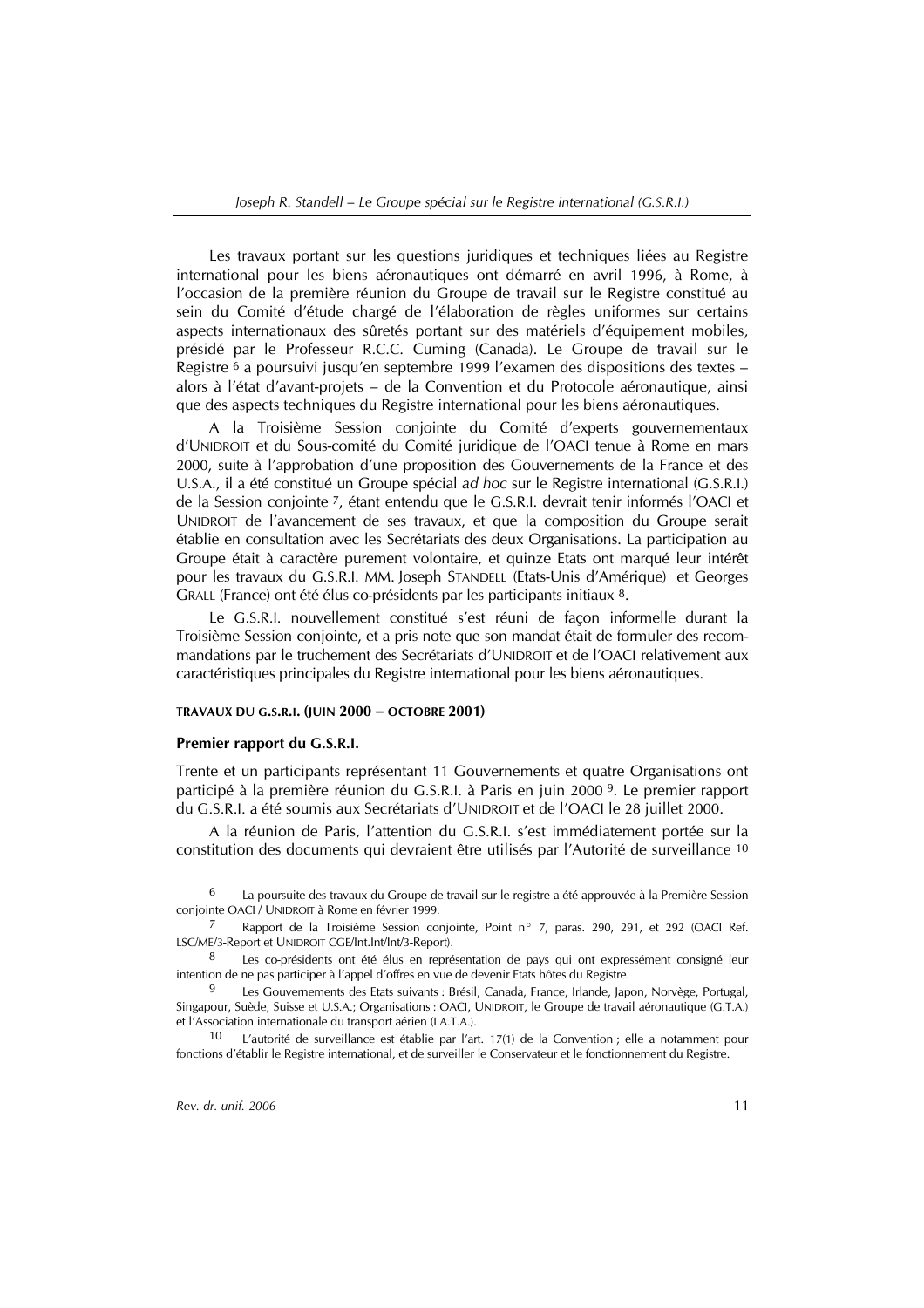a requirements document, and a process for soliciting and evaluating proposals.11 A significant addition to the draft text was language in paragraph 3 of the requirements document requiring that States submit proposals to include their business plan for achieving objectives.

The Paris participants concluded that an award should be made shortly after the diplomatic Conference, with a fully operational International Registry no later than 12 months after notice to proceed.12 It was recommended that a request for proposals be issued six months before the diplomatic Conference. These recommendations proved to be unrealistic.

Among the other key concepts discussed were electronic signatures, website access and how and by whom start up costs and recurring costs would be financed.<sup>13</sup>

Attached to the First Report were solicitation documents and papers on electronic signatures, confidentiality of information and liability of the Supervisory Authority and the Registrar.

#### **Second Report of the I.R.T.F.**

At an informal meeting of the I.R.T.F. in Montreal in September 2000, held during the ICAO Legal Committee's  $31<sup>st</sup>$  session, I.R.T.F. participants agreed jointly to prepare topical papers 14 to be presented and discussed at the following formal I.R.T.F. meeting.

The Second Report was submitted to the UNIDROIT and ICAO Secretariats on 20 February 2001 and described I.R.T.F. work in Dublin (Ireland) and later in Washington, D.C. (U.S.A.).

At the Dublin meeting in January 2001, a core group of States and Organizations again participated.15

The request for proposals package continued to be scrutinized, particularly the evaluation plan for the International Registry system.16 It was decided that the request for proposals package needed bolstering and should contain a description of the basic features of the Registry. Such background information would be very valuable to potential offerors. The Aviation Working Group (A.W.G.) agreed to prepare a draft document on the basic features of the proposed International Registry to be presented to the I.R.T.F. in Washington, D.C.

- 11 I.R.T.F. First Report, p. 3, para. 8.
- 12 *Idem*, p. 9, Art. 31.
- 13 *Idem*, p. 7, paras 25 to 30.

14 *Regulations of the International Registry*: Switzerland and Japan; *Technical evaluation plan for evaluating proposals*: France and the United States; *Proprietary rights in software and hardware*: Singapore and Ireland; *Scope of international legal relations between the Supervisory Authority and the Registrar*: UNIDROIT and France; *Funding – cost recovery methods*: Finland and A.W.G.; *Cost of insurance (*force majeure*)*: Canada and Sweden.

15 Nine States and all four organizations that had met in Paris.

16 Attachment No. 4 to the Request for proposals, as submitted with the  $2^{nd}$  Report.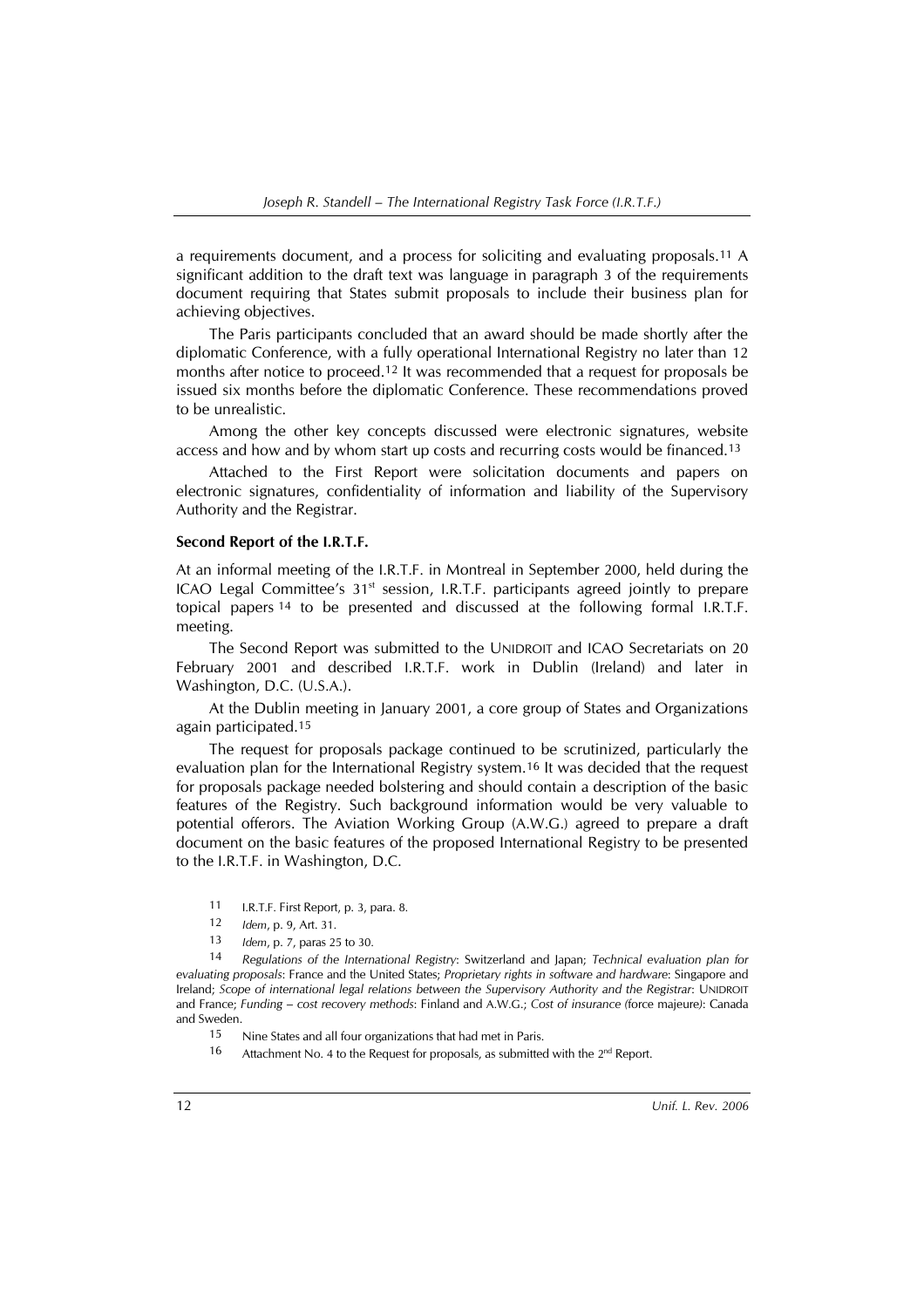pour l'établissement et le fonctionnement du Registre international. Il était entendu qu'il faudrait prévoir un questionnaire pour recueillir les propositions, un document sur les critères, et un processus d'évaluation des offres 11. Une précision importante a été incluse au paragraphe 3 du projet de document sur les critères prévoyant que les Etats qui avanceraient des propositions devraient présenter leur plan industriel et leur démarche pour atteindre les objectifs.

Les participants à la réunion de Paris ont conclu que l'adjudication devrait avoir lieu aussitôt après la Conférence diplomatique afin que le Registre soit opérationnel au plus tard 12 mois après que soit donné l'accord au déploiement du système 12. Il a été recommandé que le questionnaire pour recueillir les propositions soit émis six mois après la Conférence diplomatique, mais cet objectif s'est avéré irréaliste.

On signalera que parmi les questions essentielles débattues se trouvaient celles des signatures électroniques, l'accès par site Internet, et le point de savoir comment et par qui seraient financés les coûts initiaux de lancement puis de fonctionnement 13.

Le Premier Rapport reproduisait en annexe les documents d'appel d'offres, et des notes concernant les signatures électroniques, la confidentialité des informations et la responsabilité de l'Autorité de surveillance et du Conservateur.

#### **Deuxième Rapport du G.S.R.I.**

Une réunion informelle du G.S.R.I. s'est tenue à Montréal en septembre 2000, à l'occasion de la 31<sup>ème</sup> session du Comité juridique de l'OACI, lors de laquelle les participants sont convenus de préparer des documents se rapportant à différents sujets 14 qui seraient présentés et discutés lors de la réunion officielle suivante du G.S.R.I.

Le Deuxième Rapport, soumis aux Secrétariats d'UNIDROIT et de l'OACI le 20 février 2001, rendait compte des travaux des réunions de Dublin (Irlande), et de Washington, D.C. (U.S.A.).

A la réunion de Dublin tenue en janvier 2001 15, le document d'appel d'offres a de nouveau été examiné, notamment le plan d'évaluation pour le système du Registre international 16. Il a été estimé que ce document devrait être étayé et devrait contenir une description des caractéristiques principales du Registre, qui seraient extrêmement utiles pour les soumissionnaires potentiels. Le Groupe de travail aéronautique (G.T.A.) a accepté de préparer un projet de document qui serait présenté au G.S.R.I. à sa réunion de Washington, D.C.

- 11 G.S.R.I. Premier Rapport, page 3, para. 8.
- 12 *Idem*, page 9, art. 31.
- 13 *Idem*, page 7, paras. 25 à 30.

14 *Règlement du Registre international :* Suisse et Japon ; *Plan d'évaluation technique pour l'examen des propositions* : France et U.S.A.; *Droits de propriété des logiciels et matériels informatiques* : Singapour et Irlande ; *Etendue des relations juridiques internationales entre l'Autorité de surveillance et le Conservateur* : UNIDROIT et France ; *Modes de financement et de recouvrement des coûts du nouveau Registre International* : Finlande et G.T.A. *Coût de l'assurance (force majeure)* : Canada et Suède.

- 15 Neuf des Etats et les quatre Organisations qui s'étaient réunis à Paris.
- 16 Pièce jointe n° 4 au Questionnaire pour recueillir des propositions, joint au Deuxième Rapport.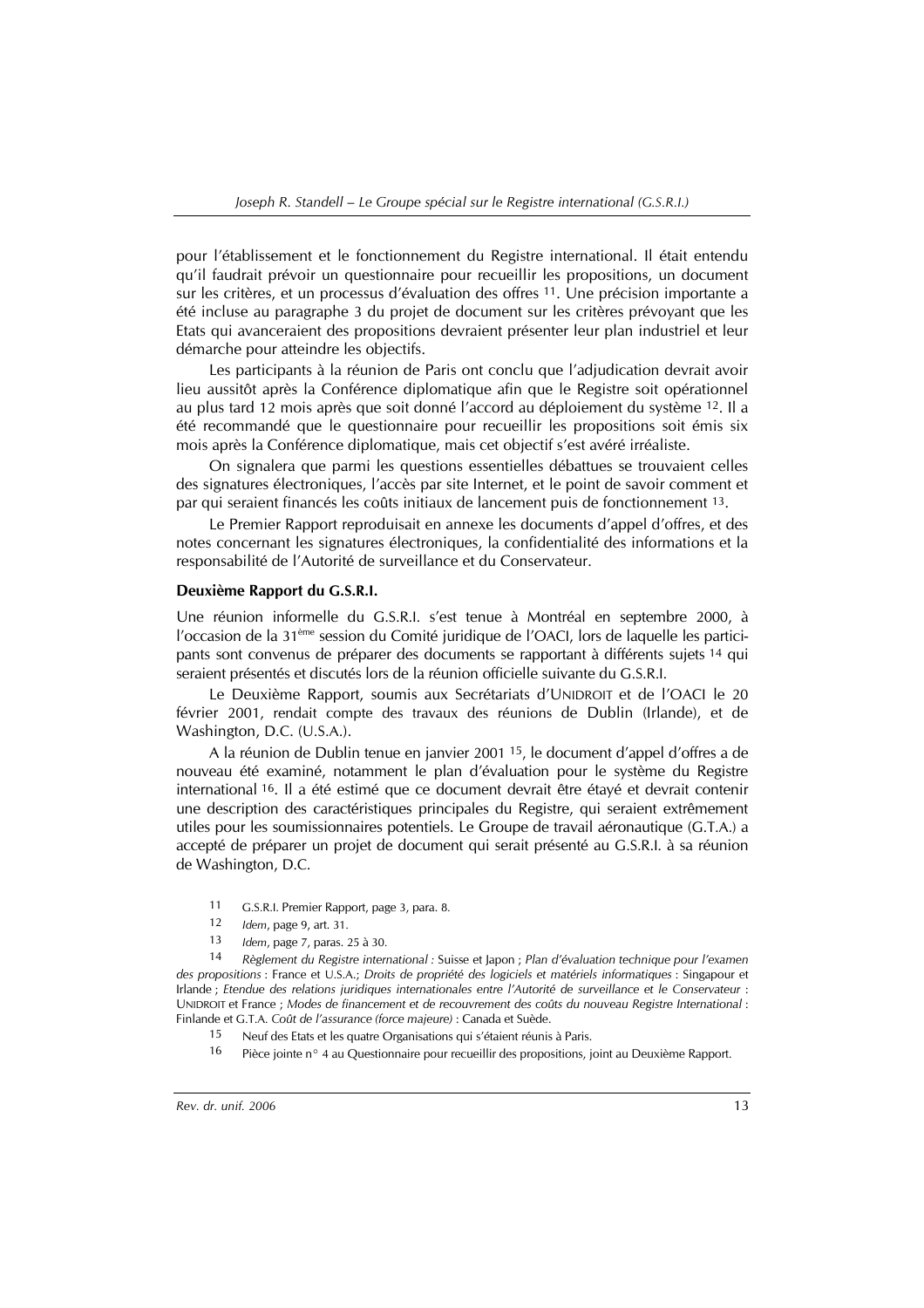Topical papers 17 were presented and discussed in Dublin. However, it was decided to defer referral thereof to the Secretariats.

In Washington, D.C., in February 2001, the scope of the basic features document, as presented by the A.W.G., was examined. This document unexpectedly raised several significant issues, for example, as to whether to allow *ex ante* intervention by the Registrar with respect to the registrability of interests by parties lacking authority,18 and admissibility of data concerning Chicago Convention registration numbers.19

With respect to the submission of the I.R.T.F.'s Second Report, the request for proposals package (which now included the basic features document) superseded the package previously submitted. The new package consisted of a request for proposals with attachments, those attachments being a basic features document, a requirements document; instructions for the submission of proposals and an evaluation plan.<sup>20</sup>

#### **Third Report of the I.R.T.F.**

The core I.R.T.F.21 met for the final time in Geneva from 10 to 12 September 2001 to discuss the topics assigned to different members:

- *Regulations of the International Registry (Governments of Switzerland and Japan)*
- The International Registry Regulations as drafted in Geneva had 17 chapters. Comparing the I.R.T.F. draft with what the Preparatory Commission finally approved in 2005 as the Regulations, $22$  it appears that the structure and topical content of both are quite similar. What has changed significantly is the detail. For instance, the application process for registrations as described in Chapter 5 of the Geneva draft provides the barest information, whereas Section 5 of the approved Regulations goes into great detail with respect to the information required to effect different types of registration.23
- *Private law aspects of the relation between the Supervisory Authority and the Registry, including proprietary rights in software/hardware (Governments of France, Ireland and Singapore and UNIDROIT)*

- 18 Second Report, p. 5, para. 16.<br>19 Idam n 5, para. 19
- 19 *Idem*, p. 5, para. 19.

It should be noted that the I.R.T.F.'s documents submitted with the Second Report were later substantially adapted by the Preparatory Commission during the solicitation, evaluation and award process.

21 The Governments of Brazil, Canada, Finland, France, Ireland, Japan, Singapore, Sweden, Switzerland and the U.S.A. and ICAO, UNIDROIT, A.W.G. and I.A.T.A..

22 The Regulations form part of the *Regulations and Procedures for the International Registry* which were approved by the Preparatory Commission (see the text reproduced in this issue of *Unif. L. Rev. / Rev. dr. unif.,* 60).

23 Continuing work on the International Registry Regulations was accomplished by the Draft Regulations Working Group of the Preparatory Commission.

<sup>17</sup> See *supra* note 14.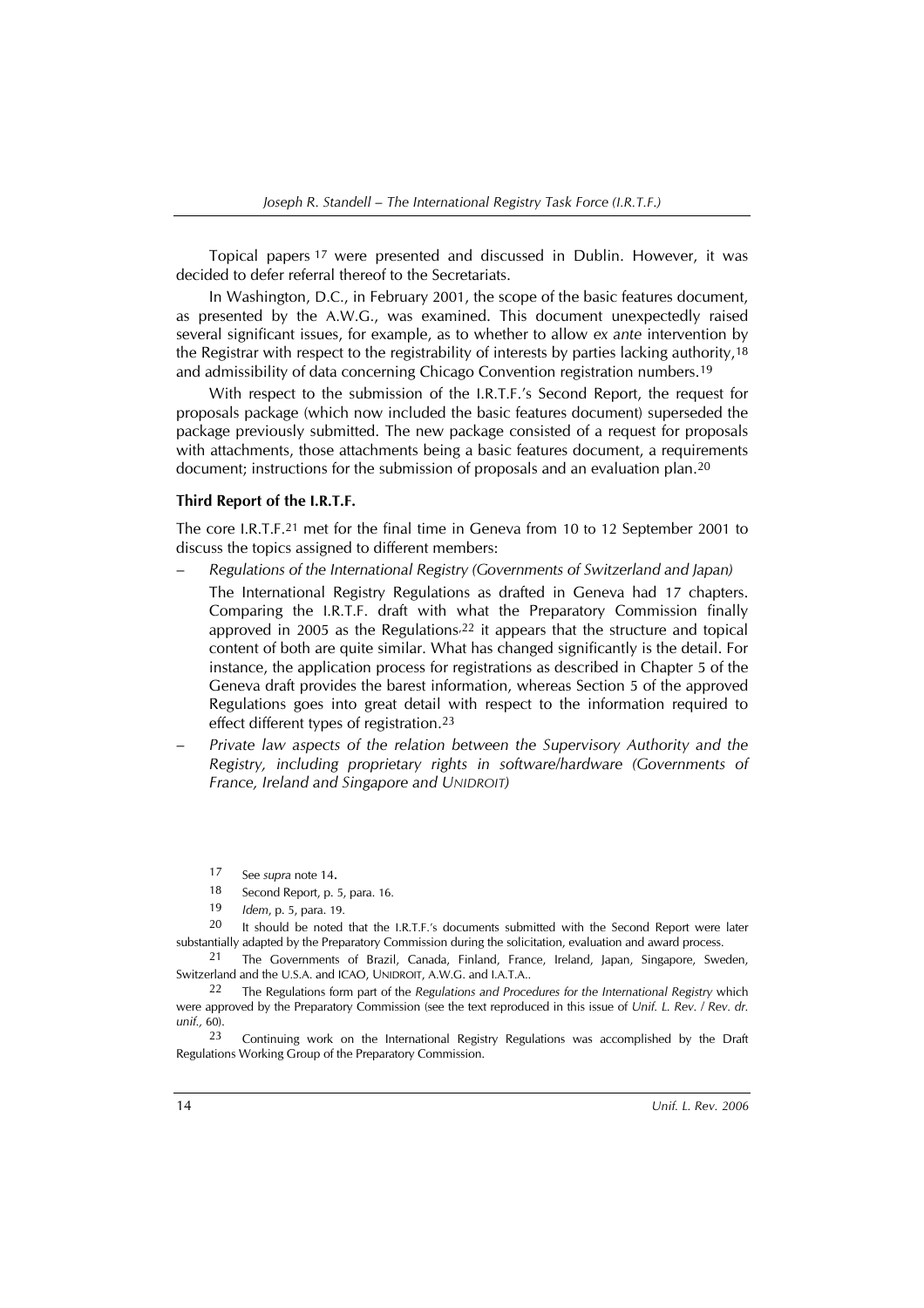Les documents thématiques <sup>17</sup> ont été présentés et discutés à Dublin. Toutefois, il a été décidé de ne les transmettre qu'ultérieurement aux Secrétariats.

A Washington, D.C., en février 2001, le document présenté par le G.T.A. sur les caractéristiques principales du Registre a été examiné. Il s'est avéré soulever de nouvelles questions importantes, comme celle de l'intervention préalable du Conservateur concernant la possibilité d'inscrire des garanties par des parties non habilitées à cet effet 18, et la possibilité d'utiliser les données et numéros d'immatriculation en vertu de la Convention de Chicago 19.

Pour ce qui est du Deuxième Rapport du G.S.R.I., le nouveau document d'appel d'offres (incluant désormais le document sur les caractéristiques principales du Registre) consistait en un appel à propositions accompagné de pièces jointes, à savoir le document sur les caractéristiques de base, un cahier des charges, des instructions pour la présentation des propositions et un plan d'évaluation 20.

#### **Troisième Rapport du G.S.R.I.**

Le G.S.R.I. s'est réuni pour la dernière fois à Genève 21 du 10 au 12 septembre 2001 pour discuter des sujets dont l'étude avait été confiée aux différents membres:

- *Règlement du Registre international (Gouvernements de la Suisse et du Japon)* 
	- Le Règlement du Registre international tel que rédigé à Genève contenait 17 chapitres. Si l'on compare le projet du G.S.R.I. avec le texte finalement adopté en 2005 par la Commission préparatoire 22, on constate que la structure et le contenu sont fort semblables, mais que les changements sont nombreux sur les questions de détail. Par exemple, le processus de demande d'inscription décrit dans le Chapitre 5 du projet de Genève prévoit de livrer des information minimums, alors que la section 5 du texte final approuvé est très détaillée pour ce qui est des informations requises pour effectuer les différents types d'inscription 23.
- *Les relations de droit privé entre l'Autorité de Surveillance et le Registre, y compris*  les aspects liés aux droits de propriété des logiciels et matériels informatiques *(Gouvernements de France, d'Irlande et de Singapour et UNIDROIT)* 
	- 17 *Cf. supra note* 14.
	- 18 Deuxième Rapport, page 5, para. 16.
	- 19 *Idem*, page 5, para. 19.

20 Il convient de souligner que les documents du G.S.R.I. soumis avec le Deuxième Rapport ont été par la suite modifiés substantiellement par la Commission préparatoire au cours du processus d'appel d'offres, d'évaluation et d'adjudication.

21 Avec la participation des Gouvernements des Etats suivants : Brésil, Canada, Finlande, France, Irlande, Japon, Singapour, Suède, Suisse et les U.S.A.; Organisations OACI, UNIDROIT, G.T.A. et la I.A.T.A.

22 Le Règlement est inclus, avec les Règles de procédure, dans le document *Regulations and Procedures for the International Registry*, approuvé par la Commission préparatoire (reproduit dans cette *Revue*, 60).

<sup>23</sup> Le Groupe de travail sur le projet de Règlement de la Commission préparatoire a également participé à la préparation du Règlement du Registre international.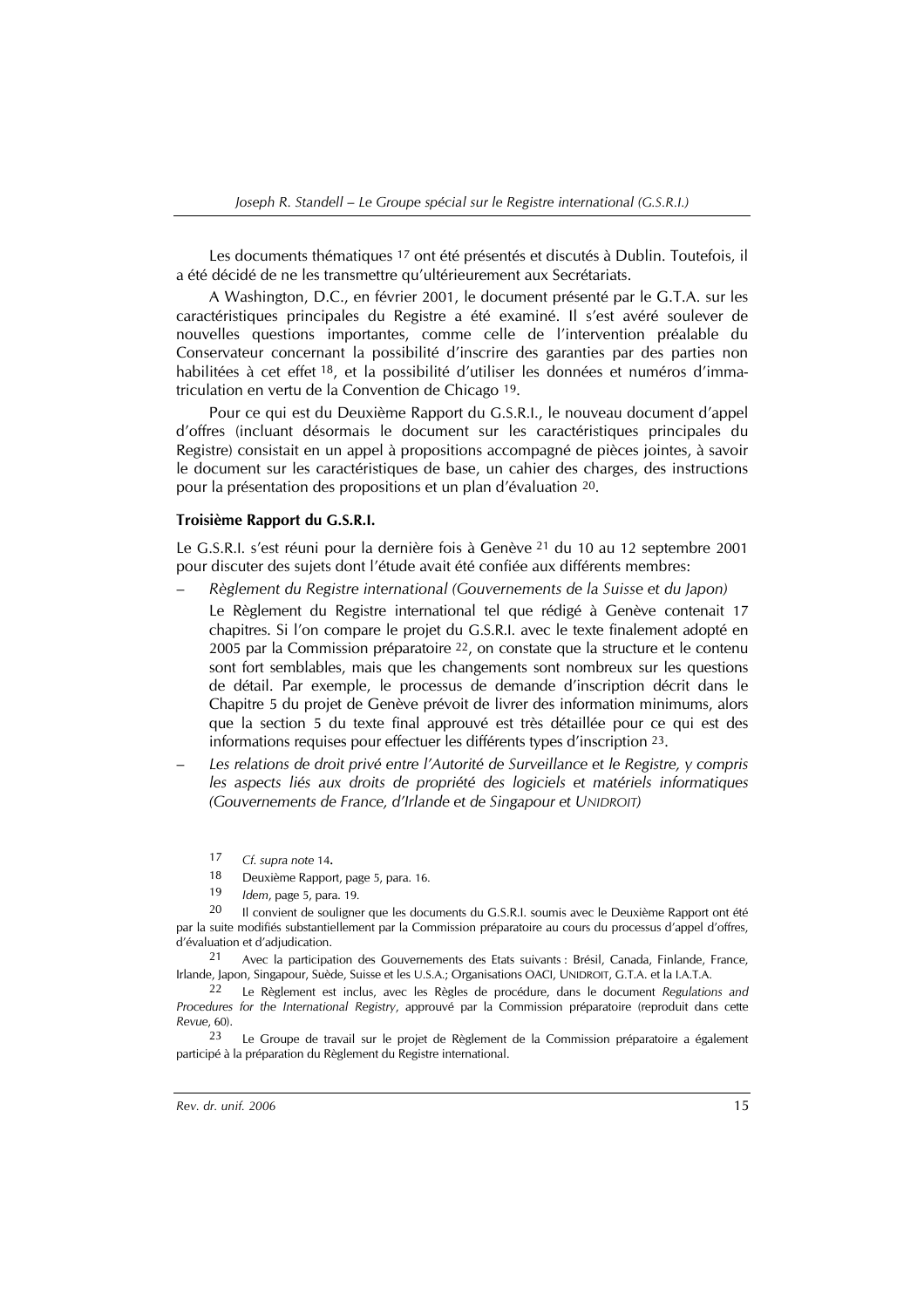This unification of two papers examined liabilities in setting up and operating the International Registry, proprietary rights, infrastructure-related aspects and dispute resolution.

- *Liability and the International Registry* 24 *(Governments of Canada and Sweden)*  Issues relating to the liability of the Registrar for damage-causing errors and omissions were vigorously discussed. Wording was suggested to revise Article 27 of the Convention so as to include the Registrar's liability and expressly to define a *force majeure* exception. However, consensus was not reached and it was left to Task Force members to express their views about Article 27 at the diplomatic Conference.25
- *Funding / cost recovery methods for the new International Registry (Government of Finland and A.W.G.)*

It was the conclusion of the I.R.T.F. that given the many unknowns, it would be difficult for the I.R.T.F. to quantify the eventual cost of the Registry. The paper, nevertheless, provided valuable insights into mechanisms for the funding and recovery of costs. In its Third Report, the I.R.T.F. urged the continuing study of cost and timing issues related to the International Registry.

Papers on all the above topics were submitted with the Third Report to ICAO and UNIDROIT Secretariats.

#### **CONCLUSION**

The I.R.T.F. accomplished work during 2000 and 2001 designed to ensure a fully operational and successful International Registry for aircraft objects.26 With the entry into force of the Protocol on 1 March 2006, it is hoped that this work has provided a strong platform to enable the significant, far-reaching benefits of the Convention to be delivered far into the future.

\* \* \*

25 Third Report of I.R.T.F. (10 October 2001), para 21.

26 As co-chairman, the author acknowledges that the I.R.T.F. was indebted to UNIDROIT and ICAO to whom its Reports were submitted, and to those Governments and Organizations that participated in the work of the I.R.T.F., especially the Governments of France, Ireland and Switzerland for graciously hosting the three formal I.R.T.F. meetings, and the individual participants who contributed so generously, on behalf of their Governments and Organizations, their time and expertise as I.R.T.F. members.

<sup>24</sup> This paper began as a study on the cost of insurance.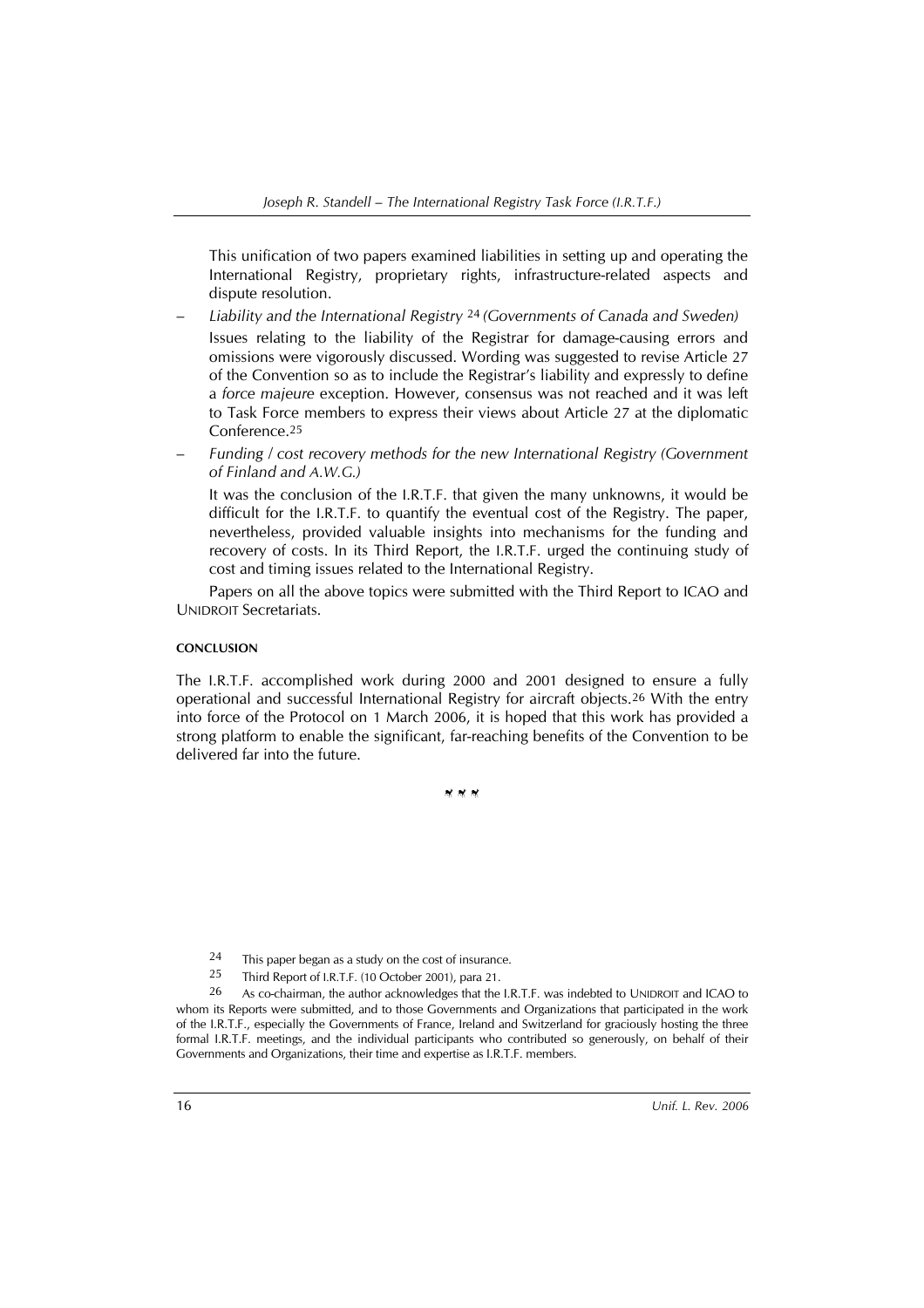Ce document (rassemblant deux études) examinait les droits, devoirs et responsabilités lors de la mise en place et du fonctionnement du Registre, les droits de propriété, les aspects liés à l'infrastructure et le règlement des différends.

- *Responsabilité du Registre* 24 *(Gouvernements du Canada et de la Suède)* : Les questions liées à la responsabilité du Conservateur pour le préjudice résultant d'erreurs ou d'omissions ont été amplement débattues. La proposition a été faite de réviser l'article 27 de la Convention de telle sorte à y viser la responsabilité du Conservateur et y inclure expressément une exception de force majeure. Toutefois, en raison du manque de consensus, il a été décidé que les membres du Groupe spécial pourraient exprimer leurs points de vue respectifs sur l'article 27 à la Conférence diplomatique 25.
- *Modes de financement et de recouvrement des coûts du Registre (Gouvernement de la Finlande et G.T.A.)* : Le G.S.R.I. a conclu que compte tenu des nombreuses variables encore inconnues à ce stade, il lui serait difficile de quantifier les coûts de fonctionnement du Registre. Le document a toutefois fourni des informations utiles sur les mécanismes de financement et de recouvrement des coûts. Dans son Troisième Rapport, le G.S.R.I. a recommandé de poursuivre l'étude des coûts et des questions en relation avec le calendrier d'entrée en fonctionnement du Registre.

Tous les documents thématiques susvisés ont été soumis avec le Troisième Rapport aux Secrétariats de l'OACI et d'UNIDROIT.

#### **CONCLUSION**

Le G.S.R.I., durant ses réunions de 2000 et 2001, a travaillé à la mise en place d'un Registre international pour les biens aéronautiques destiné à remplir avec succès les fonctions qui lui sont assignées 26. On peut espérer avec confiance que les éléments sont désormais réunis pour que, avec l'entrée en vigueur du Protocole le 1<sup>er</sup> mars 2006, la Convention soit en mesure d'offrir au marché durant les années à venir les avantages importants qui sont attendus.

.<br>ನ ನ ನ

25 Troisième Rapport du G.S.R.I. (10 octobre 2001), para 21.

26 En sa qualité de co-président du G.S.R.I., l'auteur marque la reconnaissance due par le G.S.R.I. envers UNIDROIT et à l'ICAO à qui ses rapports ont été soumis, et envers les Gouvernements et Organisations qui ont participé aux travaux du G.S.R.I., notamment les Gouvernements de France, d'Irlande et de Suisse qui ont accueilli les réunions des trois réunions officielles du G.S.R.I., ainsi que sa gratitude pour les personnes qui, en représentation de leurs Gouvernements et de leurs Organisations, ont apporté leur expertise et leur temps comme membres du G.S.R.I.

<sup>24</sup> Ce document a eu pour origine une étude sur le coût de l'assurance.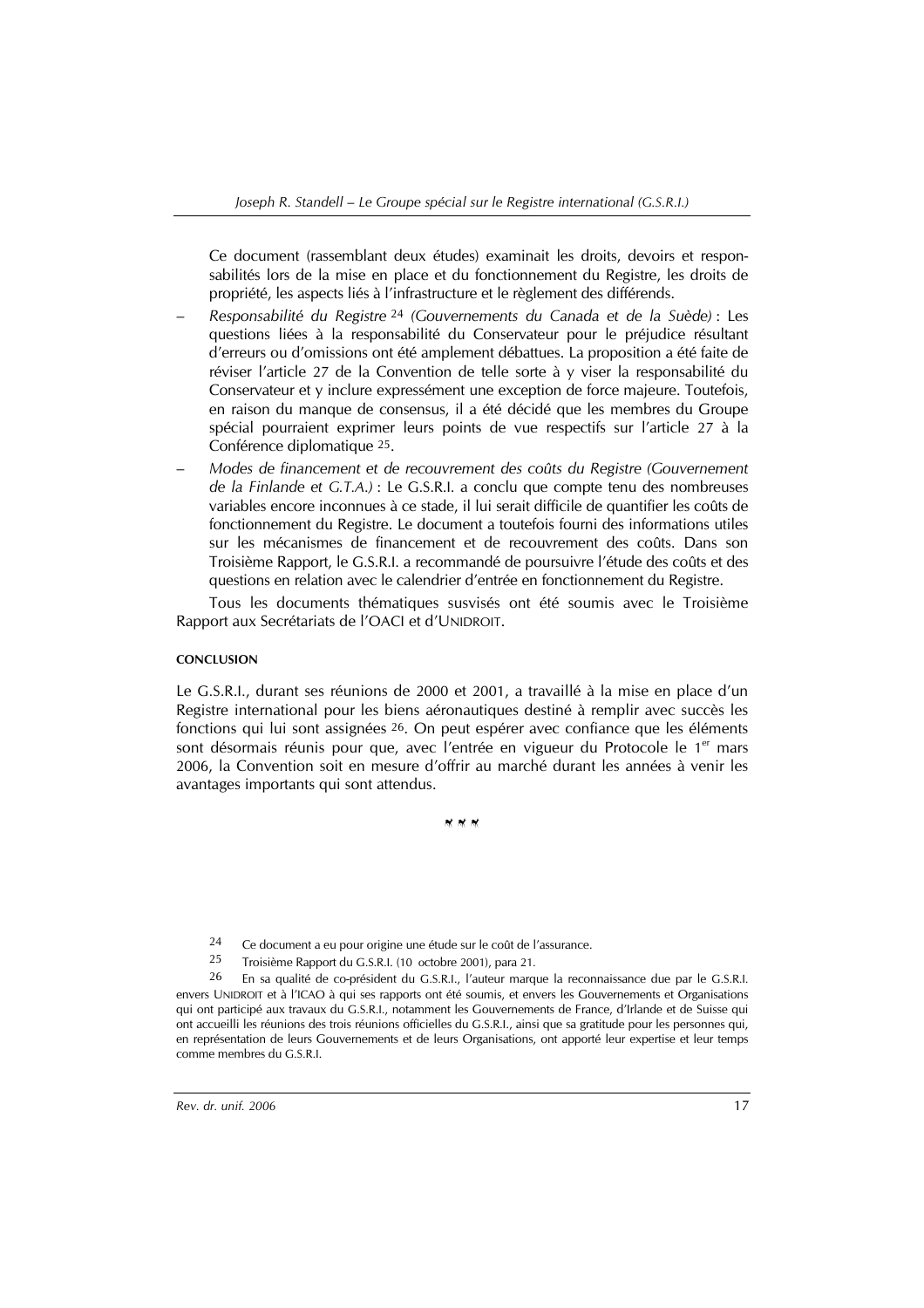# <span id="page-13-0"></span>**The International Registry for Interests in Aircraft : An Overview of its Structure**

*Ronald C.C. Cuming* \*

#### **I.** – **BACKGROUND AND CONTEXT**

When the *Convention on International Interests in Mobile Equipment* ("the Convention") and the *Protocol on Matters specific to Aircraft Equipment* ("the Protocol")<sup>1</sup> came into effect as international law,<sup>2</sup> the International Registry for aircraft objects ("the Registry") 3 became operational. The Registry, the first of its kind in history, is a central feature of the priority structure of the Convention and Protocol applicable to seven types of transaction 4 involving property interests in aircraft

1 The texts of the Convention and the Protocol are reproduced on the web page of the International Institute for the Unification of Private Law (UNIDROIT): <http://www.unidroit.org/english/conventions/mobileequipment/main.htm>. The background to the Convention and Protocol has been extensively described and documented. See, *e.g*., Sir Roy GOODE, *Official Commentary on the Convention on International Interests in Mobile Equipment and the Protocol thereto on Matters specific to Aircraft Equipment*, Rome: International Institute for the Unification of Private Law (UNIDROIT), 2002, and Select bibliography on UNIDROIT's work on international interests in mobile equipment: <http://www.unidroit.org/english/conventions/mobileequipment/bibliography/bibliography1-main.htm>.

2 In accordance with Art. 49(1) of the Convention and Art. XXVIII(1) of the Protocol, the Protocol, and the Convention as applied to aircraft objects, entered into force on 1 March 2006. See ICAO Doc. PCIR 2/11/05.

3 Convention, Art. 16.

4 A security agreement providing for a charge, a sale with reservation of title, a lease agreement, an assignment of any one of these transactions and a sale without reservation of title. Convention, Arts. 1 (definitions), 2(2) and 41 and Protocol, Art. III. Under Art. 40 of the Convention, a Contracting State can elect to have non-consensual rights or interests, as defined in Art. 1(s), treated as

Professor of Law, University of Saskatchewan, Saskatoon (Canada); Member of the UNIDROIT Study Group for the preparation of uniform rules on certain international aspects of security interests in mobile equipment; Chairman of the Registration Working Group of that Study Group; Member of the Delegation of the Government of Canada at three Joint sessions of the UNIDROIT Committee of governmental experts for the preparation of a draft Convention on International Interests in Mobile Equipment and a draft Protocol thereto on Matters specific to Aircraft Equipment and the Sub-committee of the ICAO Legal Committee on the study of international interests in mobile equipment (aircraft equipment) and at the diplomatic Conference to Adopt a Mobile Equipment Convention and an Aircraft Protocol; Correspondent of UNIDROIT.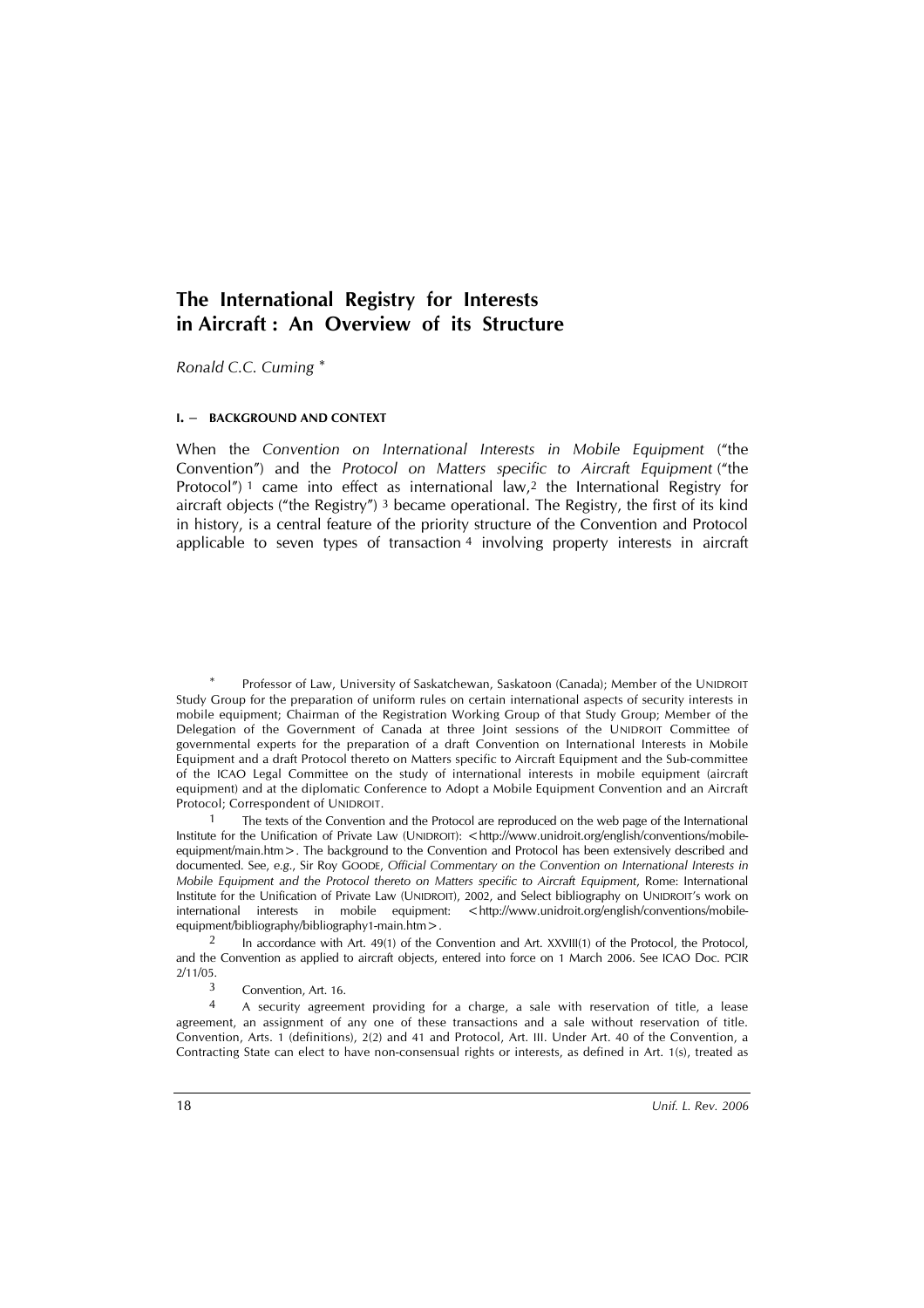# <span id="page-14-0"></span>**Le Registre international pour les garanties internationales portant sur des biens aéronautiques : présentation de sa structure**

*Ronald C.C. Cuming* \*

#### **I.** – **HISTORIQUE**

Lorsque la *Convention relative aux garanties internationales portant sur des matériels d'équipement mobiles* ("la Convention") et le *Protocole y relatif portant sur les questions spécifiques aux matériels d'équipement aéronautiques* ("le Protocole") 1 ont pris effet comme droit international 2, le Registre international pour les biens aéronautiques ("le Registre") 3 est devenu opérationnel. Le Registre, premier de cette nature dans l'histoire, est un élément central pour le système des priorités de la Convention et du Protocole applicable à sept types de droits réels 4

Professeur de droit, Université de Saskatchewan, Saskatoon (Canada) ; membre du Comité d'étude d'UNIDROIT chargé de l'élaboration de règles uniformes sur certains aspects internationaux des sûretés portant sur des matériels d'équipement mobiles ; Président du Groupe de travail sur le Registre constitué au sein dudit Comité d'étude ; membre de la délégation du Gouvernement du Canada aux trois Sessions Conjointes du Comité d'experts gouvernementaux d'UNIDROIT chargé d'élaborer un projet de Convention relative aux garanties internationales portant sur des matériels d'équipement mobiles et un projet de Protocole portant sur les questions spécifiques aux matériels d'équipement aéronautiques et du Sous-comité du Comité juridique de l'OACI sur l'étude des garanties internationales portant sur des matériels d'équipement mobiles (matériels aéronautiques) ainsi qu'à la Conférence diplomatique pour l'adoption d'une Convention relative aux matériels d'équipement mobiles et d'un Protocole aéronautique ; Correspondant d'UNIDROIT.

La version française ici reproduite est une traduction (par la rédaction de la publication).

1 Les textes de la Convention et du Protocole sont reproduits sur le site Internet de l'Institut international pour l'unification du droit privé (UNIDROIT) : < http://www.unidroit.org/french/conventions/ mobile-equipment/main.htm>. Les travaux de préparation de la Convention et du Protocole ont fait l'objet de nombreuses descriptions et études. Voir en particulier Sir Roy GOODE, *Commentaire officiel sur la Convention relative aux garanties internationales portant sur des matériels d'équipement mobiles et Protocole y relatif portant sur les questions spécifiques aux matériels d'équipement aéronautiques*, Rome : Institut international pour l'unification du droit privé (UNIDROIT), 2002, et la bibliographie sélectionnée concernant les travaux d'UNIDROIT en matière de garanties internationales portant sur des matériels d'équipement mobiles <http://www.unidroit.org/french/conventions/mobile-equipment/bibliography/bibliography1-main.htm>.

2 Conformément à l'art. 49(1) de la Convention et à l'art. XXVIII(1) du Protocole, le Protocole, et la Convention telle qu'elle s'applique aux biens aéronautiques, sont entrés en vigueur le 1<sup>er</sup> mars 2006. Voir Doc. OACI PCIR 2/11/05.

3 Convention, art. 16.

4 Un contrat constitutif de sûreté, un contrat réservant un droit de propriété, un contrat de bail, une cession de droits en vertu desdits contrats et une vente sans réserve de propriété. Convention, arts. 1 (Définitions), 2(2) et 41, et Protocole, art. III. En vertu de l'art. 40 de la Convention, un Etat contractant peut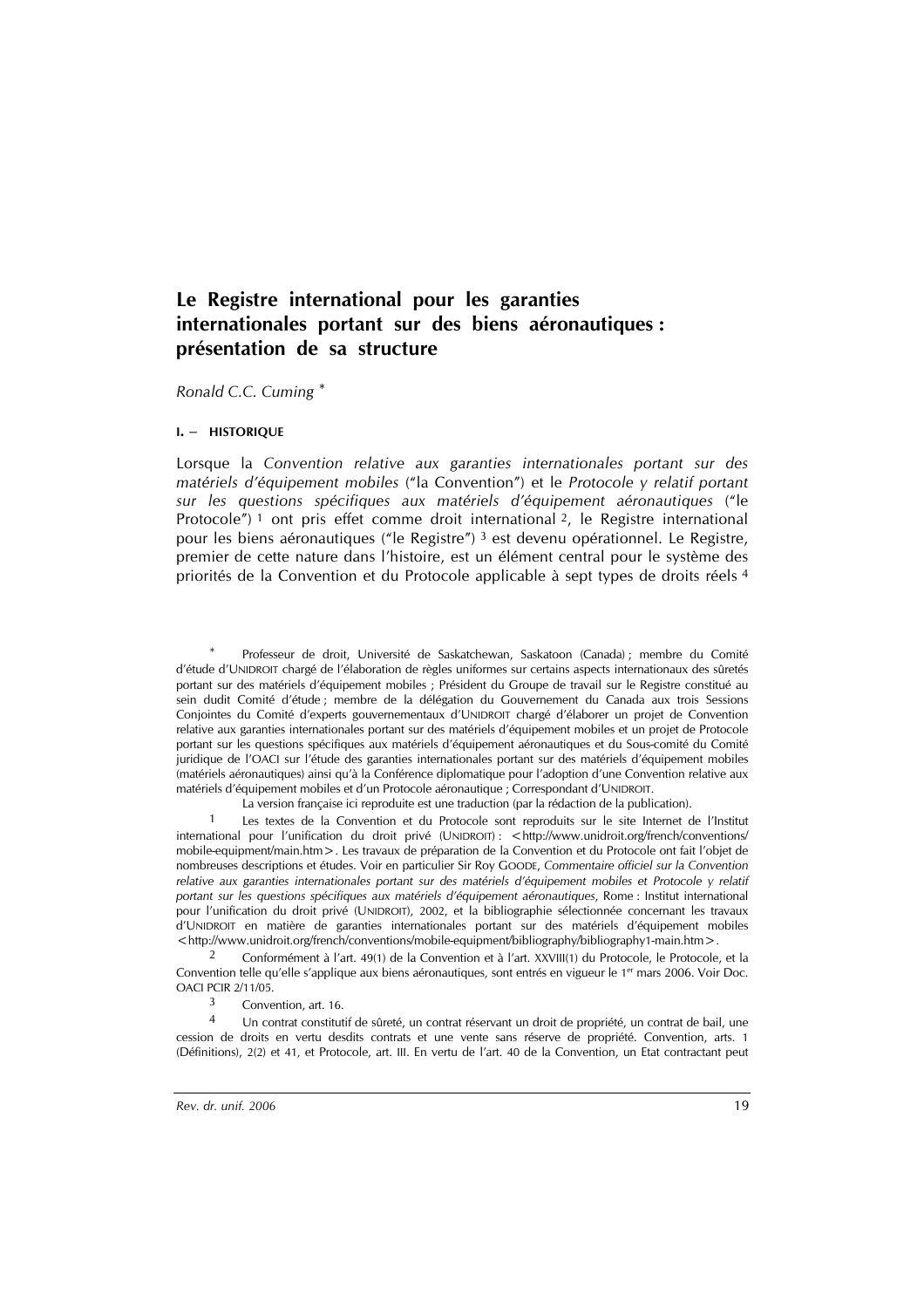airframes, aircraft engines and helicopters (cumulatively referred to as "aircraft objects").5 Its role is to provide a functionally efficient and commercially acceptable method for setting the priority rights of competing claimants to property interests in aircraft objects. It is a modern, notice registry with many features patterned on the secured transactions registries of the provinces of Canada and the states of the United States. The design of the system makes it possible to effect registrations and obtain searches quickly <sup>6</sup> at modest cost,<sup>7</sup> and to minimize the potential for errors in handling registration data or fraudulent manipulation or corruption of the data. Although its principal data base and centre of operations are located in Dublin, Ireland, the Registry is completely electronic and accessible from any place in the world having connections to the internet.8

The Registry is not a title registry. Only in a restricted, negative sense does it address ownership rights in aircraft objects. Under prescribed circumstances, the priority rules of the Convention subject the proprietary rights of a secured creditor, or the ownership of a lessor or title reservation seller of an aircraft object to defeat if a registration relating to the security agreement, lease or sale contract is not effected or is effected after a competing interest created under a transaction

 $5$  These terms are defined in Art. I(2) of the Protocol. The term "aircraft engine" is defined as an engine (other than one used in military, customs or police services) powered by jet propulsion or turbine or piston technology and, (i) in the case of jet propulsion aircraft engines, having at least 1750 lb of thrust or its equivalent; and (ii) in the case of turbine-powered or piston-powered aircraft engines, having at least 550 rated take-off shaft horsepower or its equivalent; together with all modules and other installed, incorporated or attached accessories, parts and equipment and all data, manuals and records relating thereto. The term "airframe" is defined as an airframe (other than one used in military, customs or police services) that, when appropriate aircraft engines are installed thereon, is of a type certified by the competent aviation authority to transport (i) at least eight (8) persons including crew; or (ii) goods in excess of 2750 kilograms, together with all installed, incorporated or attached accessories, parts and equipment (other than aircraft engines), and all data, manuals and records relating thereto.

6 The only significant delay in effecting a registration is caused by the necessity to identify and approve system users and to obtain the requisite consents under Art. 20 of the Convention. See Procedures, ss. 10, 11 and 12.2.

8 Procedures, s. 7.1-7.3.

registrable interests subject to the priority rules of the Convention. Under Art. 50 of the Convention, a Contracting State may declare that the Convention shall not apply to an internal transaction in relation to that State. An "internal transaction" as defined in Art. 1(n) is a transaction where the centre of the main interests of all parties is situated and the aircraft object is located in the Contracting State making the declaration at the time of conclusion of the contract and where the interest created by the transaction has been registered in a national registry of that State. See also Protocol, Art. IV(2). However, the priority structure of the Convention, including the associated registration requirements of the Convention, applies to the transactions. Convention, Art. 50(2). A registration relating to an internal transaction is referred to as a "notice of national interest". Convention, Art. 16(1)(d).

The fees payable for Registry services are set out in the Fee Schedule to the Procedures.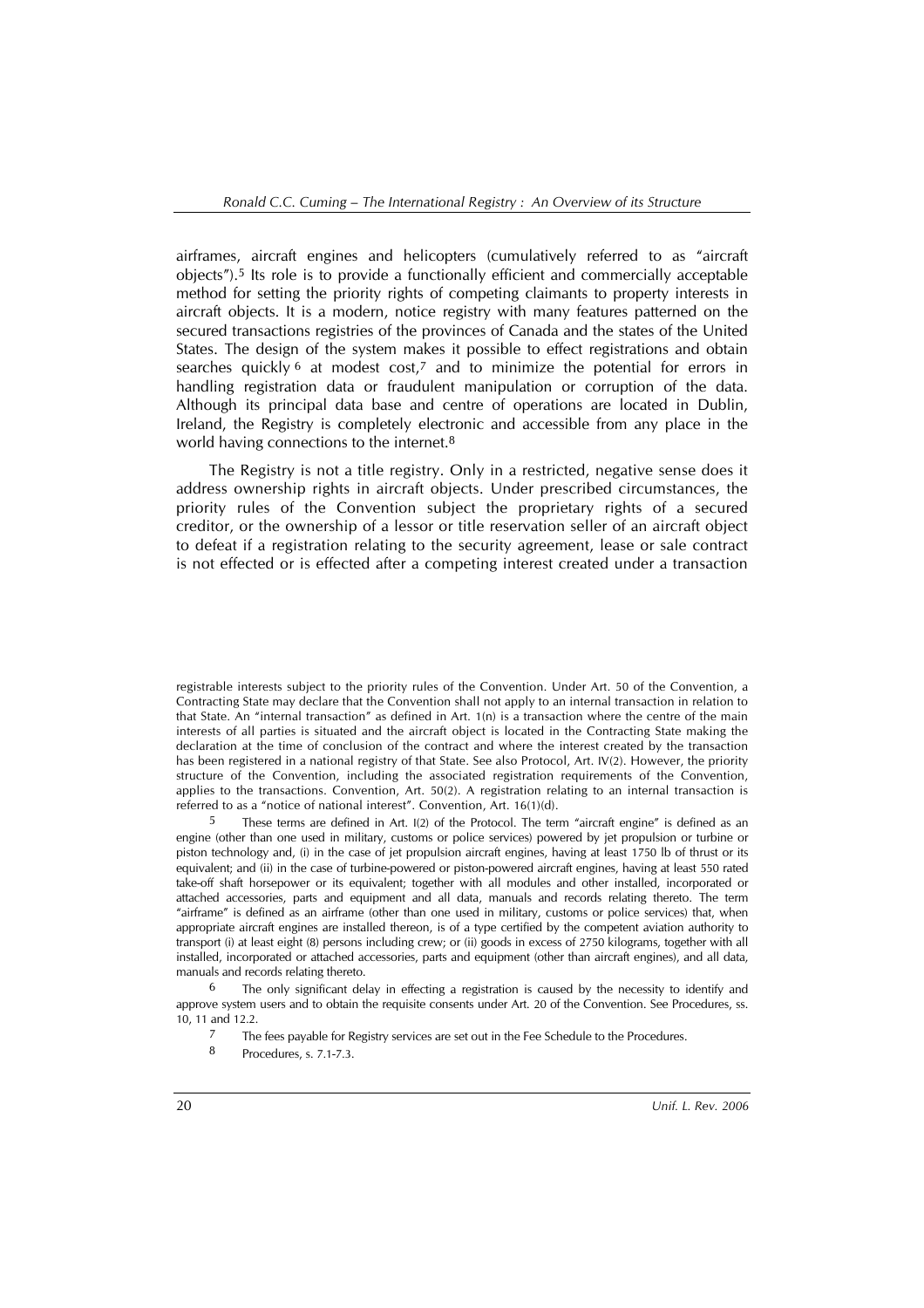portant sur des cellules d'aéronefs, des moteurs d'avions et des hélicoptères (visés globalement comme "biens aéronautiques") 5. Il vise à fournir un moyen fonctionnellement efficace et commercialement satisfaisant pour déterminer le rang de créanciers concurrents relativement à des droits réels portant sur des biens aéronautiques. Le Registre est fondé sur un système moderne d'inscription, dont beaucoup des caractéristiques s'inspirent des registres pour les opérations garanties des provinces du Canada et des états des Etats-Unis d'Amérique. Le système est conçu de telle sorte qu'il est possible d'effectuer des inscriptions et des recherches rapidement 6 à un coût modeste 7, et de réduire les risques d'erreurs susceptibles de se produire lors du traitement des données des inscriptions, ou par suite d'une manipulation dolosive ou de l'altération des données. La base de données centrale et le centre d'opérations sont basés à Dublin (Irlande), mais le Registre est complètement électronique et est accessible depuis tout endroit du monde pourvu qu'il y ait une connexion à l'Internet 8.

Le Registre n'est pas un registre portant sur la propriété. Ce n'est que d'une façon restrictive, négative, qu'il peut concerner des droits de propriété sur des biens aéronautiques. Dans des circonstances déterminées, les règles de priorité de la Convention prévoient que les droits réels d'un créancier garanti, ou le droit de propriété d'un bailleur ou la réserve de propriété d'un vendeur de bien aéronautique

5 Ces termes sont définis à l'art. I(2) du Protocole. Les termes "moteurs d'avion" sont définis comme des "moteurs (à l'exception de ceux utilisés par les services militaires, de la douane ou de la police) à réacteurs, à turbines ou à pistons qui : i) dans le cas des moteurs à réacteurs, développent chacun une poussée d'au moins 1 750 livres ou une valeur équivalente ; et ii) dans le cas des moteurs à turbines ou à pistons, développent chacun une poussée nominale sur arbre au décollage d'au moins 550 chevaux-vapeurs ou une valeur équivalente, et s'entend en outre de tous modules et autres accessoires, pièces et équipements qui y sont posés, intégrés ou fixés, ainsi que de tous les manuels, les données et les registres y afférents". Les termes "cellules d'aéronef" désignent "les cellules d'avion (à l'exception de celles utilisées par les services militaires, de la douane ou de la police) qui, lorsqu'elles sont dotées de moteurs d'avion appropriés, sont de modèle certifié par l'autorité aéronautique compétente, comme pouvant transporter : i) au moins huit (8) personnes y compris l'équipage ; ou ii) des biens pesant plus de 2 750 kilogrammes, et s'entend en outre de tous les accessoires, pièces et équipements (à l'exclusion des moteurs d'avion) qui y sont posés, intégrés ou fixés, ainsi que de tous les manuels, les données et les registres y afférents".

6 Le seul délai pouvant retarder l'inscription dérive de la nécessité d'identifier et d'approuver les utilisateurs du système et d'obtenir les consentements requis en vertu de l'art. 20 de la Convention. Voir Règles de procédure, ss. 10, 11 et 12.2.

7 Les redevances payables pour les services du Registre sont établies dans le barème tarifaire joint aux Règles de procédure.

8 Règles de procédure, s. 7.1-7.3.

choisir que des droits ou garanties non conventionnels, tels que définis à l'art. 1(s), seront traités comme des droits susceptibles d'inscription soumis aux règles de priorité de la Convention. En vertu de l'art. 50 de la Convention, un Etat contractant peut déclarer que la Convention ne s'applique pas à une opération interne à l'égard de cet Etat. Une "opération interne" telle que définie à l'art. 1(n) est telle lorsque le centre des intérêts principaux de toutes les parties et le bien aéronautique se trouvent dans l'Etat contractant ayant fait la déclaration au moment de la conclusion du contrat et lorsque la garantie créée par l'opération a été inscrite dans un registre national dans cet Etat. Voir aussi Protocole, art. IV(2). Toutefois, le système de priorités de la Convention, y compris les conditions relatives à l'inscription énoncées par la Convention, s'applique à de telles opérations. Convention, art. 50(2). Une inscription relative à une opération interne est désignée comme "avis de garantie nationale". Convention, art.16(1)(d).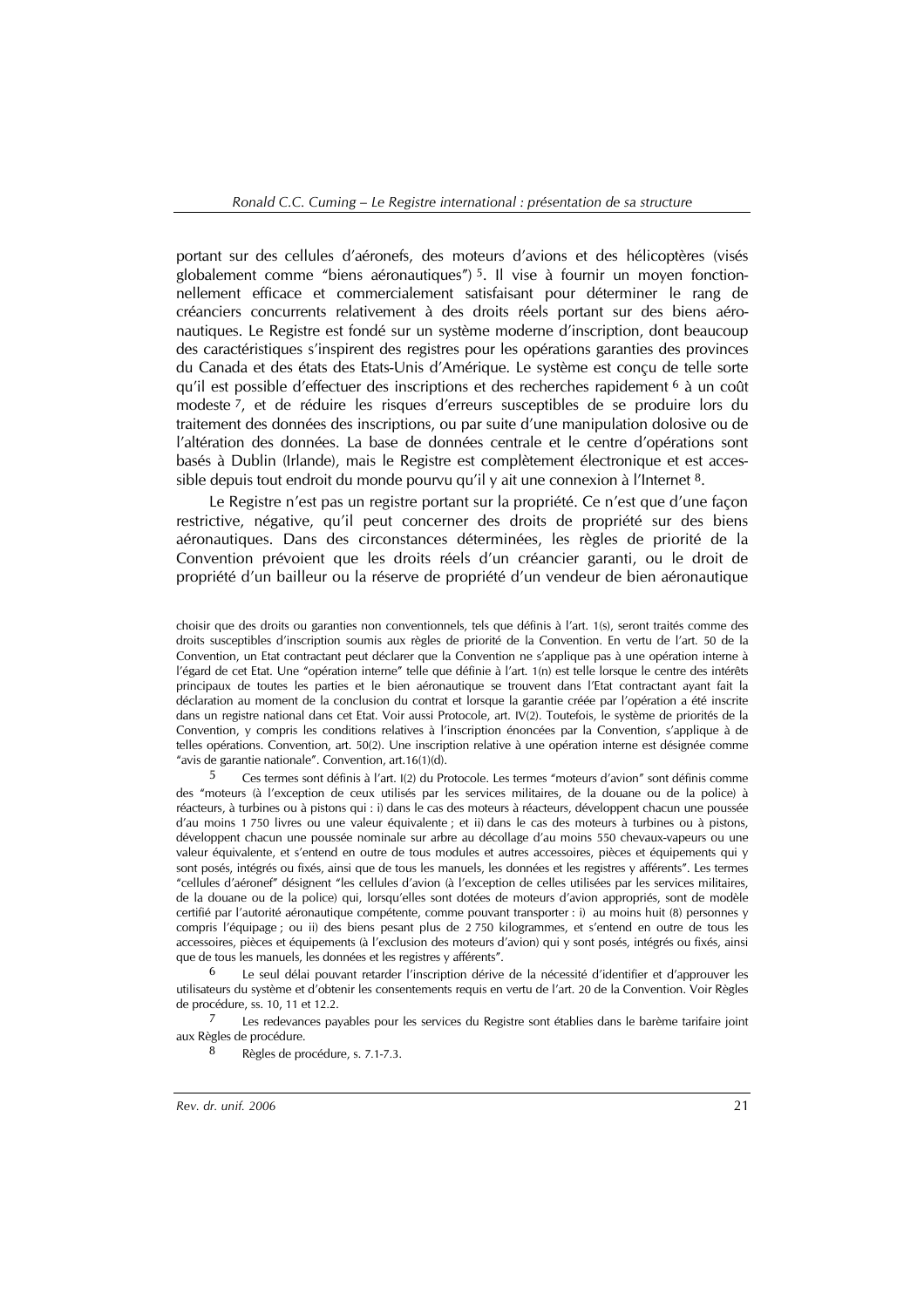with the debtor, lessee or buyer has been acquired and registered in the aircraft object.9 Similarly, the ownership rights of a buyer of an aircraft object can be defeated unless a registration disclosing those rights is effected. However, registration does not entail any legal guarantee or presumption that the lessor, seller or buyer is the owner of the aircraft object identified in the registration. Ownership in this context remains a matter to be determined under the applicable law.

The Registry is the only relevant registry for registrable interests in aircraft objects when competing interests in those interests arise. While there is nothing in the Convention or Protocol to prevent a Contracting State from providing under its domestic law for the registration of these interests in a national registry, the only way a holder of such an interest can protect it from defeat under the priority rules of the Convention and Protocol is to effect a registration relating to that interest in the Registry.

A significant feature of the registration system of the Registry and the associated priority rules of the Convention is the separate treatment of airframes and engines. In this respect, the approach of the Convention differs from the provisions of the *Convention on International Civil Aviation, 1944* ("the Chicago Convention") dealing with nationality registration that do not distinguish between airframes and engines. Where a single transaction providing for or effecting a registrable interest in an airframe and attached engines is involved, it is necessary to effect separate registrations relating to the airframe and each of the engines.

The legal structure providing for the creation and operation of the Registry is contained in four documents: the Convention, the Protocol, the Regulations and the Procedures.10 While these sources are co-ordinated, they lack systematic organization and contain a certain amount of replication. As a result, a particular feature of the system may be addressed in two or more provisions. This is primarily a product of the structure of the Convention as a base law designed to facilitate international registries for interests in at least three different types of property governed by separate protocols and regulations.11 A contributing factor was the

Art. 29(1) of the Convention provides that a registered interest has priority over any other interest subsequently registered and over an unregistered interest. Art. 29(3) provides that a buyer of an object acquires its interest subject to a prior registered interest and free from a prior unregistered interest. The same approach is applied to sales of aircraft objects by Art. 41 of the Convention and Arts III and XIV of the Protocol.

<sup>10</sup> The Regulations and Procedures for the International Registry are contained in ICAO Document 9864. See the text thereof reproduced in this issue of *Unif. L. Rev. / Rev. dr. unif*., 60.

<sup>11</sup> Convention, Art. 2(3).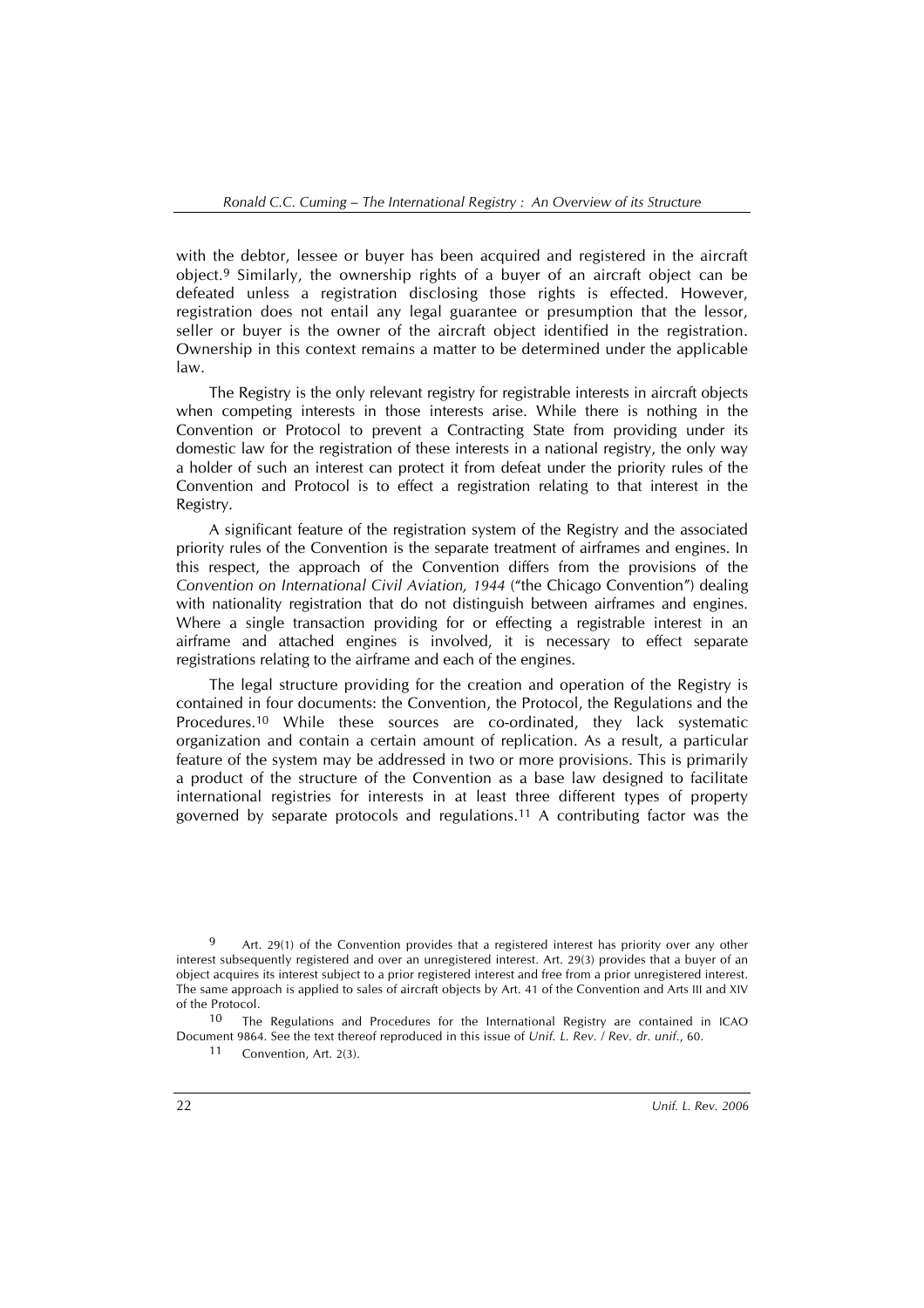seront sans effet à l'égard des tiers si l'inscription se rapportant au contrat constitutif de sûreté, au contrat de bail ou au contrat de vente n'est pas effectuée, ou est effectuée après qu'un droit concurrent sur le bien aéronautique créé en vertu d'une opération avec un débiteur, un preneur ou un acheteur ait été constitué et inscrit 9. De la sorte, le droit de propriété d'un acheteur d'un bien aéronautique peut se voir privé d'effet à moins qu'il fasse l'objet dune inscription. Cependant, une inscription ne fournit aucune garantie juridique ou présomption que le bailleur, le vendeur ou l'acheteur est le propriétaire du bien aéronautique identifié dans l'inscription. La propriété dans ce contexte reste une question relevant du droit applicable.

Le Registre est le seul registre pertinent pour les garanties portant sur des biens aéronautiques qui sont soumises à l'inscription lorsque surgissent des droits concurrents. Si rien dans la Convention ou dans le Protocole n'empêche un Etat contractant de prévoir dans sa législation nationale que de telles garanties doivent être inscrites dans un registre national, la seule façon dont le détenteur d'un tel droit peut s'assurer qu'elle ne sera pas privée d'effet en vertu des règles de priorité de la Convention et du Protocole, est d'effectuer une inscription correspondant à cette garantie dans le Registre.

Une caractéristique importante du système d'inscription du Registre et des règles de priorités de la Convention qui lui sont attachées est le régime distinct qui s'applique aux cellules d'aéronefs et aux moteurs. A cet égard, l'approche de la Convention s'écarte de celle de la *Convention de 1944 relative à l'aviation civile internationale* ("la Convention de Chicago"), dont les dispositions envisagent l'inscription de la nationalité sans distinguer les cellules et les moteurs d'avion. En présence d'une opération créant ou prévoyant des garanties soumises à inscription portant sur une cellule d'aéronef et sur les moteurs qui y sont posés, il faudra procéder à des inscriptions distinctes pour la cellule et pour chacun des moteurs.

Le cadre juridique pour la création et le fonctionnement du Registre est fourni par quatre documents : la Convention, le Protocole, le Règlement et les Règles de procédure 10. Ces sources sont certes articulées, mais pas de façon systématique et elles sont à de maints égards répétitives, de sorte qu'une même question pourra être réglée dans deux ou plusieurs dispositions. Cela tient essentiellement à la structure de la Convention qui fournit une réglementation de base prévoyant l'inscription de garanties portant sur au moins trois différentes catégories de biens régis par différents Protocoles et règlements 11,

11 Convention, art. 2(3).

L'art. 29(1) de la Convention dispose qu'une garantie inscrite prime toute autre garantie inscrite postérieurement et toute garantie non inscrite. L'art. 29(3) dispose que l'acheteur acquiert des droits sur le bien sous réserve de toute garantie inscrite au moment de l'acquisition de ces droits et libres de toute garantie non inscrite. La même solution est appliquée aux ventes de biens aéronautiques par l'art. 41 de la Convention et les arts. III et XIV du Protocole.

<sup>10</sup> Les *Regulations and Procedures for the International Registry* sont contenus dans le Document de l'OACI 9864, et sont reproduits dans ce volume de la *Unif. L. Rev. / Rev. dr. unif.,* 60. *NDLR* : Ces textes ont été approuvés par la Commission préparatoire en anglais seulement. Les traductions en français des dispositions du Règlement et des Règles de procédure pour le Registre international qui apparaissent dans le présent article n'ont pas de valeur officielle. Les initiales s. et ss. visent les dispositions (sections).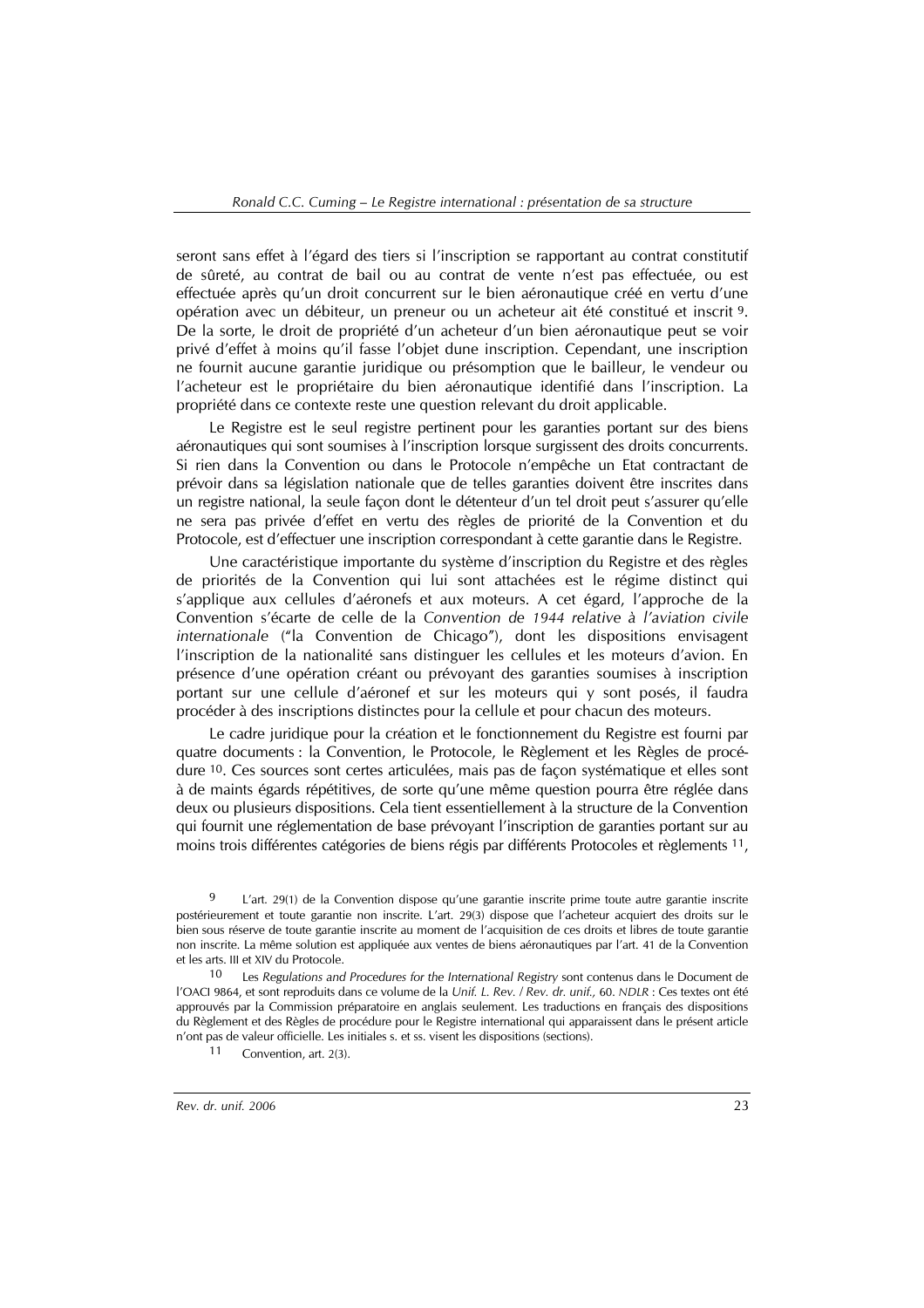logistical complexities associated with developing detailed international legislation and delegated legislation.

Article 26 of the Convention guarantees universal access to the Registry. Anyone who complies with the procedural requirements of the Convention, Regulations and Procedures may access the Registry. This facility is not limited to nationals of Contracting States. However, while there is no requirement that the secured creditor, lessor, seller under a title reservation agreement or buyer be located in a Contracting State, it is not possible to effect a registration relating to an interest under a transaction involving a debtor, lessee, buyer under a title reservation agreement or seller who was not situated in a Contracting State at the time of the conclusion of the agreement creating or providing for an international interest 12 unless the aircraft object in the form of an airframe or a helicopter is registered in a Contracting State pursuant to the Chicago Convention.13 Furthermore, it is not possible to access the Registry directly for registration purposes with respect to an interest in an airframe or helicopter that is registered as to nationality in a Contracting State that has designated a mandatory entry point.14 The registration must be effected through that entry point.

#### **II. – THE CONSTITUTIONAL AND STRUCTURAL FEATURES OF THE REGISTRY**

#### **1. The Supervisory Authority**

The constitutional elements and operational structure of the Registry and the administrative responsibility for its operation are specified in considerable detail in the Convention and the Protocol.15

The Registry is established and supervised by the Supervisory Authority.16 In accordance with Resolution No. 2 of the Final Act of the Cape Town Diplomatic Conference and the decision of the Council of the International Civil Aviation Organization (ICAO), the Council agreed to assume the functions of Supervisory Authority upon the entry into force of the Protocol. As part of its plenary obligation to "do all things necessary to ensure that an efficient notice-based electronic registration system exists to implement the objectives of" the Convention and Protocol," 17 the Supervisory Authority has the legal responsibility to appoint and supervise the Registrar and to prepare and publish regulations relating to the operation of the Registry. Pursuant to Resolution No. 2 of the Final Act, these functions were delegated by the Diplomatic Conference to a Preparatory

- 12 Convention, Arts. 3(1) and 4.<br> $\frac{13}{2}$  Protocol, Art,  $\frac{N(1)}{4}$
- 13 Protocol, Art. IV(1).
- 14 For a detailed exposition of this feature, see heading II. 6 *infra*.
- Convention, Arts. 16-28; Protocol, Arts. XVII-XX.
- 16 Convention, Art. 17.
- 17 Convention, Art. 17(2)(i).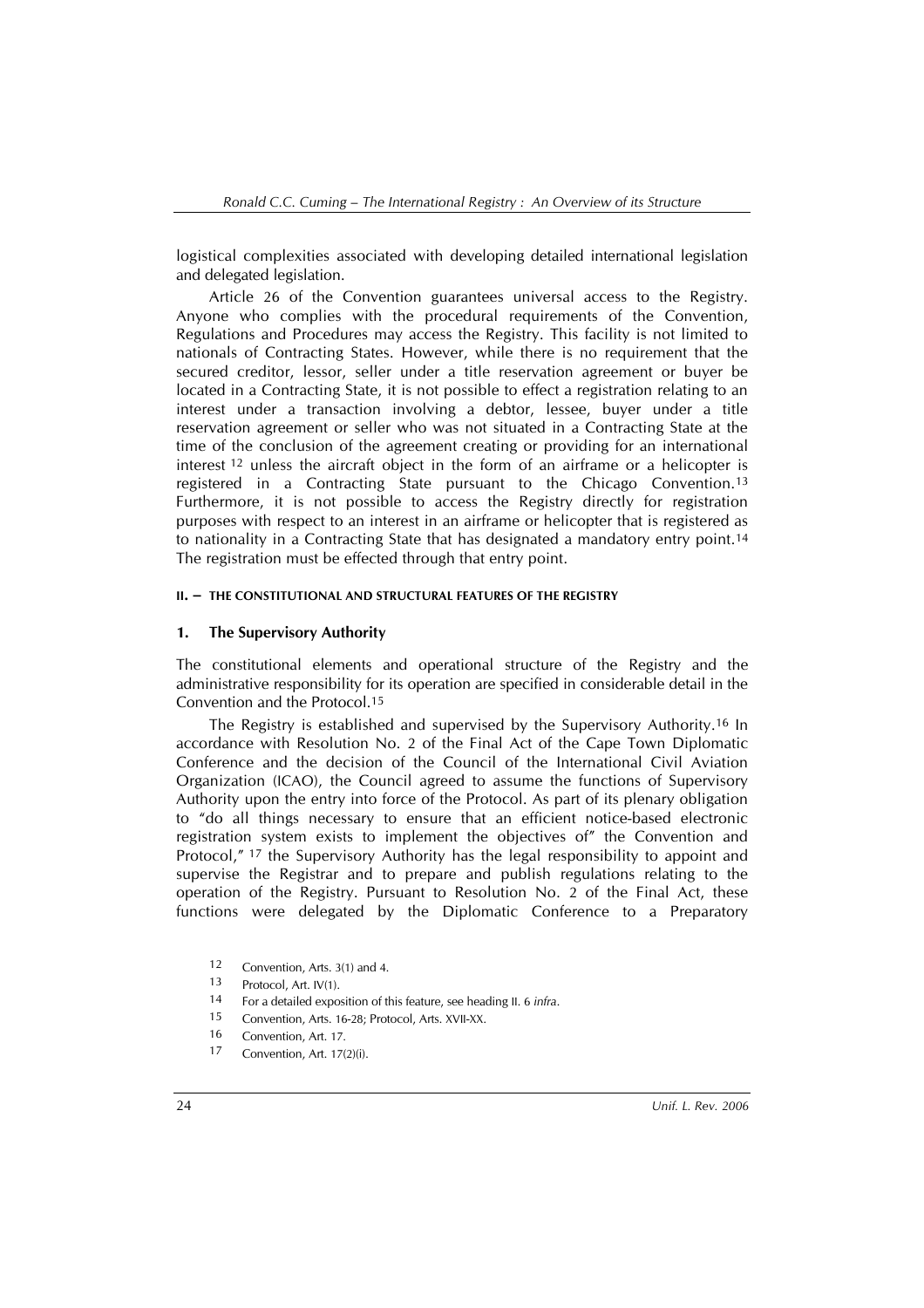un facteur additionnel étant les complexités techniques liées à l'élaboration d'une législation internationale détaillée et à une réglementation dérivée de celle-ci.

L'article 26 de la Convention garantit l'accès universel au Registre. Toute personne se conformant aux procédures prévues par la Convention, le Règlement et les Règles de procédure peut accéder au Registre. Cette possibilité n'est pas limitée aux ressortissants d'Etats contractants. Toutefois, s'il n'est pas requis que le créancier garanti, le bailleur, le vendeur ayant un droit de réserve de propriété sur le bien ou l'acheteur soient situés dans un Etat contractant, il n'est pas possible d'effectuer une inscription d'un droit dérivant d'une opération mettant en présence un débiteur, un preneur, un acheteur dans une vente assortie d'une réserve de propriété ou un vendeur qui n'étaient pas situés dans un Etat contractant au moment de la conclusion du contrat créant ou prévoyant la garantie internationale 12, à moins que le bien aéronautique – une cellule d'aéronef ou un hélicoptère – soit immatriculé dans un Etat contractant en vertu de la Convention de Chicago 13. En outre, il n'est pas possible d'accéder au Registre directement pour effectuer l'inscription d'une garantie portant sur une cellule d'aéronef ou un hélicoptère immatriculés aux fins de la nationalité dans un Etat contractant qui a désigné un point d'entrée obligatoire 14. L'inscription doit être effectuée à travers ce point d'entrée.

#### **II.** – **CARACTERISTIQUES ET STRUCTURE DU REGISTRE**

#### **1. L'Autorité de surveillance**

Les caractéristiques du Registre et sa structure opérationnelle, ainsi que la responsabilité administrative de son fonctionnement sont réglementées de façon très détaillée dans la Convention et le Protocole 15.

Le Registre est établi et surveillé par l'Autorité de surveillance 16. Conformément à la Résolution n° 2 de l'Acte final de la Conférence diplomatique du Cap et à la décision du Conseil de l'Organisation de l'aviation civile internationale (OACI), le Conseil a accepté d'assumer les fonctions d'Autorité de surveillance à compter de l'entrée en vigueur du Protocole. Corollairement à son obligation générale de "faire le nécessaire pour assurer l'existence d'un système électronique déclaratif d'inscription efficace, pour la réalisation des objectifs" de la Convention et du Protocole 17, l'Autorité de surveillance est chargée de nommer et surveiller le Conservateur, et de préparer et publier le Règlement pour le fonctionnement du Registre. Conformément à la Résolution n° 2 de l'Acte final, ces fonctions ont été déléguées par la Conférence diplomatique à une Commission préparatoire, agissant sous la direction et la supervision du Conseil de l'OACI, avec tous les pouvoirs nécessaires pour faire fonction d'Autorité

- 12 Convention, arts.  $3(1)$  et 4.
- 13 Protocole, art.  $IV(1)$ .<br>14 Desember 2016 protocoleti
- 14 Pour une présentation détaillée de cette question, voir le titre II. 6 *infra*.
- Convention, arts. 16-28 ; Protocole, arts. XVII-XX.
- 16 Convention, art. 17.
- 17 Convention, art.  $17(2)(i)$ .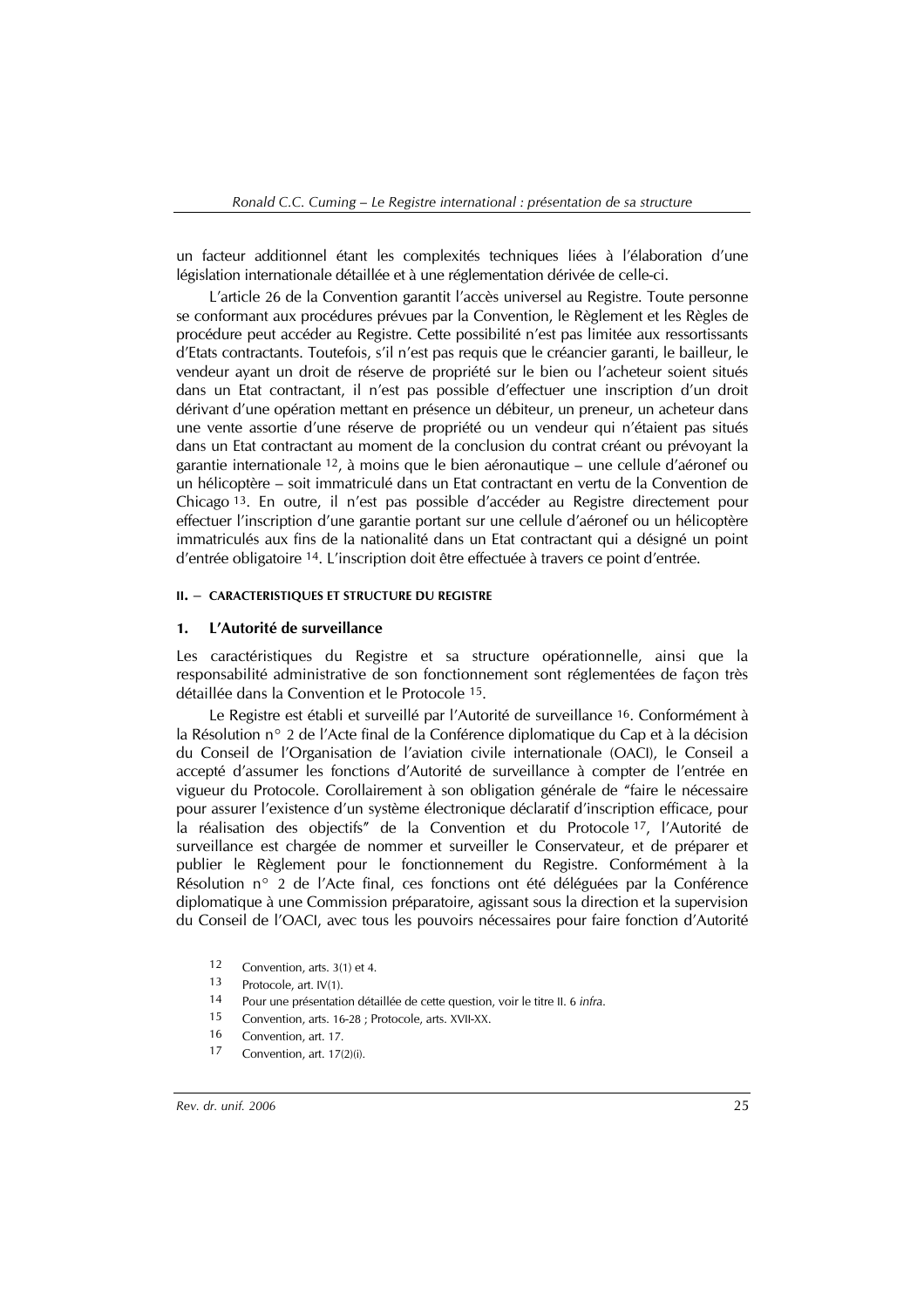Commission, acting under the guidance and supervision of the ICAO Council, with full authority as the Provisional Supervisory Authority to establish the Registry. This entailed creating the Regulations and Procedures and contracting with an entity that assumes the function of the Registrar. The Preparatory Commission became *functus* and full responsibility for the Registry was assumed by the ICAO Council when the Convention and the Protocol (and, therefore, the Convention as applied to aircraft objects) came into force.18

The Registrar is an entity separate from the Supervisory Authority that carries out, under a term contract with the Supervisory Authority,19 the functions required of the registrar by the Convention and Protocol. The Registrar for the first five years of operation of the International Registry is AVIARETO Ltd.20 located at Dublin, Ireland.

#### **2. A notice registration system**

Article 17(2)(i) of the Convention dictates that, structurally, the Registry must provide for "notice registration", not contractual document registration. Registration of an interest or prospective interest in an aircraft object is effected by transmitting to the Registry basic, limited information about a transaction or prospective transaction.21 A registration does not involve public disclosure of the contract between the parties involved. It is a public record of the existence or potential existence of an interest of the kind addressed in the Convention and Protocol in a specified aircraft object and of the identity of the principal parties involved in the transaction.

This feature of the Registry system reflects the conclusion that there is no commercial need to include extensive details of the agreement or relationship between the parties. In the few circumstances in which these details are relevant, they can be obtained from the secured party, lessor or seller directly or through the debtor, lessee or buyer.22 In the great bulk of cases, the functions of the Registry are fully

<sup>18</sup> For a presentation of the work of the International Registry Task Force in the process of establishment of the Registry, see Joseph R. STANDELL, "The Role of the International Registry Task Force (I.R.T.F.) in the Development of the International Registry for Interests in Aircraft", reproduced in this issue of *Unif. L. Rev. / Rev. dr. unif.,* 8.

<sup>19</sup> Convention, Arts. 17(3) and 17(5); Protocol, Art. XVII(5).

<sup>20</sup> AVIARETO is a joint venture between SITA SC, a global communication services integrator, and the Irish Government.

 $21$  In the case of a registrable non-consensual interest, it is a notice of the lien or charge affecting the identified aircraft object.

<sup>22</sup> Rarely will a subsequent security interest be taken in aircraft objects without agreement on the part of the secured creditor to subordinate any future enhanced interest it may acquire in the equipment. As a result of Art. 29(2)(b) of the Convention, advances made by a secured creditor to a debtor at any time during the currency of the security agreement have the priority position established by the registration relating to the security interest. Consequently, a third party's interest in an aircraft object is automatically diminished to the extent that such advances are made unless the secured creditor has agreed to subordinate its interest created by these advances to the interest of the person in whose favour the subordination is given.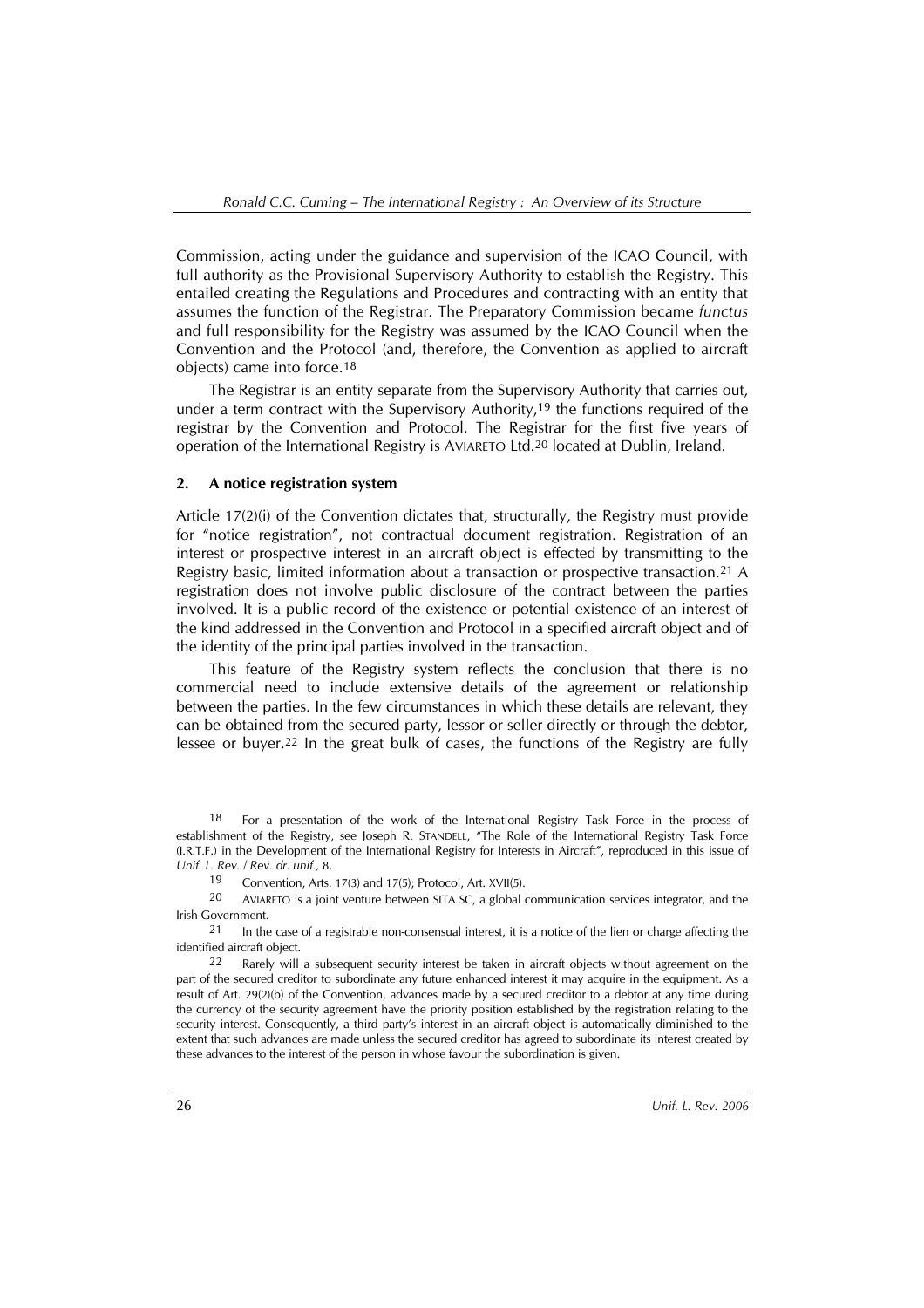provisoire de surveillance pour l'établissement du Registre. Cela a entraîné la préparation du Règlement et des Règles de procédures, et la passation d'un marché avec une entité qui exerce les fonctions de Conservateur. Dès l'entrée en vigueur de la Convention et du Protocole (et donc de la Convention telle qu'elle s'applique aux biens aéronautiques), la Commission préparatoire a été dissoute et la responsabilité sur le Registre a été assumée par le Conseil de l'OACI 18.

Le Conservateur est une entité distincte de l'Autorité de surveillance, qui exécute, en vertu d'un contrat à durée déterminée avec l'Autorité de surveillance 19, les fonctions prescrites par la Convention et le Protocole. Le Conservateur, pour les cinq premières années de fonctionnement du Registre international est AVIARETO Ltd 20 qui est situé à Dublin, Irlande.

#### **2. Un système d'inscription déclaratif**

L'article 17(2)(i) de la Convention prévoit que, structurellement, le Registre repose sur "un système déclaratif d'inscription" et non sur l'enregistrement du document contractuel. L'inscription d'une garantie ou d'une garantie future portant sur un bien aéronautique s'effectue en transmettant au Registre des informations essentielles, limitées, concernant l'opération ou l'opération future correspondante 21. Une inscription n'implique pas de divulguer le contrat entre les parties concernées ; elle consiste en une information rendue publique de l'existence d'une garantie, ou de l'existence potentielle d'une garantie relevant de la Convention et du Protocole, portant sur un bien aéronautique déterminé et de l'identité des principales parties concernées par l'opération.

Cette caractéristique du système d'inscription tient à la considération qu'il n'est pas commercialement nécessaire d'inclure des quantités de détails concernant le contrat ou la relation entre les parties. Pour les quelques cas où de telles précisions seraient pertinentes, elles pourront être demandées au créancier garanti, au bailleur ou au vendeur directement ou par l'intermédiaire du débiteur, du preneur ou de l'acheteur 22.

22 Il est rare qu'une sûreté soit constituée par la suite sur un bien aéronautique sans l'accord du créancier garanti de subordonner le droit qu'il pourra acquérir ultérieurement sur le matériel. En vertu de l'art. 29(2)(b) de la Convention, les avances de fonds que le titulaire de la garantie accorde au débiteur durant la durée du contrat constitutif de sûreté jouissent du rang prioritaire conféré par l'inscription se rapportant à la garantie. En conséquence, le droit d'un tiers sur un bien aéronautique est automatiquement diminué dans la proportion des avances faites, à moins que le créancier garanti n'ait accepté de subordonner son droit découlant des avances effectuées au droit de la personne en faveur de laquelle la subordination est accordée.

<sup>18</sup> Pour une présentation du travail du Groupe spécial sur le Registre international dans le processus, voir Joseph R. STANDELL, "Le rôle du Groupe spécial sur le Registre international (G.T.R.I.) dans la mise en place du Registre pour les garanties internationales portant sur des biens aéronautiques" publié dans ce volume de la *Unif. L. Rev. / Rev. dr. unif.,* 8.

<sup>19</sup> Convention, arts. 17(3) et 17(5) ; Protocole, art. XVII(5).

<sup>20</sup> AVIARETO est une co-entreprise entre SITA SC, fournisseur à l'échelle internationale de services intégrés de communication, et le Gouvernement irlandais.

<sup>21</sup> En cas de garantie non conventionnelle susceptible d'inscription, il s'agira d'un avis concernant le droit ou la sûreté grevant le bien aéronautique concerné.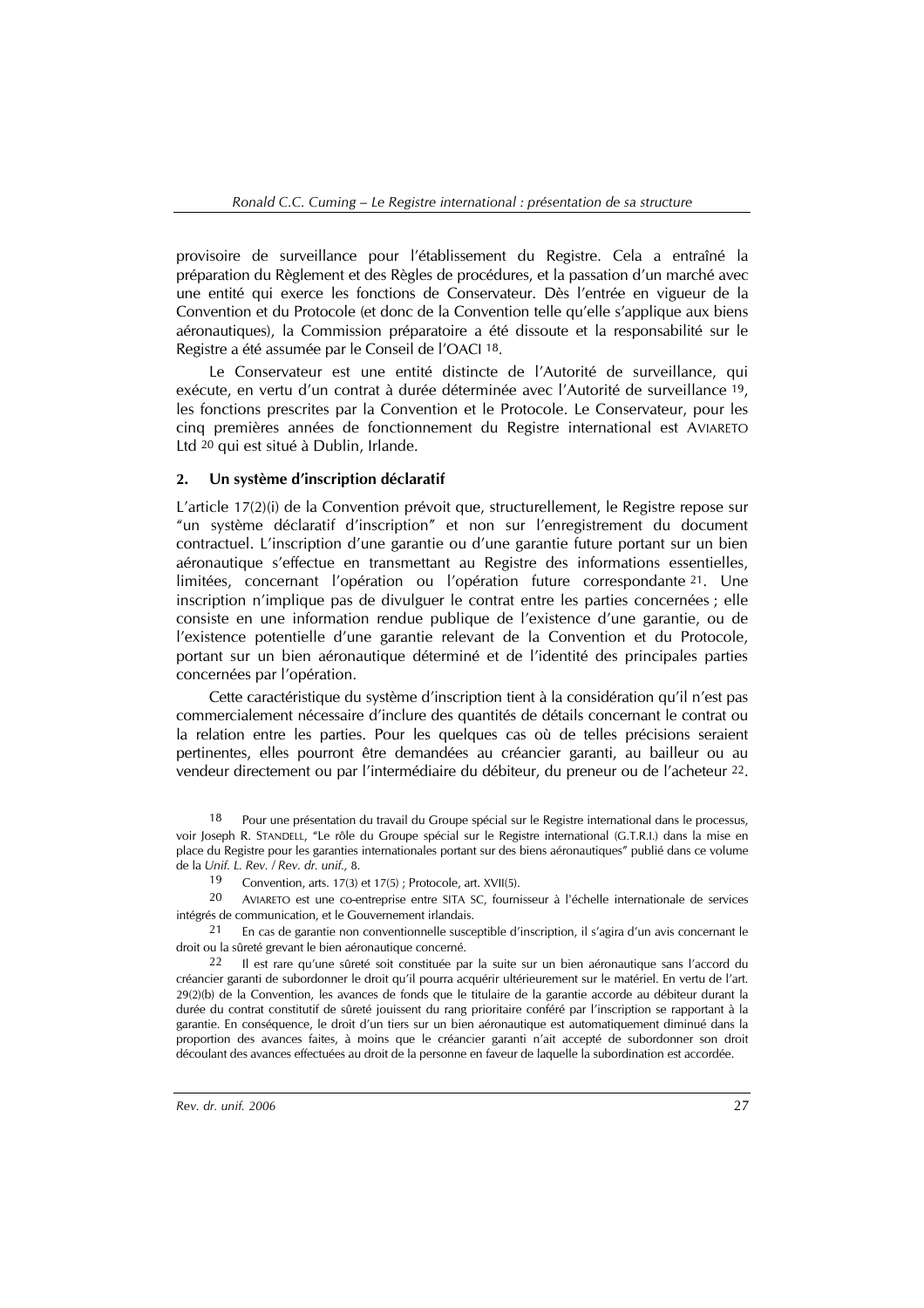served by providing public notice of the existence or potential existence of registrable interests affecting aircraft objects. A person who discovers this fact through a search of the Registry will be able to take the steps necessary to remove the legal risk associated with being subordinate to an existing or potential interest in the aircraft object. That person will refuse to deal further with the person identified in the registration as debtor, lessee or buyer, require a discharge of the registration (in cases where the registration does not support an extant international interest) or go directly to the secured creditor, seller or lessor and offer to buy out or obtain a contractual subordination of its interest.

A notice registration system requiring that only very minimal information be included in a registration offers important benefits. It precludes public disclosure of confidential details of business relations between the secured party, lessor, or seller, and the debtor, lessee or buyer. Furthermore, there is a direct relationship between the amount of data that must be included in the registration and the incidence of error on the part of registrants in assembling and transmitting that data to the Registry.

In a functional sense, the role of the registration is to "give notice" of the interest or potential interest. In a technical sense, this is not the case. While registration provides the facility through which a third party can acquire information as to the existence or potential existence of the registered interest, the priority of the registered interest is not dependent upon the state of knowledge of the third party. The function of registration is to set the priority of the interest of a secured creditor, lessor, seller or buyer. Priority or lack of it does not depend upon the state of knowledge of the holder of a competing interest.23

#### **3. Registrations relating to existing and potential interests**

Article 16 of the Convention and Article III of the Protocol prescribe the types of interests or potential interests in aircraft objects with respect to which registrations in the Registry can be effected.24 In addition, it is possible to effect a registration relating to international interests acquired through legal or contractual subrogation and agreements providing for the subordination of any registrable interest.

A feature that on first impression appears anomalous, but one that is of important practical significance, is the facility to effect a registration relating to a transaction that has not been entered into or an interest that has not come into existence at the date of the registration. Article 16 permits registrations of prospective international interests and prospective assignments of international interests.25 The Protocol extends this concept to prospective sales.26 The practical and legal importance of this facility is

- 23 Convention, Art. 29.
- 24 See *supra*, note 4.
- 25 These are defined terms. See Convention, Arts.  $1(0)$ ,  $1(x)$  and  $1(y)$ .
- 26 Protocol, Art. III.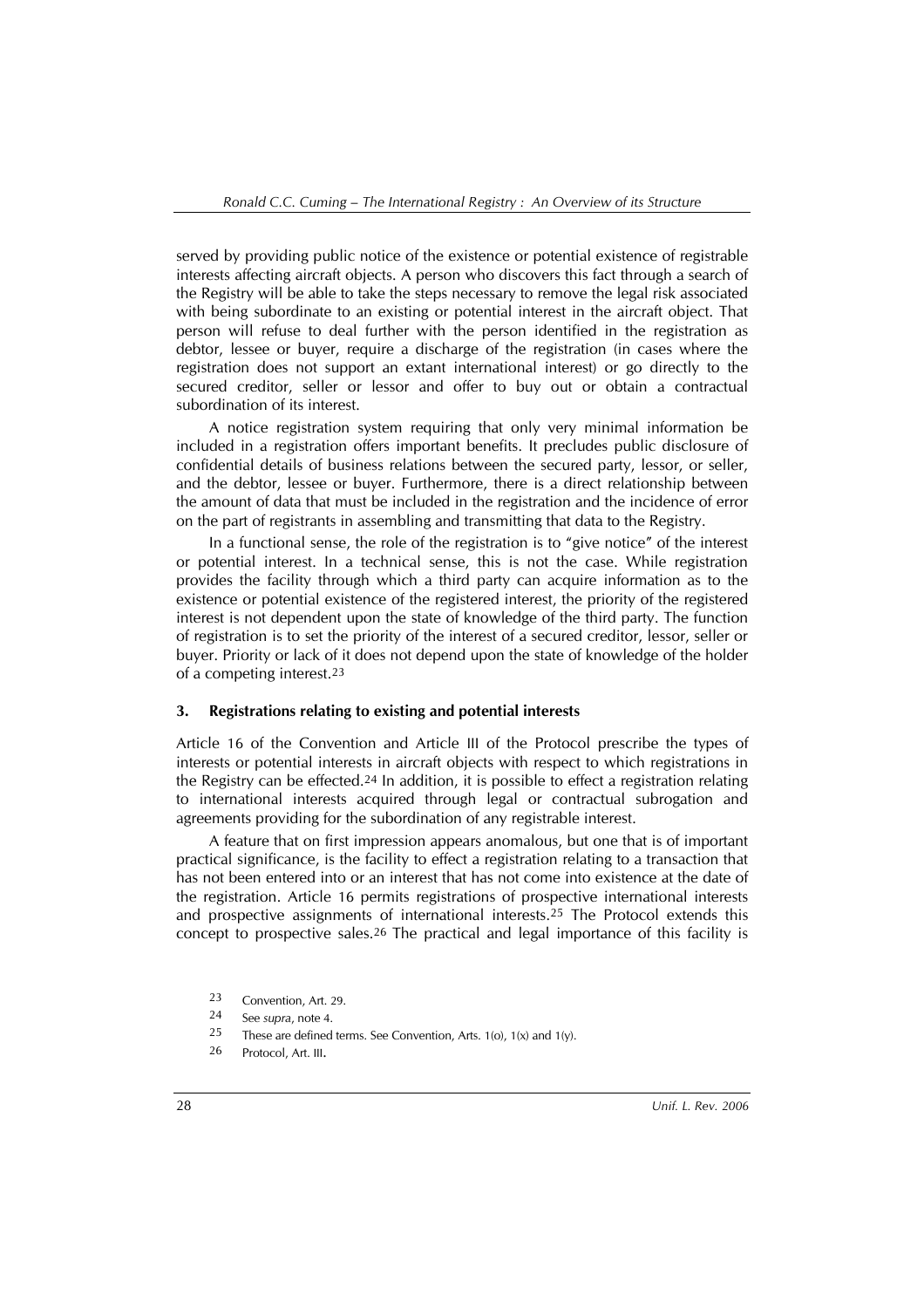Dans la grande majorité des cas, les fonctions du Registre seront pleinement remplies par la publicité de l'existence ou de l'existence potentielle des garanties soumises à inscription portant sur des biens aéronautiques. Une personne qui prend connaissance d'une telle garantie en procédant à une consultation du Registre pourra prendre les mesures nécessaires afin que son droit ne risque pas d'être subordonné à une garantie existante ou future sur le bien aéronautique. Cette personne pourra refuser de traiter avec la personne identifiée dans l'inscription comme débiteur, preneur ou acheteur, ou bien pourra demander la mainlevée de l'inscription (lorsque celle-ci ne correspond pas une garantie internationale existante) ou s'adresser directement au créancier garanti, au vendeur ou au bailleur pour lui proposer – le cas échéant contre paiement – une subordination contractuelle de sa garantie.

Un système déclaratif d'inscription qui requiert de ne fournir que des informations très limitées offre de nombreux avantages. Il évite que soient rendus publics des aspects confidentiels de la relation d'affaires entre le créancier garanti, le bailleur ou vendeur d'une part, et le débiteur, preneur ou acheteur d'autre part. En outre, il existe un rapport direct entre la quantité d'informations requises pour l'inscription et le risque d'erreurs lors de la collecte des informations et de la transmission de celles-ci au Registre.

Sur le plan fonctionnel, le rôle de l'inscription est de "donner publicité" de la garantie ou de la garantie future. Sur le plan technique, cela n'est pas le cas. Tandis que l'inscription est le moyen pour le tiers d'obtenir une information concernant l'existence ou l'existence future d'une garantie inscrite, le rang de la garantie inscrite ne dépend pas de la connaissance qu'en a le tiers. La fonction de l'inscription est d'établir la priorité du créancier garanti, du bailleur, du vendeur ou de l'acheteur. La priorité de rang ou le défaut de priorité ne dépend pas du niveau de connaissance du détenteur d'un droit concurrent 23.

#### **3. Inscriptions de garanties existantes et de garanties futures**

L'article 16 de la Convention et l'article III du Protocole prévoient les types de garanties ou de garanties futures portant sur des biens aéronautiques, qui peuvent faire l'objet d'inscriptions dans le Registre 24. En outre, il est possible d'effectuer des inscriptions de garanties internationales constituées par voie de subrogation légale ou conventionnelle, ou en vertu d'accords de subordination de tout droit susceptible d'inscription.

Un aspect qui peut paraître insolite à première vue, mais qui a une importance pratique particulière, est la possibilité d'effectuer une inscription se rapportant à une opération qui n'a pas été conclue, ou à un droit qui n'est pas encore constitué, à la date de l'inscription. L'article 16 de la Convention permet l'inscription de garanties internationales futures et de sessions futures de garanties internationales 25. Le Protocole étend cette possibilité aux ventes futures 26. L'importance pratique et

- 23 Convention, art. 29.
- 24 Voir *supra*, note 4.
- 25 Ce sont des termes définis. Voir Convention, arts. 1(o), 1(x) et 1(y).
- 26 Protocole, art. III.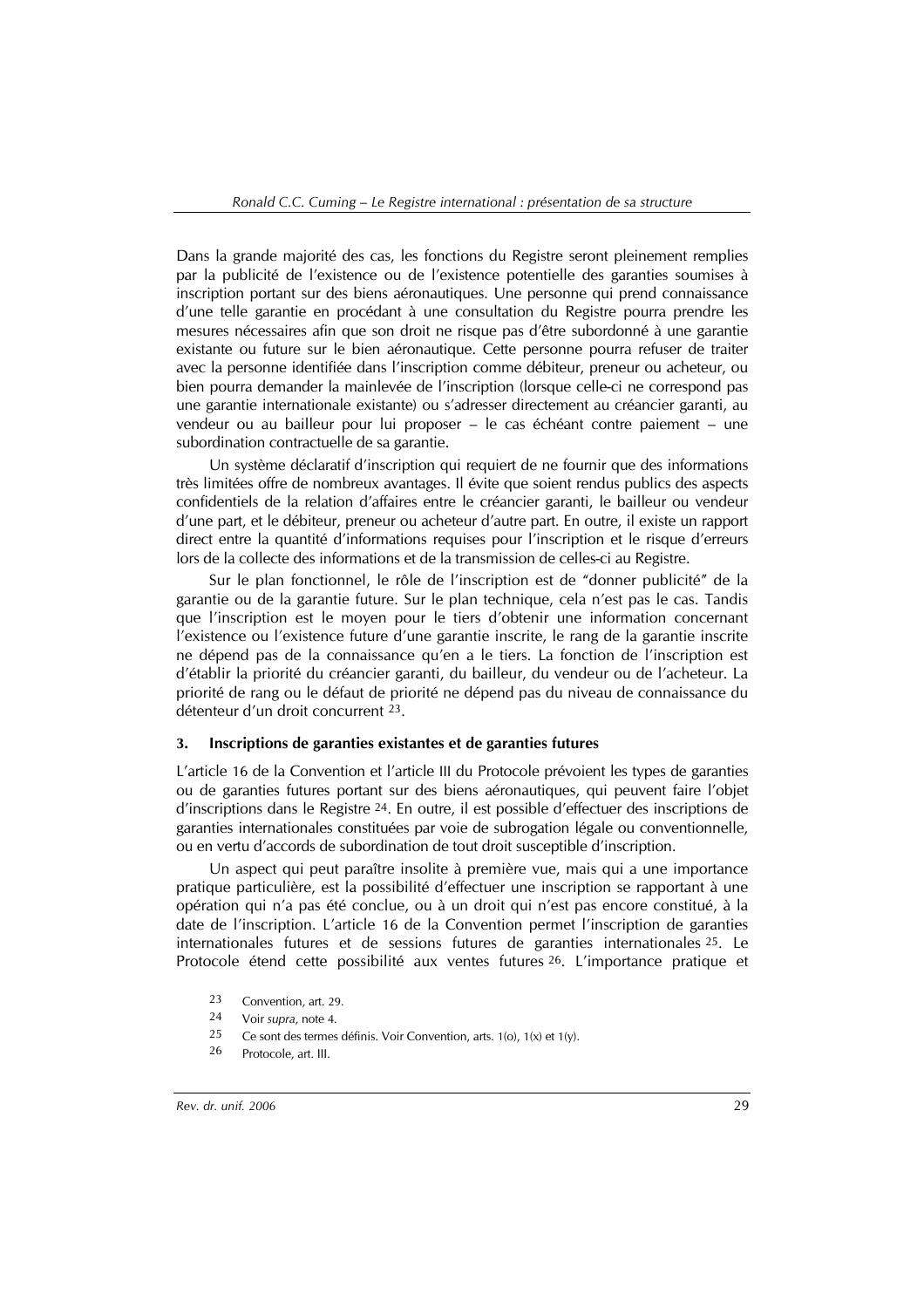that such a registration establishes a priority position for the interest to which it relates. As a result of Articles 19(4) and 29 of the Convention, priority is not determined on the basis of the date of execution of the contract providing for an international interest or the date when the interest is created, but on the basis of the date when a registration relating to it was effected. The result is that an interest to which a registration relates has priority over a prior, but later registered interest in the same aircraft object. Persons who are engaged in negotiations for a contract involving an international interest in a particular aircraft object may effect a registration as soon as the negotiations begin so as to establish the priority of the international interest should the negotiations be successful.

Article 41 of the Convention and Articles III and XIV of the Protocol prescribe the same approach to prospective sales 27 of aircraft objects under contracts that do not provide for retention of title. Consequently, a prospective buyer of an aircraft object who effects a registration relating to a potential sale contract then being negotiated and who later enters into a contract with the seller, is given priority over a person who acquired and registered a property interest in the object under a contract entered into between the date of the registration and the date the sale contract comes into existence.

#### **4. The registration-search criterion**

As noted above, the Registry is a notice registry system. Only very minimal information is required or permitted in order to effect a registration. One item of information that must be provided by a registrant is the appropriate registration-search criterion. This comprises the data that are used as key for archiving and retrieving the file containing a registration; it is the criterion under which the registration data are stored in the data base of the Registry and the criterion through which data are recovered through a Registry search. Accordingly, the criterion used to search the data base is identical to the criterion used to in-put and store the registration data.

Articles 19(2) and 19(6) of the Convention incorporate this principle. Together they provide that in order for a registration to be "valid",28 the registration criterion entered in the Registry data base to effect the registration must include the search criterion that permits the registration to be searchable.29 Article 18(1) provides that the registration-search criteria are to be set by the Protocol and Regulations. Section 7.2 of the Regulations refer to three "criteria" specified in Article XX(1) of the Protocol as those required for a "priority search" 30 and, by implication, a registration. To the

<sup>27</sup> This is a defined term. See Convention, Art. 1(z).

<sup>28</sup> More accurately, for a registration to occur.

<sup>29</sup> Section 5 of the Regulations requires information in addition to the registration criterion. However, these data do not play a role in the storage and retrieval system of the Registry.

<sup>30</sup> Sections 7.3 and 7.5 of the Regulations provide for two other types of search: an informational search and a Contracting State search. However, the issue of validity of a registration does not arise in the context of the information retrieved by these searches.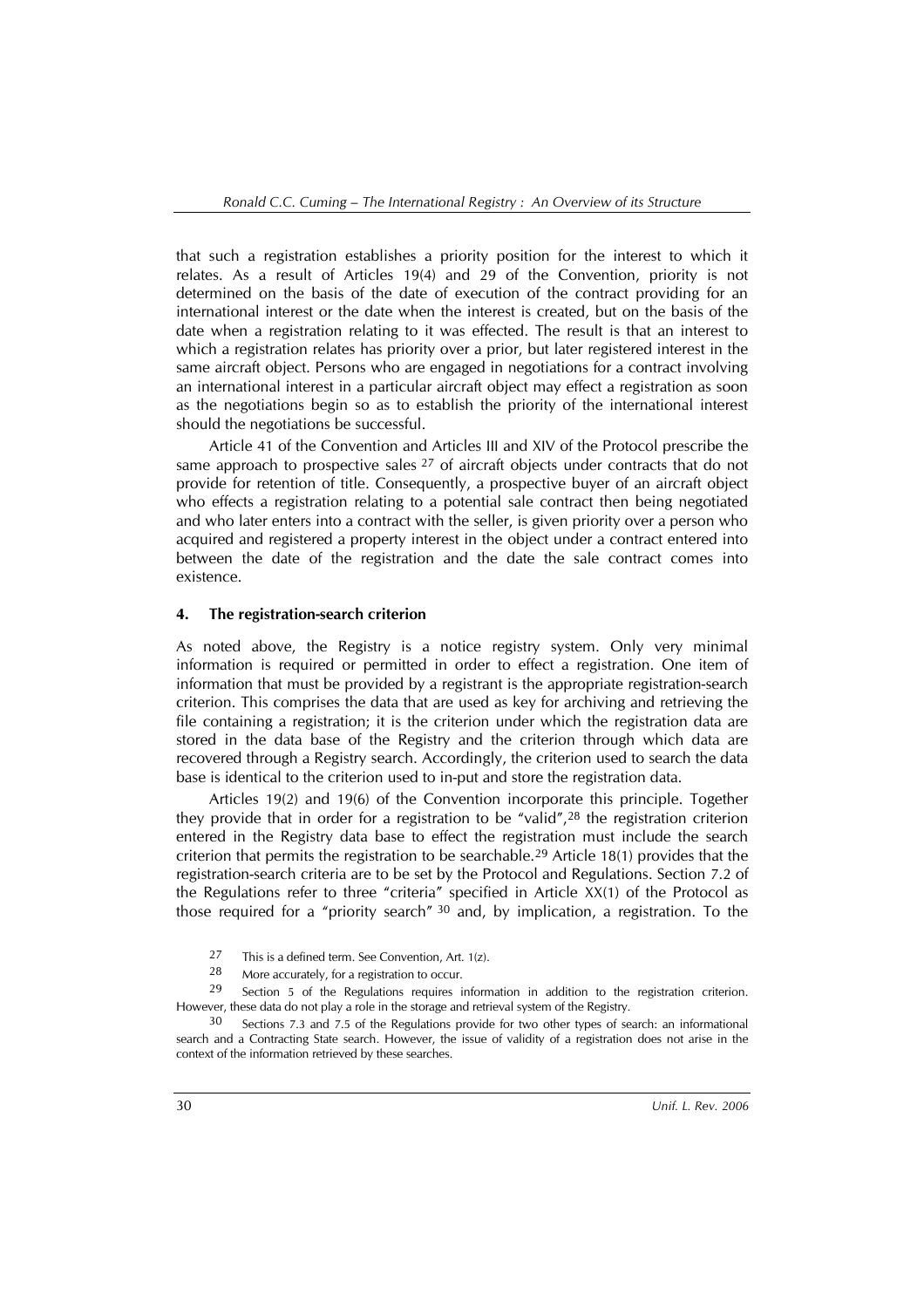juridique de cette faculté est qu'une telle inscription établit un rang prioritaire pour la garantie à laquelle elle se rapporte. Conformément aux articles 19(4) et 29 de la Convention, la priorité n'est pas déterminée par la date de conclusion du contrat prévoyant la garantie internationale ou par la date de création de la garantie, mais selon la date à laquelle l'inscription correspondante a été effectuée. En conséquence, une garantie à laquelle l'inscription se rapporte a priorité sur un droit antérieur, mais inscrit ultérieurement, portant sur le même bien aéronautique. Les personnes qui se trouvent dans la phase de négociation d'un contrat comportant une garantie internationale sur un bien aéronautique donné peuvent effectuer l'inscription dès le commencement des négociations de façon à assurer la priorité de la garantie internationale au cas où les négociations arriveraient à bonne fin.

L'article 41 de la Convention et les articles III et XIV du Protocole adoptent la même solution pour les ventes futures 27 de biens aéronautiques en vertu de contrats qui ne prévoient pas de réserve de propriété. En conséquence, un acheteur potentiel d'un bien aéronautique qui effectue une inscription se rapportant à un contrat de vente future alors en cours de négociation, et qui conclut ensuite le contrat avec le vendeur, obtient un rang supérieur à celui d'une personne qui a acquis et inscrit un droit réel sur le bien en vertu d'un contrat conclu entre la date de l'inscription et la date où le contrat de vente est formé.

#### **4. Le critère pour l'inscription et la consultation**

Comme on l'a observé, le Registre est un système d'inscription déclaratif. Seules des informations minimums sont nécessaires ou prévues aux fins de l'inscription. Les informations requises de la personne qui effectue l'inscription découlent du critère qu'elles puissent être consultées. Seront donc concernées les données clés utilisées tant pour l'archivage que pour la recherche du fichier contenant l'inscription. Les critères déterminant les données à introduire dans la base de données du Registre aux fins de l'inscription seront donc les mêmes que ceux déterminant les données à obtenir en effectuant une consultation du Registre.

Les articles 19(2) et 19(6) de la Convention énoncent ce principe. Ils prévoient que pour qu'une inscription soit "valable" 28, les informations introduites dans la base de données du Registre pour effectuer l'inscription doivent permettre à l'inscription d'être consultée 29. L'article 18(1) prévoit que les conditions pour effectuer l'inscription et la consultation sont déterminées par le Protocole et par le Règlement. La section 7.2 du Règlement se réfère aux trois "critères" visés à l'article XX(1) du Protocole comme étant ceux qui sont exigés pour une "consultation de priorité" 30 et

<sup>27</sup> C'est un terme défini. Voir Convention, art. 1(z).

 $28$  Plus précisément, pour qu'il y ait effectivement une inscription.

<sup>29</sup> La s. 5 du Règlement requiert des informations supplémentaires aux critères de l'inscription. Toutefois ces données n'ont aucun rôle pour le système de stockage et de recherche dans le Registre.

<sup>30</sup> Les ss. 7.3 et 7.5 du Règlement prévoient deux autres types de consultations : la consultation à fins d'information, et la consultation par un Etat contractant. Toutefois, la question de la validité de l'inscription ne se pose pas au regard des informations obtenues par de telles consultations.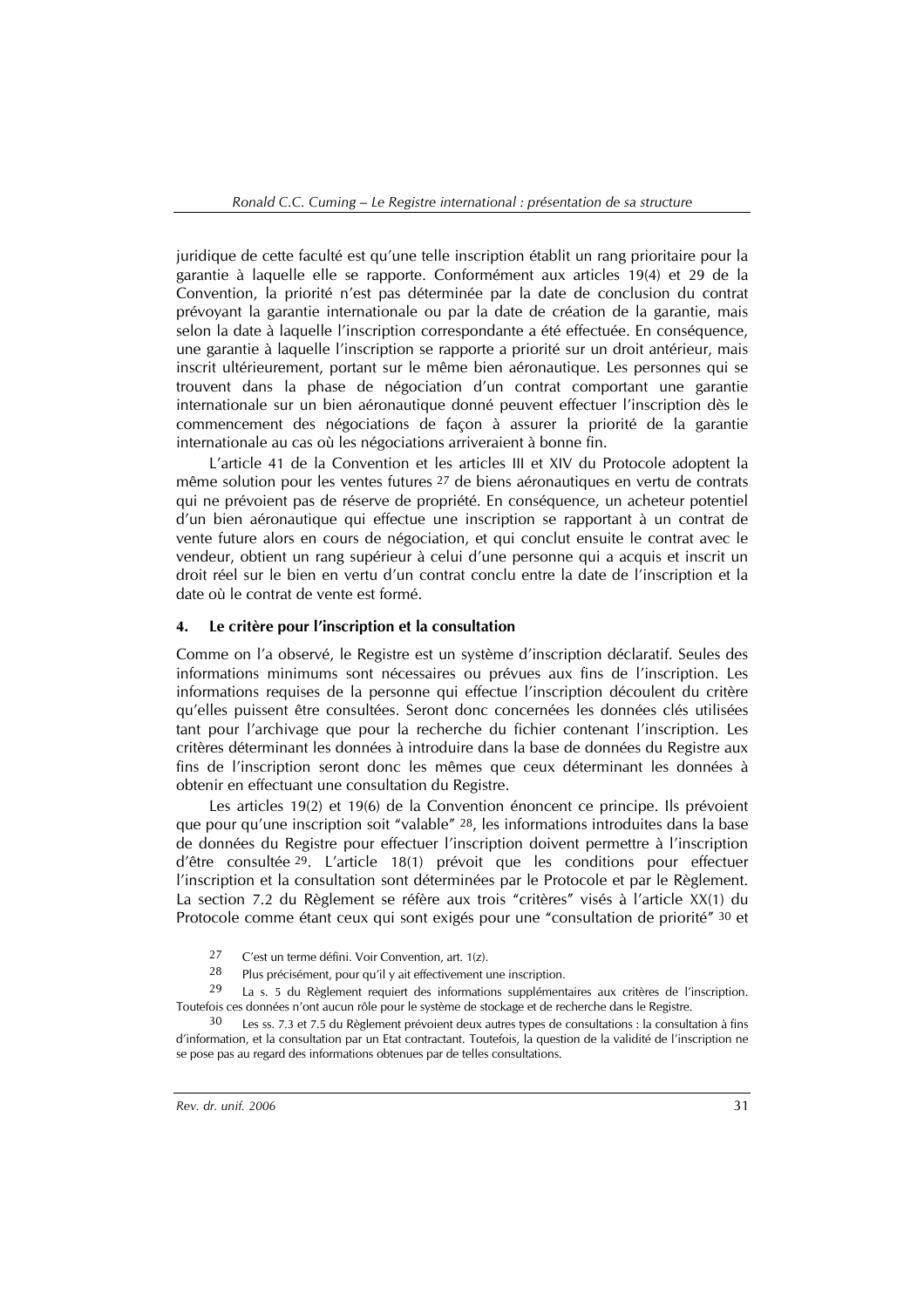extent that this can be read as referring to three separate registration-search criteria, the section is misleading. There is only one registration-search criterion having three components.31 The three components specified in the Protocol are the name of the aircraft object manufacturer, the manufacturer's serial number and the model designation.32

#### **5. Consent to effect or amend a registration**

Article 20(1) of the Convention requires that both parties to a transaction or potential transaction to which a registration relates must consent to the registration or any amendment of a registration or extension of its period of effectiveness.33 Without the requisite consent, data that in every other respect comply with the Convention, Protocol and Regulations transmitted to and accepted by the Registry cannot give rise to a registration.34 However, while provision for obtaining consent (to be given in electronic form) is made in the Regulations and Procedures,35 the Registrar is not under a duty to ensure that consent has in fact been given by the appropriate person.36 Consequently, it is possible that what appears from a search of the Registry to be a registration has no legal significance since the requirements of Article 20 have

 $33$  No consent is required where the registration being effected relates to a subordination and the registrant is the person giving the subordination, where it relates to the acquisition of an international interest by subrogation and the registrant is the subrogee, or where it relates to a non-consensual right or interest or internal transaction interest and the registrant is the holder of the interest. Convention, Art. 20. Pursuant to section 5.8 of the Regulations, there is no requirement for consent of a debtor, assignor, seller or person subordinating a right or interest to effect a registration of a pre-existing right or interest required as a result of a declaration under Article 60(3) of the Convention.

 $34$  The Convention uses the term "valid registration". However, technically, there is no such thing as an "invalid registration".

35 Convention, Art. 18(1)(a), Regulations ss. 5.3(f), 5.4(b), 5.5(b), 5.6(b), 5.7(b), 5.9(b) and 5.11 and Procedures ss. 2(e), 12.2-12.3. When registration data are transmitted to the Registry (to effect, amend or discharge a registration) each party identified in the data whose consent is required, is electronically requested by the Registry to consent. The data are not entered into the data base until the requisite consents are obtained. Failure on the part of any person to give a required consent within 36 hours of the request being communicated results in the process being aborted. Procedures s. 12.2.

36 Convention, Art. 18(2).

<sup>31</sup> The Protocol provides for "such supplementary information" as "specified in the regulations." However, any such information cannot be an aspect of the registration-search criterion.

<sup>32</sup> Section 5.1 of the Regulations and s. 12.1 of the Procedures contemplate a system under which the registrant is given a computerized drop-down list of all aircraft objects from which the appropriate elements of the registration criterion can be selected when effecting a registration. Although there is no requirement that such lists be provided by the Registrar, the author has been informed by Registry officials that all the major aircraft object manufacturing companies have provided the Registrar with the model designations and serial numbers of the objects they have manufactured. These will be set out on the drop-down lists available to users of the system.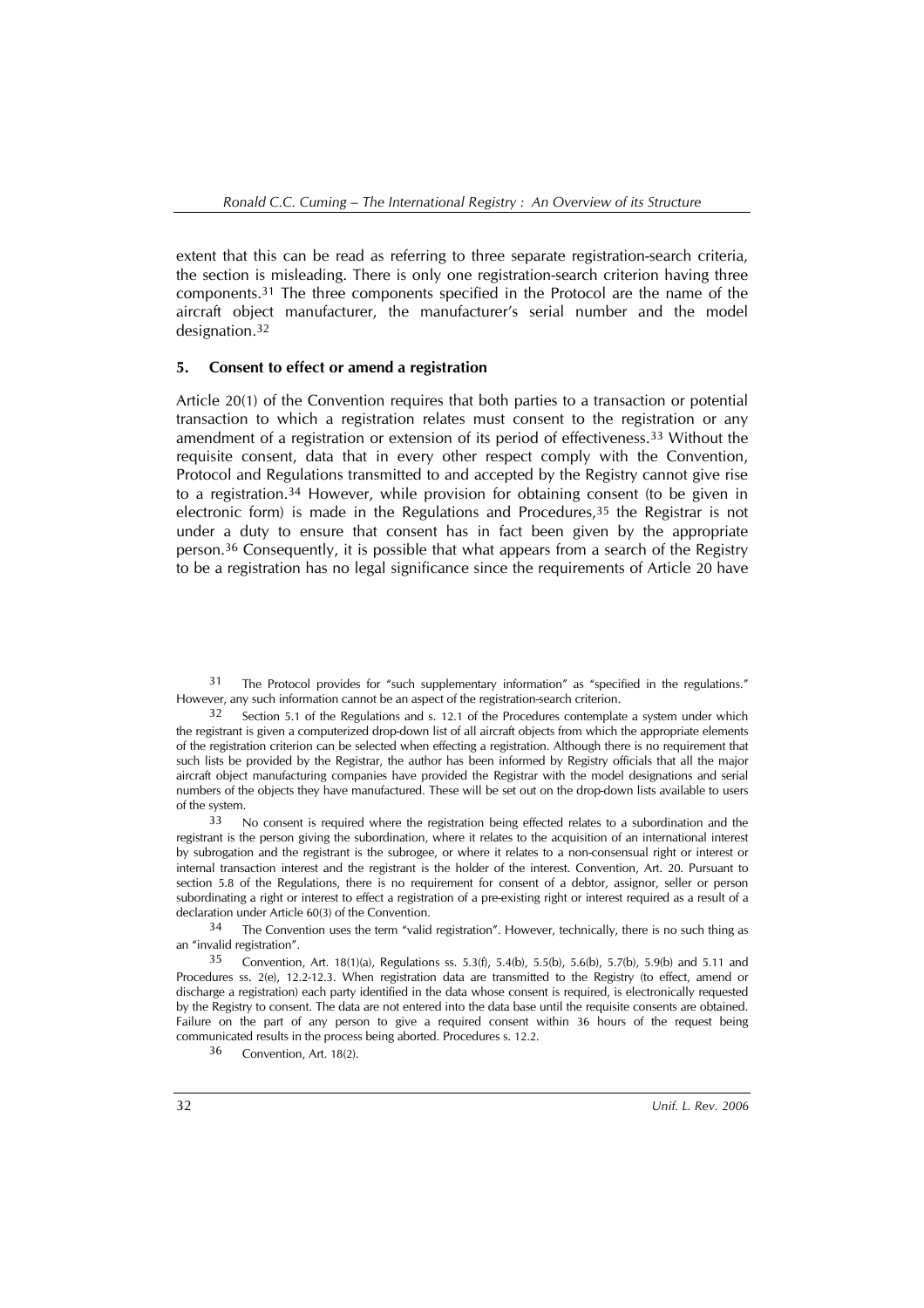par voie de conséquence, pour une inscription. Dans la mesure ou ils peuvent être compris comme se référant à trois critères distincts d'inscription et de consultation, cette disposition prête à confusion. Il n'existe en réalité qu'un seul critère pour l'inscription et la consultation, formé lui-même de trois éléments 31. Les trois éléments visés dans le Protocole sont le nom du constructeur, le numéro de série du constructeur et la désignation du modèle 32.

#### **5. Consentement pour effectuer ou modifier une inscription**

L'article 20(1) de la Convention exige que les deux parties à l'opération ou l'opération future à laquelle se rapporte l'inscription consentent à l'inscription ou à toute modification la concernant ou à toute prorogation de sa durée 33. A défaut du consentement requis, des informations même conformes à la Convention, au Protocole et au Règlement, qui auraient été transmises au Registre et auraient été acceptées par lui, n'auraient pas valeur d'inscription 34. Cependant, si le Règlement et les Règles de procédure prévoient que le consentement doit être donné (sous forme électronique) 35, le Conservateur n'est pas tenu de s'assurer que le consentement a été effectivement donné par la bonne personne 36. En conséquence, il serait possible qu'une inscription obtenue par suite d'une consultation du Registre soit dépourvue de valeur juridique si les conditions de l'article 20 n'ont été que

31 Le Protocole se réfère à des "renseignements supplémentaires" … "fixés par le règlement". Cependant de tels renseignements ne peuvent en aucun cas déterminer le critère pour l'inscription et la consultation.

32 La s. 5.1 du Règlement et la s. 12.1 des Règles de procédure envisagent un système selon lequel la personne procédant à l'inscription a accès à une liste déroulante de tous les biens aéronautiques, où sont sélectionnées les données pertinentes au regard des critères d'inscription. Il n'est pas prévu en principe que le Conservateur établisse ces listes, mais l'auteur a été informé par le personnel du Registre que les principaux constructeurs de biens aéronautiques ont fourni au Conservateur les désignations des modèles et les numéros de série des biens qu'ils ont produits. Ces données seront insérées dans les listes déroulantes mises à la disposition des utilisateurs du système.

33 Aucun consentement n'est exigé lorsque l'inscription se rapporte à une subordination et que la personne qui procède à l'inscription est celle qui accorde la subordination, lorsqu'elle se rapporte à l'acquisition d'une garantie internationale par l'effet d'une subrogation et que l'auteur de l'inscription est le subrogé, ou lorsqu'elle se rapporte à un droit ou à une garantie non conventionnel, ou à un droit créé par une opération interne et que l'auteur de l'inscription est le titulaire de ce droit. Convention, art. 20. En vertu de la s. 5.8 du Règlement, il n'est pas requis d'un débiteur, d'un cédant, d'un vendeur ou d'une personne ayant fait une subordination de droit ou de garantie, qu'ils fournissent leur consentement à une inscription d'un droit ou garantie préexistant requis en vertu d'une déclaration conformément à l'art. 60(3) de la Convention.

34 La Convention parle d'une inscription "valable". Cependant, techniquement, il n'existe pas d'inscription "non valable" ou "nulle".

35 Convention, art. 18(1)(a). Règlement, ss. 5.3(f), 5.4(b), 5.5(b), 5.6(b), 5.7(b), 5.9(b) et 5.11, et Règles de procédure ss. 2(e), 12.2-12.3. Lorsque les informations relatives à l'inscription sont transmises au Registre (pour effectuer, modifier ou donner mainlevée d'une inscription), chaque partie désignée dans ces informations dont le consentement est requis, est sollicitée électroniquement pour donner son consentement. Les informations ne sont pas introduites dans la base de données aussi longtemps que les consentements requis n'ont pas été obtenus. Le défaut de communication du consentement dans les 36 heures de la demande a pour effet d'interrompre le processus. Règles de procédure s. 12.2.

36 Convention, art. 18(2).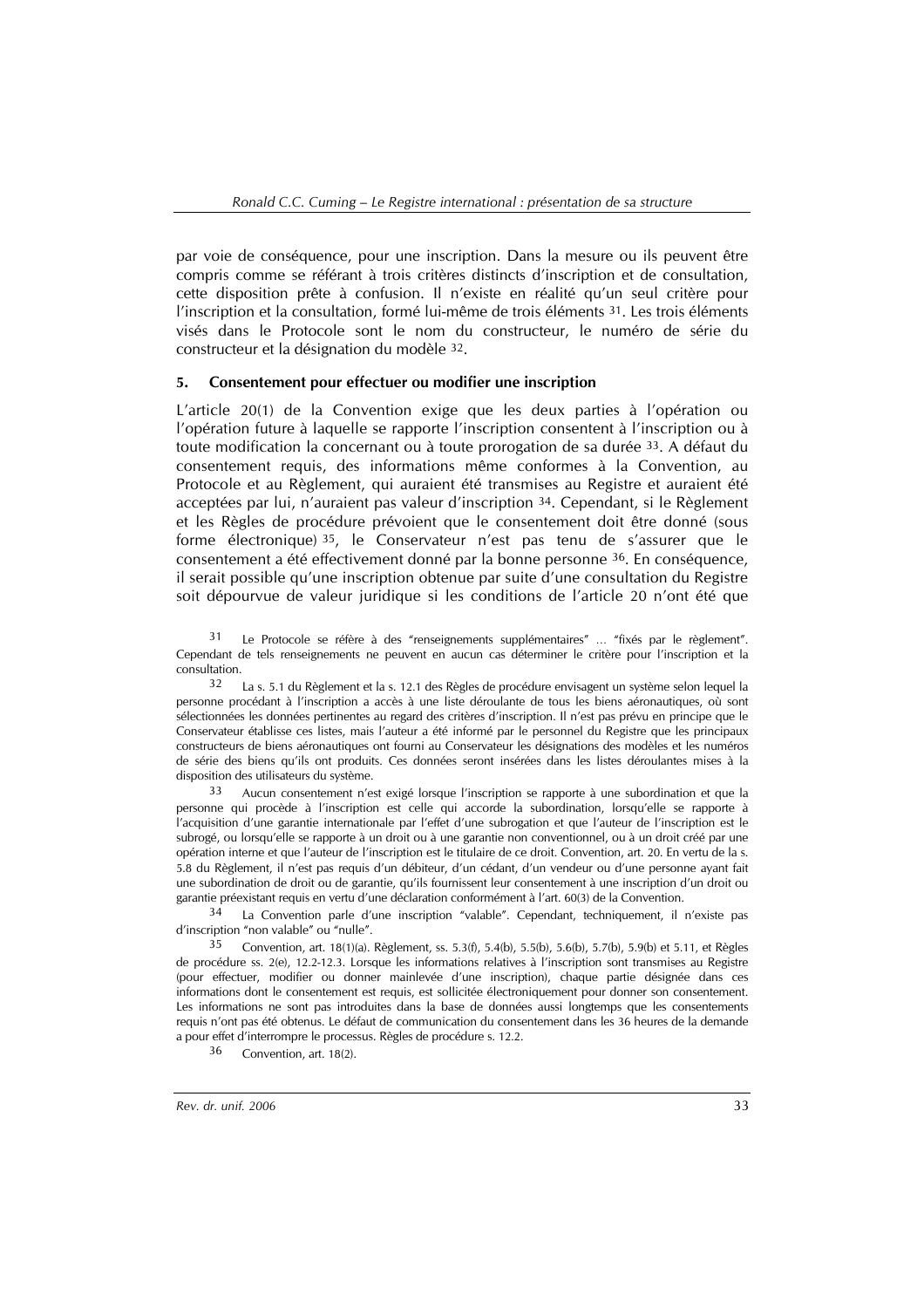only apparently been met,  $37$  although it is important to remember that the Registry has been designed in such a way as to reduce the probability of such cases occurring.

#### **6. Entry points (transmission entities)**

Article 18(5) of the Convention contemplates provisions in the Protocol under which a Contracting State may designate an entity or entities in its territory as the entry point or entry points through which registration data shall or may be transmitted to the Registry.38 Pursuant to Section 12.6 of the Regulations, a registration may not be effected other than through the appropriate designated mandatory entry point (entity).39 The Contracting State making a designation may specify the requirements to be satisfied before the data are transmitted to the Registry.40

Article XIX(2) of the Protocol and Section 12.2 of the Regulations preclude mandatory use of an entry point (entity) with respect to registrations relating to registrable interests in aircraft engines. The basis for the distinction between registrations relating to airframes and helicopters and those relating to engines alone is historic. Under Chapter III of the Chicago Convention, all aircraft must have nationality and every Contracting State must provide a record of each of its nonmilitary aircraft. Almost all States currently have a recording office operated by a civil aviation authority at which aircraft and helicopters are registered as to nationality. States that are party to the *Geneva Convention on the International Recognition of Rights in Aircraft, 1948* use these offices as registries for interests recognized by that Convention. These existing facilities can be designated under the Protocol as exclusive or non-exclusive transmitters of registration data. However, the Chicago Convention does not distinguish between airframes and engines. It uses the term "aircraft" to refer to a single unit which may or may not have engines. Consequently, there is no need for separate registration of ownership or nationality

 $37$  This is likely to be a very minor issue given the measures taken by the Registrar to identify the persons from whom consent is required. See Procedures ss. 12.2-12.3.

 $38$  See also Regulations s. 12. This section provides for "authorizing entry point sil" and "direct entry point[s]". An authorizing entry point is one that authorizes transmission of registration data to the Registry while a direct entry point transmits the data on behalf of the registrant. See also Procedures s. 8.

39 Section 12.5 of the Regulations requires the Registrar to provide an electric warning against attempts to effect a registration other than through a mandatory entry point or other than in accordance with procedures required by an authorizing entry point. The nature and extent of the warning is to be "agreed between the International Registry and the Contracting State declaring that entry point." See also Procedures s. 8.

40 Pursuant to Art. XIX(1) of the Protocol, a designation of an entry point (transmission entity) does not apply to registrations of notices of national interests or registrable non-consensual rights or interests arising under the laws of another State.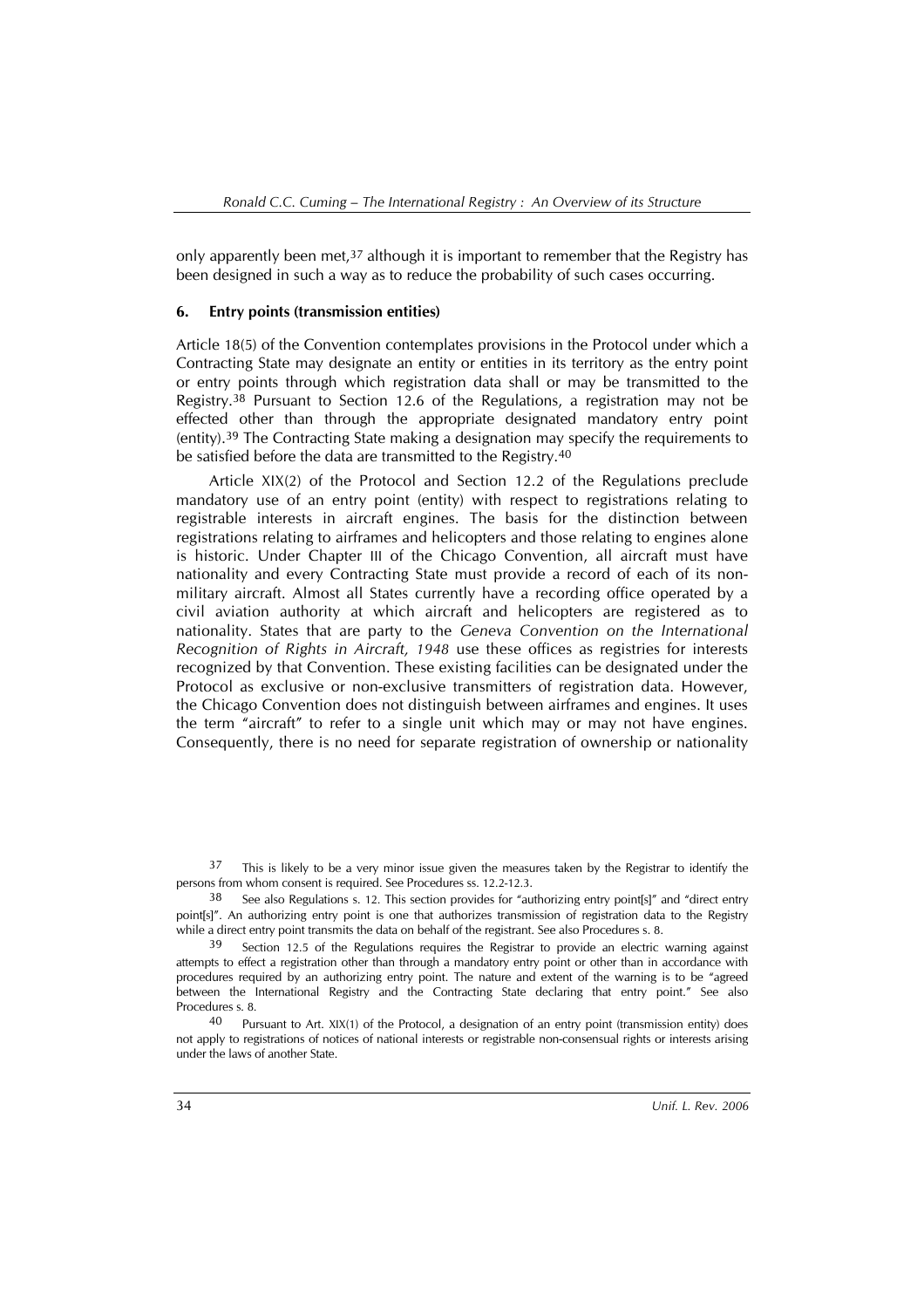formellement remplies 37. Il faut cependant souligner que le Registre a été conçu de telle sorte à limiter le risque que de telles situations se produisent.

#### **6. Points d'entrée (organismes de transmission)**

L'article 18(5) de la Convention se réfère à des dispositions du Protocole en vertu desquelles un Etat contractant pourra désigner sur son territoire un ou plusieurs organismes qui seront le ou les points d'entrée chargés de la transmission au Registre des informations requises pour l'inscription 38. En vertu de la section 12.6 du Règlement, une inscription devra obligatoirement être effectuée par le biais du point d'entrée approprié qui aura été désigné (organisme) 39. L'Etat contractant qui procédera à une désignation pourra préciser les conditions à remplir avant la transmission des informations au Registre 40.

L'article XIX(2) du Protocole et la section 12.2 du Règlement s'opposent à ce que soit requise l'utilisation obligatoire d'un point d'entrée (organisme) pour les inscriptions se rapportant à des garanties susceptibles d'inscription en ce qui concerne les moteurs d'avion. Les raisons de la distinction entre les inscriptions concernant les cellules d'aéronef et les hélicoptères, et celles concernant les moteurs seulement sont de nature historique. En vertu du Chapitre III de la Convention de Chicago, tous les aéronefs doivent avoir une nationalité et tout Etat contractant doit prévoir l'immatriculation de tous ses aéronefs non militaires. Presque tous les Etats ont actuellement un bureau d'immatriculation géré par une autorité de l'aviation civile où sont immatriculés les aéronefs et les hélicoptères, déterminant ainsi leur nationalité. Les Etats qui sont parties à la *Convention de Genève de 1948 relative à la reconnaissance internationale des droits sur aéronefs* utilisent ces bureaux pour les droits reconnus par cette Convention. Ces bureaux déjà opérationnels peuvent être désignés en vertu du Protocole comme agents exclusifs ou non pour la transmission des données relatives aux inscriptions. Toutefois, la Convention de Chicago ne fait pas de distinction entre les cellules d'aéronef et les moteurs. Elle utilise le terme "aéronef" pour se référer à une unité qui peut avoir ou ne pas avoir de moteurs. En conséquence, il n'est pas nécessaire

37 Cela devrait être très marginal compte tenu des mesures du Conservateur pour identifier les personnes dont le consentement est requis. Voir Règles de procédure, ss. 12.2-12.3.

40 Conformément à l'art. XIX(1) du Protocole, la désignation d'un point d'entrée (organisme de transmission) ne s'applique pas à l'inscription d'avis de garanties nationales ou à l'inscription de droits ou garanties non conventionnels susceptibles d'inscription créés en vertu des lois d'un autre Etat.

<sup>38</sup> Voir aussi Règlement, s. 12. Cette disposition se réfère aux points d'entrée d'autorisation (*authorizing entry points*) et aux points d'entrée directs (*direct entry points*). Les premiers autorisent la transmission au Registre des informations relatives à l'inscription, tandis que les seconds transmettent les informations pour le compte de la personne qui effectue l'inscription. Voir aussi Règles de procédure, s. 8.

<sup>39</sup> La s. 12.5 du Règlement exige que le Conservateur effectue une mise en garde électronique lorsqu'une tentative d'inscription est faite autrement que par un point d'entrée obligatoire, ou d'une façon nonconforme aux Règles de procédure exigée par un point d'entrée qui autorise la transmission. La nature et la portée de la mise en garde doivent être convenues entre le Registre international et l'Etat contractant déclarant ce point d'entrée. Voir aussi Règles de procédure, s. 8.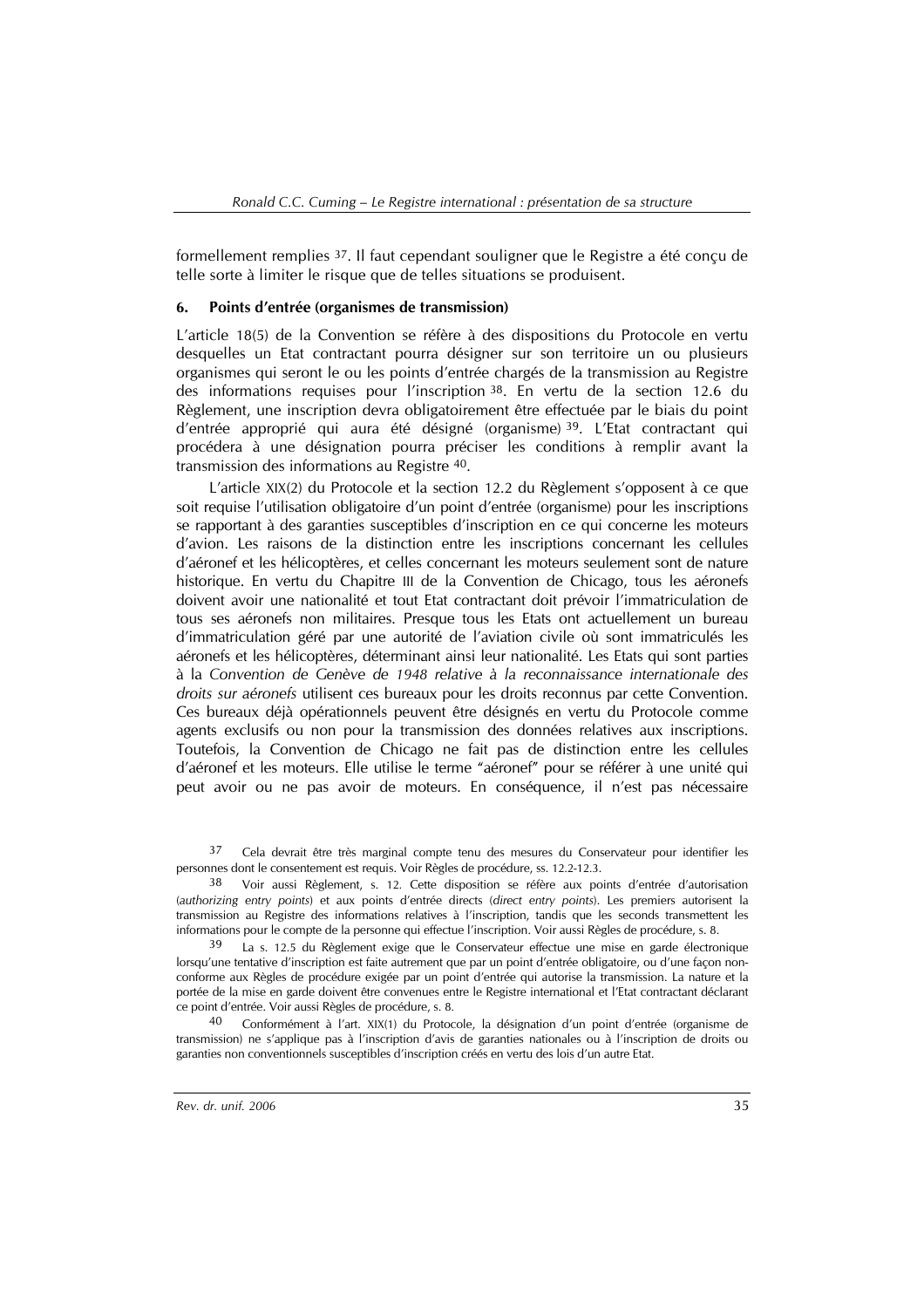#### of engines.41

While an entry point referred to in Article 18(5) of the Convention or Article XIX of the Protocol need not be a Contracting State's agency for the purposes of registering aircraft under the Chicago Convention, the assumption behind these provisions is that Contracting States that designate entry points may well use their Chicago Convention agencies for this purpose. As there is no requirement to register the ownership of engines under the Chicago Convention, a Contracting State may not require that its agency be a mandatory entry point for registrations affecting engines.42

As noted above, Article 18(5) of the Convention permits a Contracting State not only to designate an entity or entities within its territory through or with the authorization of which registration data must or may be transmitted to the Registry, but, in addition, to specify requirements that must be met before this service is provided.43 These requirements need not relate to any feature of the Convention, Protocol or Regulations. They can be requirements that relate to matters of domestic law. For example, they may be a copy of a sale contract, lease or security agreement to which a registration is to relate. Where the registration sought is to reflect a transfer of ownership, the requirements of the entry point agency could be proof of ownership of the seller. However, verification of the documentation involved in the creation of an international interest is a matter outside the scope and policy of the Convention and Protocol. As noted above, the Registry has no role in verifying the ownership or property rights of the parties to a transaction to which a registration relates or the existence or enforceability of those transactions.

#### **7. Date a registration comes into existence**

Article 19(2) of the Convention implicitly dictates an important structural feature of the Registry system: a registration cannot come into existence (or, to use the words of the Convention, cannot be "complete") until it is searchable. Even though the requisite registration data have been transmitted to and received by the Registrar, no

<sup>41</sup> In addition, some States have central national or regional registries for interests in aircraft and aircraft engines created under domestic law. While these may be designated as entry points (entities) they may not be mandatory entry points (entities) for engines.<br>42 Section 12.2 of the Regulations permit

Section 12.2 of the Regulations permits the designation of an authorizing entry point or a direct entry point by a Contracting State that has taken regulatory steps to become the State of Registry of an airframe or helicopter where the registration relates to prospective international interests, prospective assignments of international interests, and prospective sales of the object.

<sup>43</sup> Presumably these requirements would relate only to requests for registrations relating to international interests in airframes. A Contracting State may not require that registrations relating to international interests in engines be effected through an entry point.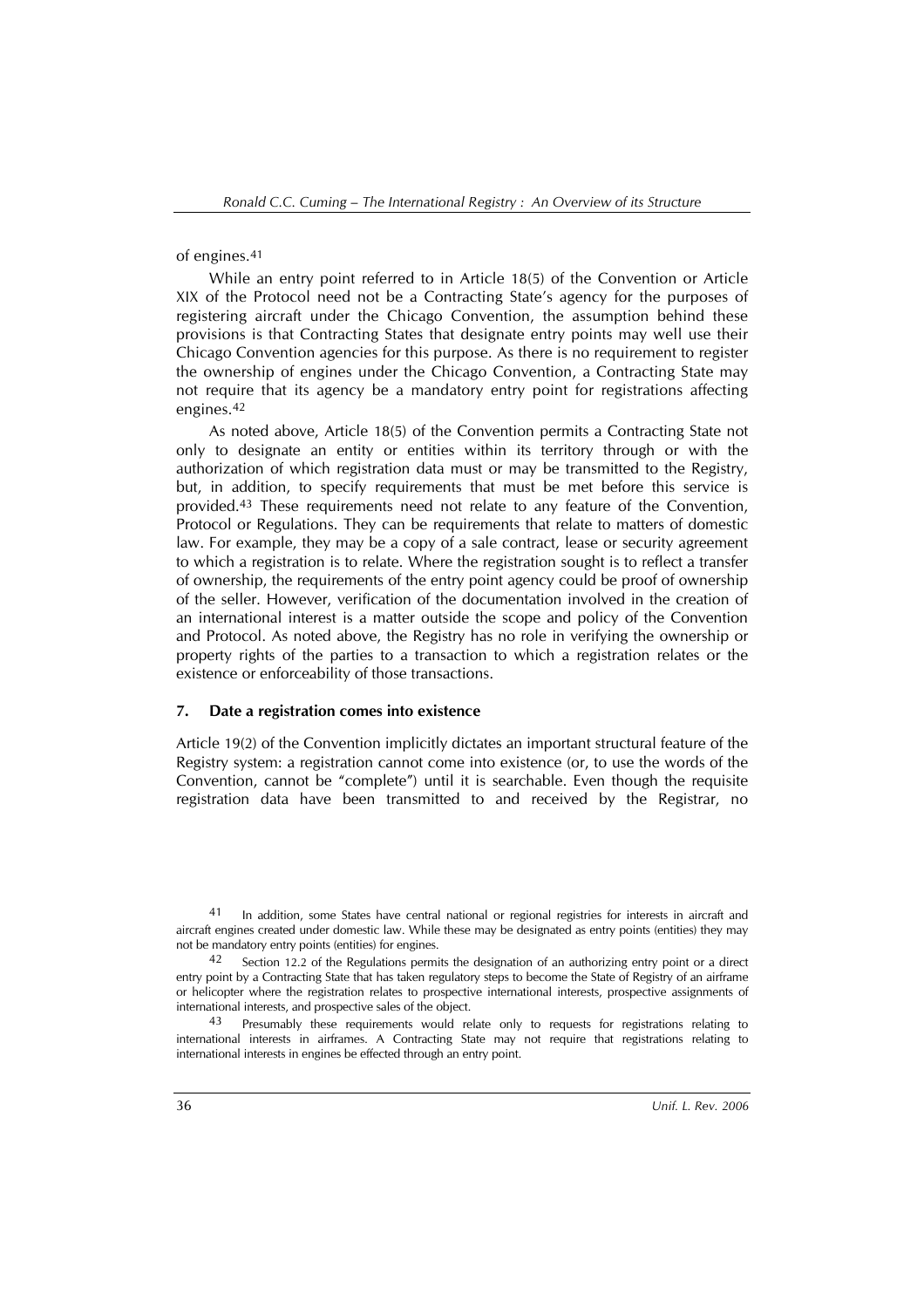d'effectuer une inscription distincte de la propriété ou de la nationalité des moteurs 41.

Tandis qu'un point d'entrée visé à l'article 18(5) de la Convention ou à l'article XIX du Protocole ne doit pas nécessairement être un organisme d'un Etat contractant compétent pour l'immatriculation des aéronefs en vertu de la Convention de Chicago, il est supposé dans ces dispositions que de nombreux Etat contractants désigneront comme points d'entrée les organismes créés pour remplir les fonctions d'immatriculation dans le cadre de la Convention de Chicago. Quant aux moteurs d'avion pour lesquels il n'existe pas d'obligation d'immatriculation de la propriété en vertu de la Convention de Chicago, un Etat contractant ne peut exiger que cet organisme soit un point d'entrée obligatoire pour les inscriptions les concernant 42.

Comme on l'a observé plus haut, l'article 18(5) de la Convention permet à un Etat contractant non seulement de désigner sur son territoire un ou plusieurs organismes qui seront chargés exclusivement ou non de la transmission – ou qui pourront autoriser une telle transmission – au Registre des informations requises pour l'inscription, mais également de préciser les conditions à satisfaire à cette fin 43. De telles conditions ne sont pas nécessairement liées à une question ou à une autre traitée dans la Convention, le Protocole ou le Règlement. Il peut s'agir de conditions en relation avec le droit interne. Par exemple, cela peut être un exemplaire du contrat de vente, de bail ou de garantie auquel l'inscription se rapporte. Lorsque l'inscription est destinée à refléter un transfert de propriété, l'organisme faisant fonction de point d'entrée pourra exiger la preuve de la propriété du vendeur. Toutefois, la vérification de la documentation qui accompagne la constitution de la garantie internationale ne relève ni de la portée ni des objectifs de la Convention et du Protocole. Comme on l'a observé ci-dessus, le Registre n'a pas pour rôle de vérifier la propriété ou les droits réels des parties à l'opération à laquelle se rapporte l'inscription ou l'existence ou l'opposabilité de ces opérations.

#### **7. Date de la prise d'effet de l'inscription**

L'article 19(2) de la Convention énonce implicitement un élément structurel important du système d'inscription : une inscription reste sans effet (ou, pour reprendre les termes de la Convention, n'est pas "complète") si elle ne peut être consultée. Même si les informations relatives à l'inscription ont été transmises au Conservateur et ont été

<sup>41</sup> En outre, certains Etats ont des registres régionaux ou nationaux centraux pour les droits sur aéronefs et les moteurs d'avion créés en vertu du droit interne. Ces registres peuvent être désignés comme points d'entrée (organismes), mais ils ne peuvent pas être désignés comme points d'entrée obligatoires pour les moteurs d'avion.

<sup>42</sup> La s. 12.2 du Règlement permet la désignation d'un point d'entrée d'autorisation ou d'un point d'entrée direct par un Etat contractant qui a pris les mesures réglementaires pour être l'Etat d'immatriculation d'une cellule d'aéronef ou d'un hélicoptère lorsque l'inscription se rapporte à des garanties internationales futures, à des cessions futures de garanties internationales, et à des ventes futures du bien.

<sup>43</sup> De telles conditions ne devraient concerner que les demandes d'inscription se rapportant à des garanties internationales portant sur des cellules d'aéronef. Un Etat contractant ne peut pas exiger que les inscriptions se rapportant à des garanties internationales portant sur des moteurs soient effectuées à travers un point d'entrée.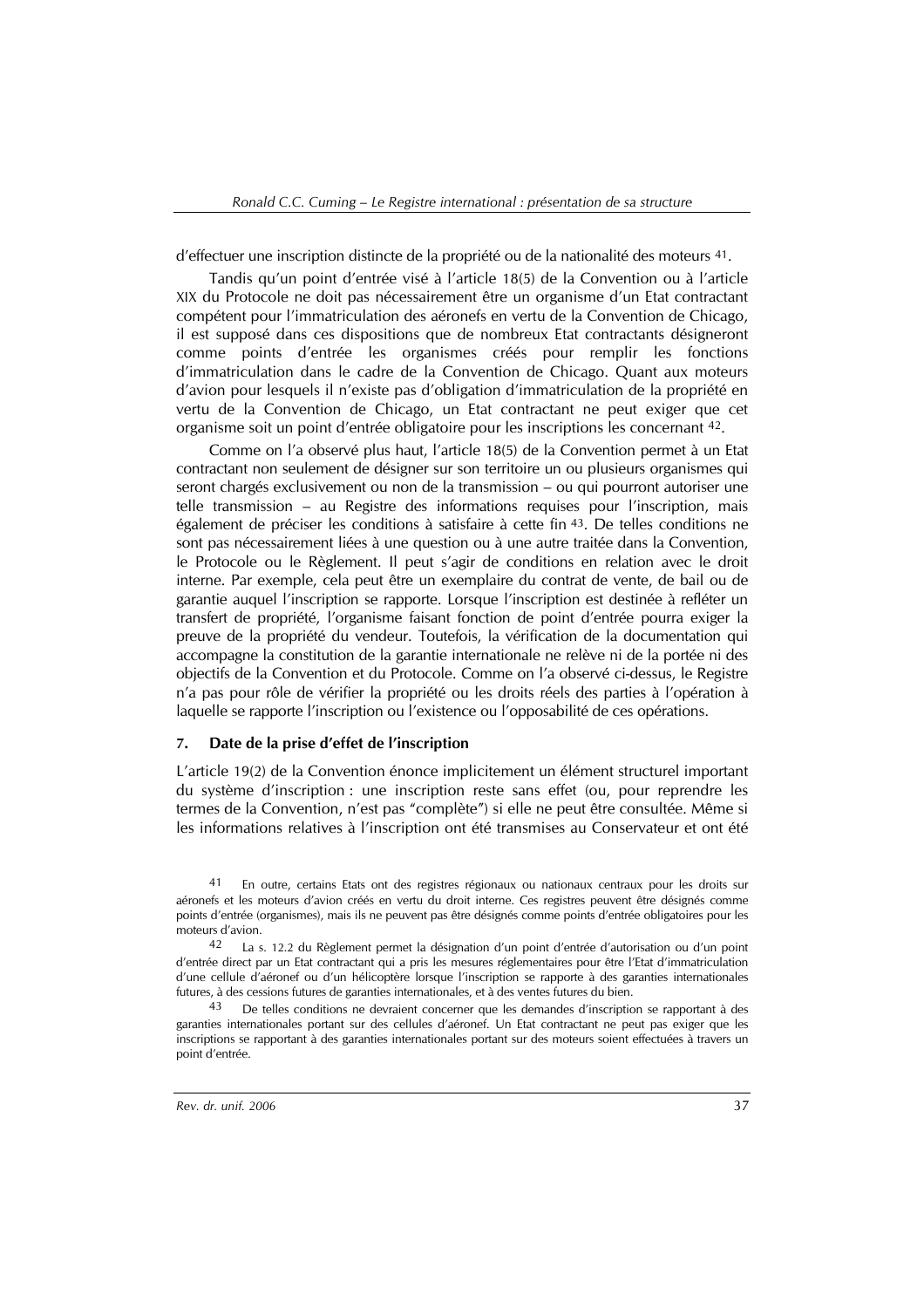registration exists until those data are searchable using the appropriate search criterion.44

An important question arises as to what constitutes "searchability" in this context. There could be at least two reasons why registration data transmitted to the Registry are not searchable. One is that the data have not been entered into the Registry data base in a manner or form that their retrieval is possible using the appropriate search criterion. The other is that the registration data have been entered so that the registration can be searched but, for some operational reason,45 the Registry cannot be accessed for searching purposes. The intention, however, must be that Article 19(2) and (3) of the Convention contemplate only the first of these situations. A registration exists as soon as it can be retrieved using the appropriate search criterion whether or not at that time the Registry is accessible. Under this approach any risk associated with lost functionality of the Registry system will be allocated depending upon the point in the process of registration the loss occurred. If it occurred before the registration data are entered into the data base in a form searchable using the appropriate criterion, the risk is borne by the registrant. If it occurs after this point, it is borne by a person searching the Registry.

As noted above, the Convention provides for registration of prospective interests. In effect, what are involved are registrations relating to security agreements, leases, title retention sales agreements and sales that, at the date the registrations are effected, have not been consummated. Notwithstanding the lack of binding agreements at the dates of the registrations, priority of the interests that are affected by the agreements is determined on the basis of the time the registrations are effected.46 In recognition of this feature of the Convention, Articles 18(3) and 19(4) provide that no additional information need be transmitted to the Registry in order for the validity and status of a registration relating to a prospective international interest to apply to the international interest once it comes into existence.

#### **8. Confirmation of registration**

Section 6 of the Regulations provides that the Registrar shall give prompt electronic confirmation of a registration to the registrant and to all persons entitled to notice of a registration.47 The information in the confirmation is identical to that contained on a registry search certificate issued pursuant to Article 22(2) of the Convention.

46 Convention, Art. 19(4).<br>47 Persons entitled to p

Persons entitled to notice of a registration are those specified by the registrant in the data transmitted to the Registry to effect a registration as provided in section 5 of the Regulations. See also Procedures s. 12.3.

<sup>44</sup> As to the appropriate registration-search criterion, see heading II. 4 *supra*.<br>45 See e.g. Regulations s. 3.4 and Procedures s. 7.4

<sup>45</sup> See, *e.g.*, Regulations, s. 3.4 and Procedures s. 7.4.<br>46 Convention Art 19(4)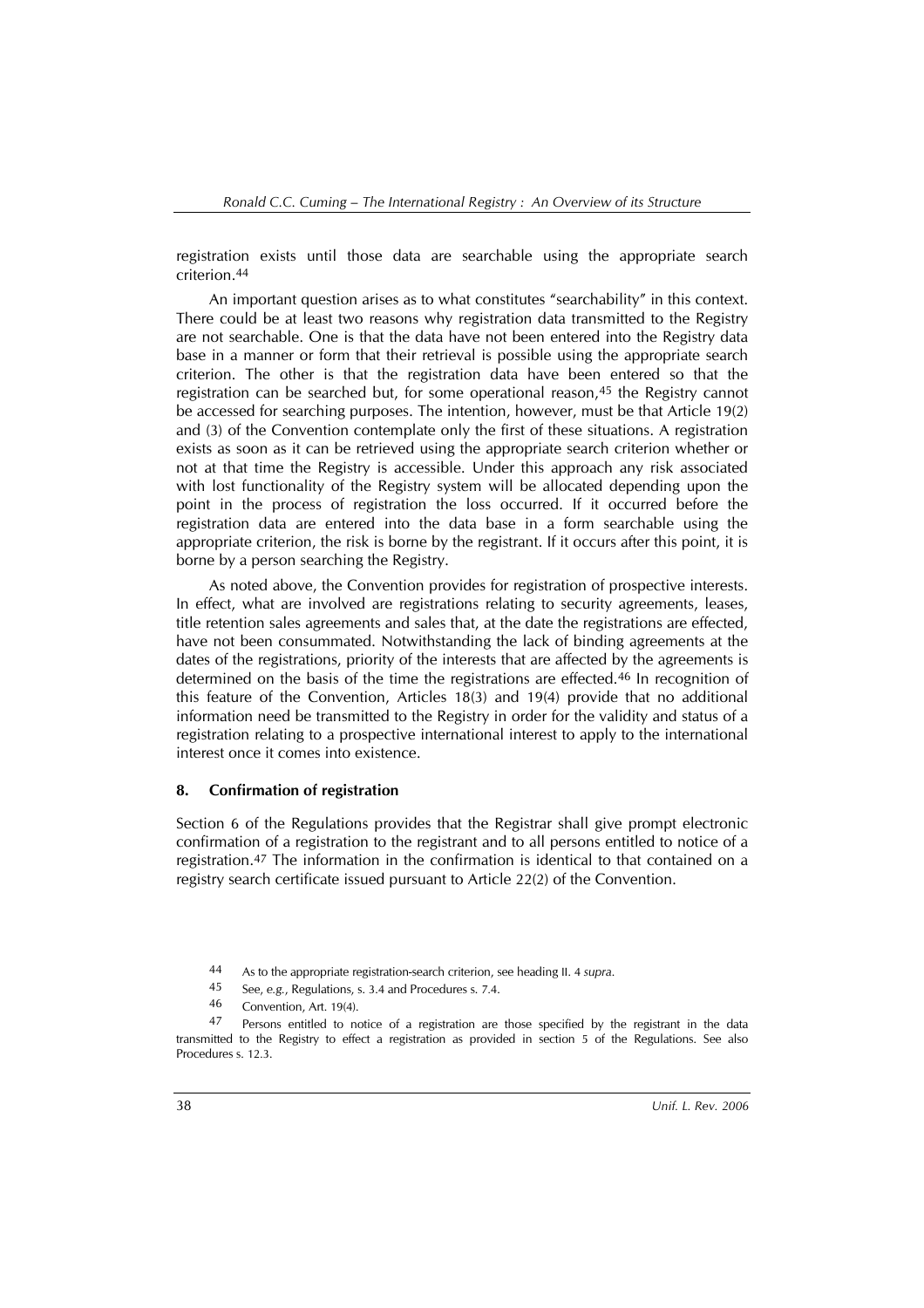reçues par lui, l'inscription n'existe pas aussi longtemps que ces informations ne peuvent pas être consultées en utilisant les critères de consultation appropriés 44.

Une question importante est de savoir de que l'on entend par "ne peuvent pas être consultées" dans ce contexte. Il pourrait y avoir au moins deux motifs à cela. Un motif est que les informations n'ont pas été introduites dans la base de données du Registre d'une façon ou sous une forme telle qu'il soit possible de les obtenir en utilisant le critère de recherche approprié. L'autre est que les informations ont été convenablement introduites mais que pour une raison tenant au fonctionnement du Registre 45, l'accès à celui-ci et la consultation ne sont pas possibles. Il ressort des articles 19(2) et (3) de la Convention que seule la première de ces deux hypothèses est visée. Une inscription existe dès lors qu'elle peut être consultée par le biais du critère de recherche approprié, indépendamment de savoir si à ce moment précis le Registre est accessible. Selon cette interprétation, l'allocation du risque lié au dysfonctionnement du système du Registre dépendra du moment auquel se produit le défaut dans le processus d'inscription. S'il intervient avant l'introduction dans la base de données des informations relatives à l'inscription, sous une forme qui peut être consultée en utilisant le critère approprié, le risque pèse sur la personne qui effectue l'inscription. S'il se produit après ce moment, le risque pèse sur la personne qui consulte le Registre.

Comme on l'a remarqué plus haut, la Convention prévoit l'inscription de garanties futures. En effet, sont visées par là les inscriptions se rapportant aux contrats constitutifs de sûreté, aux contrats réservant un droit de propriété ou aux contrats de bail et aux contrats de ventes qui, au moment où les inscriptions sont effectuées, n'ont pas été conclus. Malgré l'absence d'accord final à la date de l'inscription, les priorités des droits affectés par ces contrats sont déterminées par le moment où l'inscription est faite 46. En conséquence de ce principe de la Convention, les articles 18(3) et 19(4) disposent qu'aucune autre information n'a besoin d'être transmise au Registre pour assurer que la validité et le rang d'une inscription se rapportant à une garantie internationale future s'appliqueront à la garantie internationale lorsque celle-ci sera constituée.

#### **8. Confirmation de l'inscription**

La section 6 du Règlement dispose que le Conservateur fournit dans de brefs délais une confirmation électronique de l'inscription à la personne qui l'a effectuée et à toutes les personnes en droit de recevoir avis de l'inscription 47. Les informations reportées dans la confirmation sont les mêmes que celles contenues dans un certificat de consultation du Registre émis conformément à l'article 22(2) de la Convention.

44 Pour ce qui est du critère d'inscription-consultation approprié, voir le titre II. 4 *supra*.

- 45 Voir par ex. s. 3.4. du Règlement et s. 7.4 des Règles de procédure.
- 46 Convention, art. 19(4).<br>47 Les personnes en dre

Les personnes en droit de recevoir un avis d'inscription sont celles indiquées par la personne effectuant l'inscription dans les informations transmises au Registre tel que prévu par la s. 5 du Règlement. Voir aussi Règles de procédure s. 12.3.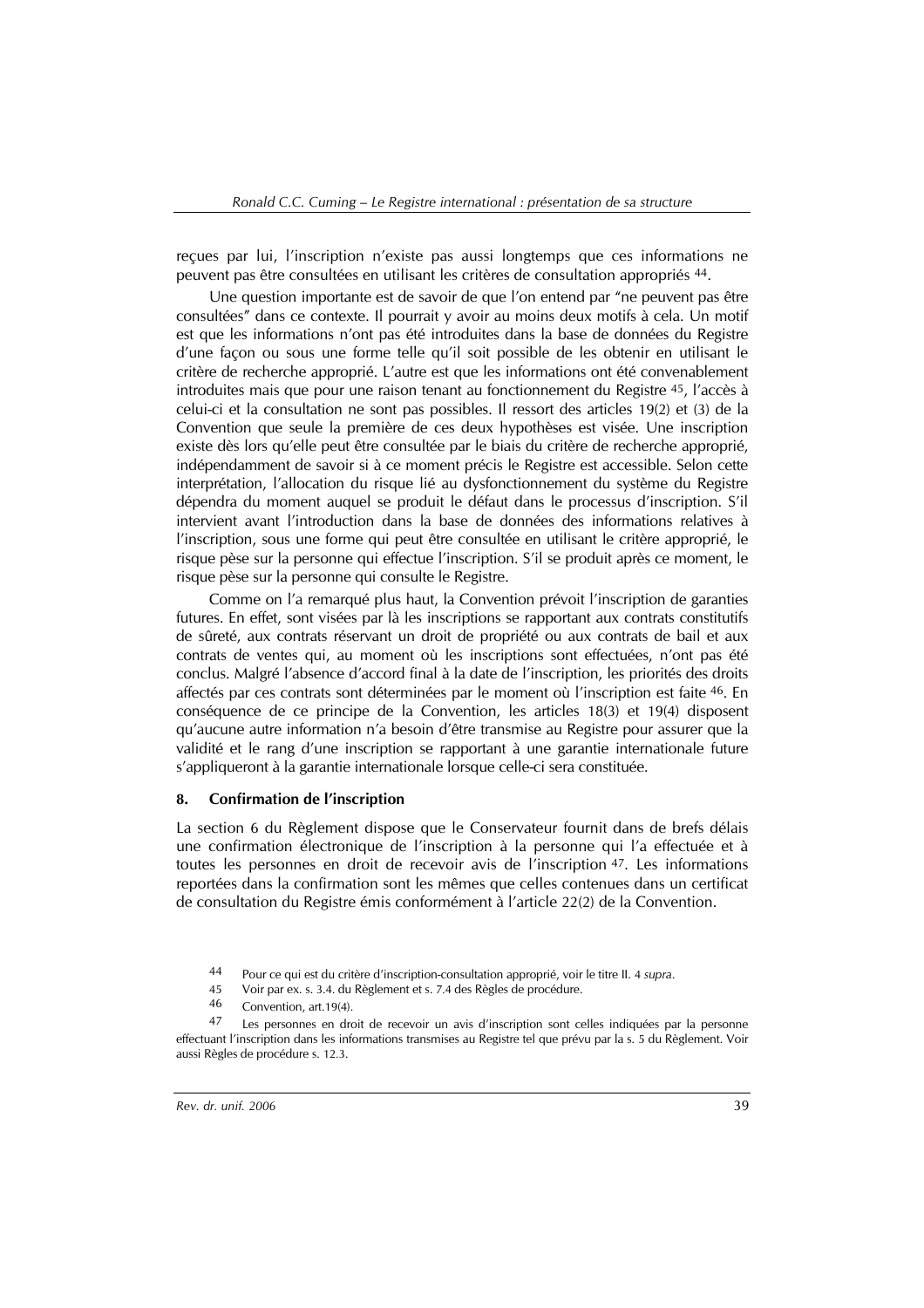A confirmation of registration has the important function of informing the registrant of the existence of the registration, the time when it was effected and the registration information.48 In this context it relieves the registrant from the necessity to order a registry search certificate to determine whether or not a registration has been successfully effected.49 Yet it may be considered best practice for registering parties to order such a certificate, thus confirming that the intended priority has been obtained.

Where a registration relates to an aircraft object, a confirmation (notice of the registration) is sent to persons referred to in any other registration relating to the object.50 While there is no definition of "relating", the intention must be that the concept includes all registrations affecting that object. The effect of this provision is to inform everyone who is named in a registration relating to an aircraft object of the fact of any additional registrations affecting the object.

### **9. Duration of a registration and discharge of a registration**

Article 21 of the Convention provides that a registration "remains effective" (continues to exist) until it is discharged or until expiry of the period specified in the registration. However, registration of a contract of sale (but not of a prospective contract of sale) continues indefinitely and may not be discharged.51

This feature as it applies to registrations other than those relating to sales of aircraft objects raises an important issue endemic to all registry systems affecting legal rights, particularly those that permit registrations relating to prospective rights. Situations will arise when a security interest has been discharged, the purchase price of goods acquired under a title retention sale agreement has been paid or negotiations fail to produce agreements providing for or effecting international interests. If registrations relating to the performed transactions or the prospective agreements that never materialized remain undischarged, considerable difficulties may be encountered by persons who want to enter into other transactions involving the aircraft objects identified in the registrations. A former debtor that has discharged a security interest in an aircraft object owned by it or a person who was involved in aborted negotiations with a potential creditor to give a security interest in an aircraft object has an interest in insuring that any registration affecting that aircraft object is discharged so as not to impede further commercial dealing with its rights in the object.

<sup>48</sup> As to the possible significance of a confirmation of registration or notice provided under section 6 of the Regulations in the context of an action against the Registrar, see text following note 75, *infra*.

Procedures s. 12.5 and 12.6.

<sup>50</sup> Regulations, 6.3.

<sup>51</sup> Protocol, Art. V(3).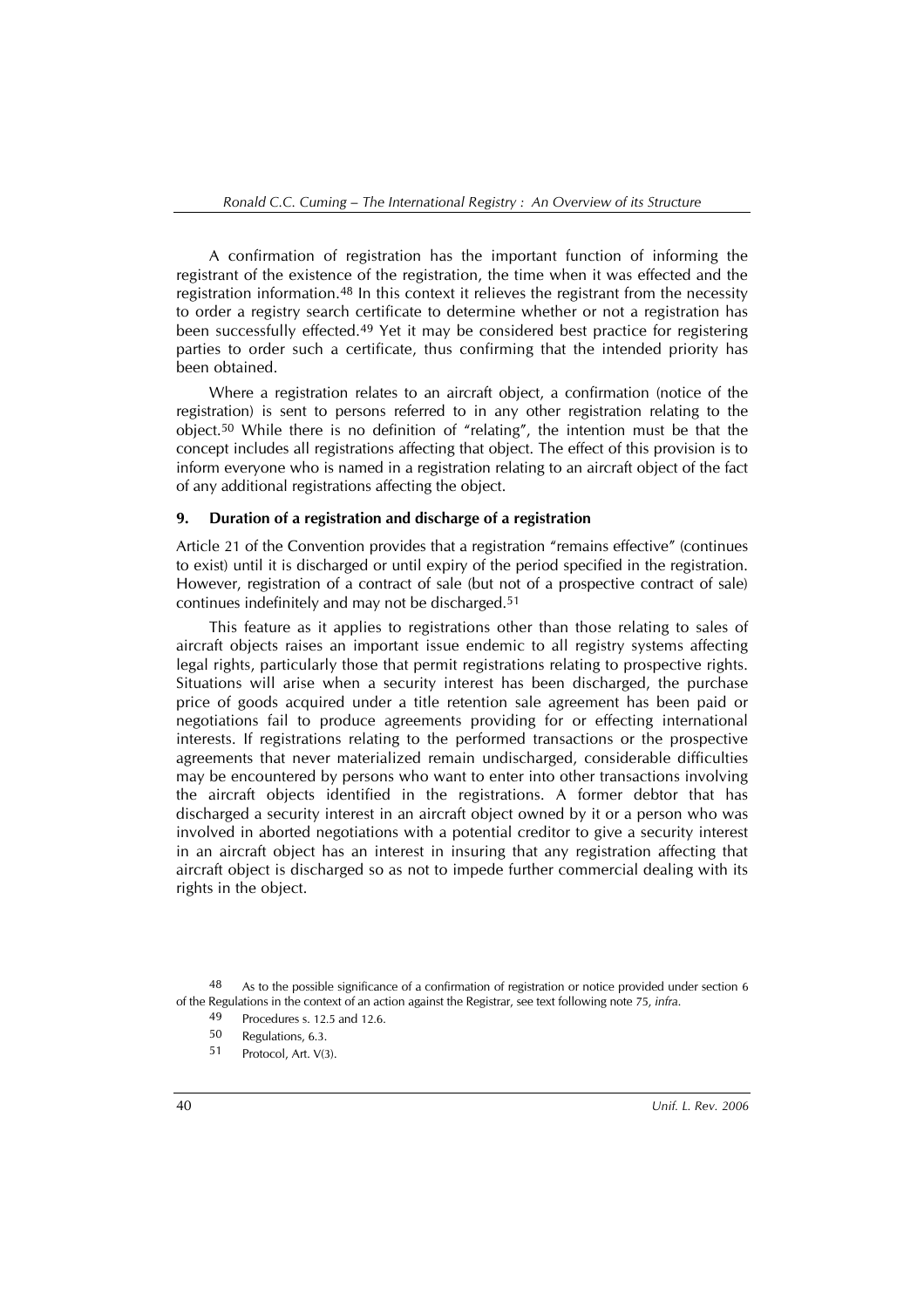Une confirmation d'inscription a la fonction importante d'informer la personne ayant effectué l'inscription de l'existence de celle-ci, du moment auquel elle a été effectuée et des informations qui y ont trait 48. De la sorte, elle évite à l'auteur de l'inscription de demander un certificat de consultation du Registre pour s'assurer que l'inscription a bien été effectuée <sup>49</sup>. Cependant il pourrait être considéré préférable en pratique d'obtenir ce certificat afin de confirmer l'obtention de la priorité recherchée.

Lorsqu'une inscription se rapporte à un bien aéronautique, une confirmation (un avis d'inscription) est envoyée aux personnes qui sont visées dans toute autre inscription en relation avec (*relating to*) l'objet 50. A défaut de définition des termes "*relating to*", il faut les interpréter comme se référant à toutes les inscriptions affectant ce bien. Cette disposition vise à informer toute personne désignée dans une inscription se rapportant à un bien aéronautique de toute nouvelle inscription affectant le bien.

# **9. Durée de l'inscription et mainlevée de l'inscription**

L'article 21 de la Convention dispose qu'une inscription "demeure efficace" (continue d'exister) jusqu'à ce qu'elle fasse l'objet d'une mainlevée ou jusqu'à l'expiration de la durée précisée dans l'inscription. Toutefois, l'inscription d'un contrat de vente (mais non pas d'un contrat de vente future) a une durée illimitée et ne peut pas faire l'objet d'une mainlevée 51.

Cette caractéristique qui s'applique à toutes les inscriptions autres que celles qui ont trait aux ventes de biens aéronautiques soulève une question importante inhérente à tous les systèmes d'inscription portant sur des droits, notamment ceux qui permettent l'inscription de droits futurs. Il y aura des cas où les obligations garanties ont été exécutées, le prix d'achat des marchandises achetées en vertu d'un contrat réservant un droit de propriété a été payé, ou bien les négociations n'ont pas abouti à la conclusion du contrat qui prévoirait ou constituerait la garantie internationale. Si les inscriptions se rapportant à des opérations complètement exécutées ou à des contrats futurs qui ne voient pas le jour ne font jamais l'objet d'une mainlevée, des difficultés considérables se présenteront pour les personnes qui veulent conclure des opérations portant sur les biens aéronautiques identifiés dans les inscriptions. Un ancien débiteur qui a éteint la sûreté portant sur un bien aéronautique lui appartenant, ou une personne dont les négociations avec un créancier potentiel visant à constituer une garantie sur un bien aéronautique n'ont pas abouti, ont un intérêt à s'assurer qu'il a été donné mainlevée de toute inscription portant sur le bien afin de ne pas entraver d'autres opérations commerciales où leurs droits sur le bien sont concernés.

<sup>48</sup> Pour ce qui est de la valeur éventuelle d'une confirmation d'inscription ou d'avis prévu à la s. 6 du Règlement dans le cadre d'une action formée contre le Conservateur, voir le texte suivant la note 75, *infra*.

<sup>49</sup> Règles de procédure, s. 12.5 et 12.6.

<sup>50</sup> Règlement, s. 6.3.

<sup>51</sup> Protocole, art. V(3).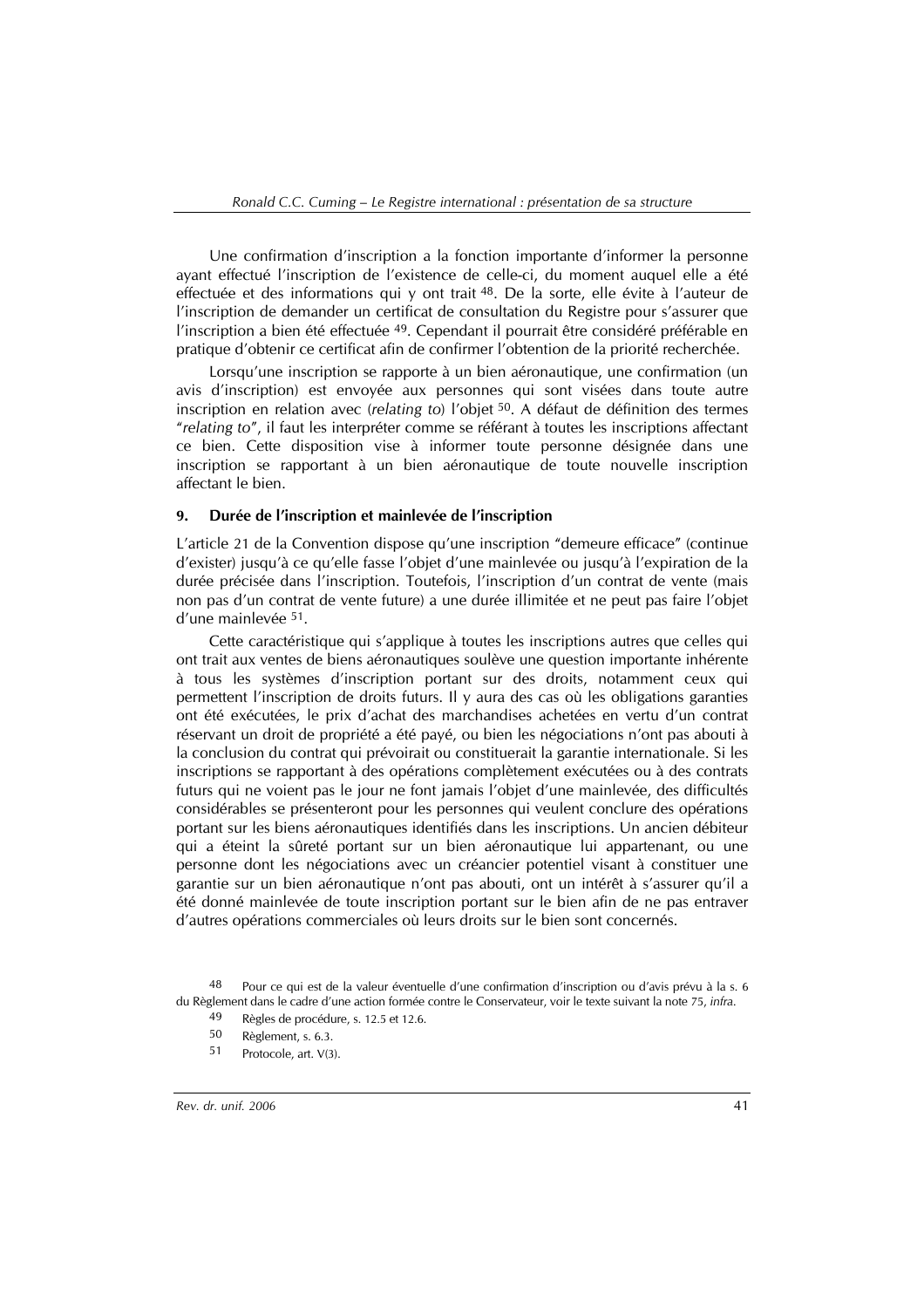Article 25 of the Convention 52 embodies recognition of the potential for this problem to develop in the context of the Registry system and provides a partial remedy to address it. It places a legal obligation, invoked by written demand of the person whose interest is affected by the registration, on a secured party in the case of a registration relating to a discharged security agreement or a non-consensual right or interest, on a title retention seller in the case of a performed sale contract, and on the registrant in the case of registrations relating to prospective international interests, to procure discharge of the registration.53 Article XX(2) of the Protocol specifies a short time period (five days after a demand for discharge has been received) for the registrant to discharge a registration relating to a prospective international interest or a prospective assignment of an international interest. Similarly, an obligation is placed on a registrant to discharge or amend a registration in a case where the registration ought not to have been made or is incorrect.

Enforcement of the obligations contained in Article 25 involves jurisdictional issues. Ultimately the only completely effective way to enforce the obligation in a case where the responsible person refuses or fails to comply with the demand made in accordance with the Article is to require the Registrar to discharge or amend the registration, as the case may be. This solution can be readily implemented in the context of a situation in which court orders can be enforced against the Registrar. However, implementation in an international context is much more difficult where the Registry is not likely to be subject to the jurisdiction of the courts where either the registrant or the person seeking correction of the registry records is located.

A partial solution is provided by Article 44 of the Convention. It should be noted that, where litigation related to registrations occurs in courts other than Irish courts, that solution may be convoluted and expensive. The base principle as stated in paragraph 1 of the Article is that the courts of the place in which the Registrar has its centre of administration have exclusive jurisdiction to make orders (including damage awards) against the Registrar. For the period 2006-2011, orders against the Registrar can be made only by the Irish courts.

Where the person who is obligated under Article 25 to discharge or amend a registration fails to do so, Article 44(3) provides that the person entitled to demand that the Registry records be corrected may bring action in the court 54 having jurisdiction under the Convention, seeking an order requiring compliance with the demand. Under Article 42 of the Convention, this is the court of a Contracting State chosen "by the parties" in the manner required by the law of the chosen forum. In cases where no choice has been made or where the choice made is not recognized as

<sup>52</sup> Art. III of the Protocol makes Art. 25(2) applicable to registrations relating to prospective sales.

<sup>53</sup> The same obligation is placed on the registrant in the case of a registration relating to an internal transaction. Convention, Art. 25(3).

<sup>54</sup> Pursuant to Arts.1(h) and 53 of the Convention, a Contracting State may declare that a "court" includes an administrative or arbitration tribunal established by the Contracting State.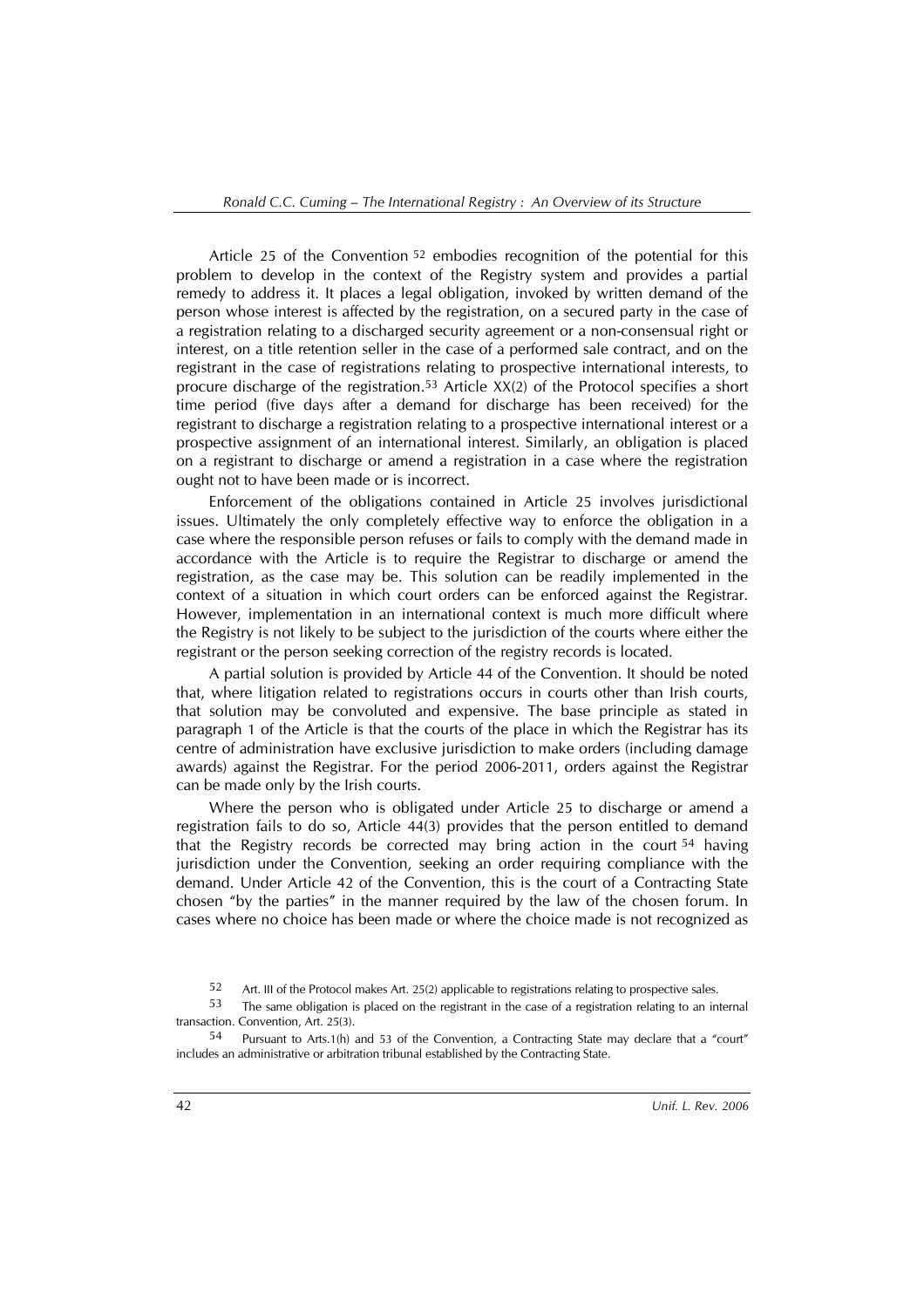L'article 25 de la Convention 52 reconnaît que ce type de problème pourrait se poser dans le cadre du système d'inscription et fournit une solution partielle. Il impose l'obligation, après que demande écrite ait été faite par la personne dont le droit est affecté par l'inscription – un créancier garanti lorsque l'inscription concerne un contrat constitutif de sûreté exécuté ou un droit ou garantie non conventionnel, un vendeur ayant un droit de réserve de propriété en cas de contrat de vente exécuté, et la personne ayant effectué l'inscription lorsque celle-ci concerne des garanties internationales futures –, de donner mainlevée de l'inscription 53. L'article XX(2) du Protocole impartit un délai court (cinq jours à compter de la réception de la demande) pour donner mainlevée d'une inscription concernant une garantie internationale future ou une cession future d'une garantie internationale. Une obligation semblable est énoncée pour ce qui est de la mainlevée ou de la rectification d'une inscription qui n'aurait pas dû être faite ou est incorrecte.

La mise en œuvre des obligations visées à l'article 25 a des implications judiciaires. En dernier recours, la seule façon complètement efficace d'exécuter une obligation lorsque la personne qui en a la charge ne donne pas suite à la demande visée par cet article, est de demander au Conservateur de donner mainlevée de l'inscription ou de la modifier, selon les cas. Cette solution est aisément applicable si la décision de justice s'impose au Conservateur. Toutefois, dans le contexte international la mise en œuvre est beaucoup plus difficile, le Registre n'étant probablement pas soumis à la compétence des tribunaux où est situé le titulaire de la garantie ou la personne qui cherche à faire modifier des données du Registre.

L'article 44 de la Convention fournit une solution partielle, quoiqu'il faille reconnaître qu'en cas de litiges relatifs à l'inscription portés devant des juridictions autres que les tribunaux irlandais, la solution pourrait s'avérer compliquée et coûteuse. Le principe de base énoncé au paragraphe 1 est que les tribunaux de l'État sur le territoire duquel le Conservateur a le lieu de son administration centrale sont seuls compétents pour connaître des actions (y compris en dommages-intérêts) intentées à l'encontre du Conservateur. Pour la période 2006-2011, seuls les tribunaux irlandais pourront donc connaître des actions intentées à l'encontre du Conservateur.

Lorsque la personne tenue en vertu de l'article 25 de donner mainlevée ou de modifier une inscription ne le fait pas, l'article 44(3) dispose que la personne en droit de demander la modification des données du Registre peut intenter une action devant le tribunal 54 compétent en vertu de la Convention, afin d'obtenir une décision ordonnant de donner effet à la demande. En vertu de l'article 42 de la Convention, il s'agira d'un tribunal d'un Etat contractant choisi "par les parties" dans les formes prescrites par la loi du for choisi. A défaut de choix, ou lorsque le choix n'est pas

<sup>52</sup> L'art. III du Protocole rend l'art. 25(2) applicable aux inscriptions se rapportant aux ventes futures.<br>53 La même obligation pèce sur la personne qui effectue l'inscription lorsque celle-ci se rapporte

La même obligation pèse sur la personne qui effectue l'inscription lorsque celle-ci se rapporte à une opération interne. Convention, art. 25(3).

<sup>54</sup> Conformément aux arts. 1(h) et 53 de la Convention, un Etat contractant peut déclarer qu'un "tribunal" se réfère aussi à une juridiction administrative ou arbitrale établie par un Etat contractant.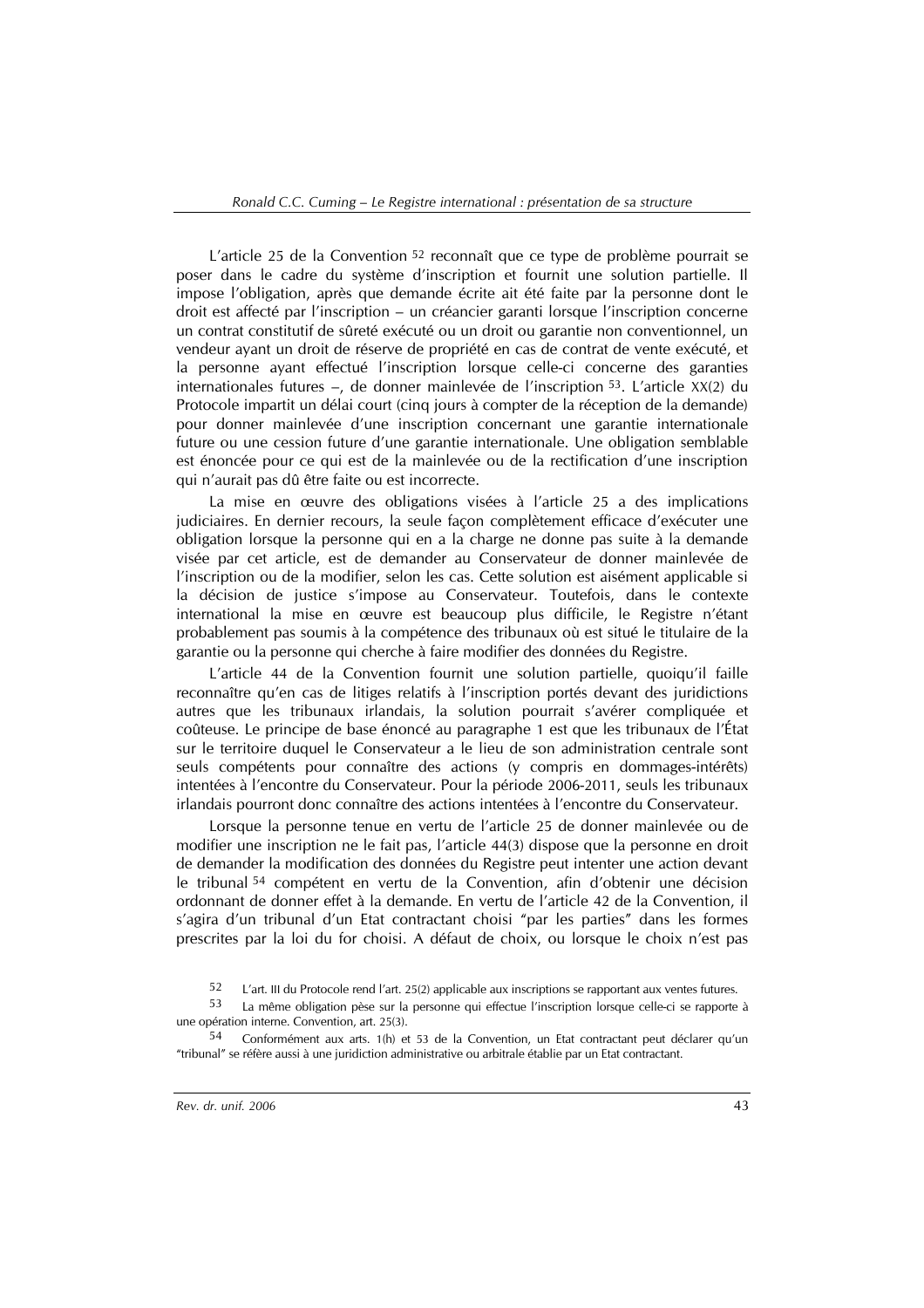valid under the law of the chosen forum, the action may be brought in a court of any Contracting State that concludes it has jurisdiction and is a *forum conveniens* under its procedural rules.

However, what can be obtained from a court other than an Irish court is an order against the registrant, not an order against the Registrar. A registrant who fails to comply with the order will be subject to the coercive powers of the court that has issued it. An award of damages alone, however, may not address the problem unless it is accompanied by a mandatory injunction, enforced through contempt or equivalent proceedings, requiring the registrant to discharge or amend the registration. Article 44(3) suggests the ultimate remedy in cases of non-compliance. An order issued by a court of competent jurisdiction requiring the registrant to correct the registry records may be enforced by the Irish courts through a direction to the Registrar to give effect to it. The Irish implementing legislation confers jurisdiction on Irish courts for these and related purposes.55

Article 44(2) of the Convention addresses the situation where the registrant to whom the demand under Article 25 has been made ceases to exist or cannot be found for the purposes of an order to discharge a registration effected by that person. In this case, the Irish courts have exclusive jurisdiction to make such an order. While the matter is not free from doubt, it is reasonable to assume that in such an application the Irish court will be prepared to hear the case even though the parties have included in their contract an exclusive choice of jurisdiction provision.

## **10. Registry (priority) searches**

In practical terms, the function of the Registry system is to provide a person who is considering acquiring an interest in an aircraft object the facility to determine whether or not the object offered for sale or as collateral is subject to a prior proprietary right in the form of a security interest, the ownership of a lessor, seller or other person, or a non-consensual right or interest. Consequently, the Convention provides for searches of the Registry data base 56 so that a person can accurately assess the legal risk involved in acquiring an interest in an aircraft object.57 Article 19(6) of the Convention provides that a registration is searchable according to the criteria (criterion) prescribed by the Protocol. The right to obtain a Registry search and the contents of a search result (search certificate) are elaborated in Article 22 of the Convention and section 7 of the Regulations.

57 A person requesting a search need not have an interest in the aircraft object that is the subjectmatter of the search. Convention, Art. 22(1) and Regulations, s. 7.1.

<sup>55</sup> The scope of jurisdiction "to make orders" under Art. 44(1) is not circumscribed by the Convention. See GOODE, *Official Commentary*, *supra* note 1, 146-148.

<sup>56</sup> Convention, Art. 22. See also Regulations s. 7 and Procedures s. 13.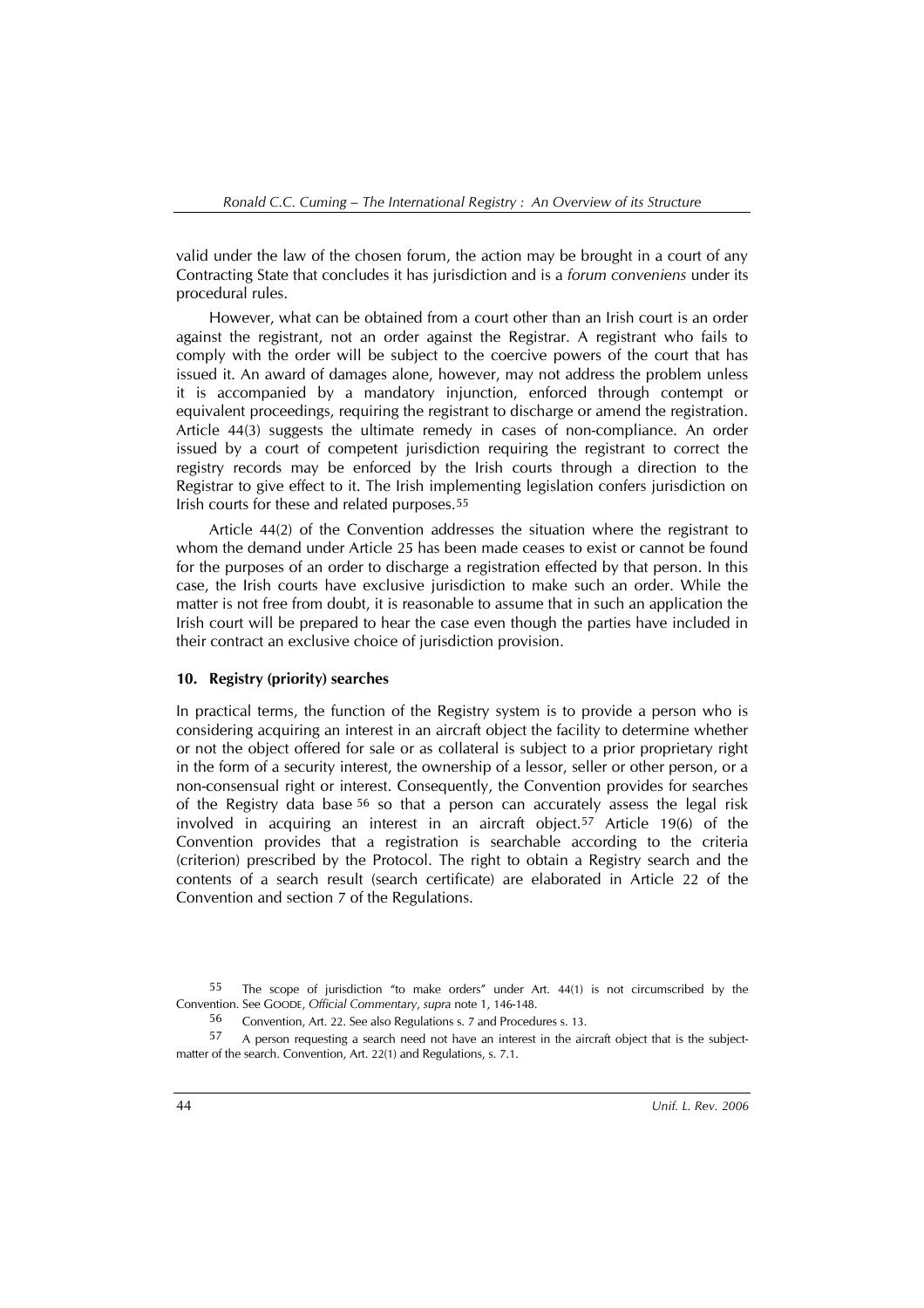reconnu comme valable par la loi du for, l'action peut être intentée devant un tribunal de tout Etat contractant qui se déclare compétent et est un for approprié en vertu de son droit de procédure.

Un tribunal non irlandais ne pourra pas prononcer d'injonctions contre le Conservateur, en revanche il pourra en faire à l'encontre de la personne qui a effectué l'inscription. Et si celle-ci ne s'exécute pas, elle sera soumise à l'exécution forcée ordonnée par le tribunal qui a prononcé l'injonction. La seule allocation de dommages-intérêts pourrait en effet ne pas régler le problème sauf si elle est accompagnée d'une injonction dont l'exécution serait le cas échéant assurée par la force publique, exigeant du titulaire de la garantie qu'il donne mainlevée de l'inscription ou qu'il la modifie. L'article 44(3) suggère le dernier recours en cas de non-exécution. Une décision d'un tribunal compétent prononcée à l'encontre de l'auteur de l'inscription pour qu'il modifie celle-ci peut être exécutée par les tribunaux irlandais au moyen d'une injonction au Conservateur de prendre les mesures nécessaires. La législation d'application irlandaise attribue compétence à cet effet, et pour d'autres questions connexes, aux tribunaux irlandais 55.

L'article 44(2) de la Convention vise la situation où la personne à qui la demande est adressée en vertu de l'article 25 a cessé d'exister ou est introuvable de sorte qu'il n'est pas possible de l'enjoindre de donner mainlevée de l'inscription qu'elle a faite. Dans un tel cas, les tribunaux irlandais sont seuls compétents pour prononcer une telle injonction. On pourrait raisonnablement penser – quoique la question ne soit pas entièrement certaine – que les tribunaux irlandais seront disposés à statuer même si les parties ont inclus dans leur contrat une clause d'élection exclusive de for.

# **10. Consultations (de priorité) du Registre**

En termes pratiques, la fonction du système d'inscription est de permettre à une personne envisageant d'acquérir une garantie sur un bien aéronautique de déterminer si le bien vendu ou donné en garantie est grevé d'un droit réel antérieur comme une sûreté, un droit de propriété d'un bailleur, d'un vendeur ou d'une autre personne, ou d'un droit ou garantie non conventionnel. En conséquence, la Convention prévoit que la base de données du Registre pourra être consultée 56, de telle sorte qu'une personne pourra évaluer précisément le risque juridique qu'elle encourt en acquérant un droit sur un bien aéronautique 57. L'article 19(6) de la Convention prévoit qu'une inscription peut être consultée selon les critères (en fait, le critère) établis par le Protocole. Le droit de faire une consultation du Registre et d'obtenir le résultat de la consultation (certificat de consultation) sont énoncés à l'article 22 de la Convention et à la section 7 du Règlement.

<sup>55</sup> L'étendue de la compétence d' "ordonner des mesures à l'égard du Conservateur" en vertu de l'art. 44(1) n'est pas précisée par la Convention. Voir le *Commentaire officiel*, *supra* note 1, 156-158.

<sup>56</sup> Convention, art. 22. Voir aussi : Règlement, s. 7 et Règles de procédure s. 13.

<sup>57</sup> Une personne qui demande une consultation n'a pas à justifier d'un intérêt particulier sur le bien aéronautique qui fait l'objet de la consultation. Convention, art. 22(1) et Règlement, s. 7.1.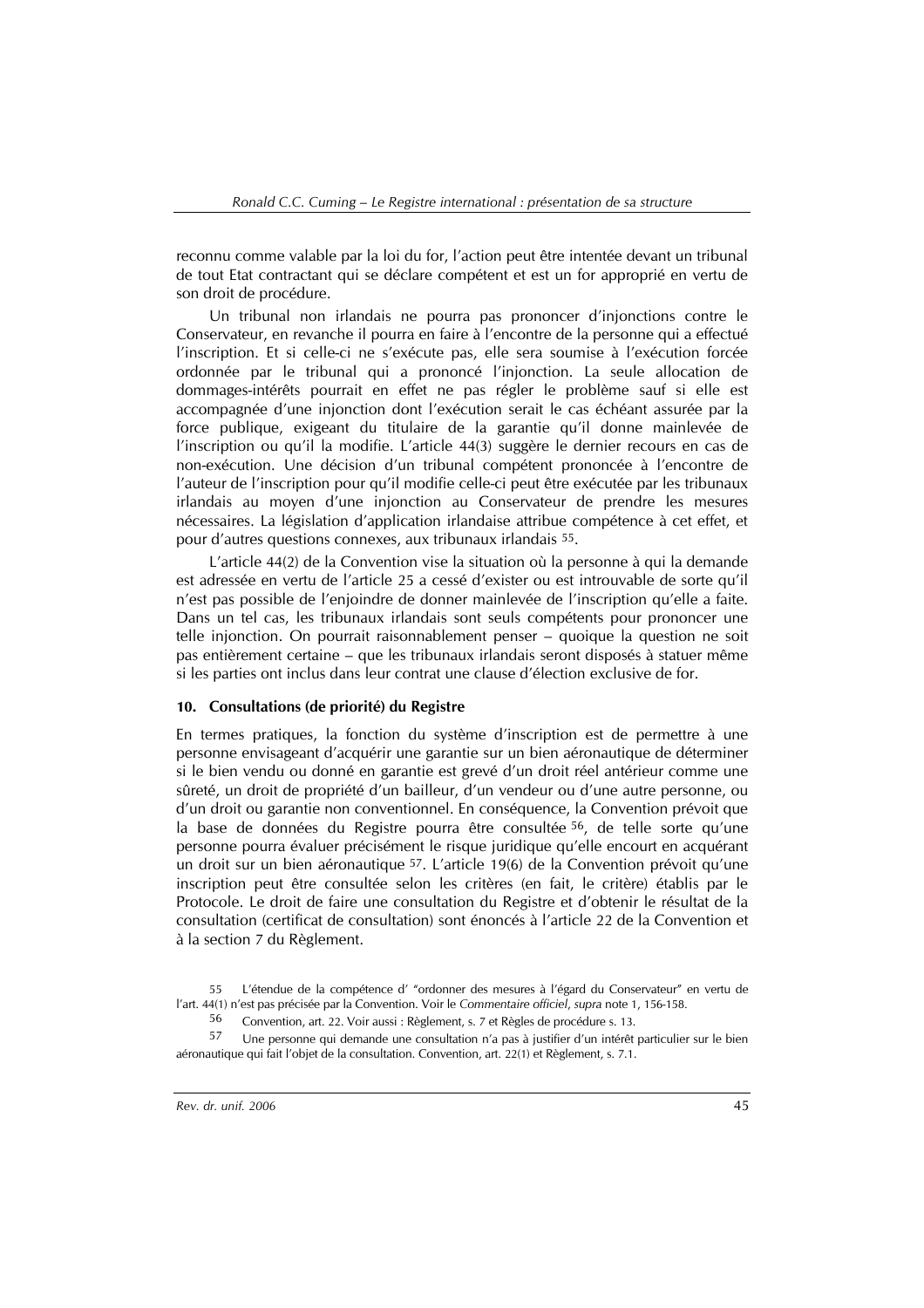As noted above, the criterion used to effect a registration is the same criterion used to obtain a search certificate. Section 7.2 of the Regulations refer to three "criteria" 58 specified in Article XX(1) of the Protocol as those required for a "priority search" and, by implication, a registration.59 The three components of the search criterion 60 specified in the Protocol are the name of the aircraft object manufacturer, the manufacturer's serial number and the model designation.61

When a "priority search" <sup>62</sup> has been requested <sup>63</sup> in the manner set out in the Regulations, the Registry is required by Article 22 of the Convention to issued a registry priority "search certificate" with respect to the object described in the search criterion set out in the search request, stating all "registration information" relating to that object, along with a statement of the date and time the registration was effected.64 The certificate must indicate the name of the secured creditor, title reservation seller, lessor or person who has purchased the object, but may not indicate whether the registration relates to an extant or prospective 65 registrable interest.66 If no registration exists with respect to the object, the search certificate must so indicate. A document in the form of a search certificate is deemed, until proved otherwise, to have been issued by the Registrar, and is *prima facie* proof in legal proceedings of the facts recited in it.67

### **11. Searches without priority significance**

Section 7.1 of the Regulations provides that an "informational search" 68 of the Registry may be requested in connection with an aircraft object using cumulatively a manufacturer's name, a manufacturer's generic model designation, a manufacturer's

- 58 See *supra* note 32.
- 59 See also Procedures s. 13.1(b).
- 60 As noted above, there is only one registration-search criterion with three components.
- 61 Drop-down lists will be available for this purpose. See *supra* note 33.
- Regulations ss. 7.2 and 7.4.

63 Section 13.4 of the Procedures provides that the person requesting a priority search must disclose the name of the person or persons "having the benefit of the search." The section lists such persons as including "(a) parties entering into, planning or forbearing from commercial transactions involving a named party of an aircraft object; or (b) parties providing legal or other professional advice to, or insuring, the parties" referred to in (a). The names of these persons are to be set out in the search certificate.

64 Art. 18(4) of the Convention provides that registrations shall be stored and searchable in chronological order of receipt and that each registration file shall indicate the "date and time of receipt." The reference to the date of receipt should be read as referring to the date the registration is effected since the date of receipt of the registration information is not relevant for priority purposes.

65 As noted above, the distinction between an existing and prospective interest is irrelevant under the priority structure of the Convention. See heading II. 3 *supra*.

66 A search certificate relating to an aircraft object will disclose all prior registrations of buyers' interests.

- 67 Convention, Art. 24. See also Procedures, s. 13.5.
- 68 See also Procedures, s. 13.2-13-3.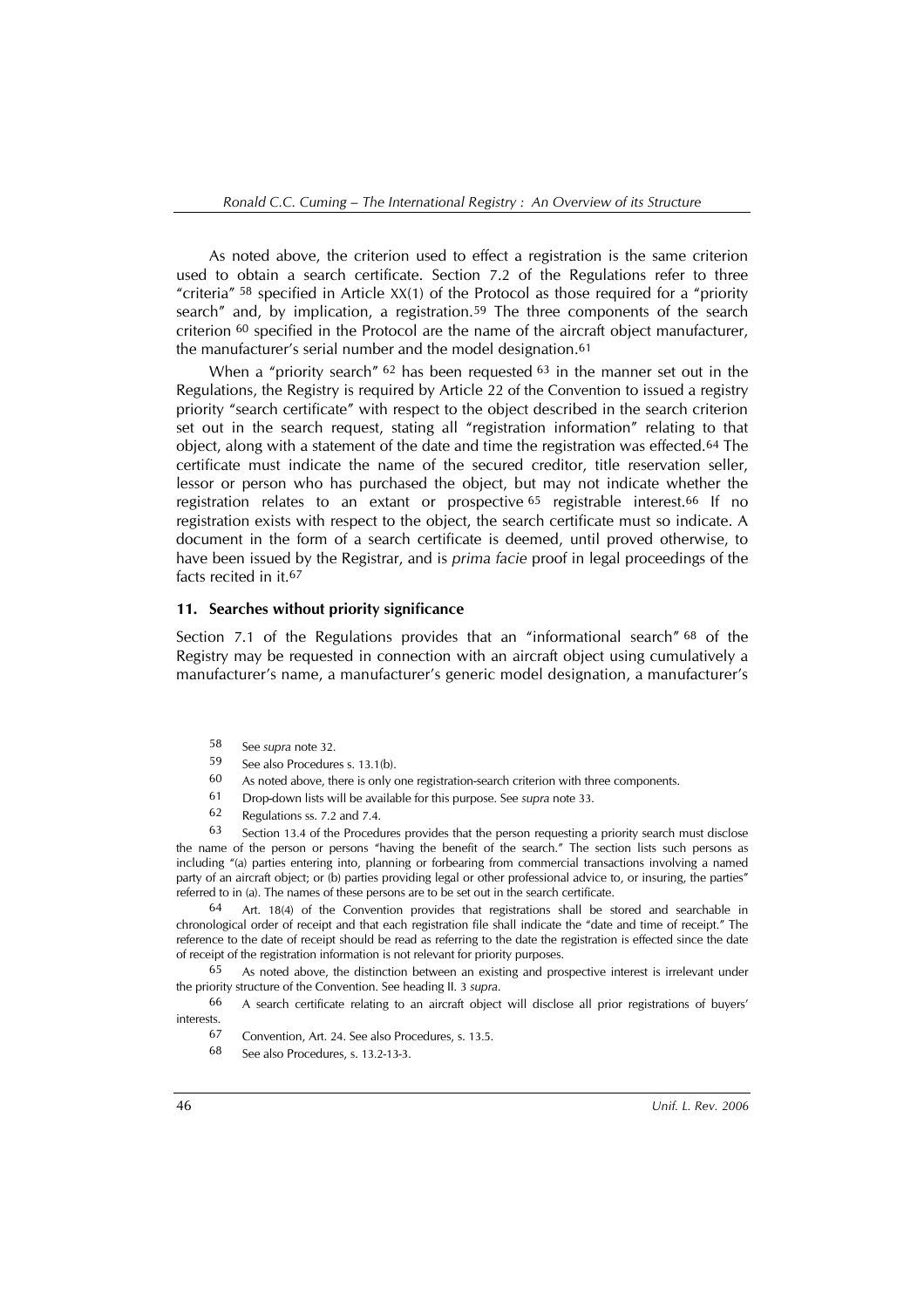Comme on l'a observé plus haut, le critère pour effectuer une inscription est le même que celui visant à obtenir un certificat de consultation. La section 7.2 du Règlement se réfère aux trois "critères" 58 de l'article Article XX(1) du Protocole comme ceux requis pour une "consultation de priorité" (*priority search*) et, donc, pour une inscription 59. Les trois éléments pour la consultation 60 visés au Protocole sont le nom du constructeur du bien, son numéro d'identification et la désignation du modèle 61.

Lorsqu'une "consultation de priorité" 62 a été demandée 63 selon les modalités du Règlement, le Registre est tenu, en vertu de l'article 22 de la Convention, d'émettre un "certificat de consultation" pour le bien décrit selon le critère de recherche de la demande de consultation, en fournissant toutes les "informations relatives à l'inscription", ainsi qu'une déclaration portant sur la date et l'heure de la consultation 64. Le certificat doit indiquer le nom du créancier garanti, du vendeur titulaire d'une réserve de propriété, du bailleur ou de la personne qui a acquis le bien, mais ne précise pas si l'inscription se rapporte à une garantie déjà existante ou bien à une garantie future 65 susceptible d'inscription 66. Le certificat d'inscription doit également attester qu'aucune inscription n'a été faite pour le bien. Un document qui se présente comme un certificat de consultation est présumé avoir été émis par le Conservateur, et dans des procédures judiciaires établit la preuve simple des mentions qui y sont portées 67.

## **11. Consultation à des fins autres que de priorité**

La section 7.1 du Règlement dispose qu'une "consultation à des fins d'information" 68 du Registre peut être demandée relativement à un bien aéronautique en utilisant cumulativement le nom du constructeur, la désignation du modèle générique du constructeur,

- 58 Voir *supra* note 32.
- 59 Voir aussi Règles de procédure, s. 13.1(b).
- 60 Comme on l'a observé plus haut, il y a un critère de recherche unique formé de trois éléments.
- 61 Des listes déroulantes seront accessibles à cet effet. Voir la note 33 *supra*.
- 62 Règlement, ss. 7.2 et 7.4.

63 La s. 13.4 des Règles de procédure dispose que la personne qui demande une consultation de priorité doit révéler le nom de la personne ou des personnes "dans l'intérêt de qui la consultation est faite". Cette disposition indique qu'il peut s'agir notamment de parties qui (a) concluent, prévoient de conclure ou renoncent à conclure des opérations commerciales impliquant une partie désignée pour un bien aéronautique ou (b) qui ont un rôle de conseil juridique ou d'autre nature professionnelle, ou fournissent une assurance pour les parties visées sous (a)". Les noms de ces parties doivent apparaître dans le certificat de consultation.

64 L'art. 18(4) de la Convention dispose que les inscriptions sont introduites et peuvent être consultées selon l'ordre chronologique de réception, et que le fichier enregistre "la date et l'heure de réception". La référence à la date de réception doit être comprise comme se référant à la date à laquelle l'inscription est effectuée puisque la date de la réception de l'information relative à l'inscription n'est pas pertinente aux fins de la détermination des priorités.

65 Comme on l'a noté plus haut, la distinction entre un garantie existante et une garantie future est sans pertinence dans le système des priorités de la Convention. Voir le Titre II. 3 *supra*.

66 Un certificat de consultation concernant un bien aéronautique mettra en évidence toutes les inscriptions précédentes de droits des acheteurs.<br>67 Convention art 24 Voir aussi Pècl

- Convention, art. 24. Voir aussi Règles de procédure, s. 13.5.
- 68 Voir aussi Règles de procédure, s. 13.2-13.3.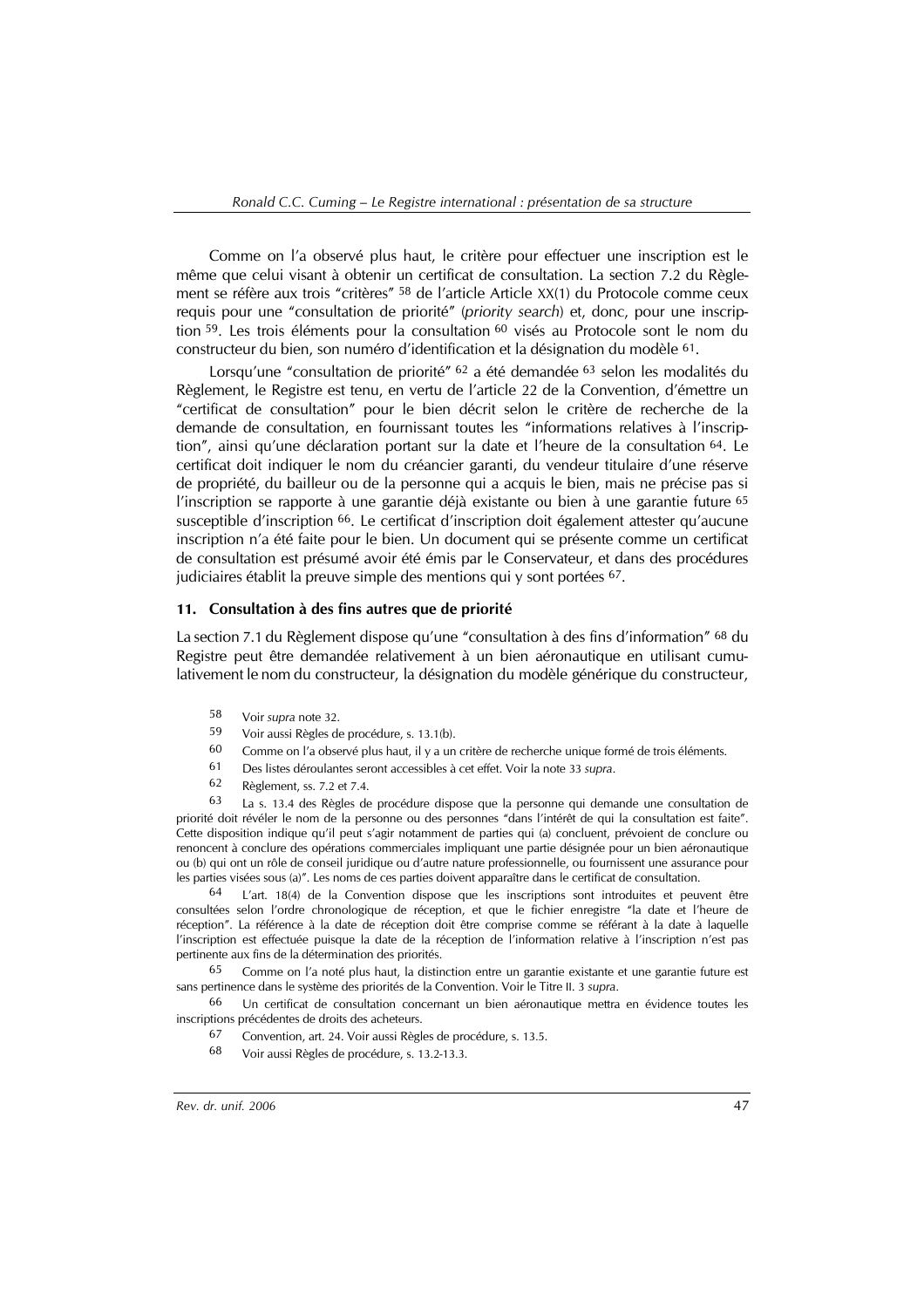serial number and, in the case of an airframe or helicopter, a State of registry of an aircraft of which it is a part, or an aircraft nationality or registration mark.69 There is no provision in the Convention or Protocol for this type of search. Consequently, the facility to obtain information from the Registry on this basis is a service provided by the Registry and not a legal obligation imposed by the Convention or Protocol.70

While the search criterion for an informational search is the same as that for a priority search, the scope of the information disclosed is different. An informational search certificate identifies an aircraft object that is the subject-matter of registration effected using the search criterion. It does not contain the other information required by Article 22 of the Convention.

Sections 7.1 and 7.5 of the Regulations provide for a "Contracting State" search and a "Contracting State Certificate".71 This is not a search relating to any particular aircraft object. It is a search for all declarations and designations and withdrawals therefrom made under the Convention and Protocol. Article 23 of the Convention obligates the Registrar to maintain a list of declarations and withdrawals of declarations communicated to the Registry by the Depositary. In addition, the Registrar must maintain a list of all declarations relating to non-consensual rights and interests under Article 39 communicated by the Depositary. The Article requires that the lists be recorded and searchable in the name of the declaring State and be provided to any person requesting it as provided in the Protocol and Regulations.

# **12. Guarantee of system reliability**

As a result of Article 27 of the Convention and Article XVII(3) of the Protocol (which incorporate by reference the legal immunity enjoyed by the International Civil Aviation Organization), the Supervisory Authority (the Council of the International Civil Aviation Organization) enjoys the immunity of an international organization from action brought by any person who has suffered loss or damage as a result of the failure of the Registry to perform the functions prescribed by the Convention and Protocol. However, this immunity does not extend to the Registrar.

Under Article 28 of the Convention, the Registrar is liable for damages for loss suffered by a person directly resulting from an error or omission of the Registrar and its officers and employees or from a malfunction of the Registry system.72 This liability

71 See also Procedures, s. 13.5.<br>72 Section 14 of the Regulation

<sup>69</sup> See also Procedures, s. 13.2.

<sup>70</sup> Section 13.2 of the Procedures states that "[t]he object of an informational search is to provide the searching person with sufficient information to perform a priority search."

Section 14 of the Regulations specifies procedural steps that are conditions precedent to bringing an action against the Registrar under Art. 28 of the Convention. It also authorizes amplification of these steps in the Procedures. Section 15 of the Procedures provides this amplification.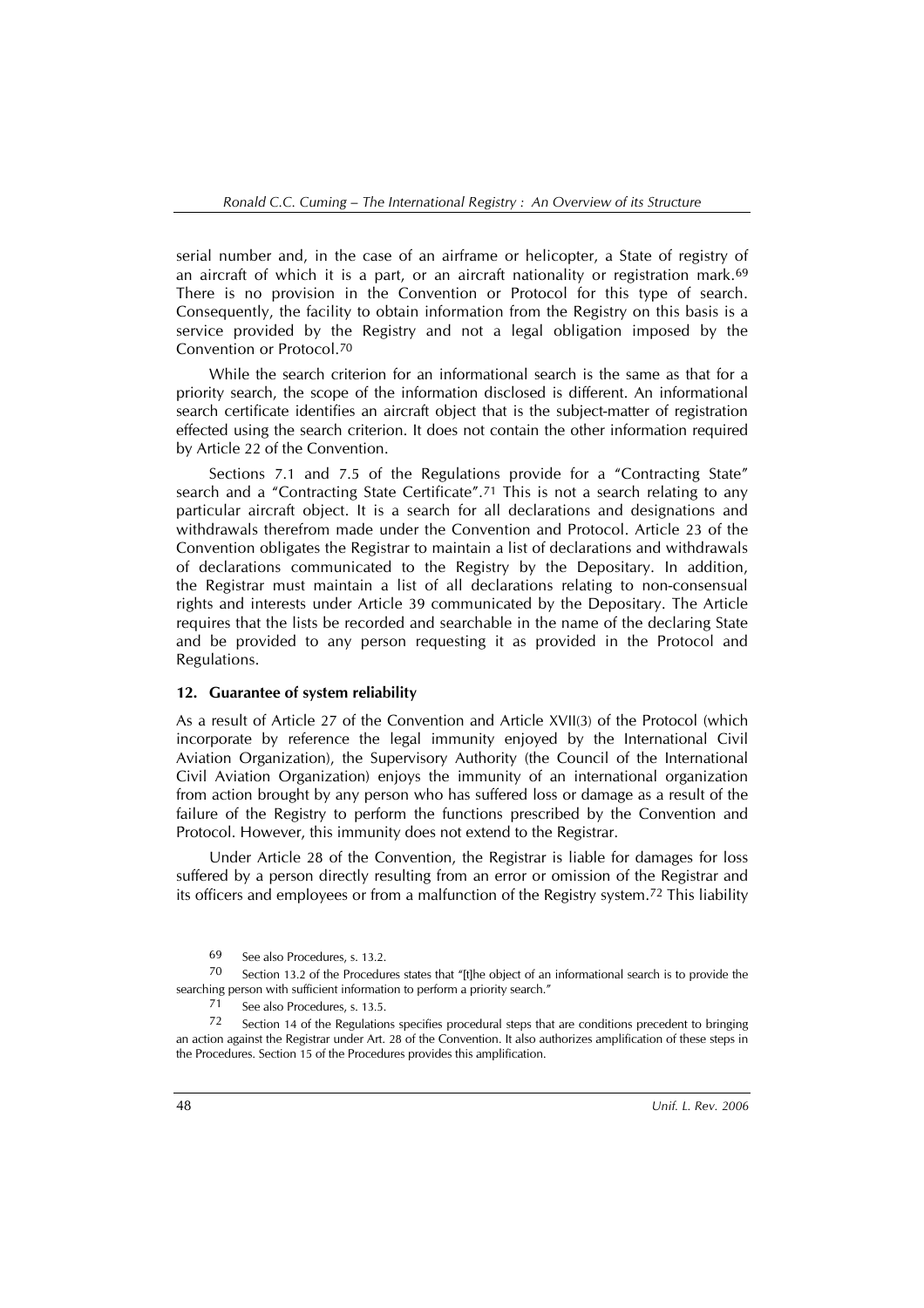le numéro de série du constructeur et, dans le cas d'une cellule d'aéronef ou d'un hélicoptère, l'Etat d'immatriculation de l'aéronef auquel il appartient, ou la nationalité ou la marque d'immatriculation de l'aéronef 69. La Convention et le Protocole quant à eux ne prévoient pas ce type de consultation. En conséquence, la possibilité d'obtenir ces informations de la part du Registre sur cette base est un service fourni par le Registre et non pas une obligation juridique imposée par la Convention ou le Protocole.70

Bien que le critère de recherche pour une consultation à des fins d'information soit le même que celui qui vise à établir une priorité, l'étendue des informations fournies est différente. Une consultation à des fins d'information identifie le bien aéronautique qui a été inscrit sur la base du critère de consultation. Elle ne contient pas les autres informations requises par l'article 22 de la Convention.

Les sections 7.1 et 7.5 du Règlement se réfèrent à une consultation par un "Etat contractant" et à un "certificat pour un Etat contractant" 71. Ce type de consultation ne se rapporte à aucun bien aéronautique particulier. C'est une recherche visant à connaître les déclarations et retraits de déclarations faites en vertu de la Convention et du Protocole. L'article 23 de la Convention oblige le Conservateur à tenir une liste des déclarations et des retraits de déclarations qui lui sont communiquées par le Dépositaire. En outre, le Conservateur doit tenir une liste de toutes les déclarations concernant les droits et garanties non conventionnels communiquées par le Dépositaire en vertu de l'article 39. Il est enfin exigé que la liste soit enregistrée et consultable d'après le nom de l'Etat qui a fait la déclaration et soit mise à la disposition de toute personne qui en fait la demande, selon les modalités prévues par le Protocole et le Règlement.

## **12. Garantie de la fiabilité du système**

En vertu de l'article 27 de la Convention et de l'article XVII(3) du Protocole (qui incorpore par référence l'immunité de droit de l'Organisation internationale de l'Aviation civile), l'Autorité de surveillance (le Conseil de l'Organisation de l'aviation civile internationale) jouit de l'immunité d'une organisation internationale contre toute action formée par toute personne qui aurait subi une perte ou un préjudice en raison du défaut du Registre d'exécuter les fonctions prescrites par la Convention et le Protocole. En revanche, le Conservateur ne jouit pas d'une telle immunité.

En vertu de l'article 28 de la Convention, le Conservateur répond des pertes subies par une personne lorsque le préjudice découle directement d'une erreur ou une omission du Conservateur ainsi que de ses responsables et employés ou d'un dysfonctionnement du système international d'inscription 72. Cette responsabilité ne

<sup>69</sup> Voir aussi Règles de procédure, s. 13.2.

<sup>70</sup> La s. 13.2 des Règles de procédure dispose qu'une consultation à des fins d'information vise à fournir à l'auteur de la consultation des informations suffisantes pour effectuer une consultation de priorité.

<sup>71</sup> Voir aussi Règles de procédure s. 13.5.

<sup>72</sup> La s. 14 du Règlement précise les points de procédure préalables à une action contre le Conservateur en vertu de l'art. 28 de la Convention. Elle envisage également des aspects complémentaires à traiter dans les Règles de procédure, ce qu'elles font dans la s. 15.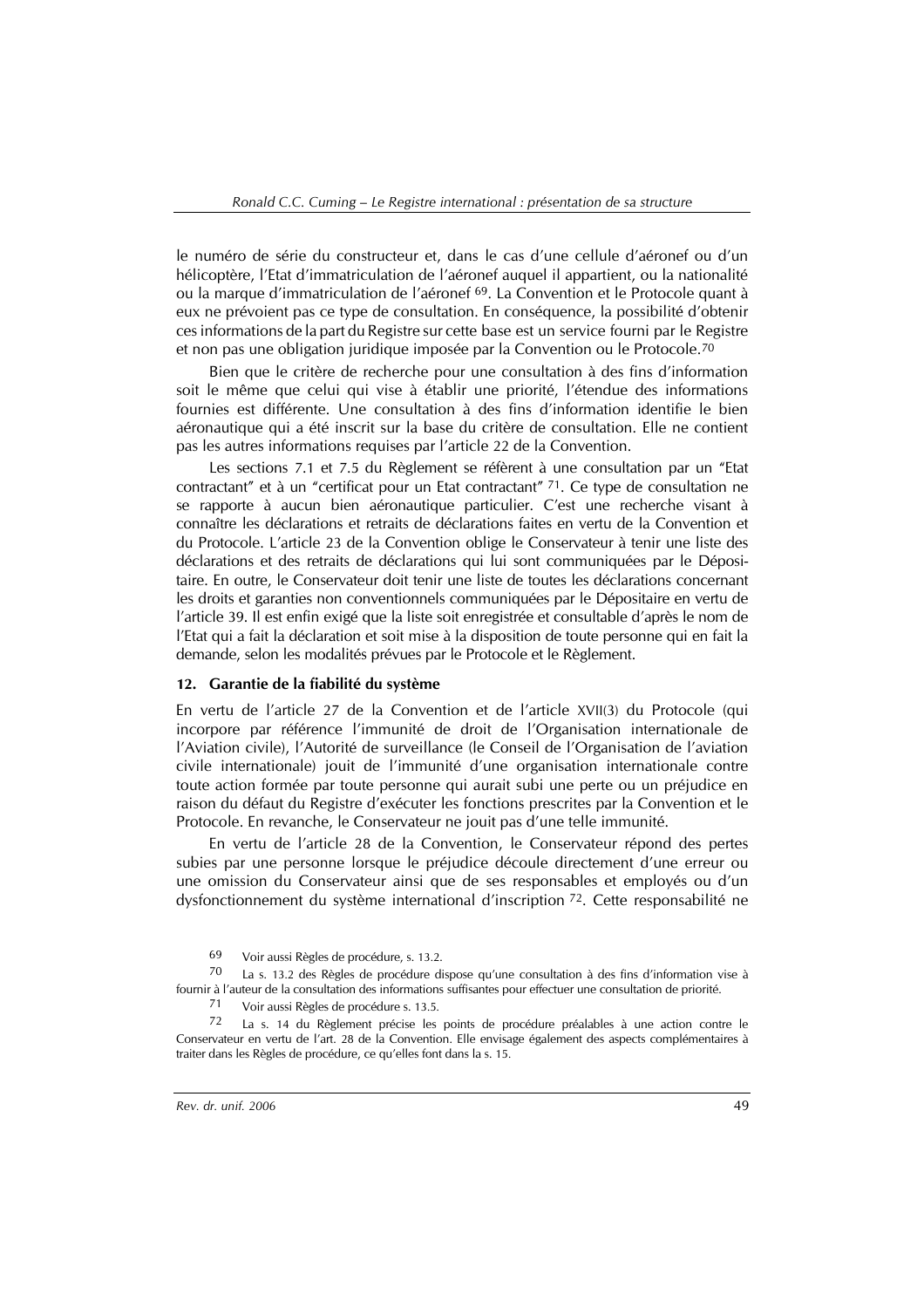does not include loss resulting from a malfunction caused by "an event of an inevitable and irresistible nature, which could not be prevented by using the best practices in current use in the field of electronic registry design and operation." 73

An action against the Registrar to obtain compensation for loss referred to in Article 28 must be brought in the Irish courts. Articles 44(1) and (3) give to the courts of the place in which the Registrar has its centre of administration the exclusive jurisdiction to award damages against the Registrar.74

Recovery against the Registrar pursuant to Article 28 is limited to persons who have suffered damage "directly resulting" from an error, omission or malfunction. A claimant need not be a registrant or someone who has relied on a misleading registry search certificate or who has received a confirmation or notice of the registration as provided by section 6 of the Regulations. However, a confirmation or notice may have a significant role in litigation brought under Article 28 of the Convention based on allegations of errors or omissions of the Registrar or a malfunction of the Registry system. Article 28(3) provides that the amount recovered from the Registrar "may be reduced to the extent that [the persons who suffered loss or damage] caused or contributed to that damage." It is conceivable that a court will conclude that when an error or omission on the part of the Registry was disclosed to a registrant in the confirmation, failure on the part of the registrant to take steps before the damage occurred to effect an amendment to the registration to correct the error or omission constitutes conduct that contributed to or resulted in the loss.

An issue that may arise in litigation is whether the failure of the Registry system to prevent unauthorized registrations, amendments of registrations or discharges of registrations constitutes "an error, omission or malfunction" of the system.75 Article

73 *Ex abundanti cautela,* Art. 28(2) provides that the Registrar is not liable for factual inaccuracy of registration data transmitted to the Registrar nor for circumstances arising prior to receipt of registration data by the Registry. In case there is any doubt, this is repeated in section 15.1 of the Procedures.

75 Section 13.3 of the Procedures provides that the Registrar "shall not be liable in respect of the content of an informational search listing." As noted above, an informational search is not the type of search authorized by the Convention. However, it is authorized by s. 7.3 of the Regulations. Art. 28 of the Convention does not limit the liability of the Registrar to situations where there has been loss resulting from reliance on a certificate issued pursuant to the Convention. Consequently, it is open to conclude that any act by the Registrar that is authorized or required by the Regulations falling within the broad wording of Art. 28 of the Convention can give rise to a valid claim against the Registrar under that Article. In any event, it is submitted that section 13.3 of the Procedures has no constitutional validity since it addresses a matter that is not procedural.

 $74$  It is not clear whether, as a result of this feature, Irish law will govern not only the procedures involved in such an action but the substantive aspects as well. For example, it will be necessary for a court to refer to substantive law when determining what constitutes damages "directly resulting" form the error, omission or malfunction.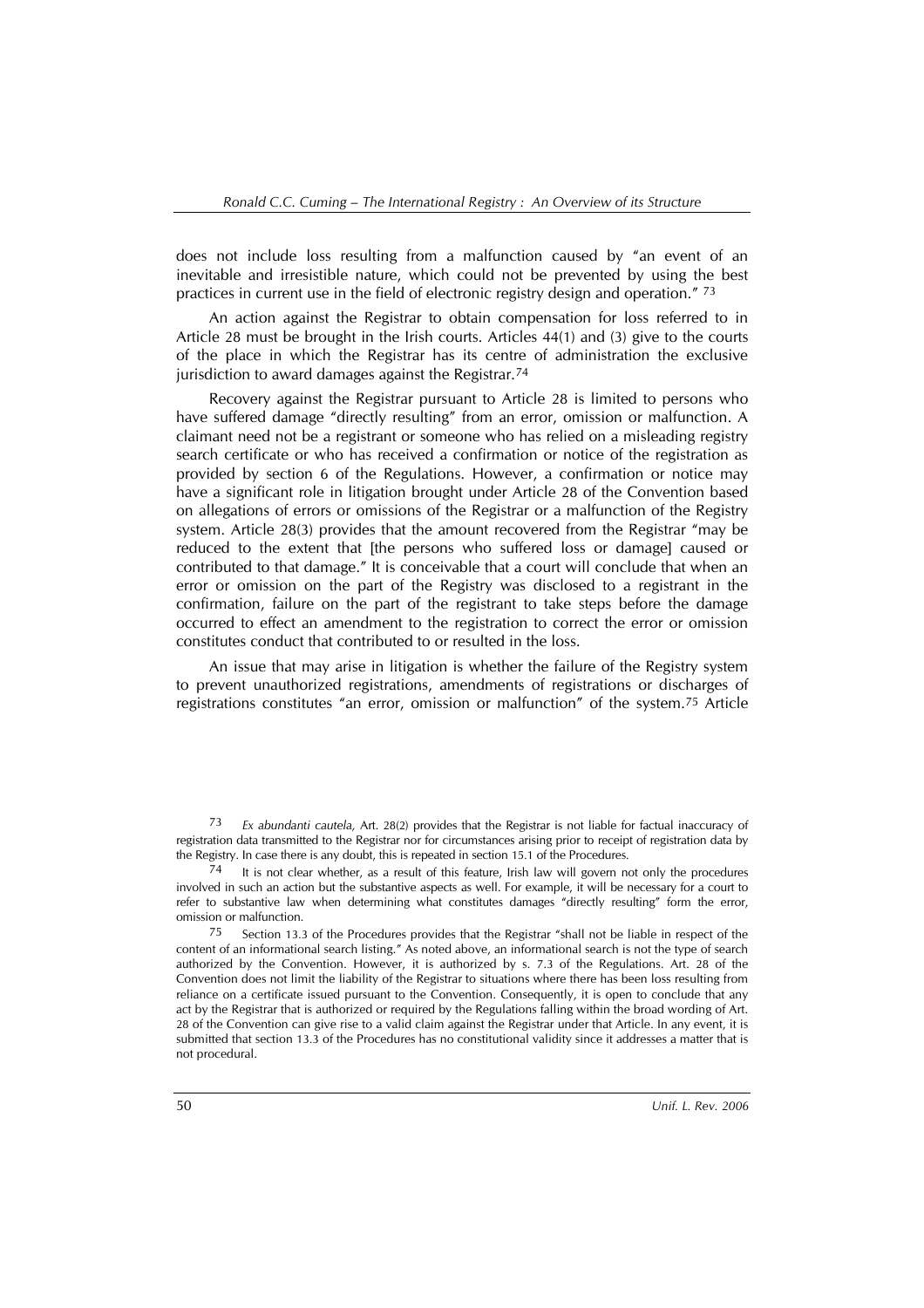comprend par les pertes résultant d'un dysfonctionnement ayant pour cause "un événement de nature inévitable et irrésistible que l'on n'aurait pas pu prévenir en utilisant les meilleures pratiques généralement mises en oeuvre dans le domaine de la conception et du fonctionnement des registres électroniques" 73.

Une action en dommages-intérêts contre le Conservateur pour les pertes visées à l'article 28 doit être intentée devant les tribunaux irlandais. Les paragraphes (1) et (3) de l'article 44 confèrent compétence exclusive aux tribunaux de l'Etat sur le territoire duquel le Conservateur a le lieu de son administration centrale pour connaître des actions en dommages-intérêts intentées à l'encontre du Conservateur 74.

L'action en indemnisation contre le Conservateur en vertu de l'article 28 est limitée aux personnes ayant subi un préjudice qui "découle directement" d'une erreur, d'une omission ou d'un dysfonctionnement. La personne qui intente l'action ne doit pas nécessairement être celle qui a effectué l'inscription ou une personne qui a agi sur la base d'un certificat de consultation du registre trompeur ou qui a reçu une confirmation ou un avis d'inscription visé par la section 6 du Règlement. Toutefois, une confirmation ou un avis peuvent avoir un rôle important dans une action en justice formée en vertu de l'article 28 de la Convention dans laquelle sont invoquées des erreurs ou omissions du Conservateur ou un dysfonctionnement du système d'inscription. L'article 28(3) prévoit que l'indemnisation due par le Conservateur "peut être réduite dans la mesure où la personne qui a subi le dommage l'a causé ou y a contribué". On peut concevoir qu'un tribunal considère que lorsque la personne qui a effectué l'inscription a eu connaissance de l'erreur ou de l'omission du Conservateur dans la confirmation de l'inscription, le défaut de sa part de prendre des mesures en vue de rectifier l'erreur ou l'omission avant que ne survienne un préjudice, constituerait un comportement qui a causé ou contribué au dommage.

Une question susceptible de se poser dans une action est de savoir si le défaut du système d'inscription d'empêcher des inscriptions, des modifications d'inscriptions ou des mainlevées d'inscriptions non autorisées constitue "une erreur, omission ou dysfonctionnement" du système 75. L'article 18(2) de la Convention prévoit que le

73 *Ex abundanti cautela,* l'art 28(2) dispose que le Conservateur n'est pas responsable des inexactitudes de fait dans les informations relatives à l'inscription transmises au Registre, non plus que des actes et circonstances qui précèdent la réception des informations relatives à l'inscription au Registre international. A toutes fins utiles, cette disposition est répétée dans la s. 15.1 des Règles de procédure.

74 On peut se demander si, de ce fait, le droit irlandais sera applicable non seulement pour ce qui est de la procédure, mais également du fond. Par exemple, le tribunal devra se référer au droit matériel pour déterminer ce que constitue un préjudice qui "découle directement" d'une erreur, d'une omission ou d'un dysfonctionnement.<br>  $\frac{75}{12.6 \times 10^{-1}}$ 

La s. 13.3 des Règles de procédure prévoit que le Conservateur n'est pas responsable pour le résultat de la consultation à des fins d'information. Comme on l'a observé plus haut, la Convention ne prévoit pas la consultation à fins d'information, mais celle-ci est autorisée par la s. 7.3 du Règlement. L'art. 28 de la Convention ne limite pas la responsabilité du Conservateur aux cas où le certificat émis en vertu de la Convention a été à l'origine du préjudice. En conséquence, on pourrait conclure que tout acte du Conservateur qui est autorisé ou requis par le Règlement comme relevant du libellé large de l'art. 28 de la Convention peut donner lieu à une action contre le Conservateur en vertu de cet article. Il est avancé ici que la s. 13.3 des Règles de procédure est dépourvue de valeur juridique du fait qu'elle concerne une question qui dépasse la sphère procédurale.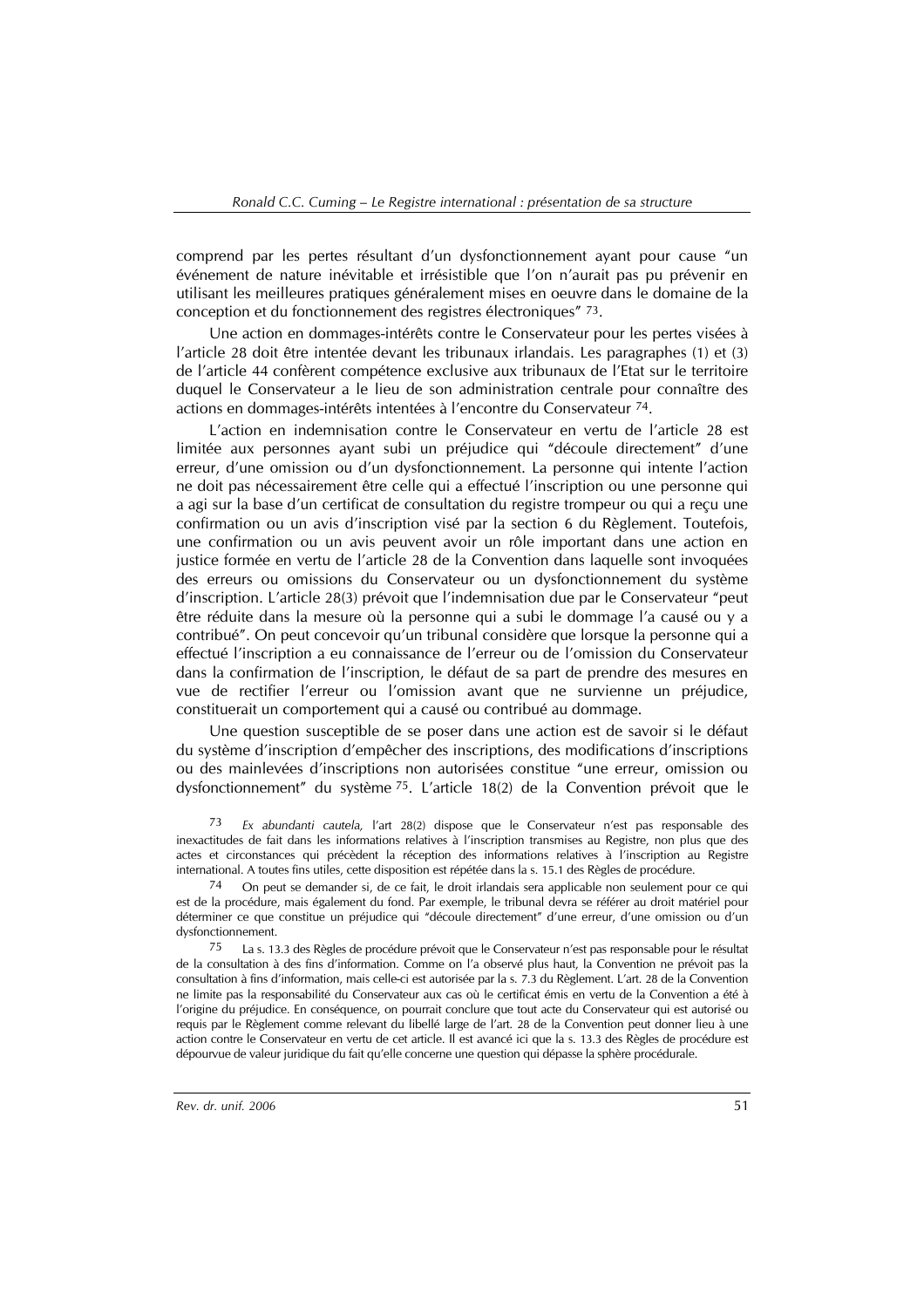18(2) of the Convention provides that the Registrar is not under a duty to enquire whether a "consent to registration under Article 20 has in fact been given or is valid." Article 16(3) provides that the term registration, "includes, where appropriate, an amendment, extension or discharge of a registration." Consequently, Article 18(2) exonerates the Registrar in cases where an apparent registration has been effected or registration has been amended or discharged without the authorization of the person legally entitled under Article 20 to consent to the measure.

A potentially important aspect of Article 28 is the capacity of the Registrar to satisfy a judgment against it. Given the very high unit value of many aircraft objects, such a judgment could require the payment of a large sum of money. In order to ensure that a successful judgment creditor of the Registrar does not get a hollow judgment or to ensure that a large judgment would not result in the insolvency of the Registrar and the consequent (at least temporary) disruption of Registry services, Article 28 requires the Registrar to "procure insurance or a financial guarantee covering the liability" provided in the Article "to the extent determined by the Supervisory Authority, in accordance with the Protocol." Article XX(5) of the Protocol provides that the amount of insurance or financial guarantee "shall, in respect of each event, be not less than the maximum value of an aircraft object as determined by the Supervisory Authority."

The question has been raised as to whether the meaning of Article XX(5) is totally clear. There is no doubt that the Supervisory Authority has a central role in the determination as to the amount of insurance or financial guarantee that the Registrar is required to obtain. What that role is cannot easily be identified. The wording of the Article appears to give to the Supervisory Authority the task of determining what kind of aircraft object is to be used as the basis for setting the amount of insurance or guarantee coverage. However, there are implicit parameters set by the policy of Article 28 within which that determination must be made.

In exercise of the powers of the Supervisory Authority, the Preparatory Commission requested the Registrar to obtain the maximum amount (not less than US \$10 million) <sup>76</sup> to cover its potential liability under the Convention.

76 The Commission authorized its Chairman to approve, with the assistance of the ICAO Secretariat, the amount of insurance to be procured by AVIARETO LTD. By letter dated 4 March 2005, the Chairman approved, for the first year of operation of the Registry, an amount of US \$10 million per loss and in yearly aggregate, with a deductible of US \$1million per claim.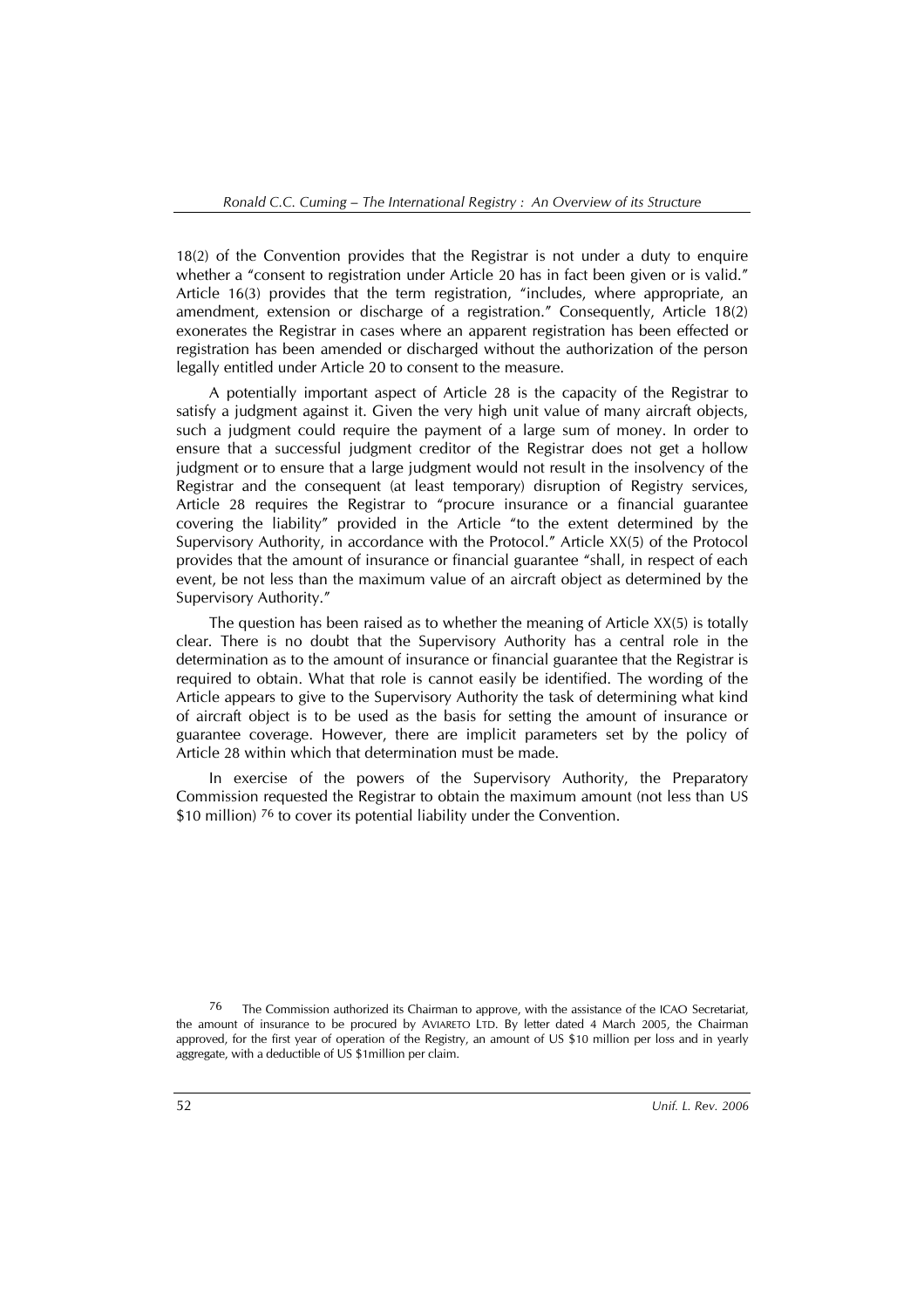Conservateur n'a pas l'obligation de vérifier si "un consentement à l'inscription prévu à l'article 20 a effectivement été donné ou est valable". L'article 16(3) dispose que le terme "inscription" comprend, selon le cas, "la modification, la prorogation ou la mainlevée d'une inscription". Le libellé de l'article 20(1) ne dit pas si le mot "consentement" se réfère au consentement d'une personne susceptible de procéder à une inscription ou à quelqu'un d'autre que celui qui effectue l'inscription. En conséquence, l'article 18(2) exonère le Conservateur lorsqu'une inscription apparente a été faite ou lorsque l'inscription a été modifiée ou que mainlevée en a été donnée, sans l'autorisation de la personne légalement en droit de donner son consentement à ces mesures.

Un aspect de l'article 28 qui pourrait avoir des effets importants est la capacité du Conservateur de satisfaire une décision de justice prononcée à son encontre. Compte tenu de la valeur unitaire très élevée de nombreux biens aéronautiques, un tel jugement pourrait impliquer le paiement de sommes très élevées. Afin d'assurer qu'un créancier qui a obtenu un jugement contre le Conservateur obtienne satisfaction, ou qu'une condamnation au paiement de sommes élevées ne rende pas le Conservateur insolvable, ce qui risquerait d'interrompre (au moins temporairement) les services du système, l'article 28 exige du Conservateur qu'il contracte une "assurance ou se procure une garantie financière couvrant la responsabilité" visée dans l'article "dans la mesure fixée par l'Autorité de surveillance, conformément aux dispositions du Protocole". L'article XX(5) du Protocole dispose que le montant de l'assurance ou de la garantie financière "pour chaque événement, ne pourra pas être inférieur à la valeur maximum du bien aéronautique telle que déterminée par l'Autorité de surveillance".

On peut se demander si l'article XX(5) est tout à fait clair. Il n'y a pas de doute que l'Autorité de surveillance a un rôle central dans la détermination du montant de l'assurance ou de la garantie financière que le Conservateur est tenu d'obtenir, mais il est difficile de déterminer quel est ce rôle. Le libellé de l'article semble donner à l'Autorité de surveillance la tâche de déterminer le type de bien aéronautique qui devra être utilisé comme référence pour déterminer le montant de l'assurance ou la couverture de la garantie. Toutefois, il y a des paramètres implicites indiqués par le sens de l'article 28 selon lesquels une telle détermination doit être effectuée.

Dans le cadre de ses pouvoirs d'Autorité de surveillance, la Commission préparatoire a demandé au Conservateur de se procurer une couverture d'un montant maximum (non inférieur à US \$10 millions) 76 pour faire face à sa responsabilité potentielle en vertu de la Convention.

76 La Commission a autorisé son Président à approuver, avec l'assistance du Secrétariat de l'OACI, le montant de l'assurance que devra obtenir AVIARETO LTD. Par lettre en date du 4 mars 2005, le Président a approuvé, pour la première année de fonctionnement du Registre, un montant total d'indemnisation de US \$10 millions pour l'année, avec un plafond de US \$1million par demande.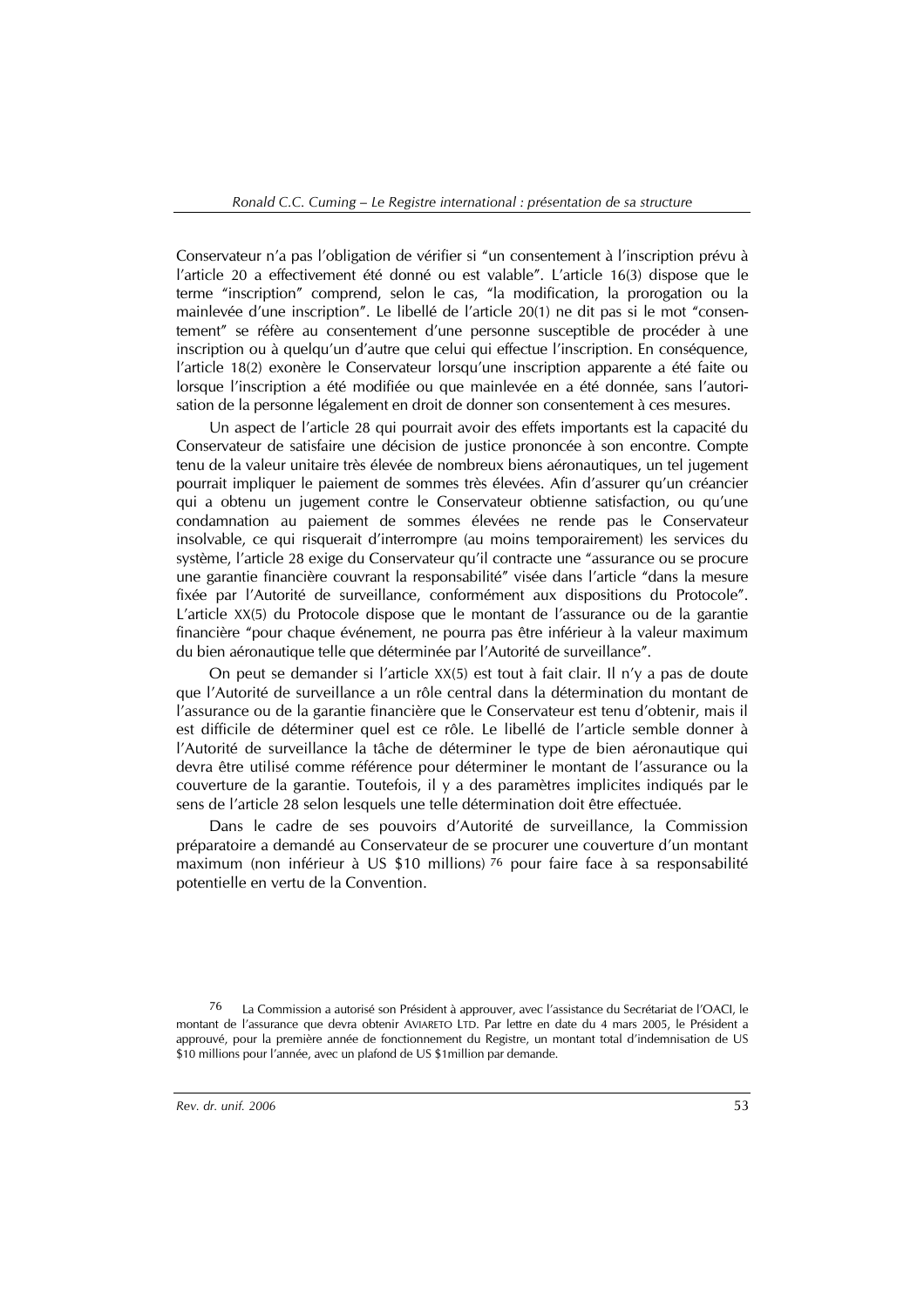#### **III.** – **ADMINISTRATIVE FEATURES OF THE REGISTRY**

### **1. Overview**

The Registry contains many of the features found in the most advanced modern North American electronic registries for security interests. Access to the Registry is through the internet using a graphical user interface.77 There is no administrative involvement on the part of Registry staff in the entry or amendment of registration data in the data base or in the discharge of a registration. Once authority to access the Registry and the requisite consents have been obtained, registration data are transmitted directly to the data base. All amendments and discharges of registrations are effected by the persons with authority to access the data. However, the Registry is a much more controlled system than its domestic counterparts.

An obvious goal of the designers of the administrative structure of the system and the drafters of the Procedures is to ensure that the system is flexible and efficient but, at the same time, as reliable as can reasonably be expected given its international role and the available technology. The need to limit access to the Registry to appropriate persons and to obtain required consents entails administrative measures that slow the process of accessing Registry facilities at least for first time or infrequent users. Use of Registry services is limited to persons who have made prior arrangements with the Registry or who have the authority of such persons. These will be people who have considerable sophistication with respect to its requirements and operational features.

The Procedures, for obvious reasons, provide very different approaches to effecting, consenting to, amending or discharging registrations, on the one hand, and obtaining searches from the Registry, on the other. The former is highly regulated and controlled; the latter is much less so.

#### **2. The players**

The terminology used in the Regulations and Procedures to label the various entities or persons who use or participate in the use of the system is somewhat cumbersome. However, it adequately serves the intended function.

The Regulations provide for two types of registry users. A "registry user entity" and a "registry user" are either (i) a "transacting user entity" or "transacting user" if that entity or person is someone "intending to be a named party 78 in one or more

<sup>77</sup> The uniform resource locator for the International Registry is:  $\leq$  www.internationalregistry.aero>

<sup>78</sup> Defined in s. 2.1.5 of the Regulations as "a transacting user entity named in a registration."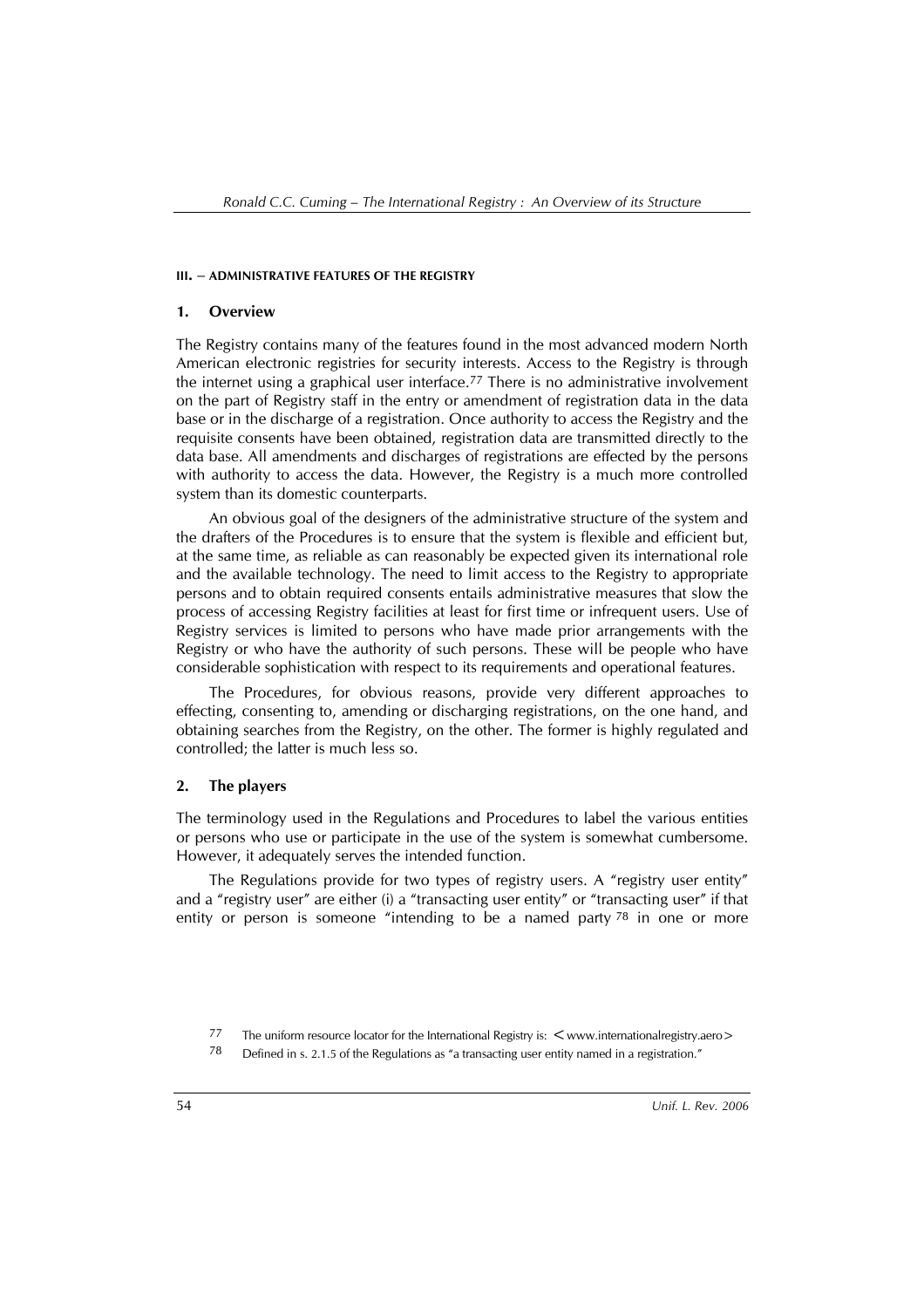#### **III.** – **CARACTERISTIQUES ADMINISTRATIVES DU REGISTRE**

# **1. Présentation générale**

Le Registre possède nombre des caractéristiques des systèmes électroniques d'inscription de garanties les plus sophistiqués en Amérique du Nord. L'accès au Registre se fait par Internet au moyen d'un interface graphique 77. Il n'y a pas d'intervention du personnel du Registre pour l'introduction des données relative à l'inscription, leur modification, ou pour la mainlevée de l'inscription. Lorsqu'une personne est habilitée à avoir accès au Registre et que les consentements requis ont été obtenus, les informations relatives à l'inscription sont transmises directement à la base de données. Toutes les modifications et les mainlevées d'inscriptions sont effectuées par les personnes qui sont habilitées à accéder aux informations. Le Registre international est soumis à bien plus de contrôle que ses équivalents nationaux.

Un objectif évident recherché dans la phase de conception de la structure administrative du système, ainsi que par les rédacteurs des Règles de procédure, était celui d'assurer un système souple et efficace, mais également aussi fiable que possible compte tenu de son rôle international et des possibilités technologiques. La nécessité de limiter l'accès au Registre à des personnes habilitées et celle d'obtenir les consentements requis exigent des étapes administratives qui ralentissent l'accès au système du Registre, au moins la première fois ou pour des utilisateurs occasionnels. L'utilisation des services du Registre est limitée aux personnes qui auront effectué certaines démarches auprès du Registre ou qui disposent de l'autorisation de telles personnes. Il s'agit donc d'utilisateurs qui ont une connaissance approfondie des conditions et des caractéristiques de fonctionnement du système.

Pour des raisons évidentes, tandis que les Règles de procédure soumettent les inscriptions (ainsi que la modification ou la mainlevée de celle-ci, ou le consentement à de telles opérations) à des formalités très strictes et réglementées, les conditions pour effectuer des consultations dans le Registre sont beaucoup plus souples.

#### **2. Les intervenants**

La terminologie utilisée dans le Règlement et les Règles de procédure pour désigner les différentes entités et les personnes qui utilisent ou participent à l'utilisation du système est assez compliquée. Toutefois elle sert utilement la fonction recherchée.

Le Règlement prévoit deux types d'utilisateurs du Registre. Une "entité utilisatrice du registre" (*Registry user entity*) et un "utilisateur du registre" (*Registry user*) sont soit (i) une "entité utilisatrice contractuelle" (*Transacting user entity*) ou un "utilisateur contractuel" (*Transacting user*) si cette entité ou cet utilisateur "est destiné à être une partie désignée<sup>78</sup> dans une ou plusieurs inscriptions"; soit (ii) une "entité

78 Définie à la s. 2.1.5 du Règlement comme "entité utilisatrice partie à l'opération désignée dans une inscription".

<sup>77</sup> L'adresse Internet (ulr) est :  $\lt$ www.internationalregistry.aero $\gt$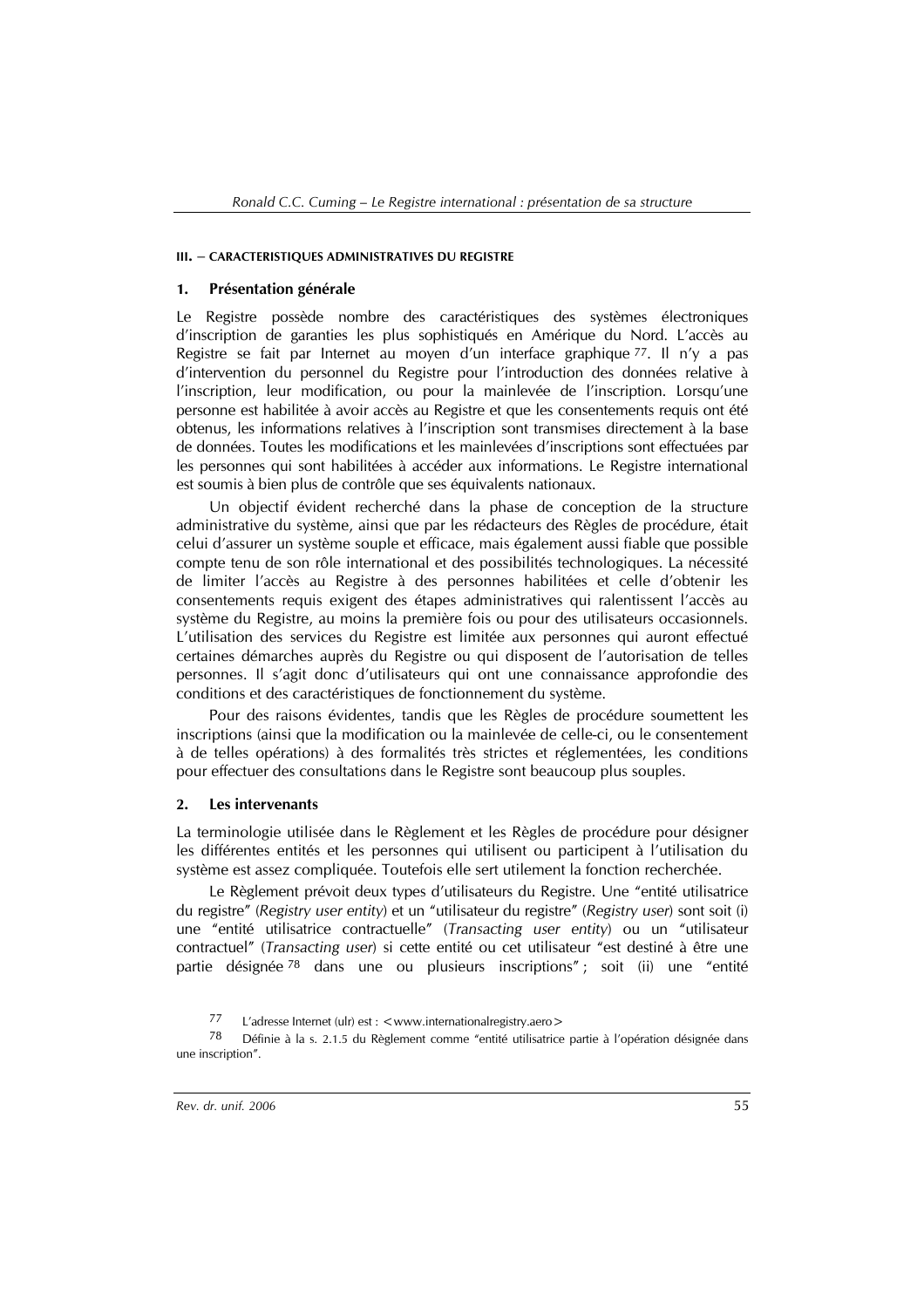registrations" or (ii) a "professional user entity" or "professional user" if that entity is a firm (or other grouping of persons) 79 or a person who is a member employee or partner of a firm "providing professional services to transacting user entities in connection with the transmission of information … relating to registrations." 80 In other words, a registry user can be an entity or person acting on its or his/her 81 own behalf or acting in an agency capacity in effecting, consenting to, amending or discharging registrations.

A registry user can access the Registry only through or with the authorization of a single, Registrar approved  $82$  "administrator." This is someone nominated or authorized by a registry user  $83$  to deal with the Registry  $84$  in effecting, consenting to, amending or discharging registrations.<sup>85</sup> An approved administrator may give a special purpose entity 86 authority to deal with the Registry on behalf of the registry user for whom the administrator acts. An approved administrator is given a range of powers and responsibilities consonant with his/her obligations to ensure that no unauthorized access to registration data occurs and that the Registrar is provided with all relevant information relating to the registry user that appointed the administrator.87

The approval process for a person nominated as administrator of a registry user involves the Registrar being satisfied 88 on the basis of information provided by a nominating registry user 89 and obtained from independent sources as to the identity of the entity that has nominated the person and the identify of the nominee.90 An administrator need not be an employee of the registry user entity, but "should" be someone holding "appropriate formal professional qualifications commensurate with

 $79$  It is submitted that, in determining the meaning and scope of the terms "firm" and "other grouping of persons", the latter must be read as being broader in scope than the former.

80 It would appear that an individual, other than an employee, partner or member of a "firm", cannot be a professional registry user.

- 81 In the balance of this Article, it is assumed that a registry user is an entity.
- 82 Regulations ss. 2.1.1, 4.1.
- 83 Procedures ss. 4-5.
- 84 Procedures s. 11.

85 Regulations s. 4.2 and Procedures ss. 5.4, 5.7, 5.15, 6.1-6.2 and 12.4. An approved administrator may appoint an acting administrator for periods not exceeding three months. Regulations s. 4.1. However, a registry user may have only one administrator with authority to carry out the functions of the administrator. Procedures s. 5.3.

- 86 Regulations ss. 2.1.10 and 4.3.
- 87 Procedures ss. 5.8-5.12.

Procedures s. 10.

88 Registry personnel estimate that, on average, this process should take about two business

days.

90 Regulations s. 4.1 and Procedures s. 5.14.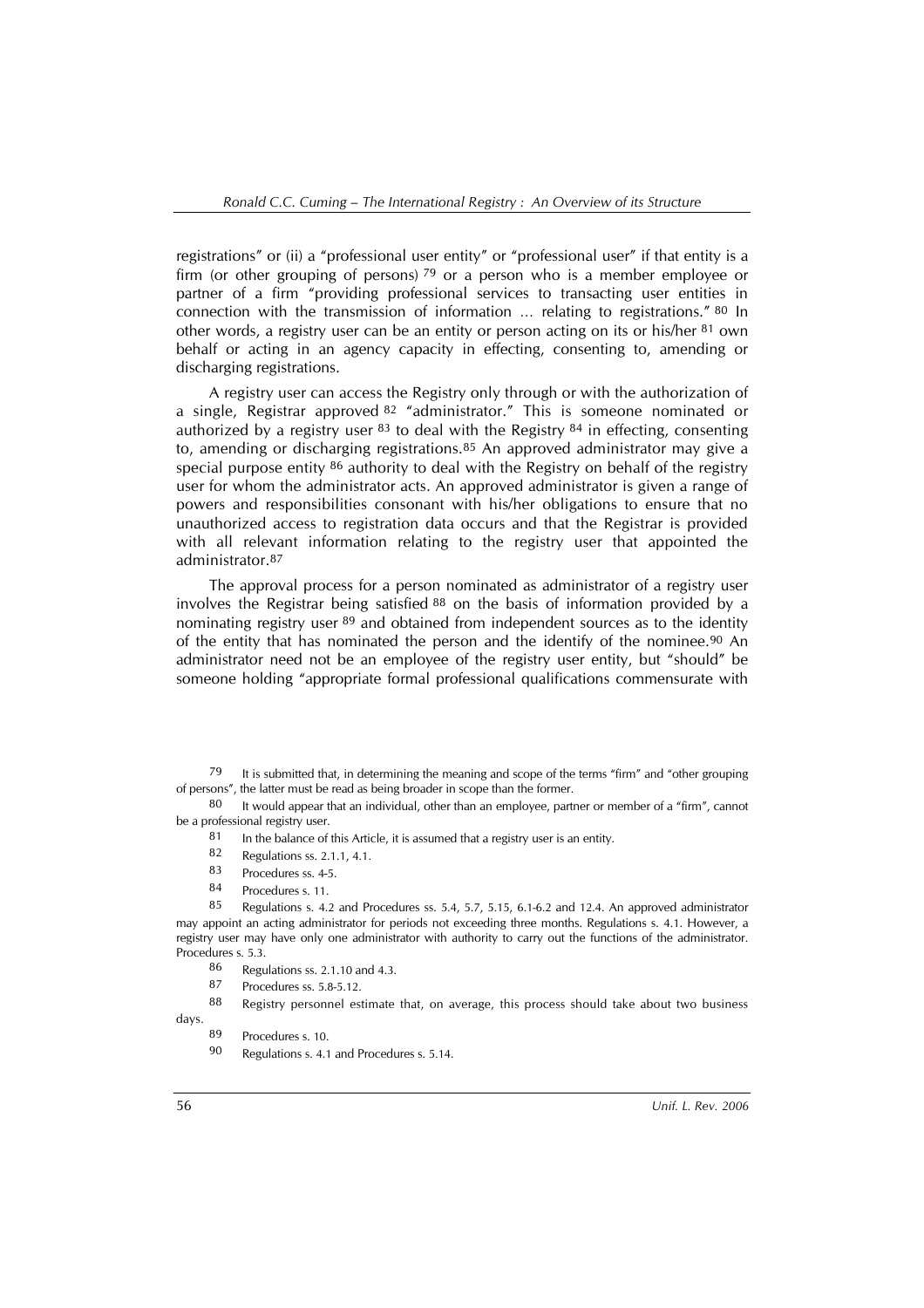utilisatrice professionnelle" (*Professional user entity*) ou un "utilisateur professionnel" (*Professional user*) si cette entité est une société (ou un autre groupement de personnes) 79, ou une personne qui est un membre, employé ou associé d'une société "fournissant des services professionnels à des entités utilisatrices contractuelles pour ce qui est de la transmission d'informations ... relativement à des inscriptions" 80. En d'autres termes, un utilisateur du registre peut être une entité ou une personne physique agissant en son propre nom 81 ou comme représentant pour effectuer ou modifier des inscriptions, en donner mainlevée ou donner son consentement à de telles opérations.

Un utilisateur du Registre ne peut avoir accès à celui-ci qu'au moyen ou avec l'autorisation d'un seul "administrateur" approuvé par le Conservateur 82. Il s'agit de quelqu'un qui est désigné ou autorisé par un utilisateur 83 pour traiter avec le Registre 84 pour effectuer ou modifier des inscriptions, consentir à celles-ci ou en donner mainlevée 85. Un administrateur approuvé peut conférer à une entité constituée à cette fin 86 le pouvoir de traiter avec le Registre, pour le compte de l'utilisateur du Registre pour qui l'administrateur agit. L'administrateur approuvé est doté d'un ensemble de pouvoirs et de responsabilités liés à ses obligations, visant à assurer qu'il ne se produira pas d'accès non autorisé aux données de l'inscription et que le Conservateur obtiendra toutes les informations pertinentes en relation avec l'utilisateur du Registre qui a nommé l'administrateur 87.

Pour satisfaire aux formalités d'approbation d'une personne comme administrateur d'un utilisateur du Registre, le Conservateur doit exprimer son accord 88 sur la base des informations fournies par l'utilisateur du registre 89, et obtenues de sources indépendantes pour ce qui est de l'identité de l'entité qui a nommé la personne et de l'identité de la personne désignée 90. Un administrateur ne doit pas nécessairement être un employé de l'entité utilisatrice du Registre, mais "devrait" être quelqu'un possédant "des qualifications professionnelles formelles appropriées au regard des

80 Il semblerait qu'une personne physique autre qu'un employé, un associé ou un membre d'une "société" ne peut pas être un utilisateur professionnel du Registre.

81 Dans le contexte de cet article, on supposera que l'utilisateur du Registre est une entité plutôt qu'une personne physique.

- 82 Règlement, ss. 2.1.1, 4.1.
- 83 Règles de procédure, ss. 4-5.
- 84 Règles de procédure, s. 11.

85 Règlement, s. 4.2 et Règles de procédure, ss. 5.4, 5.7, 5.15, 6.1-6.2 et 12.4. Un administrateur approuvé peut désigner un administrateur exécutif pour des périodes maximums de trois mois. Règlement, s. 4.1. Toutefois, un utilisateur du Registre ne peut désigner qu'un seul administrateur ayant pouvoir pour exécuter les fonctions d'administrateur. Règles de procédure, s. 5.3.<br>86 Dèclement et 0,1,10 et 4.2.

- 86 Règlement, ss. 2.1.10 et 4.3.<br>87 Pèries de presédure et 5.8
- 87 Règles de procédure, ss. 5.8-5.12.<br>88 Le personnel du Bogistre estime su
- Le personnel du Registre estime qu'en moyenne, ce processus devrait requérir deux jours ouvrables.
- 89 Règles de procédure, s. 10.
- 90 Règlement, s. 4.1 et Règles de procédure, s. 5.14.

<sup>79</sup> On interprétera les termes "autres groupements de personnes" comme étant de sens et de portée plus larges que le terme "société".

*Rev. dr. unif. 2006* 57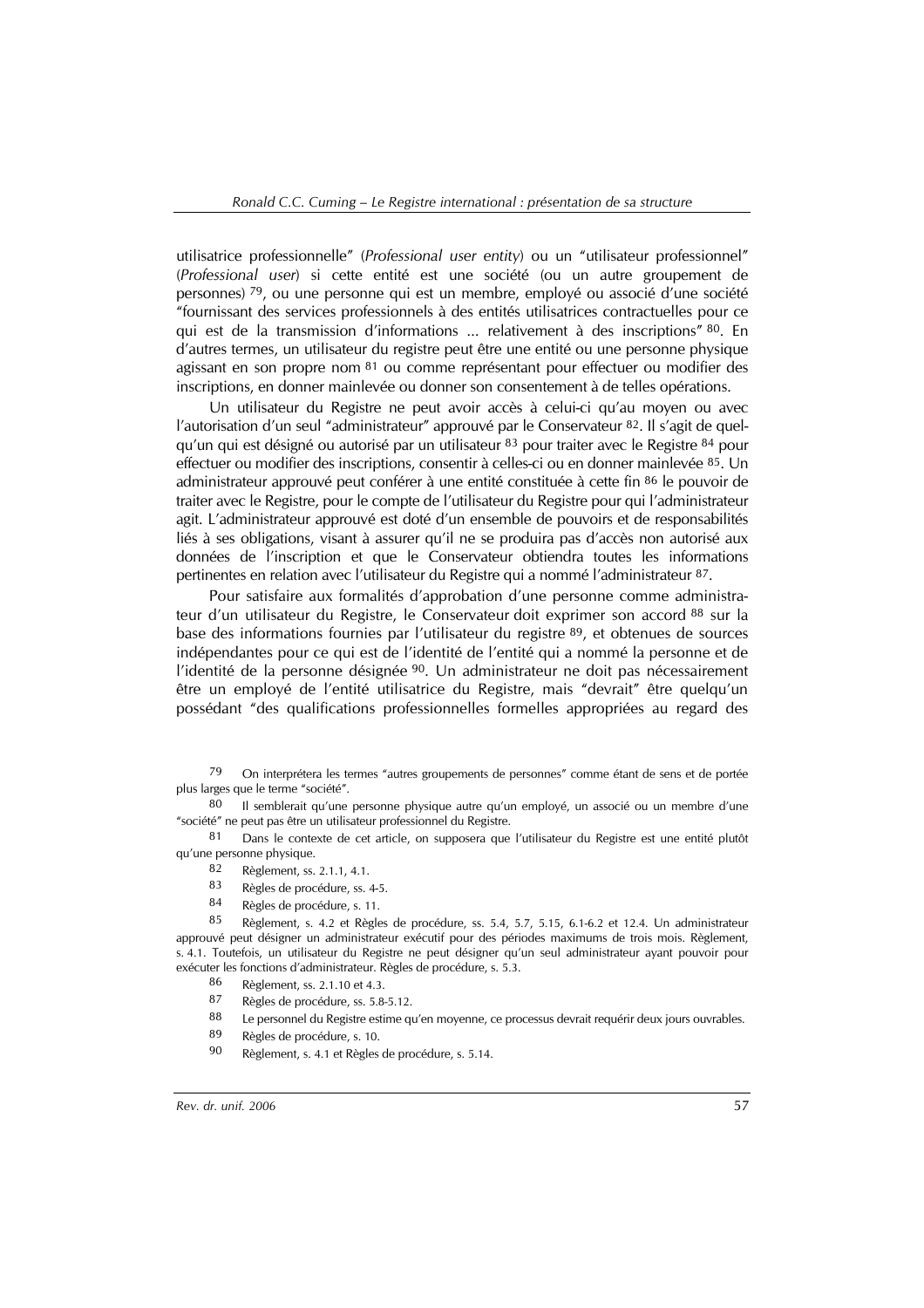the requirements of the functions of administrator." 91 Since the Registrar has the power to approve or disapprove of a person as administrator, it will decide what constitutes appropriate formal qualifications for this purpose.92

When an administrator is approved, he/she is issued a password and digital certificate 93 that must remain on "the computer on which it was first installed." 94 The administrator may approve the issue of a digital certificate to other users within his/her entity and may authorize a professional user entity to complete a registration on a specific aircraft object on behalf of the entity the administrator represents.95 Passwords and digital certificates provide the mechanism through which the Registry seeks to limit access to the data base or consents only to authorized or appropriate persons enjoying such access.96

# **IV.** – **THE FUTURE**

While the concept of an international registry for property interests is novel, the structure of the Registry as prescribed by the Convention and Protocol reflects extensive experience with similar (but much more complex) domestic systems over the last 30 years. The designers of the Registry system were not required to experiment with untried technology or approaches. Given this and its relative simplicity, there is every reason to expect that the Registry will function in an efficient, reliable and cost-effective manner. No doubt, minor adjustments will have to be made during the initial stages of operation. However, these will amount to "fine-tuning" rather than fundamental changes.

The current design of the system does not facilitate or permit the use of a language other than English. Section 7.2 of the Procedures alludes to the possibility of making the system available in other languages "when the necessary financial means are available." If registry facilities are to be made available in other languages, the Supervisory Authority will have to determine what those languages will be.

<u>ನ ನ ನ</u>

93 The system used for this purpose will employ a Public Key Private Key Infrastructure (PKI) system supplied by Verisign.

94 Procedures s. 5.5. If that computer is replaced, permission is required from the Registrar to move the password and certificate to the replacement unit.<br>
<sup>95</sup> Precedures 6, 5.15, 16, and 6, 19

96 Procedures s. 7.5-7.6.

<sup>91</sup> Procedures ss. 5.1-5.2.

<sup>92</sup> Procedures s. 5.4.

Procedures s. 5.15-16 and s. 10.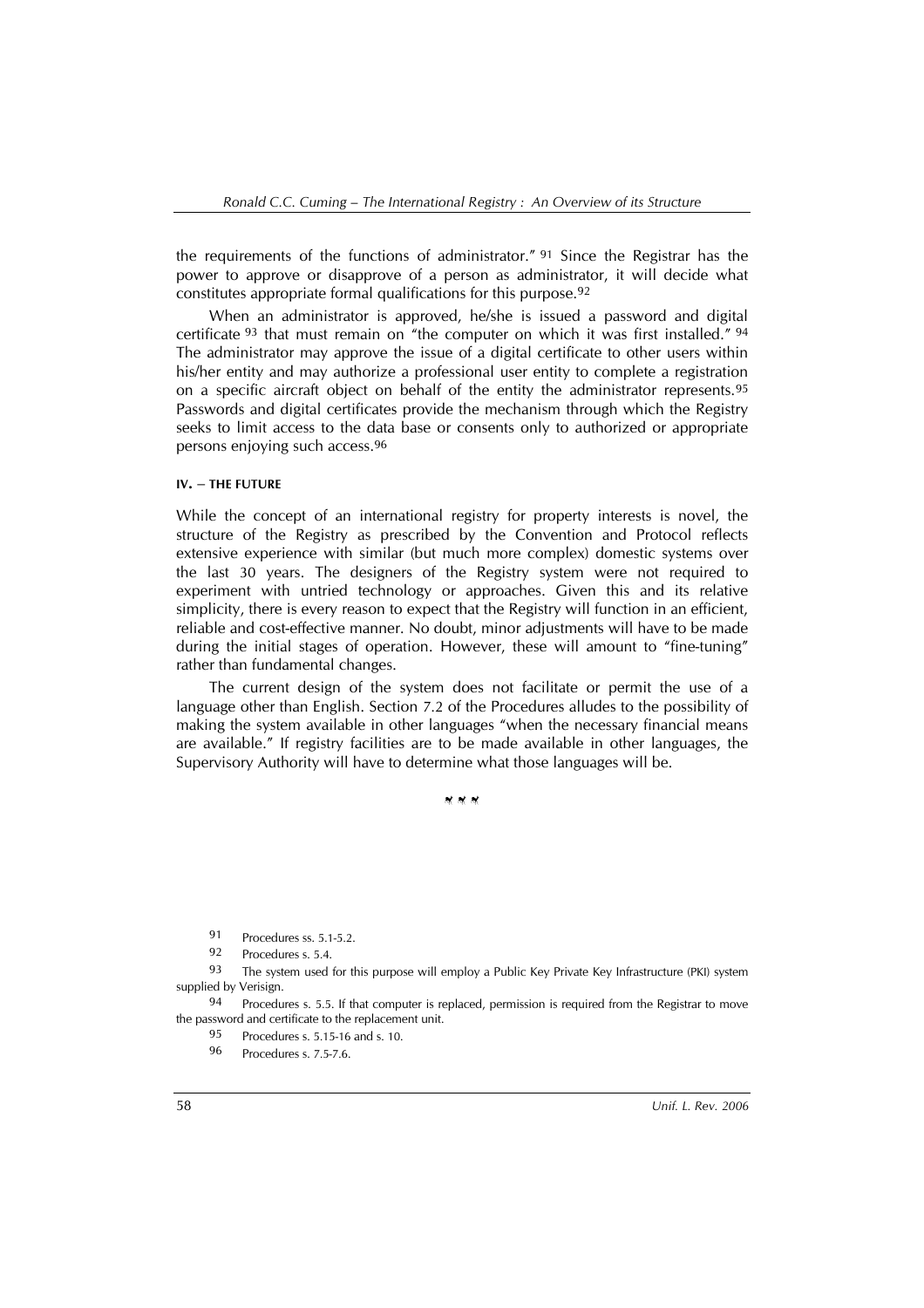exigences liées aux fonctions d'administrateur" 91. Etant donné que le Conservateur a le pouvoir d'approuver ou de refuser une personne comme administrateur, il décidera ce que constituent des qualifications formelles appropriées à cet effet 92.

Lorsqu'un administrateur est approuvé, il est mis en possession d'un code d'accès et d'un certificat digital 93 qui doit rester placé dans l'ordinateur où il a été installé en premier lieu 94. L'administrateur peut autoriser que d'autres certificats digitaux soient émis pour d'autres utilisateurs dans son entité, et peut autoriser une entité utilisatrice professionnelle à effectuer une inscription d'un bien aéronautique donné pour le compte de l'entité que l'administrateur représente 95. Les codes d'accès et les certificats digitaux fournissent le mécanisme par lequel le Registre cherche à limiter l'accès à la base de données ou autoriser son accès aux seules personnes qui sont autorisées ou appropriées 96.

## **IV.** – **L'AVENIR**

Si le concept de registre international pour les garanties est nouveau, la structure du Registre prévue par la Convention et le Protocole reflète une très longue expérience constituée par des systèmes nationaux similaires au cours des trente dernières années. Ainsi, la mise en place du système d'inscription ne requérait pas de recourir pour la première fois à une technologie ou à des procédés jamais éprouvés. Dans ces conditions, et compte tenu de sa relative simplicité, il y a tout lieu de penser que le Registre fonctionnera de façon efficace, fiable et selon la meilleure rentabilité économique. Bien entendu, des ajustements mineurs devront être effectués durant les phases initiales de fonctionnement. Il devrait s'agir cependant de mises au point plutôt que de changements radicaux.

Le système actuel du Registre ne permet pas l'utilisation d'une langue autre que l'anglais. La section 7.2 des Règles de procédure mentionne la possibilité de rendre le système accessible dans d'autres langues "lorsque les fonds nécessaires seront disponibles". Si le système d'inscription devait fonctionner dans d'autres langues, il appartiendrait à l'Autorité de Surveillance de déterminer de quelles langues il s'agirait.

 $M$  $M$  $R$ 

93 Le système utilisé à cet effet utilisera la technologie PKI (*Public Key Private Key Infrastructure*) fournie par Verisign.

94 Règles de procédure, s. 5.5. En cas de substitution de l'ordinateur, le Conservateur doit autoriser l'habilitation du code d'accès et du certificat pour le nouvel ordinateur.<br>95 Règles de procédure  $s$  5.15-16 et s. 10

Règles de procédure, s. 5.15-16 et s. 10.

96 Règles de procédure, s. 7.5-7.6.

<sup>91</sup> Règles de procédure, ss. 5.1-5.2.

<sup>92</sup> Règles de procédure, s. 5.1.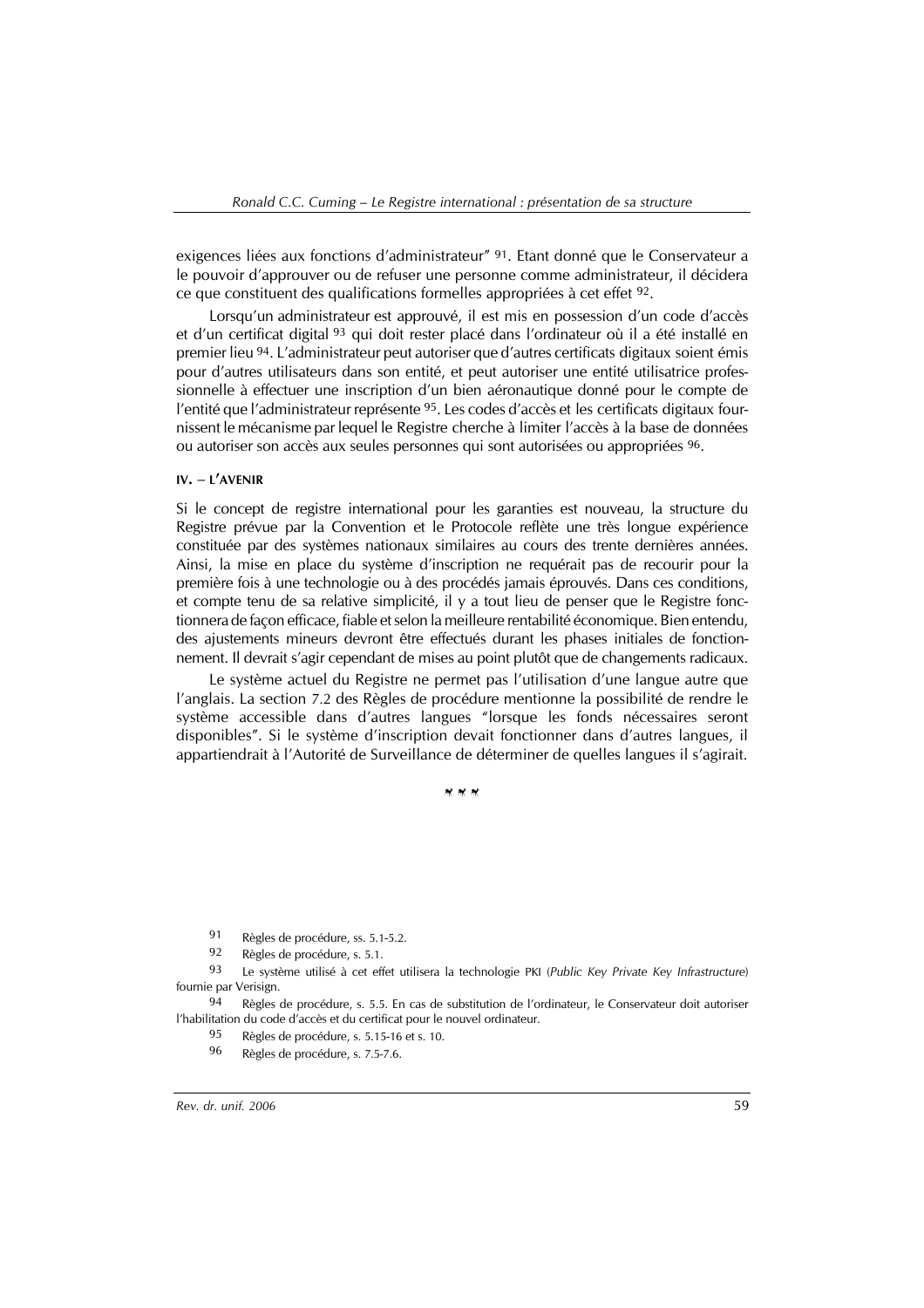# **Regulations and Procedures for the International Registry \***

# *TABLE OF CONTENTS*

*REGULATIONS* **:** Section 1 – Authority; Section 2 – Definitions; Section 3 – General provisions; Section 4 – Access to the International Registry; Section 5 – Information required to effect registration; Section 6 – Confirmation and notice of registration; Section 7 – Searches; Section 8 – Operational complaints; Section 9 – Confidentiality; Section 10 – Statistics; Section 11 – Annual report to the Supervisory Authority; Section 12 – Relations with the entry points; Section 13 – Fees; Section 14 – Liability and insurance; Section 15 – International Registry procedures; Section 16 – Publication; Section 17 – Amendments; Section 18 – Effective dates.

**PROCEDURES** : Section 1 – Authority; Section 2 – Definitions; Section 3 – Functions of the Registrar; Section 4 – Functions of the registry user entity; Section 5 – Functions of the administrator of a registry user entity; Section  $6 -$  Functions of the registry user; Section  $7 -$  Access to the International Registry; Section 8 – Entry points; Section 9 – Help desk and technical support; Section 10 – Sign-up and approval – registry user entity and administrator; Section 11 – Sign-up and approval – registry user; Section 12 – Effecting, amending and discharging registrations; Section 13 – Making searches and obtaining search results; Section 14 – Operational complaints; Section 15 – Claims against the Registrar; Section 16 – Confidentiality; Section 17 – Notifications; Section 18 – Fees; Section 19 – Publication; Section 20 – Amendments; Section 21 – Effective dates; Appendix – Fee schedule.

#### **REGULATIONS**

#### *Section 1 – Authority*

These "Regulations" are issued by the Supervisory Authority pursuant to Article 17(2)(d) of the *Convention on International Interests in Mobile Equipment* (the "Convention"*)* and Article XVIII of the *Protocol to the Convention on International Interests in Mobile Equipment on Matters specific to Aircraft Equipment* (the "Protocol").

#### *Section 2 – Definitions*

2.1 Terms defined in the Convention and the Protocol shall have the same meanings in these Regulations. In addition, the following terms shall have the meanings set out below:

2.1.1 "Administrator" means the person with authority to act on behalf of a registry user entity on administrative matters in dealings with the International Registry, and an "acting administrator" has the meaning set out in Section 4.1.

2.1.2 "Authorization" means an electronic authorization given by the administrator of a transacting user entity to one of its transacting users or to a professional user to transmit

\* Official version of the final text of the *Regulations and Procedures for the International Registry*, as contained in ICAO Document 9864, which is reproduced with the kind permission of the International Civil Aviation Organization. The *Regulations and Procedures for the International Registry* were issued only in English.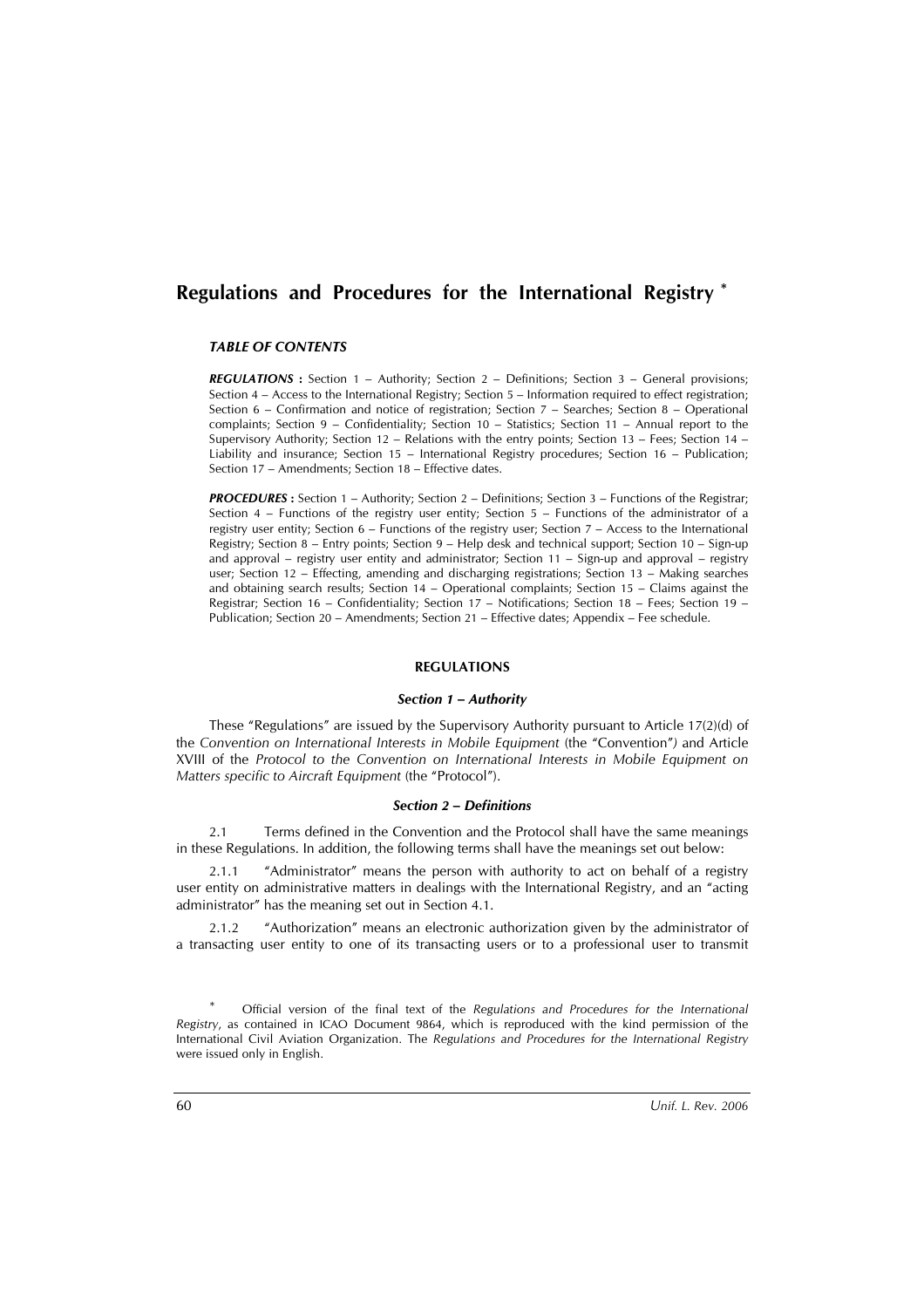information to the International Registry to effect or consent to a registration on behalf of that transacting user entity.

2.1.3 "Consent" means an electronic consent to a registration.

2.1.4 "Identity" means the name, address and electronic address of the entity or person in respect of whom the identifying information is sought.

2.1.5 "Named party" means the transacting user entity named in a registration, and a "named representative" means a person named in a registration and acting for others in an agency, trust or other representative capacity.

2.1.6 "Professional user entity" means a firm or other grouping of persons providing professional services to transacting user entities in connection with the transmission, to the International Registry, of information relating to registrations, and a "professional user" means an individual employee, member or partner of a professional user entity.

2.1.7 "Registration" means an interest electronically registered with the International Registry. For the purposes of Sections 4.4 and 6, the term has the extended meaning set out in Section 6.1. A "registering person" means the transacting user, professional user or direct entry point transmitting information to the International Registry to effect a registration.

2.1.8 "Registry user entity" means:

(a) a transacting user entity; or

(b) a professional user entity.

A "registry user" means a transacting user or a professional user.

2.1.9 "Searching person" means a person making a search in accordance with Section 7 of these Regulations.

2.1.10 "Special purpose entity" means an entity created by a transacting user entity for the limited purpose of entering into transactions to which a registration relates, where the latter entity electronically asserts that it has effective control of, or the exclusive right to service, the former entity.

2.1.11 "Transacting user entity" means a legal entity or natural person intending to be a named party in one or more registrations, and a "transacting user" means an individual employee, member or partner of a transacting user entity.

2.2 The term or terms:

 (a) "entry point", "authorizing entry point" and "direct entry point" have the meanings set out in Section 12.1;

 (b) "International Registry Procedures" has the meaning set out in Section 15.1; and

 (c) "priority search", "priority search certificate", "informational search listing", "Contracting State search" and "Contracting State search certificate" have the meanings set out in Section 7.

#### *Section 3 – General Provisions*

3.1 The International Registry is established as the facility for effecting and searching registrations under the Convention and the Protocol.

3.2 Since the International Registry merely provides notice of registrations, the facts underlying any such registration or registered interest shall determine whether it falls within the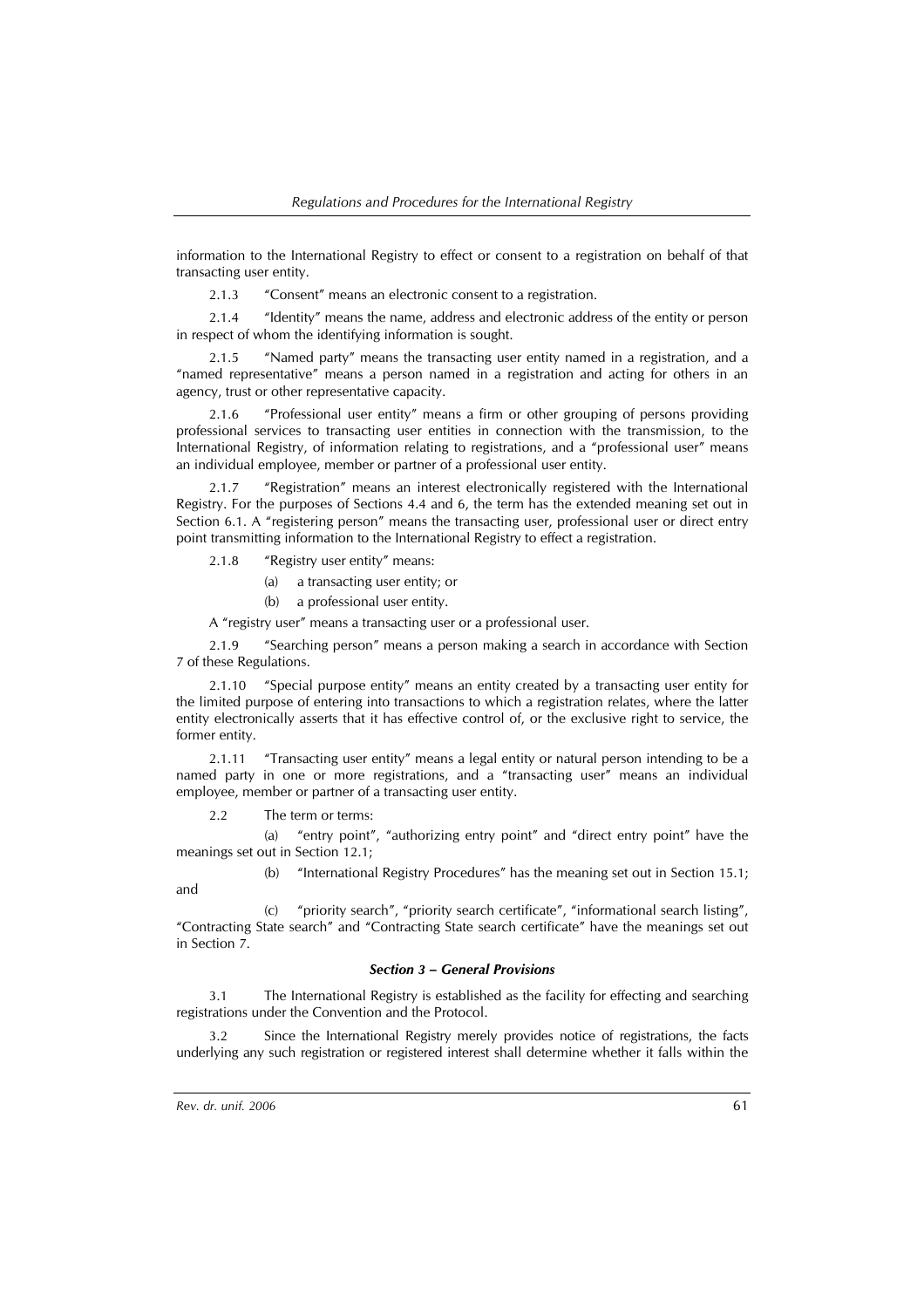scope of the Convention or the Protocol. Without limiting the foregoing, while there will be no technical impediment to the registration of pre-existing rights and interests, such registrations shall have no legal effect under the Convention and the Protocol, except where, by virtue of a declaration under Article 60(3) of the Convention, registration thereof is required. The contents of this Section 3.2 shall be prominently displayed by the International Registry as a general cautionary note.

3.3 The Registrar shall perform the functions specified in the Convention, the Protocol, these Regulations and the International Registry Procedures.

3.4 The International Registry shall be accessible 24 hours a day, 7 days a week, except if precluded by maintenance performed outside peak periods, or technical or security problems, as set out in the International Registry Procedures.

3.5 Technical support shall be provided to registering persons, searching persons and administrators by a help desk of the International Registry, which shall be available 24 hours a day, 7 days a week, via telephone and/or electronic mail, as set out in the International Registry Procedures.

3.6 The International Registry may be used for no other purpose than that set forth in Sections 3.1 and 3.2, unless approved in advance by the Supervisory Authority and subject to the terms of that approval.

## *Section 4 – Access to the International Registry*

4.1 No registry user entity or administrator of that entity shall have access to the International Registry unless that entity and administrator are first approved as such by the Registrar and are otherwise in compliance with these Regulations and the International Registry Procedures. For the purposes of the preceding sentence, such approval shall be given when the Registrar reasonably concludes:

(a) that such entity and administrator are who they claim to be; and

 (b) on the basis of information submitted, and without undertaking specific legal analysis, that the latter is entitled to act as administrator of the former, in each case, following the standards and procedures set out in the International Registry Procedures.

An administrator may electronically delegate his/her powers to an "acting administrator" from time to time for periods not to exceed three (3) months.

4.2 No registry user shall have access to the International Registry unless that user is first electronically approved as such by the administrator of the subject registry user entity and is otherwise in compliance with these Regulations and the International Registry Procedures. No approved registry user shall be entitled to transmit information to the International Registry to effect a registration unless that user has first received authorization to do so. For the purposes of the preceding sentence, such electronic approval and authorization may be given at the sole discretion of the relevant administrator and may be revoked by such administrator at any time.

4.3 Notwithstanding the preceding paragraphs:

 (a) the administrator of a transacting user entity approved by the Registrar may electronically approve a special purpose entity as a transacting user entity; and

 (b) in such a case, the rights, powers and obligations of the administrator of the approving transacting user entity and its transacting users, respectively, shall apply equally to the approved transacting user entity.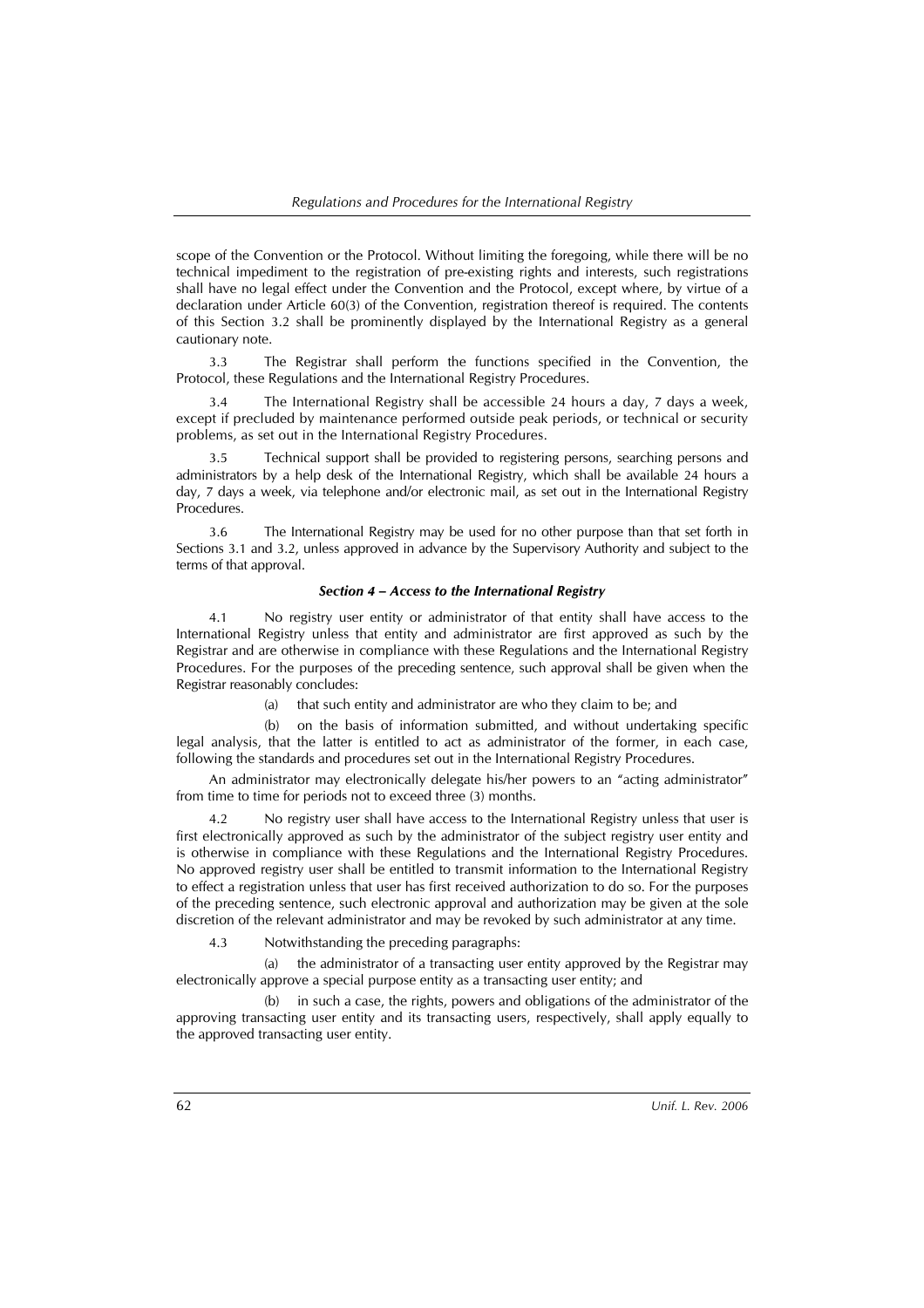4.4 Subject to these Regulations and in accordance with the International Registry Procedures, a registration may only be effected, with an authorization, by a registering person, on behalf of the transacting user entity, which is a named party required or permitted to effect that registration under Article 20 of the Convention and Article III of the Protocol.

4.5 No searching person shall have access to the International Registry unless that person is first in compliance with these Regulations and the International Registry Procedures.

#### *Section 5 – Information Required To Effect Registration*

5.1 Information required to effect a registration shall be selected from electronic information provided by the International Registry. To the extent such information is not so provided, it shall be electronically entered by a registering person using the format prescribed in the International Registry Procedures, except as regards named parties (other than those whose consent is not required under Section 5.8) because they must be approved transacting user entities.

5.2 Identity information shall be deemed complete only if each of the three elements contained in the definition of identity is provided.

5.3 The information required to effect the registration of an international interest, a prospective international interest, an international interest acquired through subrogation, a notice of a national interest, or a registrable non-consensual right or interest is:

 (a) the identity and electronic signature of the registering person and a statement on whose behalf that person is acting;

- (b) the identity of the named parties;
- (c) the following information identifying the aircraft object:
	- (i) type of aircraft object;
	- (ii) manufacturer's name;
	- (iii) manufacturer's generic model designation; and
	- (iv) manufacturer's serial number assigned to the aircraft object;
- (d) in the case of an airframe or helicopter, the following information, if known:
	- (i) the current and, if different, intended State of Registry for nationality

purposes; and

 (ii) the current and, if different, intended aircraft nationality and registration marks assigned pursuant to the Chicago Convention;

 (e) the duration of the registration, if the registration is to lapse prior to the filing of a discharge;

 (f) in the case of an international interest or a prospective international interest, the consent of the named parties, given under an authorization;

 (g) in the case of an international interest acquired through subrogation, the file number of the registration of that interest; and

 (h) the names and electronic addresses of persons to which the Registrar is required to send information notices pursuant to Section 6.

5.4 The information required to effect the registration of a contract of sale or a prospective sale is:

- (a) the information referred to in Sections  $5.3$  (a) to (d) and  $5.3$ (h);
- (b) the consent of the named parties, given under an authorization; and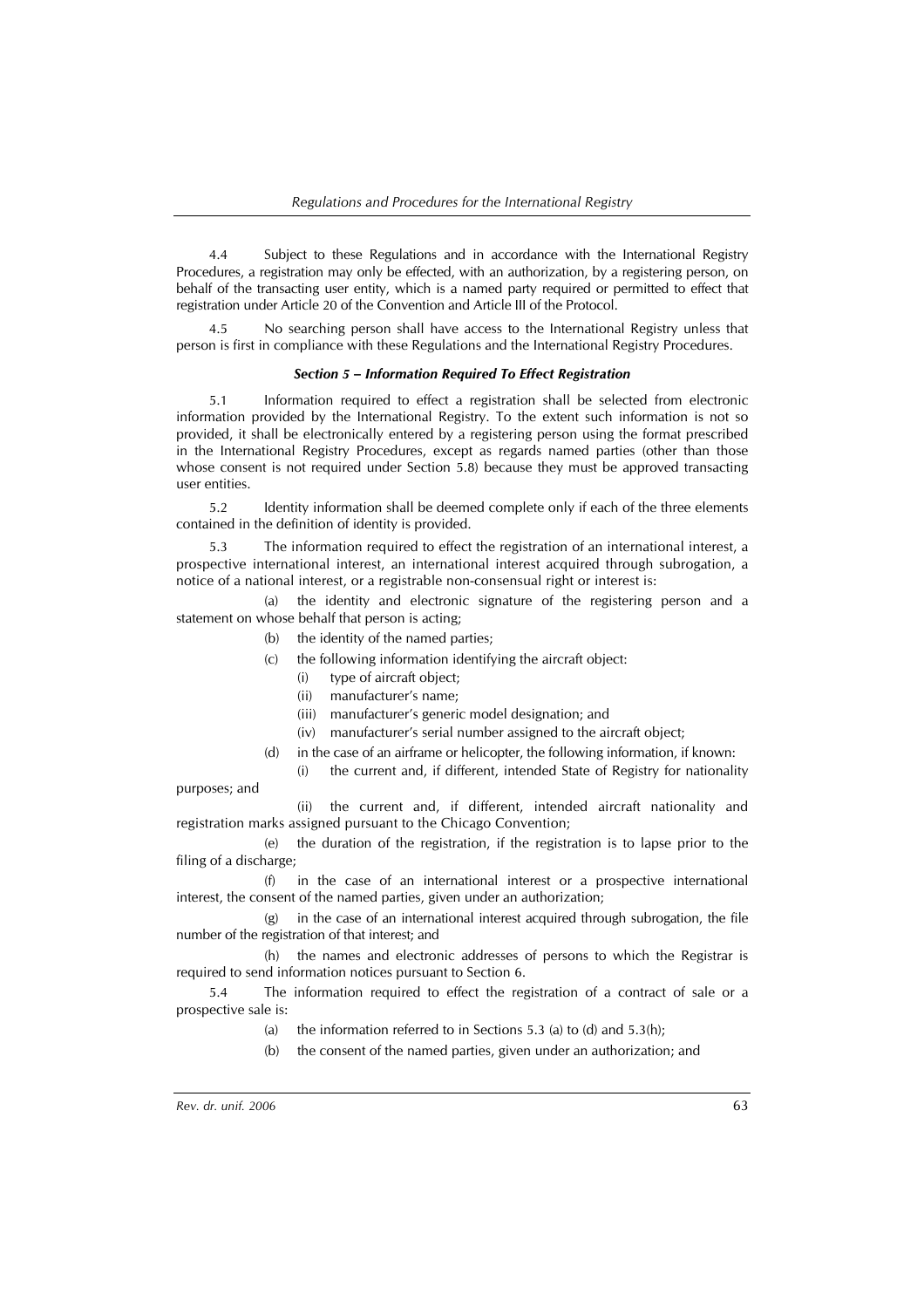(c) in the case of a prospective sale, the duration of the registration, if that registration is to lapse prior to the time of a discharge.

5.5 The information required to effect the registration of the assignment of an international interest, the prospective assignment of an international interest or the assignment of a registrable non-consensual interest is:

(a) the information referred to in Sections 5.3 (a) to (d) and  $5.3(h)$ ;

(b) the consent of the named parties, given under an authorization;

 (c) if the interest being assigned is a registered interest, the file number of the registration relating to that interest; and

 (d) if the interest being assigned is not a registered interest, a description of the interest assigned and original debtor there under, using the format prescribed by the International Registry Procedures.

5.6 The information required to discharge a registration, other than a registration relating to a contract of sale is:

(a) the information referred to in Sections 5.3 (a) to (d) and  $5.3(h)$ ;

 (b) the consent of the named parties benefiting from the registered interest, given under an authorization, but not of the debtor, assignor or person subordinating the registered interest, or of the prospective seller in the case of a registration relating to a prospective sale;

- (c) the file number of the registration to be discharged; and
- (d) the date the discharge is to be effective.

5.7 The information required to effect the registration of the subordination of an international interest, a prospective international interest, a national interest or a registrable nonconsensual interest is:

 (a) the information referred to in Sections 5.3 (a) to (d) and 5.3(h), and for the purposes of the foregoing reference to Section 5.3(b) and for the purposes of Section 5.7(b), the "named parties" shall be the registry user entities subordinating their interest and benefiting from that subordination;

 (b) the consent of the named party whose interest is subordinated, given under an authorization;

 (c) if the interest being subordinated or benefiting from the subordination is a registered interest, the file number relating to each such interest; and

 (d) if the interest being subordinated or benefiting from the subordination is not a registered interest, a description of such interest and the original debtor thereunder, using the format prescribed by the International Registry Procedures.

5.8 Notwithstanding Sections 5.3(f), 5.4(b) and 5.5(b), the information needed to effect the registration of a pre-existing right or interest required by virtue of a declaration under Article 60(3) of the Convention need not include the consent of the debtor, assignor, seller or person subordinating the right or interest.

5.9 The information required to amend a registration, defined as any change to the information contained therein, is:

(a) the information referred to in Sections  $5.3$  (a) to (d) and  $5.3$ (h);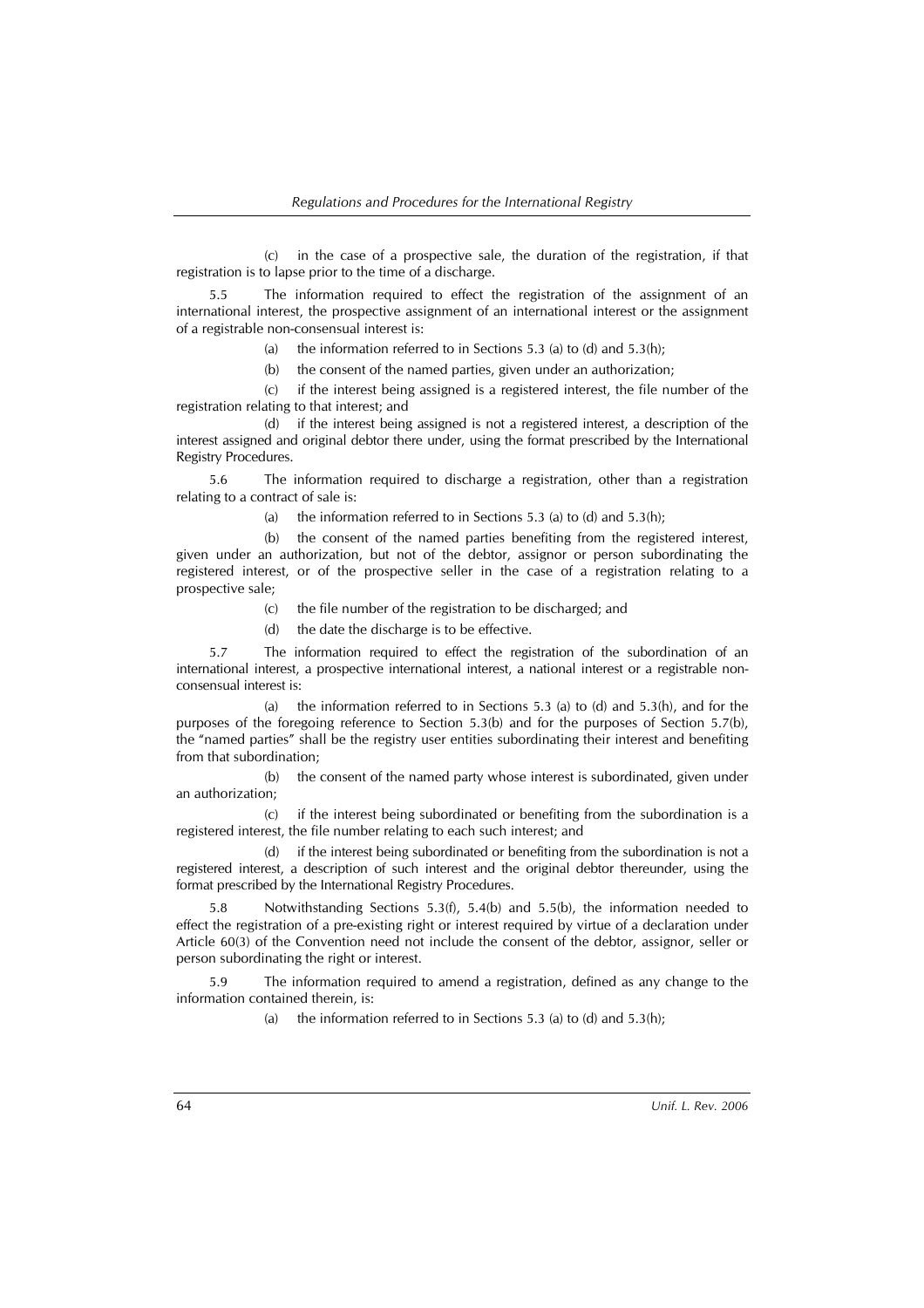(b) the consent of the named parties that consented to the registration to be amended, given under an authorization;

- (c) the file number of the registration to be amended; and
- (d) the amendments to be made.

5.10 Without prejudice to Section 12.6, the lack of information referred to in Section 5.3(d), including where cross-referenced in other sections, does not invalidate a registration.

5.11 The consent requirements of this Section 5 shall be satisfied:

 (a) in the case of a registration initiated by a direct entry point in accordance with Section 12.1(b), when the International Registry receives the consent from all parties whose consent is required under the Convention, the Protocol, and these Regulations; and

 (b) in the case of a registration authorized in accordance with Section 12.1(a), in respect of the submitting party when the International Registry receives such registration together with the authorization.

#### *Section 6 – Confirmation and Notice of Registration*

6.1 In this section, the term "registration" includes, where appropriate, the amendment, extension or discharge of a registration.

6.2 The Registrar shall provide prompt electronic confirmation of a registration to the named parties, the registering person and all other persons entitled to receive notice of that registration under Section 5. A confirmation shall contain the information set forth in Article 22(2)(a) of the Convention.

6.3 When a registration is effected relating to an aircraft object, a notice thereof shall be sent to persons referred to in Section 6.2 in any other registration relating to that object.

6.4 The confirmation and notice referred to in Sections 6.2 and 6.3, respectively, shall include information specified in Section 5 relating thereto and the file number of the registration.

#### *Section 7 – Searches*

- 7.1 Searches of the International Registry may be performed against:
	- (a) a manufacturer's name;
	- (b) a manufacturer's generic model designation; and
	- (c) a manufacturer's serial number of an aircraft object; and

in the case of an airframe or helicopter, against:

- (d) the State of Registry of the aircraft of which it is part; or
- (e) the nationality or registration mark.

Such information may be searched by means of a priority search or informational search, as set out in Sections 7.2 and 7.3, respectively. A Contracting State search may also be made, as set out in Section 7.5. A search may be performed by any person who complies with the International Registry Procedures, whether or not that searching person has a specific interest. All searches shall be performed by electronic means.

7.2 A "priority search" is a search for registration information using the three criteria specified in Article XX(1) of the Protocol, as set out in Section 7.1 (a) to (c). Such information is searchable for purposes of Articles 19 (2) and (6) of the Convention and Article XX(1) of the Protocol.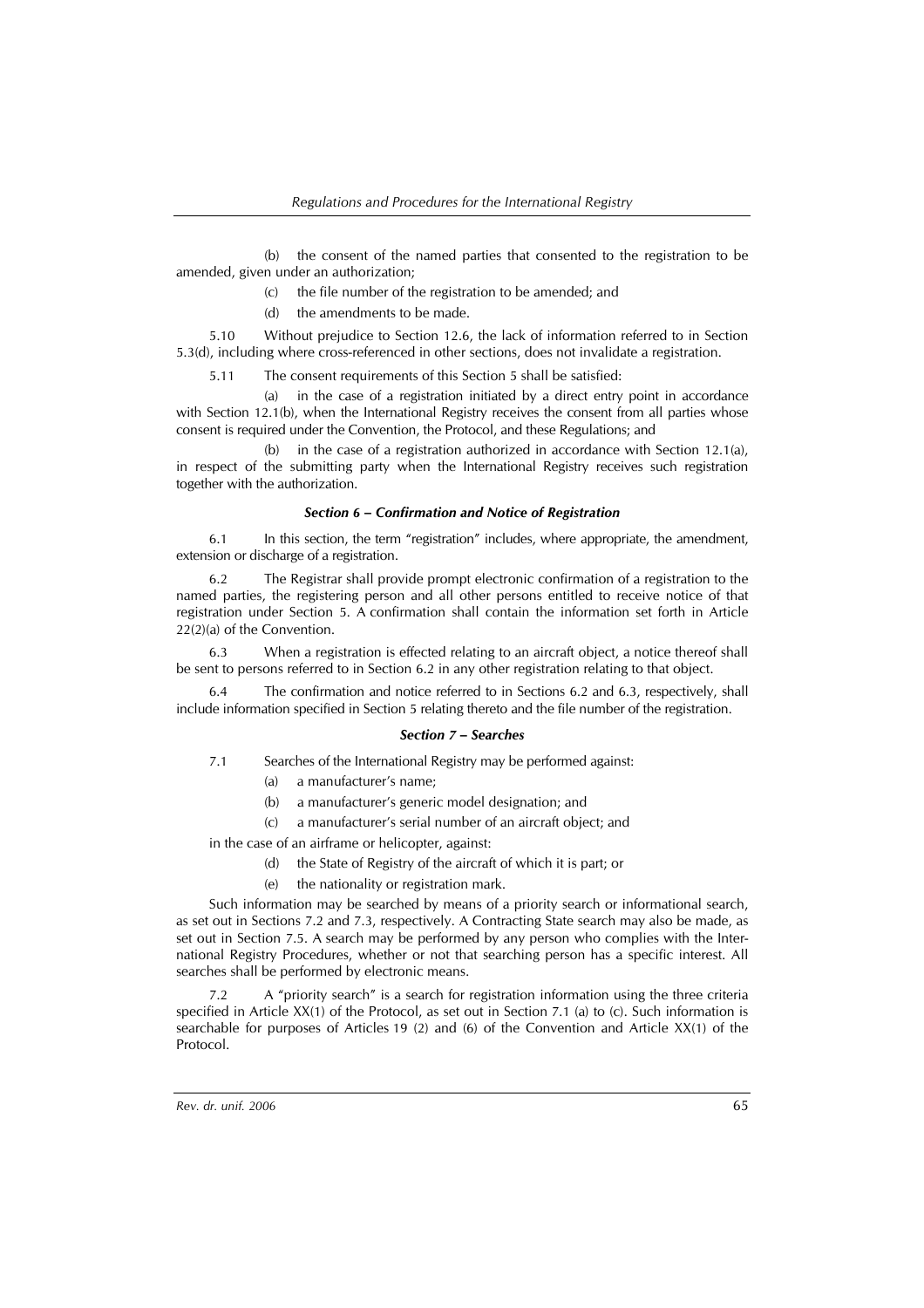7.3 An "informational search" is a search other than a priority search. The results of an informational search, an "informational search listing", shall be a list of all matching aircraft objects, described by the items set out in Section 7.1 (a) to (c) and, if available in the International Registry, the items in Section 7.1 (d) to (e). The facility to perform such an informational search does not make that information "searchable" for the purposes of Articles 19 (2) and (6) of the Convention and Article XX(1) of the Protocol.

7.4 A "priority search certificate" is a certificate issued in response to a priority search. It shall:

 (a) set out the information required by Article 22(2) (a) or (b) of the Convention, as applicable, and comply with Article 22(3) of the Convention; and

 (b) in the case where Article 22(2)(a) of the Convention applies, list the registered information in both:

(i) chronological order; and

(ii) a manner that indicates the transactional history of each registered

7.5 A "Contracting State search" is a search for all declarations and designations, and withdrawals thereof, made under the Convention and the Protocol by the Contracting State specified in the search. A "Contracting State search certificate" is a certificate issued in response to a Contracting State search. A Contracting State search certificate shall:

 (a) indicate, in chronological order, all declarations and designations, and withdrawals thereof, by the specified Contracting State;

 (b) list the effective date of ratification, acceptance, approval or accession of the Convention and the Protocol, and of each declaration or designation, and withdrawal thereof, by the specified Contracting State; and

 (c) attach, in the electronic form set out in the International Registry Procedures, a copy of all instruments deposited by the specified Contracting State relating to items within the scope of Section 7.5(b).

7.6 Each search certificate and listing shall be issued and made available in electronic form. Upon request, a printed copy of a priority search certificate or Contracting State search certificate shall be provided by the Registrar.

#### *Section 8 – Operational Complaints*

8.1 Any person may submit a complaint to the Registrar concerning the operation of the International Registry. If not satisfactorily addressed by the Registrar, that complaint may be further submitted by that person to the Supervisory Authority.

8.2 For the purposes of Section 8.1, a matter "concerns the operation of the International Registry" when the matter relates to the general procedures and policies of the International Registry and does not involve specific adjudication by the Registrar or Supervisory Authority.

8.3 A person making a complaint shall substantiate his/her assertions in writing.

8.4 The Supervisory Authority shall consider complaints, and where, on the basis of that consideration, it determines changes to the procedures or policies are appropriate, it shall so instruct the Registrar.

interest.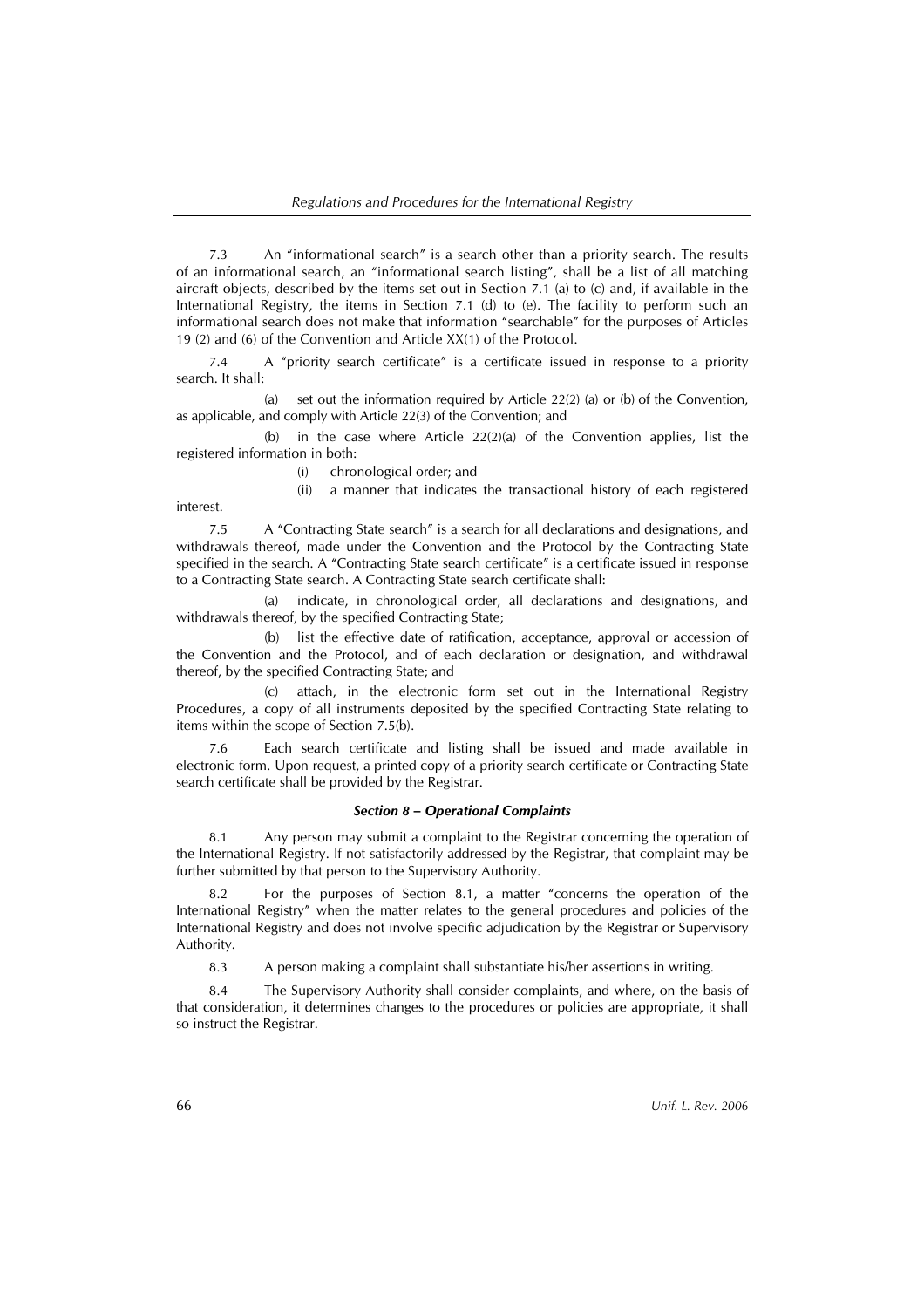8.5 The International Registry Procedures shall set out details relating to the procedure contemplated by Sections 8.1 to 8.4.

#### *Section 9 – Confidentiality*

All information in the International Registry shall be confidential except where it is:

(a) provided by the Registrar in response to a search under Section 7;

 (b) made electronically available to enable registry users to effect, amend or discharge registrations;

(c) provided to the Supervisory Authority at the latter's request; or

(d) used for the purposes of the statistics required by Section 10.

### *Section 10 – Statistics*

10.1 The Registrar shall maintain updated registration statistics and shall publish them in an annual report. This report shall be electronically accessible to any person.

10.2 The registration statistics under Section 10.1 shall consist of:

 (a) transactional volumes and revenues subdivided in each case by registration type and geographic distribution; and

 (b) other compilations of non-confidential information requested by the Supervisory Authority.

#### *Section 11 – Annual Report to the Supervisory Authority*

The Registrar shall prepare an annual report, including statistical data referred to in Section 10, and shall submit it to the Supervisory Authority.

#### *Section 12 – Relations with the Entry Points*

12.1 A Contracting State may designate an entry point or entry points ("entry point") under Article XIX(1) of the Protocol:

 (a) which shall or may authorize the transmission of information required for registration under the Convention and the Protocol to the International Registry ("authorizing entry point"); or

 (b) through which information required for registration under the Convention and the Protocol shall or may be directly transmitted to the International Registry ("direct entry point").

12.2 A Contracting State may only designate a mandatory entry point in respect of:

 (a) registrations relating to airframes and helicopters for which it is the State of Registry; and/or

 (b) registrations of prospective international interests, prospective sales or prospective assignments of international interests in any airframe or helicopter for which it has taken regulatory steps to become the State of Registry.

12.3 A Contracting State designating an entry point shall notify the Depositary and the Supervisory Authority thereof, indicating whether such entry point is an authorizing or direct entry point. The Supervisory Authority shall keep the Registrar informed of such designations, and the Registrar shall maintain a current list thereof that is electronically accessible to users.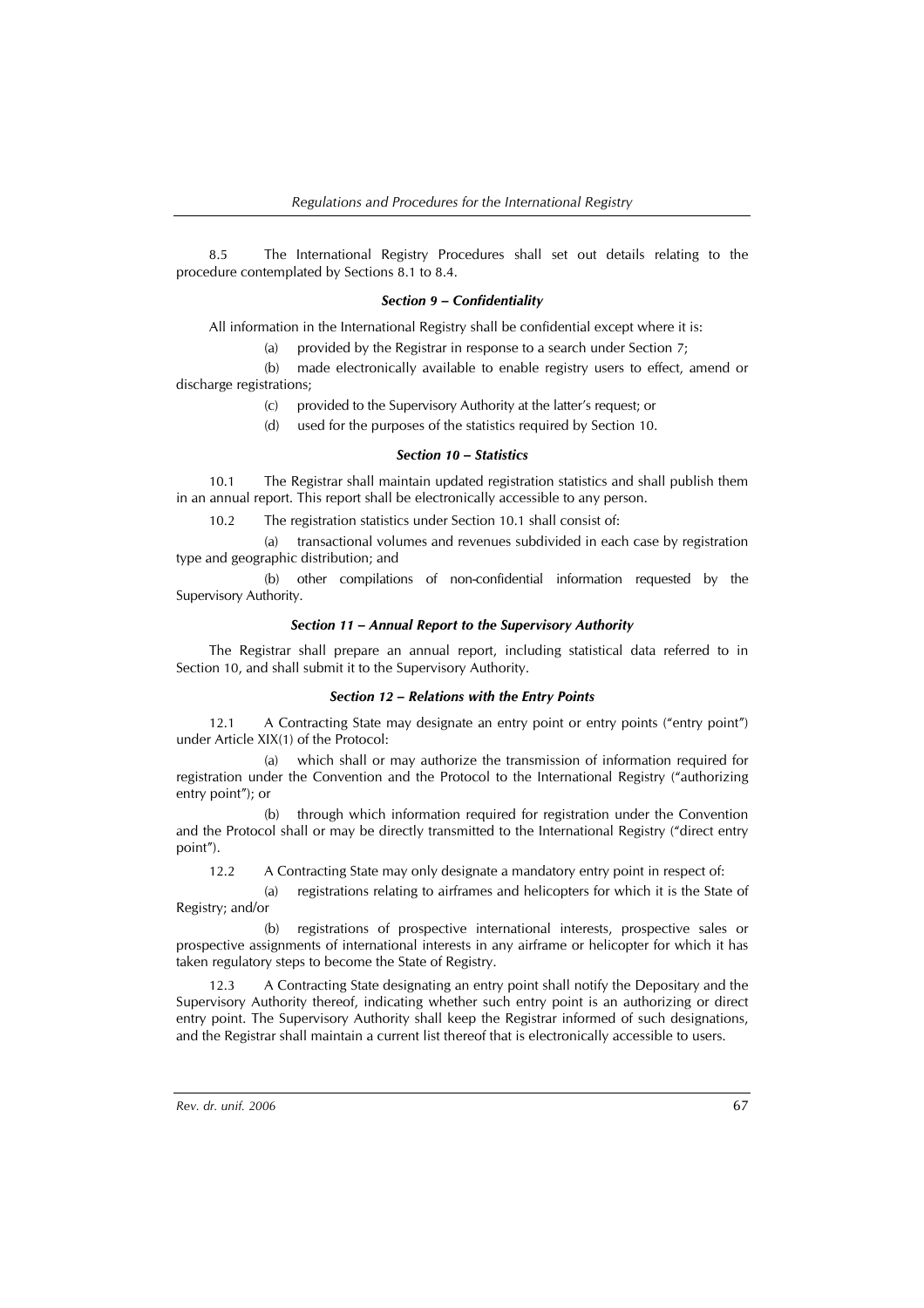12.4 The Registrar shall establish arrangements applicable to the electronic transmission of registration information from, or authorized by, entry points to the International Registry and, after consultations with each designated entry point, shall specify the procedures applicable to that entry point. The foregoing shall not require the establishment of electronically coordinated systems but rather arrangements designed to enhance the efficient use of the International Registry by entry points.

12.5 The International Registry shall provide an electronic warning against a registration that is not effected:

- (a) through a direct entry point where use thereof is mandatory; or
- (b) in accordance with procedures required by an authorizing entry point;

to the extent agreed between the International Registry and the Contracting State declaring that entry point.

12.6 A registration effected in violation of the terms of a designation under Sections 12.1 and 12.2 is invalid.

#### *Section 13 – Fees*

13.1 The Registrar shall collect a fee prior to undertaking services relating to the International Registry.

13.2 Fees, including fees arising from operations through an entry point, must be paid to the Registrar prior to the requested operation unless otherwise agreed between the Registrar and such entry point.

13.3 Fees shall be collected according to a schedule issued by the Supervisory Authority, which shall state the amount of fees payable for each service.

13.4 Fees shall be established and adjusted by the Supervisory Authority, as required by the Convention and the Protocol.

#### *Section 14 – Liability and Insurance*

14.1 For the purposes of Article 28(1) of the Convention, "loss suffered" means loss or damage resulting from an error or omission of the Registrar and its officers and employees or from a malfunction of the international registration system, except as provided for by Article 28 of the Convention, but does not include loss or damage resulting from lack of access to the International Registry as a result of measures referred to in Section 3.4 of these Regulations.

14.2 Any claim against the Registrar under Article 28(1) of the Convention:

 (a) shall be made in writing within the time period applicable under the laws of the State where the International Registry is located;

 (b) shall be subject to consultations between the claimant and the Registrar; and

 (c) if not resolved by such consultations, may be pursued by the claimant in accordance with Article 44 of the Convention.

14.3 The International Registry Procedures shall set out details relating to the procedure contemplated by Section 14.2.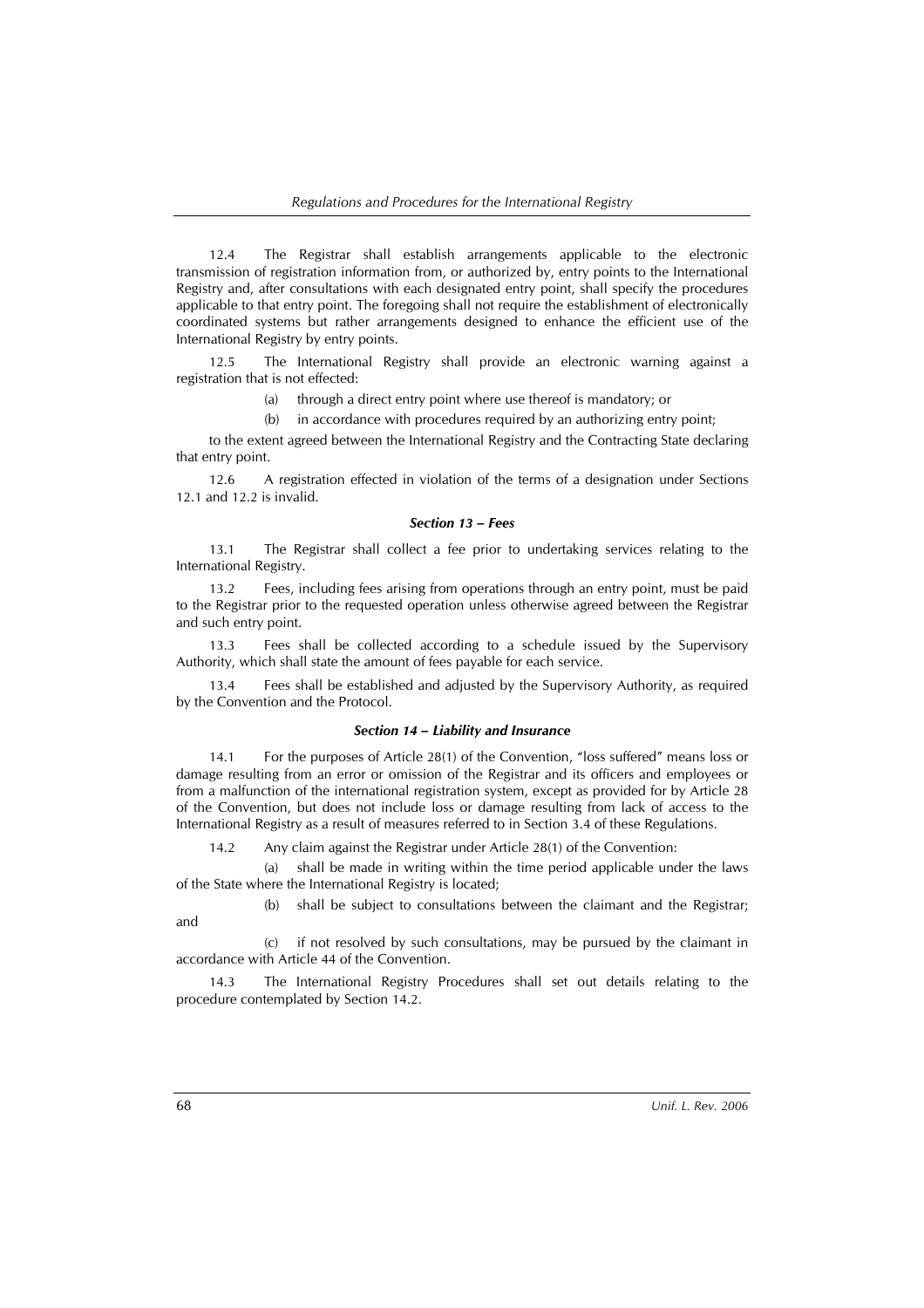14.4 The amount of insurance or financial guarantee required under Article 28(4) of the Convention and Article XX(5) of the Protocol shall be determined and may be revised by the Supervisory Authority.

## *Section 15 – International Registry Procedures*

15.1 International Registry Procedures addressing items required by these Regulations or otherwise relating to the technical operation and administrative processes of the International Registry shall be established by the Supervisory Authority.

15.2 Without restricting their content, the International Registry Procedures shall set out the technical and administrative processes for:

 (a) effecting, amending and discharging registrations and making and obtaining copies of searches; and

 (b) obtaining the approvals and authorizations required to access the International Registry.

#### *Section 16 – Publication*

16.1 The authentic version of these Regulations and the International Registry Procedures shall be published in an official publication of the Supervisory Authority.

16.2 The Registrar shall make an electronic version of the authentic texts referred to in Section 16.1, as may be amended as contemplated by Section 17, available to the public at no cost.

## *Section 17 – Amendments*

17.1 Requests for amendments to these Regulations or the International Registry Procedures may be submitted by the Registrar to the Supervisory Authority, which shall consider such amendments.

17.2 The authentic version of any amendments to these Regulations or the International Registry Procedures approved by the Supervisory Authority shall be published in an official publication of the Supervisory Authority.

## *Section 18 – Effective Dates*

The present Regulations and the initial International Registry Procedures shall take effect on the date the Protocol enters into force. Any amendments to these Regulations or the International Registry Procedures shall take effect one calendar month after the date of their publication unless otherwise determined by the Supervisory Authority.

 $\mathcal{L}=\mathcal{L}^{\mathcal{L}}$  , where  $\mathcal{L}^{\mathcal{L}}$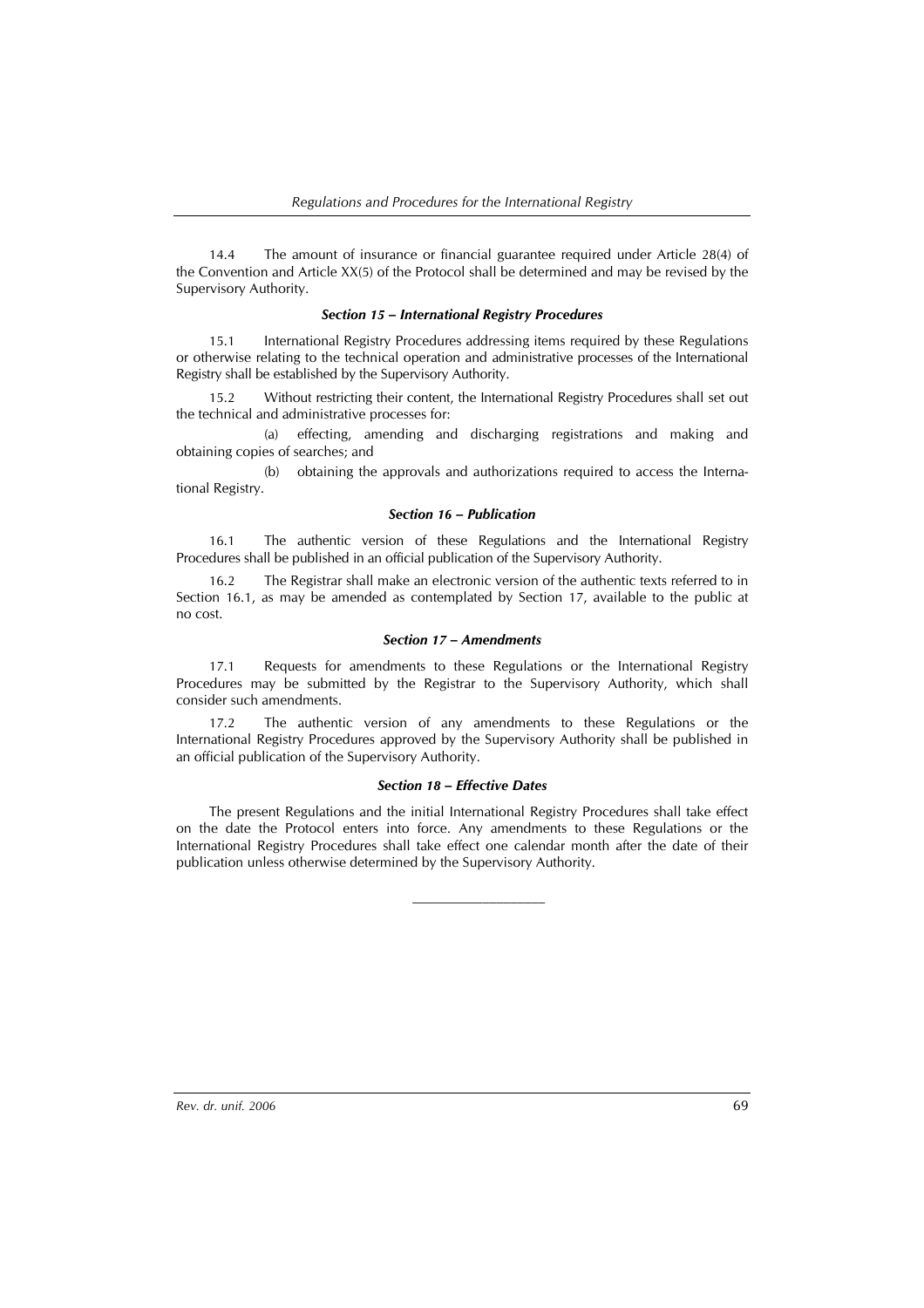# **PROCEDURES**

## *Section 1 – Authority*

*(Section 15 of the Regulations)*

These "Procedures" are issued by the Supervisory Authority of the International Registry under the *Convention on International Interests in Mobile Equipment* (the "Convention"), the *Protocol to the Convention on Matters Specific to Aircraft Equipment* (the "Protocol"), and the *Regulations for the International Registry* (the "Regulations"). They address administrative items required by the Regulations as conditions to use of the International Registry or otherwise relating to the technical operation and administrative processes of the International Registry.

#### *Section 2 – Definitions*

Terms defined in the Convention, the Protocol, and the Regulations shall have the same meaning in these Procedures. In addition, the following terms shall have the meaning set out below:

(a) "Approval" means either:

 (i) an electronic approval, by the Registrar, of an entity as a registry user entity and/or of an individual as that registry user entity's administrator, in accordance with Section 10 below; or

 (ii) an electronic approval, by the administrator, of an individual as a registry user of such registry user entity, in accordance with Section 11 below, and "approve" and "approved" shall be construed accordingly.

 (b) "Confirmation" means an electronic confirmation provided in accordance with Section 6 of the Regulations, automatically issued by the Registrar when a registration, amendment or discharge is searchable.

 (c) "CPS" means the Registrar's certification practice statement, as displayed on the website.

 (d) "Digital certificate" means a digital certificate for use in communications with the International Registry, issued to an administrator or other registry user by the Registrar in accordance with these Procedures and the CPS.

 (e) "Final consent" means the electronic consent of the last of the named parties whose consent is required under Article 20 of the Convention in relation to a registration, amendment or discharge.

(f) "Private key" means the private key associated with a digital certificate.

 (g) "Website" means the website that provides the public interface of the International Registry and associated content provided by the Registrar under the Uniform Resource Locator (URL): www.internationalregistry.aero

#### *Section 3 – Functions of the Registrar*

*(Section 3 of the Regulations)* 

The Registrar shall operate the International Registry and perform the functions assigned to it by the Convention, the Protocol and the Regulations.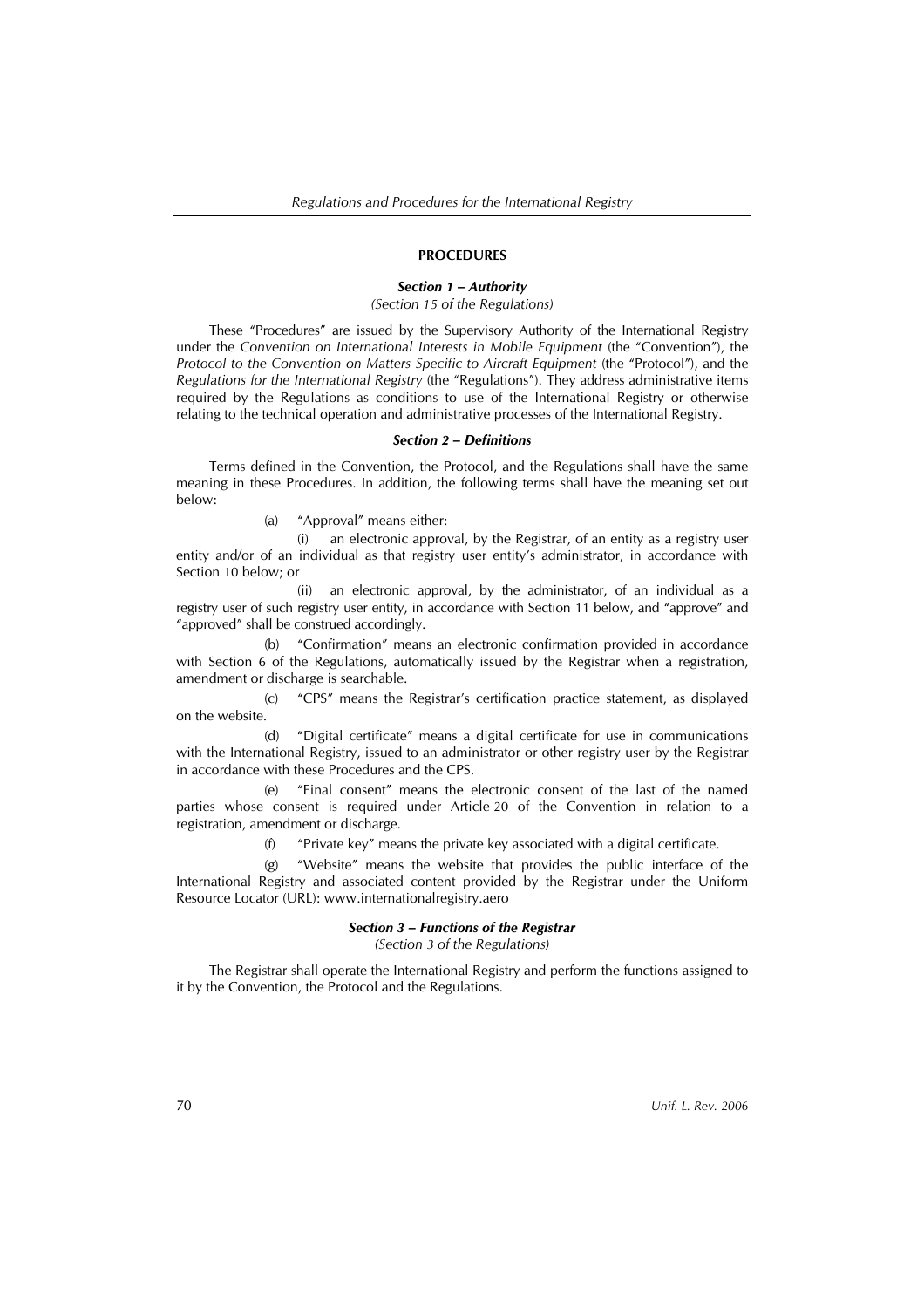#### *Section 4 – Functions of the Registry User Entity*

*(Section 4 of the Regulations)*

For the purpose of using the International Registry, the following functions fall within the scope of responsibility of each registry user entity:

(a) the proper selection and appointment of its administrator;

 (b) any actions of its administrator, including any acting administrator, and of its registry users taken in relation to the Registry, which shall be deemed to have been duly authorized by that registry user entity;

(c) the accuracy of the data transmitted to the International Registry on its behalf;

 (d) requesting, through its "back-up contact" referred to in Section 5.12 below, that the Registrar revoke the approval of the administrator acting on behalf of a registry user entity if the administrator ceases to be employed by that registry user entity or otherwise ceases to be authorized to act on its behalf;

abiding by the applicable terms and conditions in place from time to time governing use of the International Registry. The applicable terms and conditions can be accessed on the website.

# *Section 5 – Functions of the Administrator of a Registry User Entity (Section 4 of the Regulations)*

5.1 An administrator, who may but need not be an employee of a registry user entity, shall be duly appointed by each registry user entity, with authority to act on its behalf for the purposes of the International Registry, and such authority shall be represented during the approval process.

5.2 An administrator should hold appropriate formal professional qualifications commensurate with the requirements of the functions of administrator.

5.3 Each registry user entity may have only one administrator at any given time.

5.4 The administrator of a transacting user entity, who has been approved by the Registrar, is automatically authorized to effect, amend, discharge or consent to registrations in which that entity is a named party.

5.5 An administrator:

(a) shall keep his/her password and digital certificate secure; and

 (b) shall not transfer his/her digital certificate from the computer on which it was first installed, except to a replacement computer under his/her control, in which case he/she shall first apply to the Registrar for that purpose.

5.6 Where an administrator electronically delegates his/her powers to an acting administrator in accordance with Section 4.1 of the Regulations, that acting administrator shall be deemed to be the administrator for the purposes of these Procedures.

5.7 Where an administrator electronically approves a registry user to act on behalf of a registry user entity in accordance with Section 4.2 of the Regulations, the Registrar shall issue an email to that registry user containing a link to a digital certificate in accordance with these Procedures.

5.8 An administrator shall, through the website:

 (a) keep up to date the email address and other details of the administrator and each registry user representing such registry user entity held by the International Registry;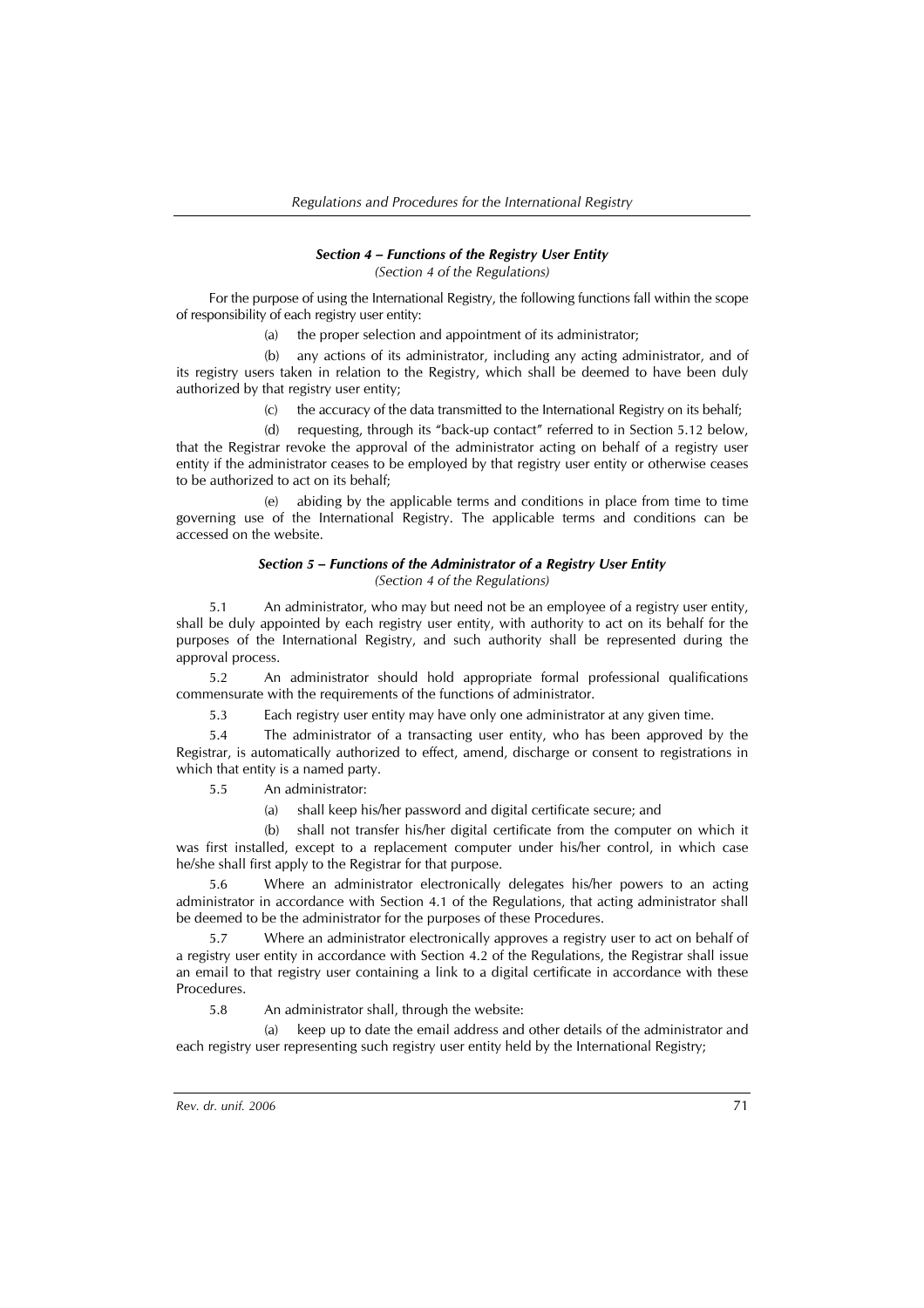(b) promptly revoke the approval of a registry user representing such registry user entity in the event that such registry user leaves the employment of, or otherwise ceases to be associated with, such registry user entity; and

 (c) promptly revoke the authorization of a registry user representing such registry user entity in the event that such registry user is no longer authorized to effect, amend, discharge or consent to one or more registrations in which that entity is a named party.

5.9 In the event that an administrator is to leave the employment of the registry user entity on whose behalf he/she is authorized to act or if there is to be a change of administrator, the administrator shall electronically notify the Registrar thereof in a timely fashion. Should the registry user entity wish to appoint a replacement administrator, such appointment shall be subject to a sign-up fee applicable to a new administrator.

5.10 The administrator of a registry user entity shall have the authority, through the website, to block and/or disable the user account of any registry user representing his/her registry user entity. It is the administrator's responsibility to take such action promptly in the event of a security breach relating to any such registry user's user account, of which he/she has actual knowledge, including but not limited to compromise of such registry user's private key.

5.11 The administrator of a registry user entity shall notify the Registrar of any security breach (for example, a breach compromising a private key), of which he/she has actual knowledge, that is expected to result in unauthorized registrations. If the security breach relates to a registry user account, the administrator may block and/or disable the account.

5.12 If the account of an administrator is subject to a security breach that could reasonably be expected to result in unauthorized access to and use of the International Registry, the Registrar and the registry user entity shall cooperate to expeditiously take corrective action appropriate under the circumstances. A registry user entity shall designate a "back-up contact" for these purposes.

5.13 On notification of a security breach, the Registrar may block and/or disable any user account.

5.14 The Registrar may make such reasonable identity checks of a proposed administrator as the Registrar considers necessary in relation to that person undertaking such function. The Registrar may make similar checks of a registry user, where deemed necessary by the Registrar.

5.15 Each administrator may electronically approve further registry users to act on behalf of the registry user entity which that administrator represents (when authorized to do so) and may approve the issue of a digital certificate to each of those registry users.

The administrator has sole responsibility for the selection of his/her registry user entity's registry users and for ensuring that only individuals who are duly authorized to act on behalf of his/her registry user entity are appointed as registry users from time to time.

#### *Section 6 – Functions of the Registry User (Section 4 of the Regulations)*

6.1 No individual other than an administrator may effect, amend, discharge or consent to registrations with the International Registry until he/she has been approved as a registry user by the administrator of the registry user entity that such person represents.

6.2 No registry user may transmit information to the International Registry to effect, amend or discharge a registration in respect of an aircraft object unless such registry user has first received authorization to do so in relation to such aircraft object either: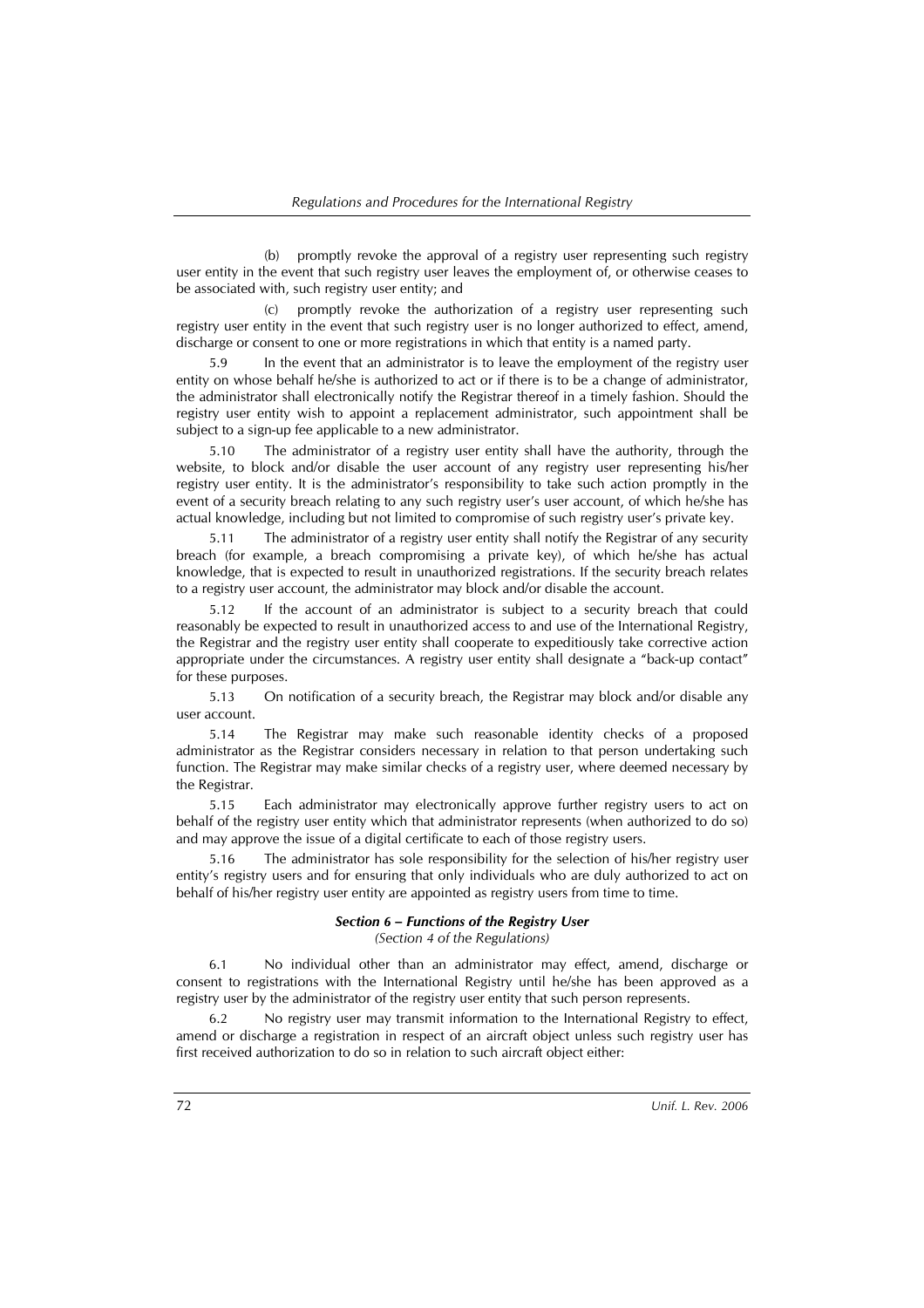(a) in the case of a transacting user, from the administrator of the transacting user entity that represents it; or

 (b) in the case of a professional user, from the administrator of the transacting user entity being such professional user's client.

6.3 Each registry user:

(a) shall keep his/her password and digital certificate secure; and

 (b) shall not transfer his/her digital certificate from the computer on which it was first installed, except to a replacement computer under his/her control, in which case he/she shall first apply to the Registrar for that purpose.

6.4 Each registry user shall notify his/her respective administrator of any security breach, of which he/she is aware, that is expected to result in unauthorized registrations, including unauthorized use, disclosure or compromise of his/her password or private keys.

6.5 Each registry user acknowledges that his/her respective administrator may make such identity checks as the Registrar considers necessary in connection with such registry user's access to the International Registry.

# *Section 7 – Access to the International Registry*

*(Section 4 of the Regulations)*

7.1 The International Registry can be accessed via the public Internet under the URL: www.internationalregistry.aero

7.2 The International Registry will initially be available in English only. It is envisaged that other languages will be added when the necessary financial means are available, taking into account the implications thereof as well as advantages for users.

7.3 To access the International Registry, an administrator, registry user or a searching person requires access to the Internet with a compatible browser(s), as specified on the website. Each such person shall establish his/her own arrangements for:

(a) access to the Internet; and

(b) contracting with, and paying the fees of, any third party Internet service

The International Registry extends only to the access point to the Internet located at the Registrar's hosting location.

7.4 The International Registry shall be accessible 24 hours a day, 7 days a week, except if precluded by maintenance performed outside peak periods, or technical or security problems. Advance notice of any interruption in access, and expected resumption of service, shall, to the maximum extent practicable, be provided via the website.

7.5 Access to the International Registry is conditioned on:

 (a) in the case of an administrator and a registry user, having a valid digital certificate and complying with the applicable part of the CPS relating to his/her use and, where required, entering the correct password;

 (b) following the steps and procedures provided on the website, including acceptance of the website terms and conditions, and of the CPS, and abiding thereby;

 (c) paying, in advance, the fees set by the Supervisory Authority and published on the website; and

(d) complying with these Procedures.

provider.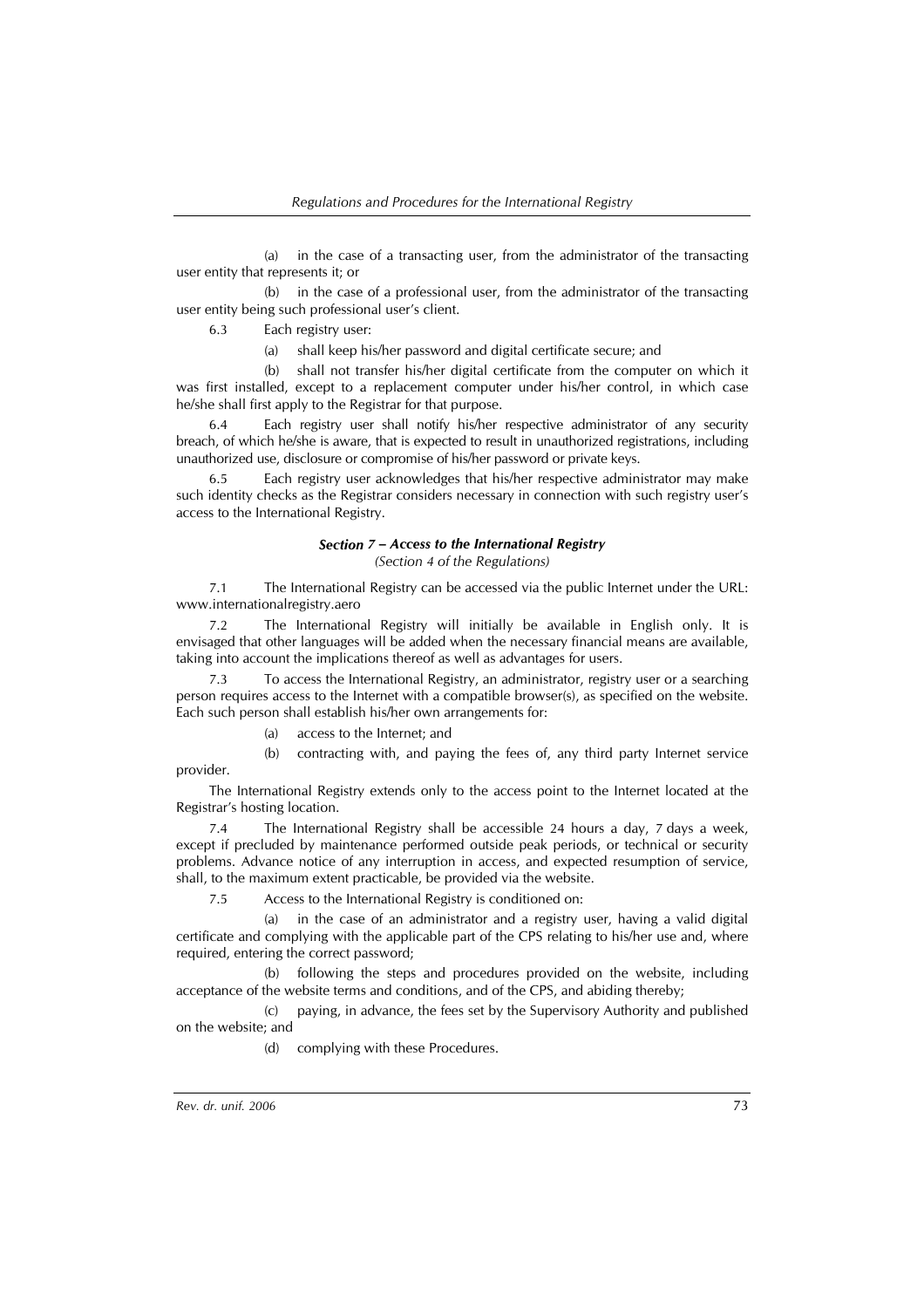7.6 If an administrator's or a registry user's password is entered incorrectly, that person shall be given the opportunity to re-enter the password or terminate the action. If there are three failed attempts to enter the correct password, the corresponding user account will be blocked until contact has been made with the help desk and the issue giving rise to the failure has been corrected.

#### *Section 8 – Entry Points*

## *(Section 12 of the Regulations)*

8.1 The Registrar shall establish arrangements applicable to the electronic transmission of registration information from, or authorized by, entry points to the International Registry designated under Article XIX(1) of the Protocol and Section 12 of the Regulations and, after consultations with each designated entry point, shall specify the arrangements applicable to that entry point. The arrangements applicable, designed to enhance the efficient use of the International Registry by entry points, shall be published on the website.

8.2 All registry users making registrations through a designated entry point or entry points under Article XIX(1) of the Protocol shall comply with the arrangements referred to in the preceding Section 8.1.

# *Section 9 – Help Desk and Technical Support*

*(Section 3.5 of the Regulations)* 

9.1 To access the technical support function of the International Registry, an administrator, registry user or searching person may email or call the help desk, as specified on the website. It is recommended that the "help" pages of the website and email be used, where possible. Any person communicating with the help desk via email is requested to:

- (a) specify the nature of the problem or question;
- (b) provide his/her full name and company name;

 (c) identify which type of user he/she is (e.g. administrator, registry user or searching person); and

(d) provide a main contact telephone number.

The Registrar may, to the extent consistent with applicable privacy law, verify the identity of all callers and log and record all calls to the help desk.

9.2 The terms of Section 3.4 of the Regulations and Section 7.4 of these Procedures shall apply to:

(a) the hours of operation of the help desk, and exceptions thereto; and

 (b) notice of interruption and resumption of access to the help desk and its services.

9.3 The initial working languages of the help desk will be English, French and Spanish. It is envisaged that other languages will be added when the necessary financial means are available, taking into account the implications thereof as well as advantages for users.

9.4 Help desk response times will depend on demand and cannot therefore be guaranteed.

9.5 The help desk is for technical support only and cannot provide support on other matters, including legal questions. The help desk cannot respond to queries concerning an administrator's, a registry user's or a searching person's: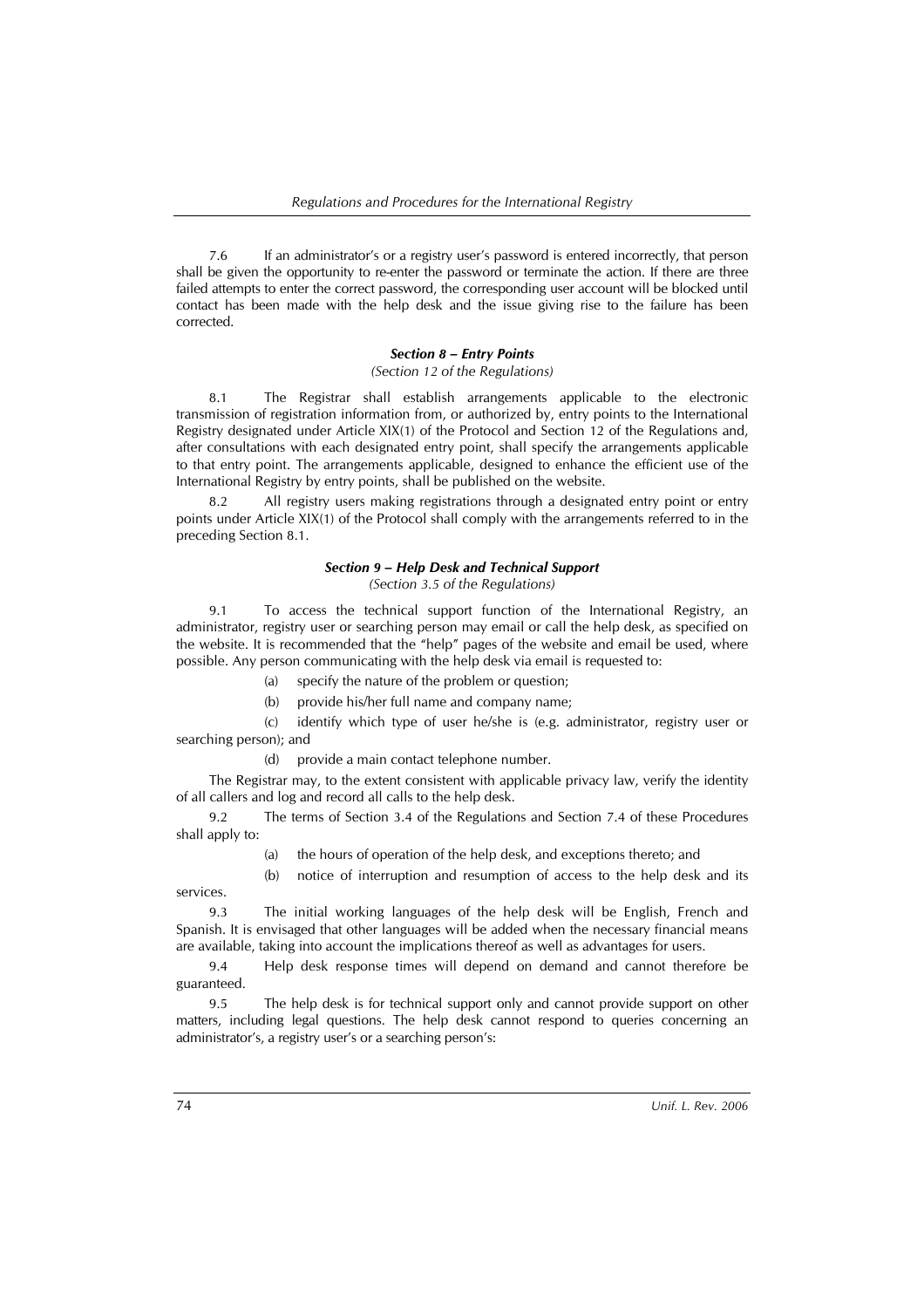- (a) computer or network system;
- (b) system security policies;
- (c) Internet access, including its connectivity and performance; or
- (d) browser.

# *Section 10 – Sign-up and Approval — Registry User Entity and Administrator (Section 4 of the Regulations)*

10.1 In connection with approvals under Section 4.1 of the Regulations, the proposed administrator of a proposed registry user entity shall complete and electronically submit to the Registrar, through the website, the form for approval of:

- (a) a registry user entity; and
- (b) an administrator of that entity.

Information designated as mandatory on the form shall be provided. Information designated as optional on the form may be provided. Names of organizations and persons must be their correct legal names. In exceptional cases (e.g. where the space on the form is insufficient), prior approval of the Registrar for using a name other than the correct legal name must be sought by email. A proposed registry user entity shall also electronically submit to the Registrar, with proper signature, confirmation that a proposed administrator is entitled to act in that capacity. At the specific request of the Registrar, such confirmation shall be provided in hardcopy on the entity's letterhead with proper signature. All applications for approval shall include acceptance of these Procedures and of the website terms and conditions governing the use of the International Registry.

10.2 All applications for approval must be accompanied by full payment (by credit or debit card) of the appropriate non-refundable fee, together with value added tax (VAT), if required by law. The proposed administrator will be presented with a summary of the amount (in U.S. dollars) to be paid and prompted to enter credit or debit card details. Once the card details have been submitted and validated, payment will be taken from the relevant account and that person will be presented with a confirmation screen and the option to save a digital copy of the invoice.

10.3 All applications for approvals will be acknowledged to the electronic mail address provided on the submitted application form.

10.4 The proposed administrator shall promptly reply to requests for additional information from the Registrar in connection with the approval process. Such requests, made at the sole discretion of the Registrar, shall be consistent with applicable privacy laws.

If satisfied with the information provided, the Registrar shall issue to the proposed administrator, in electronic form, the Registrar's approval and a notification of the URL at which the administrator can access his/her digital certificate, together with appropriate instructions on its use.

10.6 The Registrar shall issue its approval (if given) as soon as is reasonably practicable and will endeavour to complete the approval process within 48 hours of receipt of the application.

10.7 Once the Registrar has issued its approval, the administrator shall test his/her ability to access the website.

10.8 The Registrar shall not approve a registry user entity or an administrator where the Registrar believes that the requirements of Section 4.1 of the Regulations have not been met. In such a case, the Registrar, if requested in writing shall: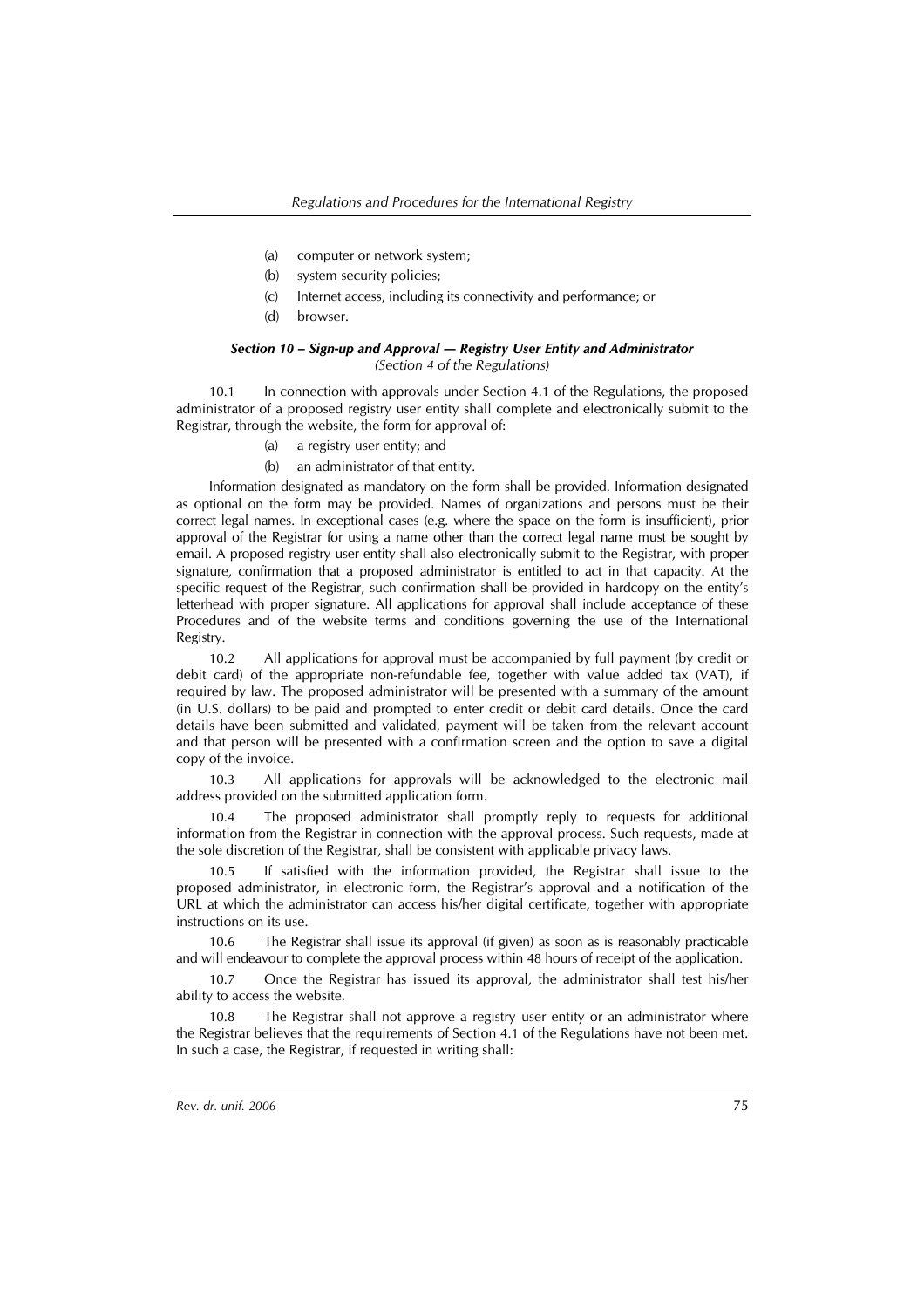(a) specify in writing, via email, the reasons why such requirements have not been met; and

 (b) provide the applicant with a reasonable opportunity to take corrective action.

If not corrected, at the sole discretion of the Registrar, the application shall be declined. Refusal of an application shall not prevent an applicant from making a subsequent application for approval, provided that the requirements of these Procedures are fully complied with in respect thereto, and payment of the appropriate fee together with VAT (if applicable) is made.

10.9 The fee for issuing a replacement digital certificate shall be borne by the registry user entity. A person seeking a replacement digital certificate shall apply to the Registrar and follow the instructions specified on the website.

10.10 The Registrar may revoke the approval of a registry user entity and/or an administrator at any time where, in its view, there exists a material risk of fraudulent registrations or other misuse. In such a case, the Registrar and the registry user entity shall take all reasonable steps to cooperate to expeditiously take corrective action appropriate under the circumstances; the back-up contact designated under Section 5.l2 may be used as required. The Registrar may block and/or disable any user account of the registry user entity concerned.

## *Section 11 – Sign-up and Approval — Registry User (Section 4 of the Regulations)*

11.1 In connection with approval of registry users under Section 4.2 of the Regulations, a proposed registry user seeking to act on behalf of an approved registry user entity shall apply through the website, requesting electronic approval from the administrator of that entity.

11.2 An administrator has the sole right to approve one or more registry users employed by a registry user entity to act on his/her behalf. If the administrator elects to approve such registry users, the administrator shall take that action through the "approved registry user" page on the website, specifying the period of validity of a proposed registry user's access to the International Registry and directing that the associated payment be made.

11.3 Upon receiving the approval of his/her administrator and following successful testing of his/her ability to access the website, a registry user will be issued a digital certificate by the administrator via an email containing a link to the website. The registry user should then download from the website the digital certificate, providing him/her with a private key.

#### *Section 12 – Effecting, Amending and Discharging Registrations (Sections 5 and 6 of the Regulations)*

12.1 To effect, amend or discharge a registration, a registering person shall:

(a) follow the relevant process and instructions specified on the website; and

 (b) complete the electronic forms contained on the website, with the relevant information required by Section 5 of the Regulations.

Registration information electronically provided on the website (i.e. on "drop-down lists") shall be used by a registering person, where possible. To the extent such information is not provided, registration information shall be inserted by a registering person following the instructions specified on the website.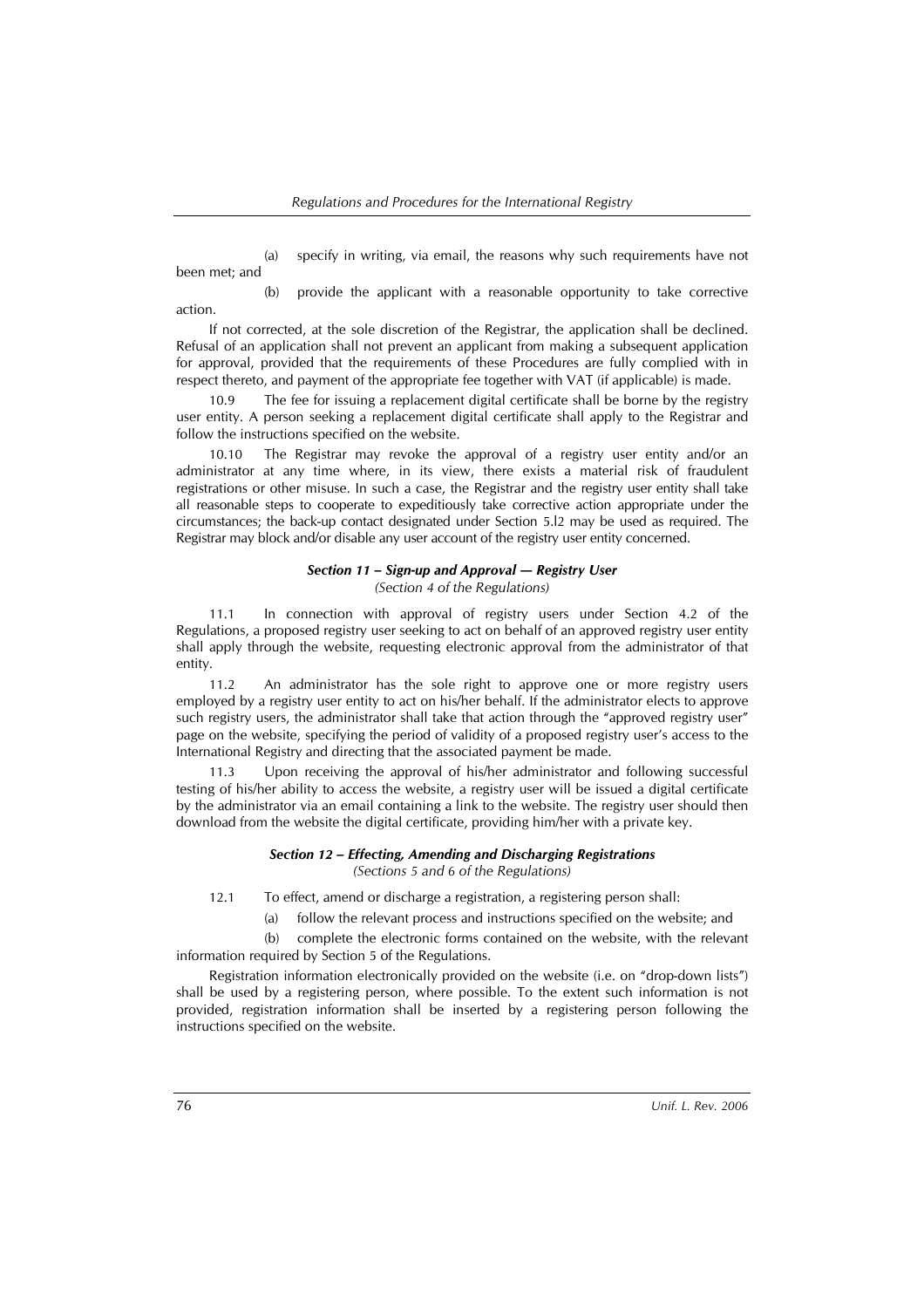12.2 Each named party, other than the registering party, required to consent under Article 20 of the Convention in order for a registration, amendment or discharge to become effective shall be electronically requested to consent thereto, in accordance with Article 18(1)(a) of the Convention, prior to that registration, amendment or discharge becoming searchable. Once a registering person has entered registration, amendment or discharge information on the website and has digitally signed it, each named party identified in the registration:

(a) will be notified thereof by electronic mail; and

 (b) shall be given the opportunity to consent thereto, through the website, for a period of 36 hours.

In the event that any such named party fails to give its consent within the 36-hour period, the registration, amendment or discharge will be automatically aborted.

12.3 Upon receipt of the final consent, the Registrar shall automatically issue a confirmation thereof to all named parties on that registration, and a notice thereof to all named parties on other registrations relating to the same aircraft object, and to all other parties entitled to receive a confirmation thereof under Section 6 of the Regulations, provided that the correct email addresses of all such parties have previously been provided.

12.4 An administrator may, at his/her sole discretion, authorize one or more of his/her approved registry users or professional users to effect, amend or discharge a registration. The authorization may cover one or more aircraft objects. Several users may be authorized to work on the same aircraft object or objects, but not simultaneously during the same registration session. An administrator may, at any time, revoke an authorization he/she has given and grant further authorizations to qualifying registry users.

12.5 Upon receipt of a confirmation, any named party wishing to ensure that the respective entry has been correctly made may undertake a priority search.

12.6 Rectification of any error or inaccuracy in a registration, once searchable, may only be effected through an amended registration.

12.7 Initiated, but not completed, registrations, amendments or discharges shall not appear on any search results.

## *Section 13 – Making Searches and Obtaining Search Results (Section 7 of the Regulations)*

13.1 Any person may, following payment of the required fee, search the International Registry, and that searching person shall:

(a) follow the relevant process and instructions specified on the website; and

 (b) complete the electronic forms contained on the website, with the relevant information required by Section 7 of the Regulations.

Search information electronically provided on the website (i.e. on "drop-down lists") shall be used by a searching person, where possible. To the extent such information is not provided, search information shall be inserted by a searching person following the rules specified on the website.

13.2 An informational search may be performed for registration information against a manufacturer's name, a manufacturer's generic model designation and a manufacturer's serial number assigned to an aircraft object and, if available in the International Registry, in the case of an airframe or helicopter, against the State of Registry of an aircraft of which it is part and the nationality or registration mark. The object of an informational search is to provide the searching person with sufficient information to perform a priority search.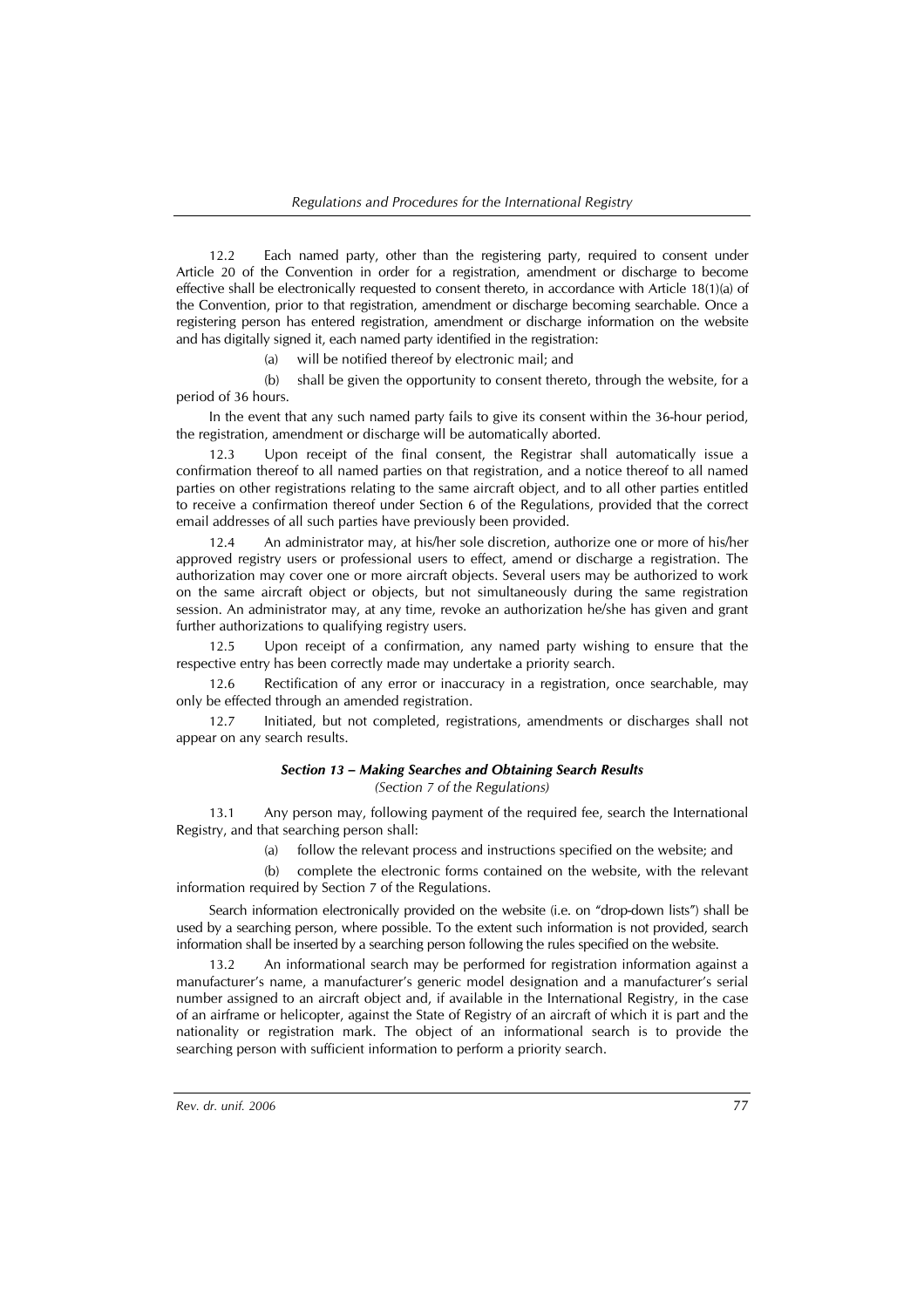13.3 An informational search listing shall be made available in electronic form to the person undertaking the search. For the avoidance of doubt, an informational search will not generate a search certificate. The Registrar shall not be liable in respect of the content of an informational search listing.

13.4 In making a priority search or a Contracting State search, the searching person shall state the name of the person or persons having the benefit of the search. The name of such person or persons shall appear on the priority search certificate or the Contracting State search certificate, as the case may be. Beneficiaries may include:

 (a) parties entering into, planning or forbearing from commercial transactions involving a named party of an aircraft object; or

 (b) parties providing legal or other professional advice to, or insuring, the parties specified in clause (a) immediately preceding.

13.5 Priority search certificates and Contracting State search certificates will be digitally signed by the Registrar and must be so signed in order to be valid. They shall be stored electronically by the Registrar. An electronic version thereof shall be issued and made available to the searching person. A printed version of either such certificate shall be made available upon payment of the required fee.

13.6 The fees for Contracting State searches undertaken by government authorities in Contracting States for official purposes shall be waived. The fees for other searches performed by such authorities may be waived pursuant to arrangements made with the Registrar.

## *Section 14 – Operational Complaints*

*(Section 8 of the Regulations)* 

14.1 In accordance with Section 8 of the Regulations, any person may submit an operational complaint to the Registrar through the "operational complaints" section of the website or by email as specified on the website. The receipt of an operational complaint shall be promptly acknowledged by the Registrar.

14.2 Operational complaints shall include a written statement containing full details of the facts said to give rise to the complaint.

14.3 The Registrar shall respond to the complaint or state why it is not able to do so, within 15 calendar days of receipt of the complaint or, if later, receipt of the full facts statement. The Registrar shall transmit a copy of its reply to the Supervisory Authority.

14.4 If, within 30 calendar days of making the complaint, the person does not consider that the matter has been or is being satisfactorily addressed by the Registrar, that person may submit the complaint to the Supervisory Authority (with a copy to the Registrar) for further consideration. Submission of the complaint to the Supervisory Authority shall be made stating the full facts of the case either by email to LEB@icao.int or by letter or facsimile to:

International Civil Aviation Organization Supervisory Authority of the International Registry c/o Legal Bureau 999 University Street Montréal, Quebec Canada H3C 5H7 Fax: +1 (514) 954-8032.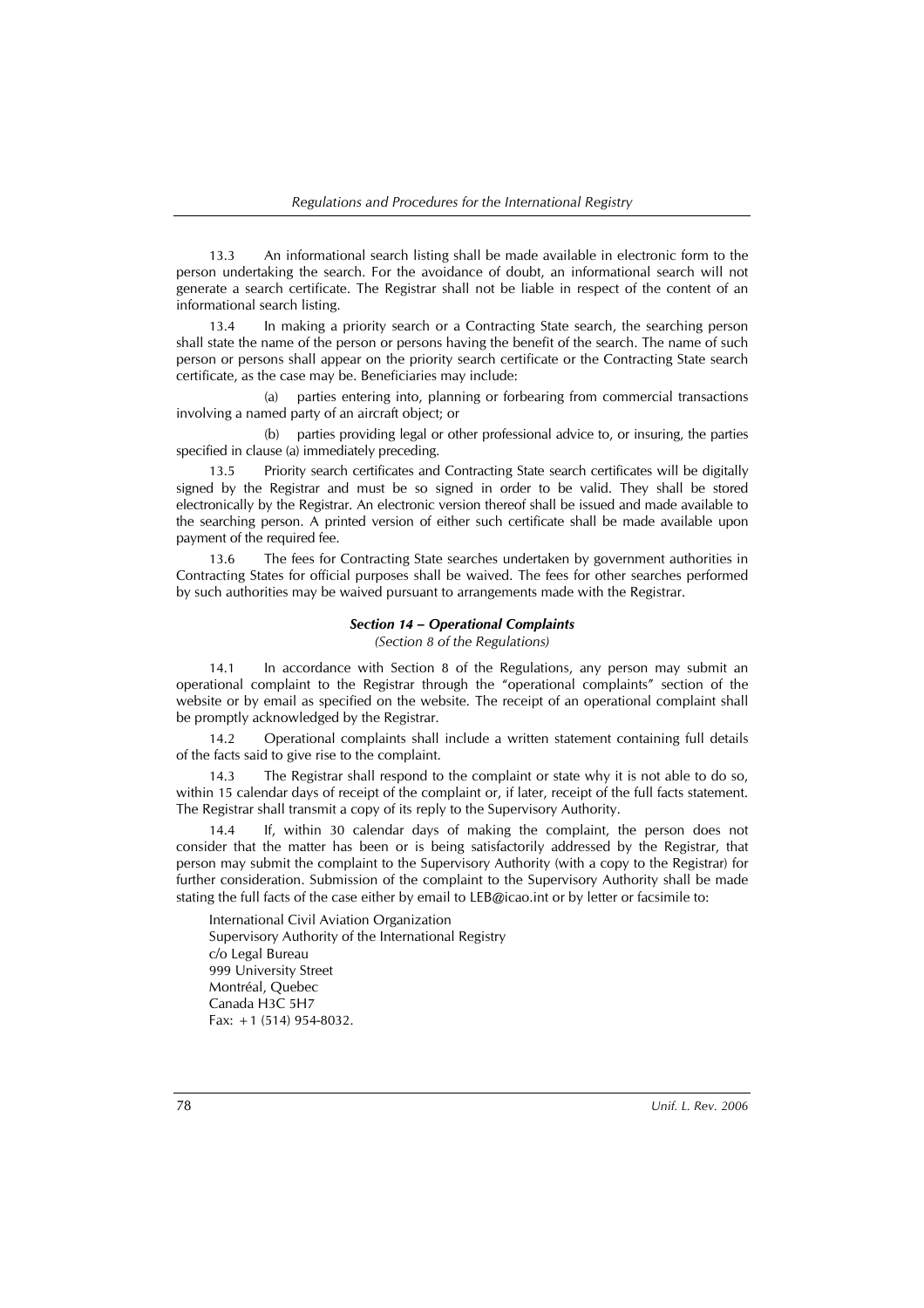14.5 If the Supervisory Authority determines that changes to the procedures or policies of the International Registry are appropriate, it will instruct the Registrar to carry out such changes.

> *Section 15 – Claims against the Registrar (Section 14 of the Regulations)*

15.1 Claims may be brought against the Registrar under Article 28 of the Convention for loss suffered as defined in Section 14 of the Regulations. In accordance with Article 28(2), the Registrar shall not be liable for factual inaccuracy of registration information received by the Registrar or transmitted by the Registrar in the form in which it received that information nor for acts or circumstances for which the Registrar and its officers and employees are not responsible and arising prior to receipt of registration information at the International Registry.

15.2 All such claims shall be notified in writing to the Registrar at:

 Aviareto Ltd. Regus Harcourt Centre Harcourt Road Dublin 2, Ireland

by post and/or facsimile and by email and shall include a full statement of the facts giving rise to the claim pursuant to Article 28 of the Convention. Such statement shall be provided to the Registrar within three months of the person becoming aware of the existence of the claim.

15.3 All such claims shall be subject to a consultation period during which the claimant and the Registrar will in good faith attempt to resolve the claim. The consultation period shall be three months from the date the Registrar receives notification of the claim, or the statement of facts (if later). The three-month period may be extended by mutual agreement of the parties.

15.4 If, following the consultation period, the claim has not been resolved, the parties are encouraged to engage in mediation, conciliation, arbitration or other dispute resolution process but the claimant may, subject to the procedural requirements of the applicable law, commence proceedings against the Registrar in accordance with Articles 28 and 44 of the Convention.

15.5 Nothing in these Procedures shall:

 (a) operate to extend any limitation period applicable under the applicable law; or

 (b) affect a party's right to commence proceedings where otherwise a limitation period would expire.

## *Section 16 – Confidentiality*

*(Section 9 of the Regulations)* 

The Registrar shall keep all information in the International Registry confidential, except where:

 (a) it is provided in response to a priority search, a Contracting State search or informational search, or made electronically available to enable registry users to effect, amend or discharge registrations;

 (b) it is requested under Article 27, paragraph 5, of the Convention, or provided to the Supervisory Authority at the latter's request; or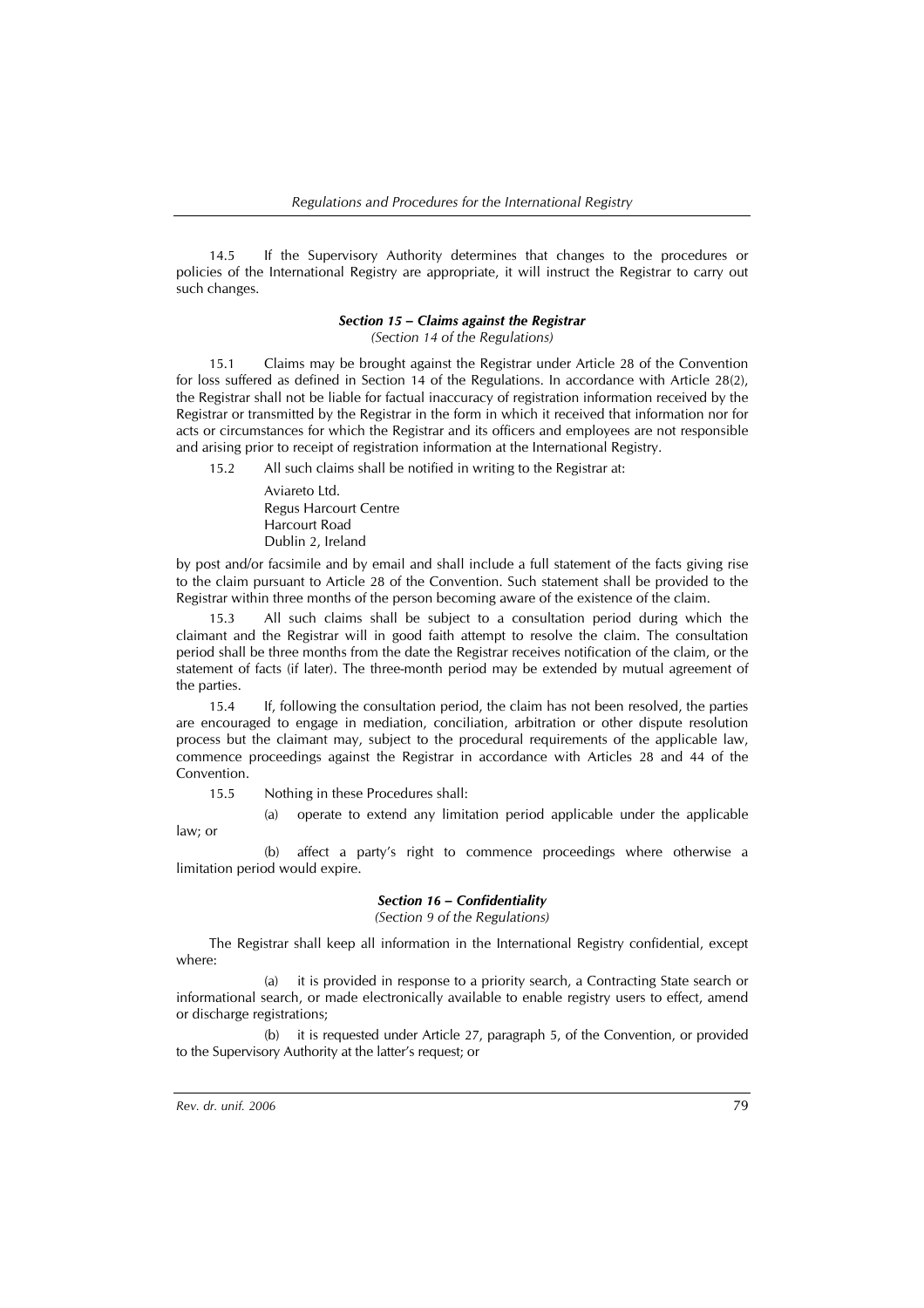(c) it is used for the purposes of the statistics required by Section 10 of the Regulations for the International Registry.

### *Section 17 – Notifications*

The Registrar may notify an administrator or a registry user entity, by email to the current email address provided by or for that person, of any matters affecting the International Registry. Except when a system- generated non-delivery notice is received, any such notification shall be presumed to have been received 24 hours after it is sent.

#### *Section 18 – Fees*

*(Section 13 of the Regulations*)

All applicable fees shall be paid in advance. The current fee schedule is set out in the Appendix to the present Procedures and may be adjusted from time to time by the Supervisory Authority, as provided by the Convention and the Protocol.

## *Section 19 – Publication*

*(Section 16 of the Regulations)* 

19.1 The authentic version of these Procedures shall be published in an official publication of the Supervisory Authority.

19.2 The Registrar shall make an electronic version of these Procedures, as may be amended, available to the public at no cost by publishing it on the website.

# *Section 20 – Amendments*

*(Section 17 of the Regulations)* 

20.1 Requests for amendments to these Procedures may be submitted by the Registrar to the Supervisory Authority, which shall consider such amendments.

20.2 The authentic version of any amendments to these Procedures approved by the Supervisory Authority shall be published in an official publication of the Supervisory Authority.

## *Section 21 – Effective Dates*

*(Section 18 Regulations)* 

These Procedures shall take effect on the date the Protocol enters into force. Any amendments to these Procedures shall take effect one calendar month after the date of their publication unless otherwise determined by the Supervisory Authority.

— — — — — — — —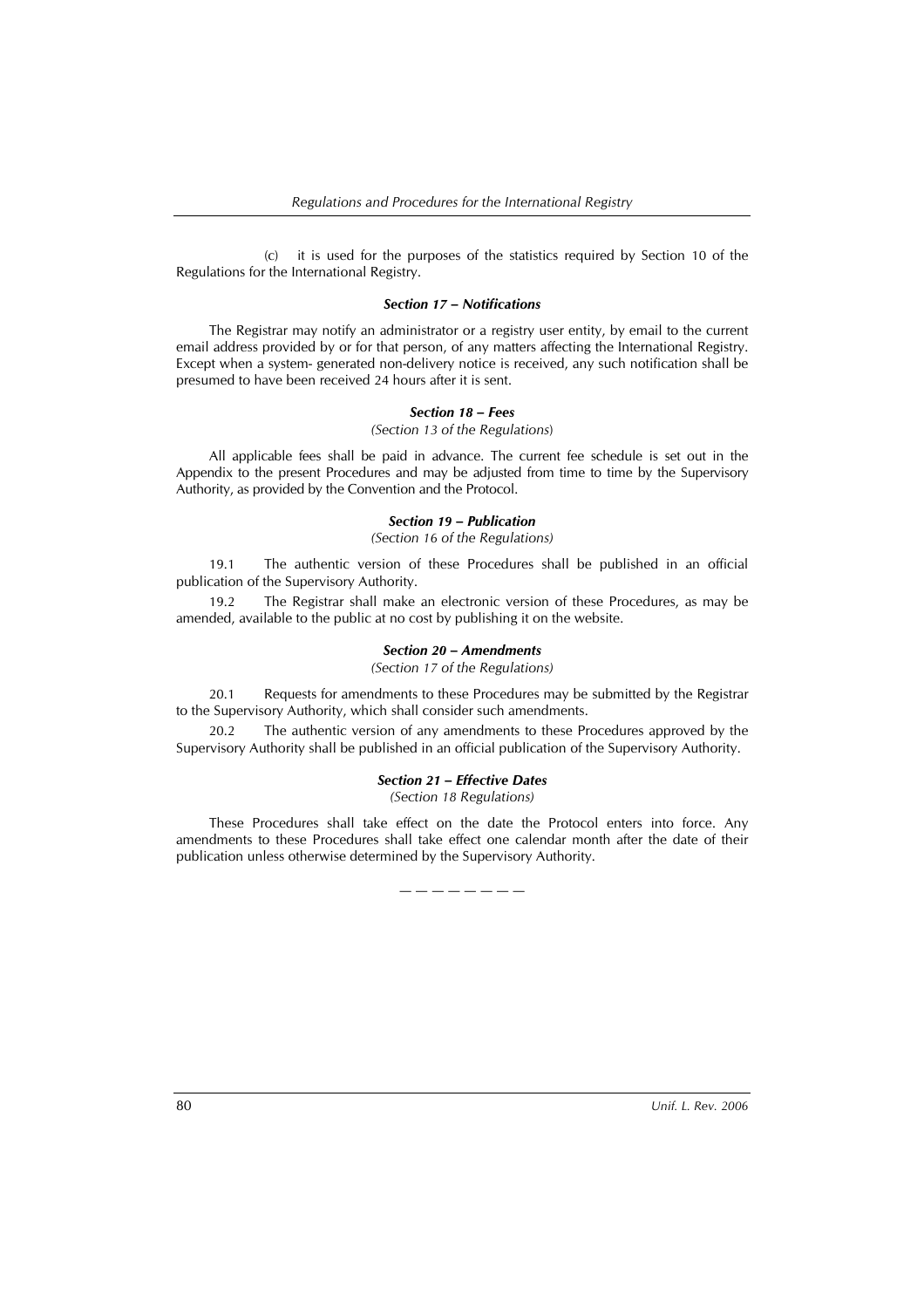## **Appendix**

## **Fee Schedule**

#### **1. FEES FOR USING THE INTERNATIONAL REGISTRY**

#### **User set-up fee**

1.1 No person may register with the International Registry without having paid a "user set-up fee". There shall be three options open to users:

- (a) a five-year subscription;
- (b) a one-year subscription;
- (c) a ten-user, five-year subscription.

1.2 For option (c), the person purchasing the subscription will be nominated as the administrator of the group of users and will be provided with a user credit to set up a further nine individual users in one or more user sessions. Such users will be valid for five years, subject to substitution of individual users through the administrator.

1.3 A user may represent both his/her primary employer and companies controlled by the primary employer (i.e. where a separate company is controlled by an existing registry user, no separate user set-up fees will be required).

1.4 User set-up fees are defined in Table 1. These fees include the provision of a PKI certificate that is installed on the user workstation. In the event of this certificate being lost or destroyed, a new certificate will be supplied on payment of a "lost certificate fee" as set out in Table 1.

#### **Registration fee**

1.5 A single registration fee shall be charged for all registrations made during a "registration session", defined to mean one session with the International Registry permitting "all registrations" relating to:

 (a) one airframe and all engines regularly used thereon (or any subset thereof or any individual engine); or

(b) one helicopter.

For this purpose, "all registrations" means all registrations reflecting transactions relating to the object or objects set out in clauses (a) or (b) entered into with the same effective date, as electronically confirmed by the registering and consenting parties, including those reflecting different or multiple types of registrations permitted under the Convention and the Protocol without limitation in number (e.g. an international interest (leasing agreement), a second international interest (security agreement), a third international interest (a second security agreement), subordination (of the second international interest to the first), and an assignment of one or more of the international interests)). A "registration session" will last for up to 24 hours for the purpose of the "registration fee".

1.6 That single registration fee shall be defined as the "registration fee", the amount of which is set out in Table 1.

1.7 Spare engines (i.e. further engines beyond the number normally fitted to an airframe) that are to be registered with an airframe during a single registration session will be subject to an additional "spare engine fee", the amount of which is defined in Table 1.

### **Search fee**

1.8 A single search fee shall be charged for all searches made during a "search session", defined to mean "all searches" relating to: